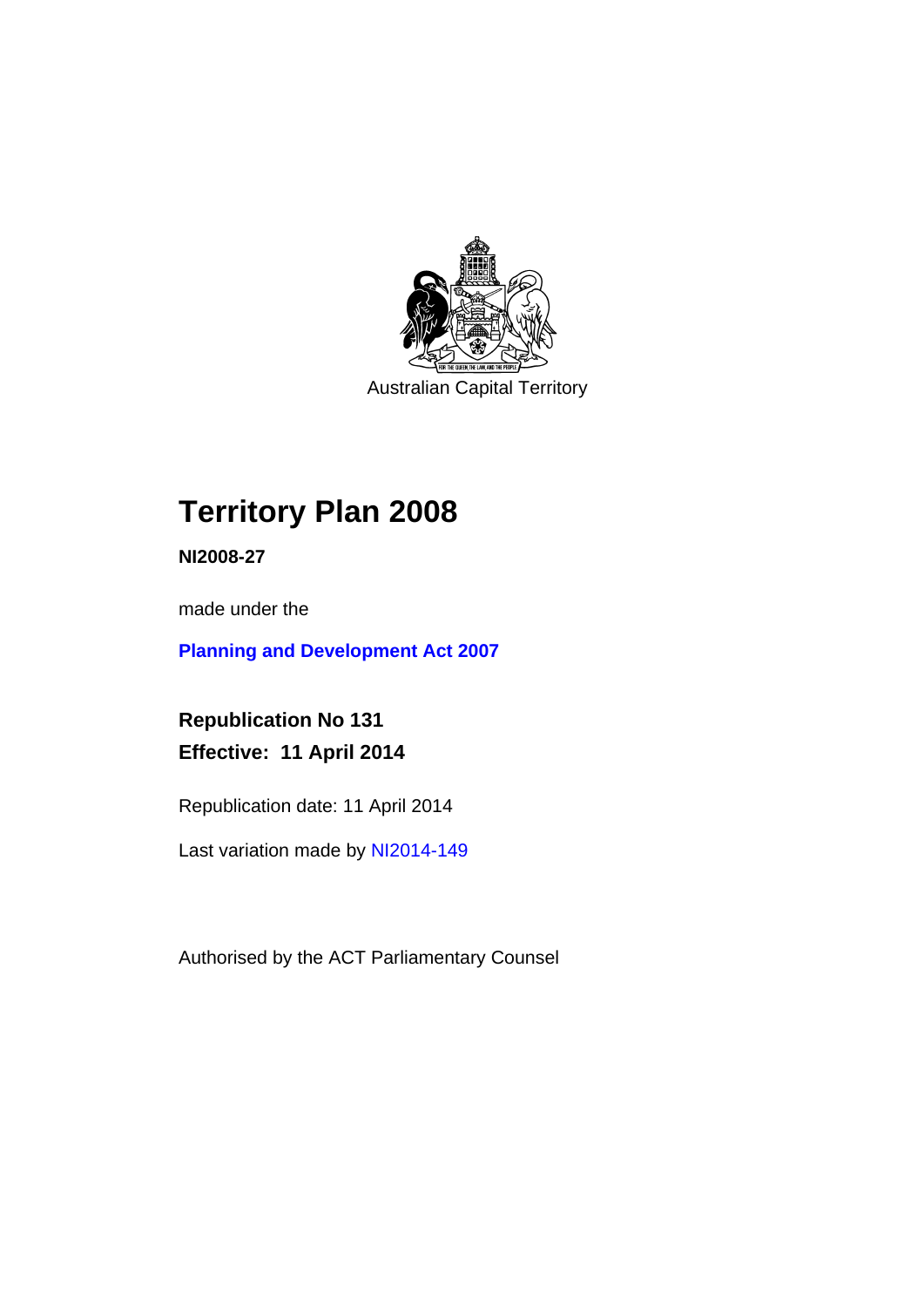1 About the endnotes

# **Endnotes**

# **1 About the endnotes**

Amending and modifying laws are annotated in the legislation history and the amendment history. Current modifications are not included in the republished law but are set out in the endnotes.

Not all editorial amendments made under the *[Legislation Act 2001](http://www.legislation.act.gov.au/a/2001-14/default.asp)*, part 11.3 are annotated in the amendment history. Full details of any amendments can be obtained from the Parliamentary Counsel's Office.

Uncommenced amending laws are not included in the republished law. The details of these laws are underlined in the legislation history. Uncommenced expires are underlined in the legislation history and amendment history.

If all the provisions of the law have been renumbered, a table of renumbered provisions gives details of previous and current numbering.

The endnotes also include a table of earlier republications.

## **2 Abbreviation key**

page 2 Territory Plan 2008 Effective: 11/04/14

R131 11/04/14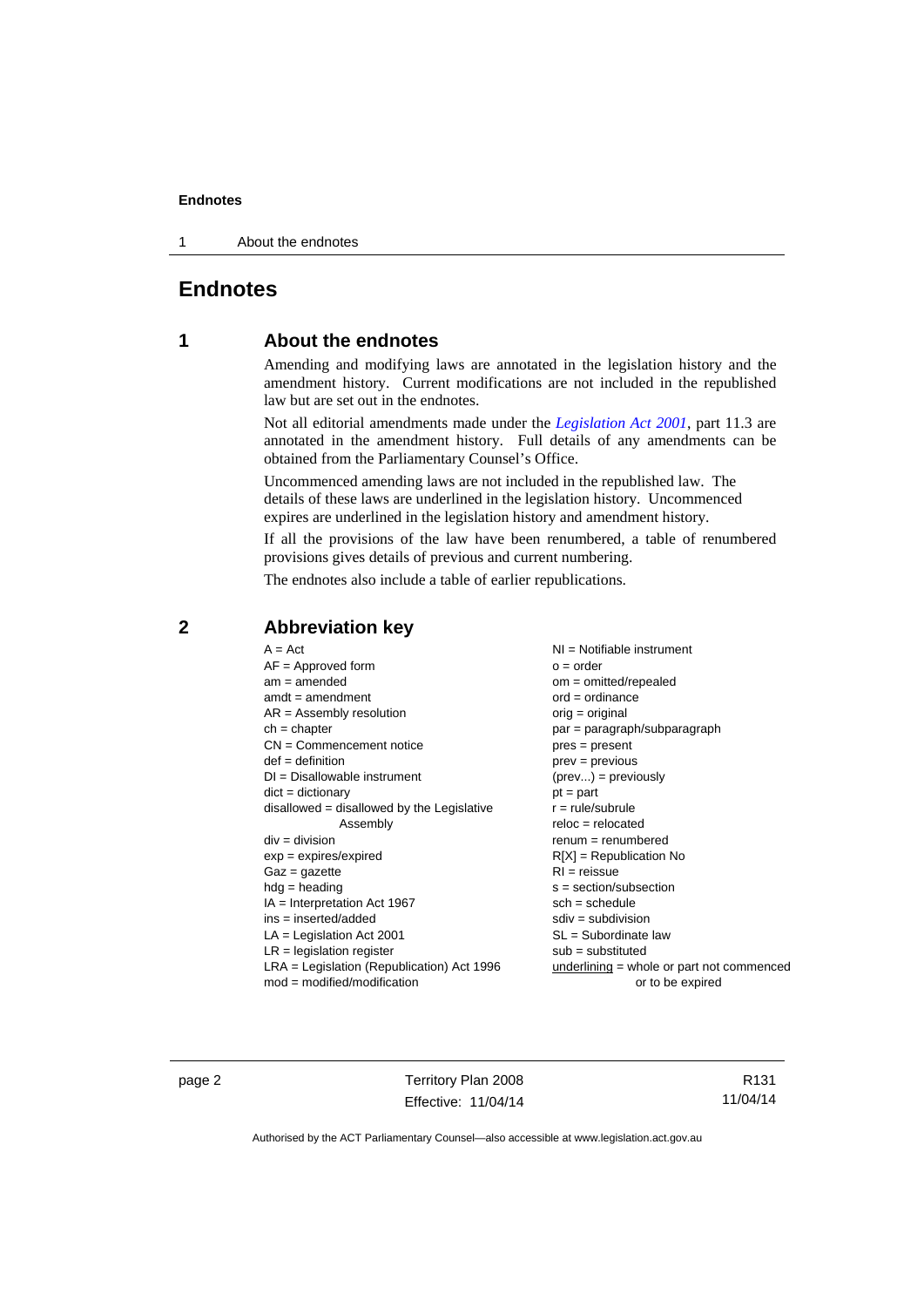### **3 Legislation history**

### **Territory Plan 2008 NI2008-27**

notified LR 13 February 2008 commenced 31 March 2008 (see [Planning and Development Act 2007](http://www.legislation.act.gov.au/a/2007-24/default.asp) s 432 (3) (a))

as amended by

#### **Variation to the Territory Plan No 285**

(as notified in [Planning and Development \(Plan Variation No 285\)](http://www.legislation.act.gov.au/ni/2008-123/)  [Notice 2008](http://www.legislation.act.gov.au/ni/2008-123/) NI2008-123) commenced 18 April 2008 [\(CN2008-4\)](http://www.legislation.act.gov.au/cn/2008-4/)

#### **[Planning and Development \(Technical Plan Variation—Forde\)](http://www.legislation.act.gov.au/ni/2008-201/)  [Notice 2008](http://www.legislation.act.gov.au/ni/2008-201/) NI2008-201**

notified LR 5 June 2008 commenced 6 June 2008 (LA s 73 (2) (a))

#### **Variation to the Territory Plan No 293**

(as notified in [Planning and Development \(Plan Variation No 293\)](http://www.legislation.act.gov.au/ni/2008-219/)  [Notice 2008](http://www.legislation.act.gov.au/ni/2008-219/) NI2008-219) commenced 15 August 2008 [\(CN2008-11\)](http://www.legislation.act.gov.au/cn/2008-11/)

### **[Planning and Development \(Technical Plan Variation—Residential](http://www.legislation.act.gov.au/ni/2008-289/)  [and Commercial Zones Codes\) Notice 2008](http://www.legislation.act.gov.au/ni/2008-289/) NI2008-289**

notified LR 10 July 2008 commenced 11 July 2008 (LA s 73 (2) (a))

#### **[Planning and Development \(Technical Plan Variation—Error](http://www.legislation.act.gov.au/ni/2008-290/)  [Variation\) Notice 2008](http://www.legislation.act.gov.au/ni/2008-290/) NI2008-290**

notified LR 10 July 2008 commenced 11 July 2008 (LA s 73 (2) (a))

### **[Planning and Development \(Technical Plan Variation—Boundary](http://www.legislation.act.gov.au/ni/2008-298/)  [Changes\) Notice 2008](http://www.legislation.act.gov.au/ni/2008-298/) NI2008-298**  notified LR 31 July 2008

commenced 1 August 2008 (LA s 73 (2) (a))

### **[Planning and Development \(Technical Plan Variation—Dunlop\)](http://www.legislation.act.gov.au/ni/2008-328/)  [Notice 2008](http://www.legislation.act.gov.au/ni/2008-328/) NI2008-328**

notified LR 14 August 2008 commenced 15 August 2008 (LA s 73 (2) (a))

R131 11/04/14 Territory Plan 2008 Effective: 11/04/14 page 3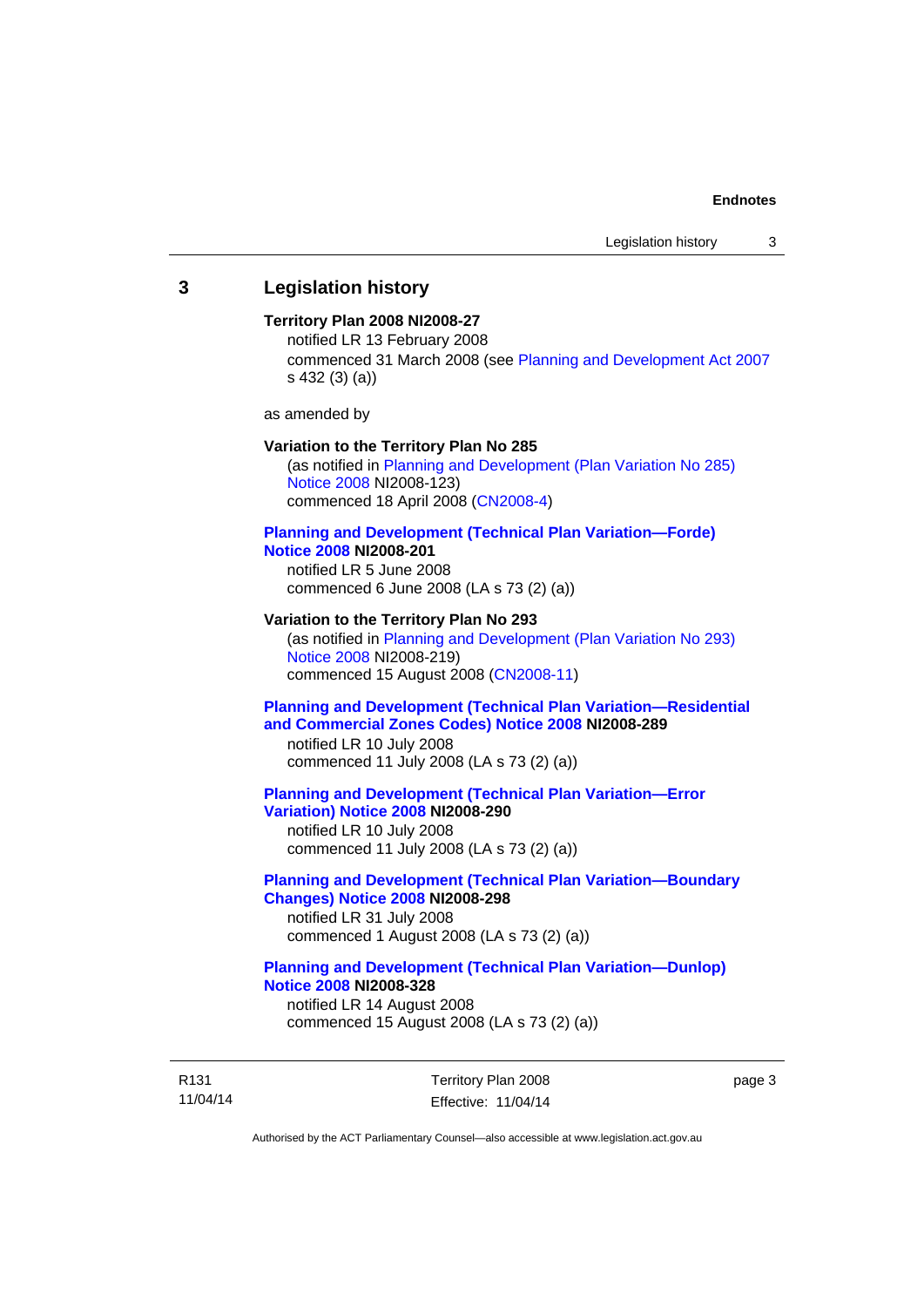$3<sub>l</sub>$ 

| 3      | Legislation history                                                                                                                                                                                |
|--------|----------------------------------------------------------------------------------------------------------------------------------------------------------------------------------------------------|
|        | <b>Planning and Development (Technical Plan Variation-Watson)</b><br><b>Notice 2008 NI2008-336</b><br>notified LR 14 August 2008<br>commenced 15 August 2008 (LA s 73 (2) (a))                     |
|        | Variation to the Territory Plan No 289<br>(as notified in Planning and Development (Plan Variation No 289)<br>Notice 2008 NI2008-339)<br>commenced 5 September 2008 (CN2008-14)                    |
|        | Variation to the Territory Plan No 281<br>(as notified in Planning and Development (Plan Variation No 281)<br>Notice 2008 NI2008-352)<br>commenced 12 December 2008 (CN2008-16)                    |
|        | <b>Planning and Development (Technical Plan Variation-Residential</b><br><b>Zones Codes) Notice 2008 NI2008-358</b><br>notified LR 28 August 2008<br>commenced 29 August 2008 (LA s 73 (2) (a))    |
|        | <b>Planning and Development (Technical Plan Variation-Franklin)</b><br><b>Notice 2008 NI2008-499</b><br>notified LR 30 October 2008<br>commenced 31 October 2008 (LA s 73 (2) (a))                 |
|        | <b>Planning and Development (Technical Plan Variation-Gungahlin)</b><br><b>Notice 2008 NI2008-516</b><br>notified LR 6 November 2008<br>commenced 7 November 2008 (LA s 73 (2) (a))                |
|        | <b>Planning and Development (Technical Plan Variation-Error</b><br><b>Variation) Notice 2008 (No 2) NI2008-541</b><br>notified LR 20 November 2008<br>commenced 21 November 2008 (LA s 73 (2) (a)) |
|        | <b>Planning and Development (Technical Plan Variation-Residential</b><br>Zones Code) Notice 2008 (No 2) NI2008-542<br>notified LR 20 November 2008<br>commenced 21 November 2008 (LA s 73 (2) (a)) |
|        | <b>Planning and Development (Technical Plan Variation-Error</b><br>Variation) Notice 2008 (No 3) NI2008-590<br>notified LR 18 December 2008<br>commenced 19 December 2008 (LA s 73 (2) (a))        |
| page 4 | Territory Plan 2008<br>R<br>11/04<br>Effective: 11/04/14<br>Authorised by the ACT Parliamentary Counsel-also accessible at www.legislation.act.gov.au                                              |
|        |                                                                                                                                                                                                    |

R131 11/04/14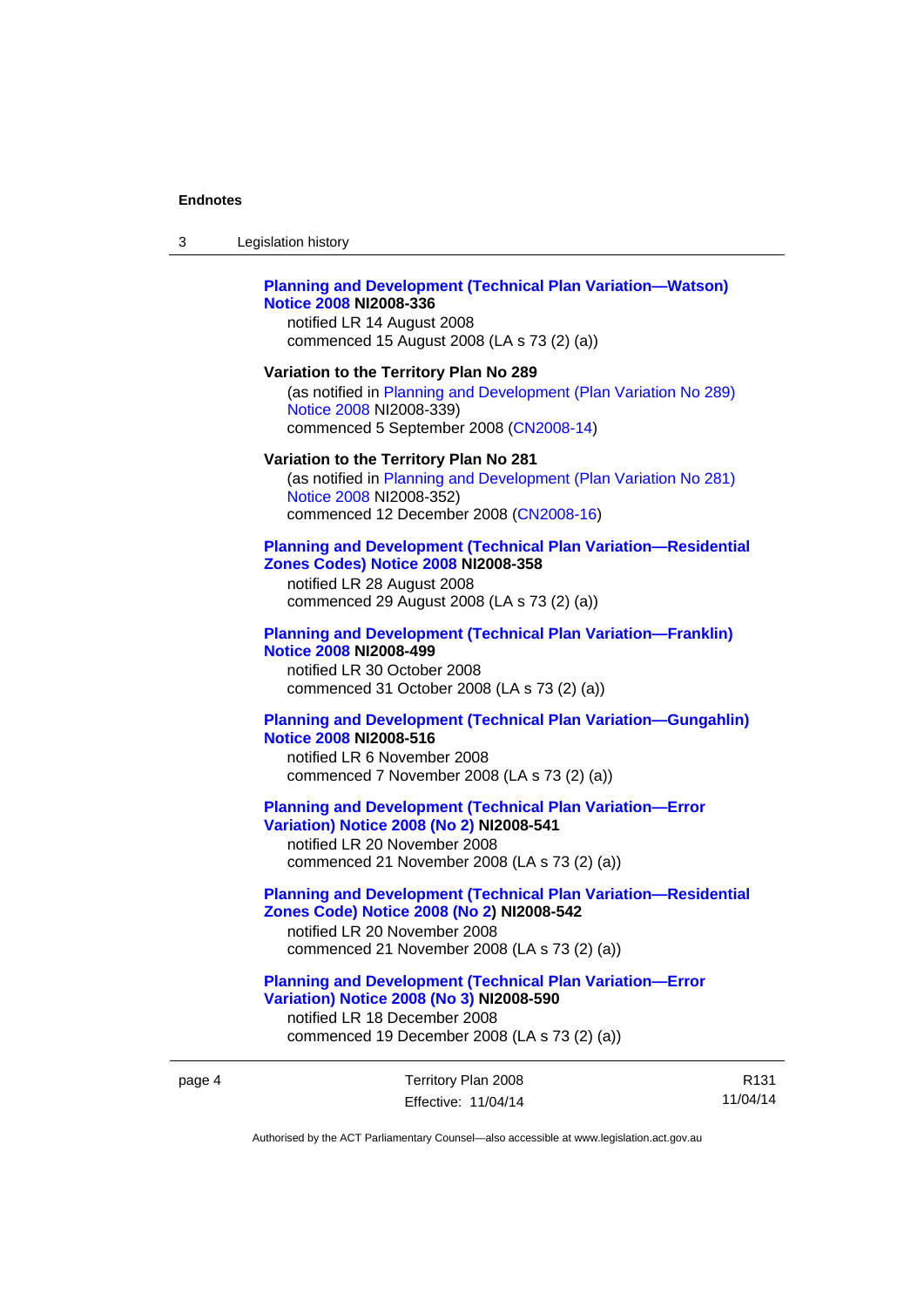### **[Planning and Development \(Technical Plan Variation—Belconnen](http://www.legislation.act.gov.au/ni/2009-6/)  [District\) Notice 2009](http://www.legislation.act.gov.au/ni/2009-6/) NI2009-6**

notified LR 8 January 2009 commenced 9 January 2009 (LA s 73 (2) (a))

### **[Planning and Development \(Technical Plan Variation—Macgregor\)](http://www.legislation.act.gov.au/ni/2009-17/)  [Notice 2009](http://www.legislation.act.gov.au/ni/2009-17/) NI2009-17**

notified LR 15 January 2009 commenced 16 January 2009 (LA s 73 (2) (a))

# **[Planning and Development \(Technical Plan Variation—Error](http://www.legislation.act.gov.au/ni/2009-37/)**

**[Variation\) Notice 2009](http://www.legislation.act.gov.au/ni/2009-37/) NI2009-37** 

notified LR 5 February 2009 commenced 6 February 2009 (LA s 73 (2) (a))

### **[Planning and Development \(Technical Plan Variation—Residential](http://www.legislation.act.gov.au/ni/2009-38/)  [Zones Code\) Notice 2009](http://www.legislation.act.gov.au/ni/2009-38/) NI2009-38**

notified LR 5 February 2009 commenced 6 February 2009 (LA s 73 (2) (a))

#### **[Planning and Development \(Technical Plan Variation—Boundary](http://www.legislation.act.gov.au/ni/2009-59/)  [Changes\) Notice 2009](http://www.legislation.act.gov.au/ni/2009-59/) NI2009-59**

notified LR 12 February 2009 commenced 13 February 2009 (LA s 73 (2) (a))

### **[Planning and Development \(Technical Plan Variation—Forde\)](http://www.legislation.act.gov.au/ni/2009-70/)  [Notice 2009](http://www.legislation.act.gov.au/ni/2009-70/) NI2009-70**

notified LR 26 February 2009 commenced 27 February 2009 (LA s 73 (2) (a))

### **[Planning and Development \(Technical Plan Variation—Error](http://www.legislation.act.gov.au/ni/2009-99/)  [Variation\) Notice 2009 \(No 2\)](http://www.legislation.act.gov.au/ni/2009-99/) NI2009-99**

notified LR 19 March 2009 commenced 20 March 2009 (LA s 73 (2) (a))

### **Variation to the Territory Plan No 261**

(as notified in [Planning and Development \(Plan Variation No 261\)](http://www.legislation.act.gov.au/ni/2009-107/)  [Notice 2009](http://www.legislation.act.gov.au/ni/2009-107/) NI2009-107) commenced 17 April 2009 [\(CN2009-10\)](http://www.legislation.act.gov.au/cn/2009-10/)

### **Variation to the Territory Plan No 296**

(as notified in [Planning and Development \(Plan Variation No 296\)](http://www.legislation.act.gov.au/ni/2009-108/)  [Notice 2009](http://www.legislation.act.gov.au/ni/2009-108/) NI2009-108) commenced 17 April 2009 [\(CN2009-9\)](http://www.legislation.act.gov.au/cn/2009-9/)

R131 11/04/14 Territory Plan 2008 Effective: 11/04/14 page 5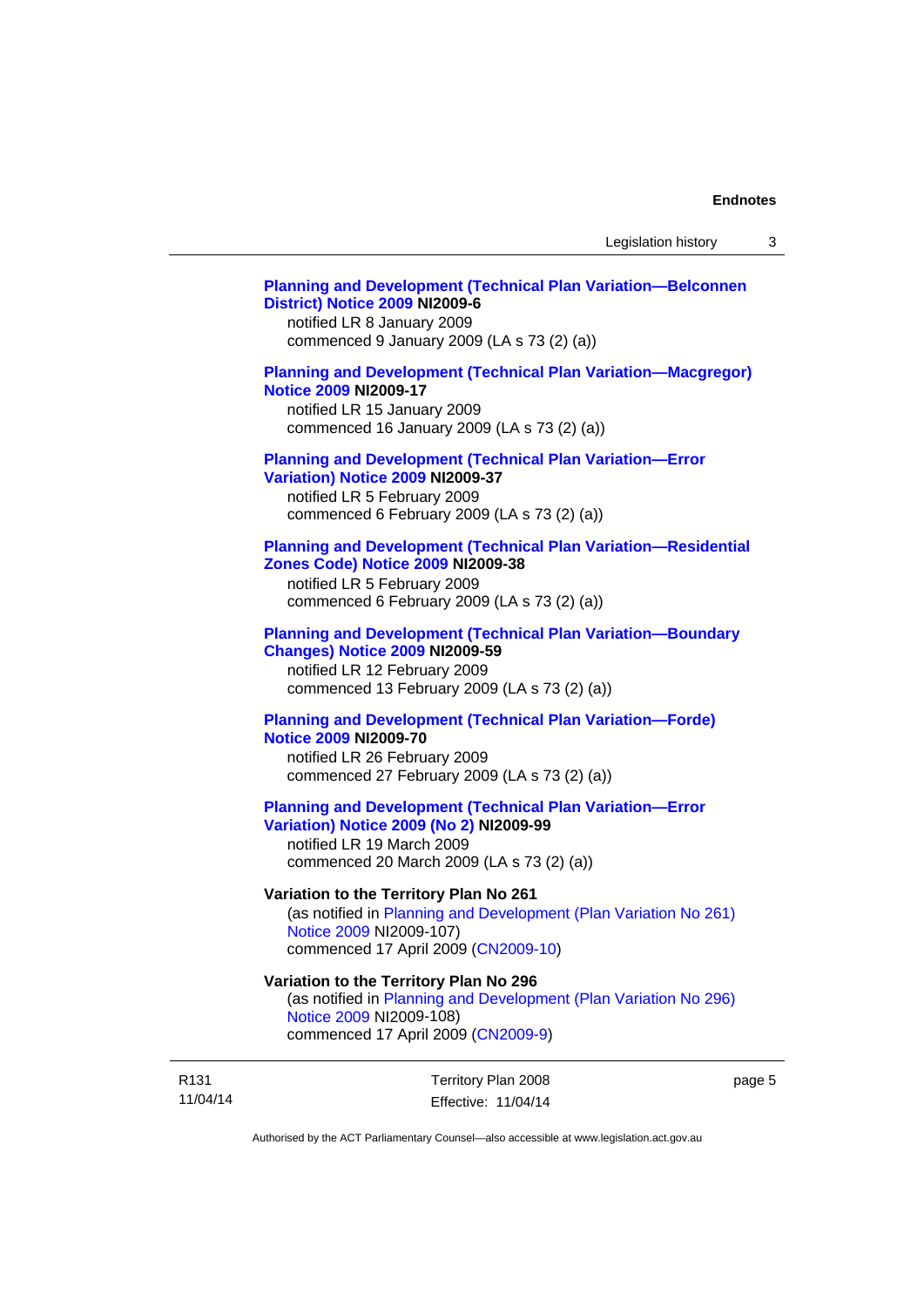| 3 | Legislation history                                                                                                                                                             |
|---|---------------------------------------------------------------------------------------------------------------------------------------------------------------------------------|
|   | <b>Planning and Development (Technical Plan Variation-Gungahlin)</b><br><b>Notice 2009 NI2009-181</b><br>notified LR 16 April 2009<br>commenced 17 April 2009 (LA s 73 (2) (a)) |
|   | <b>Planning and Development (Technical Plan Variation-Gungahlin)</b><br>Notice 2009 (No 2) NI2009-199<br>notified LR 30 April 2009<br>commenced 1 May 2009 (LA s 73 (2) (a))    |
|   | <b>Planning and Development (Technical Plan Variation-Harrison)</b><br><b>Notice 2009 NI2009-200</b><br>notified LR 30 April 2009<br>commenced 1 May 2009 (LA s 73 (2) (a))     |
|   | <b>Planning and Development (Technical Plan Variation-Franklin)</b><br>Notice 2009 NI2009-216<br>notified LR 14 May 2009<br>commenced 15 May 2009 (LA s 73 (2) (a))             |
|   | <b>Planning and Development (Technical Plan Variation-Macgregor)</b><br>Notice 2009 (No 2) NI2009-217<br>notified LR 14 May 2009<br>commenced 15 May 2009 (LA s 73 (2) (a))     |
|   | <b>Planning and Development (Technical Plan Variation-Harrison)</b><br>Notice 2009 (No 2) NI2009-237<br>notified LR 21 May 2009<br>commenced 22 May 2009 (LA s 73 (2) (a))      |
|   | <b>Planning and Development (Technical Plan Variation-Casey)</b><br><b>Notice 2009 NI2009-238</b><br>notified LR 21 May 2009<br>commenced 22 May 2009 (LA s 73 (2) (a))         |
|   | <b>Planning and Development (Technical Plan Variation-Franklin)</b><br>Notice 2009 (No 2) NI2009-254<br>notified LR 4 June 2009<br>commenced 5 June 2009 (LA s 73 (2) (a))      |
|   | <b>Planning and Development (Technical Plan Variation-Dunlop)</b><br><b>Notice 2009 NI2009-255</b><br>notified LR 4 June 2009<br>commenced 5 June 2009 (LA s 73 (2) (a))        |

page 6 Territory Plan 2008 Effective: 11/04/14

R131 11/04/14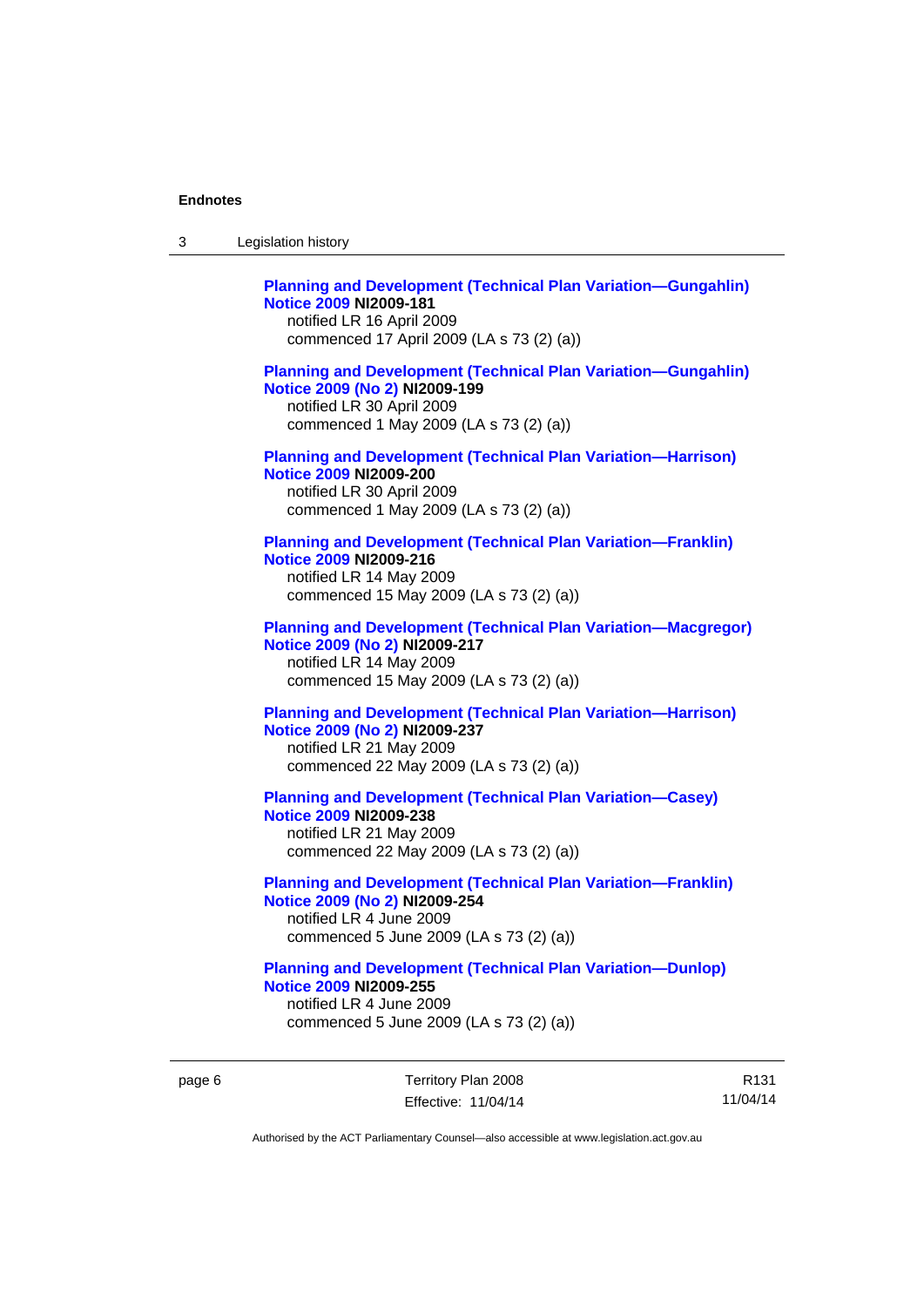| Legislation history |  |  |
|---------------------|--|--|
|---------------------|--|--|

**[Planning and Development \(Technical Plan Variation—Forde\)](http://www.legislation.act.gov.au/ni/2009-256/)  [Notice 2009 \(No 2\)](http://www.legislation.act.gov.au/ni/2009-256/) NI2009-256**  notified LR 4 June 2009 commenced 5 June 2009 (LA s 73 (2) (a)) **[Planning and Development \(Technical Amendment—Harrison and](http://www.legislation.act.gov.au/ni/2009-272/)  [Flemington Road Corridor Concept Plan\) Plan Variation 2009 \(No 1\)](http://www.legislation.act.gov.au/ni/2009-272/) NI2009-272**  notified LR 18 June 2009 commenced 19 June 2009 (LA s 73 (2) (a)) **[Planning and Development \(Technical Amendment—Macgregor West](http://www.legislation.act.gov.au/ni/2009-321/)  [Precinct Code\) Plan Variation 2009 \(No 1\)](http://www.legislation.act.gov.au/ni/2009-321/) NI2009-321**  notified LR 9 July 2009 commenced 10 July 2009 (LA s 73 (2) (a)) **[Planning and Development \(Technical Amendment—Residential](http://www.legislation.act.gov.au/ni/2009-322/)  [Zones Codes and WaterWays General Code\) Plan Variation 2009](http://www.legislation.act.gov.au/ni/2009-322/)  [\(No 1\)](http://www.legislation.act.gov.au/ni/2009-322/) NI2009-322**  notified LR 9 July 2009 commenced 10 July 2009 (LA s 73 (2) (a)) **[Planning and Development \(Technical Amendment—Duffy\) Plan](http://www.legislation.act.gov.au/ni/2009-323/)  [Variation 2009](http://www.legislation.act.gov.au/ni/2009-323/) NI2009-323**  notified LR 16 July 2009 commenced 17 July 2009 (LA s 73 (2) (a)) **[Planning and Development \(Technical Amendment—Error\) Plan](http://www.legislation.act.gov.au/ni/2009-324/)  [Variation 2009 \(No 1\)](http://www.legislation.act.gov.au/ni/2009-324/) NI2009-324**  notified LR 9 July 2009 commenced 10 July 2009 (LA s 73 (2) (a)) **[Planning and Development \(Technical Amendment—Kingston\) Plan](http://www.legislation.act.gov.au/ni/2009-338/)  [Variation 2009](http://www.legislation.act.gov.au/ni/2009-338/) NI2009-338**  notified LR 16 July 2009 commenced 17 July 2009 (LA s 73 (2) (a)) **[Planning and Development \(Technical Amendment—Access and](http://www.legislation.act.gov.au/ni/2009-342/)  [Mobility General Code\) Plan Variation 2009 \(No 1\)](http://www.legislation.act.gov.au/ni/2009-342/) NI2009-342**  notified LR 23 July 2009 commenced 24 July 2009 (LA s 73 (2) (a))

R131 11/04/14 Territory Plan 2008 Effective: 11/04/14 page 7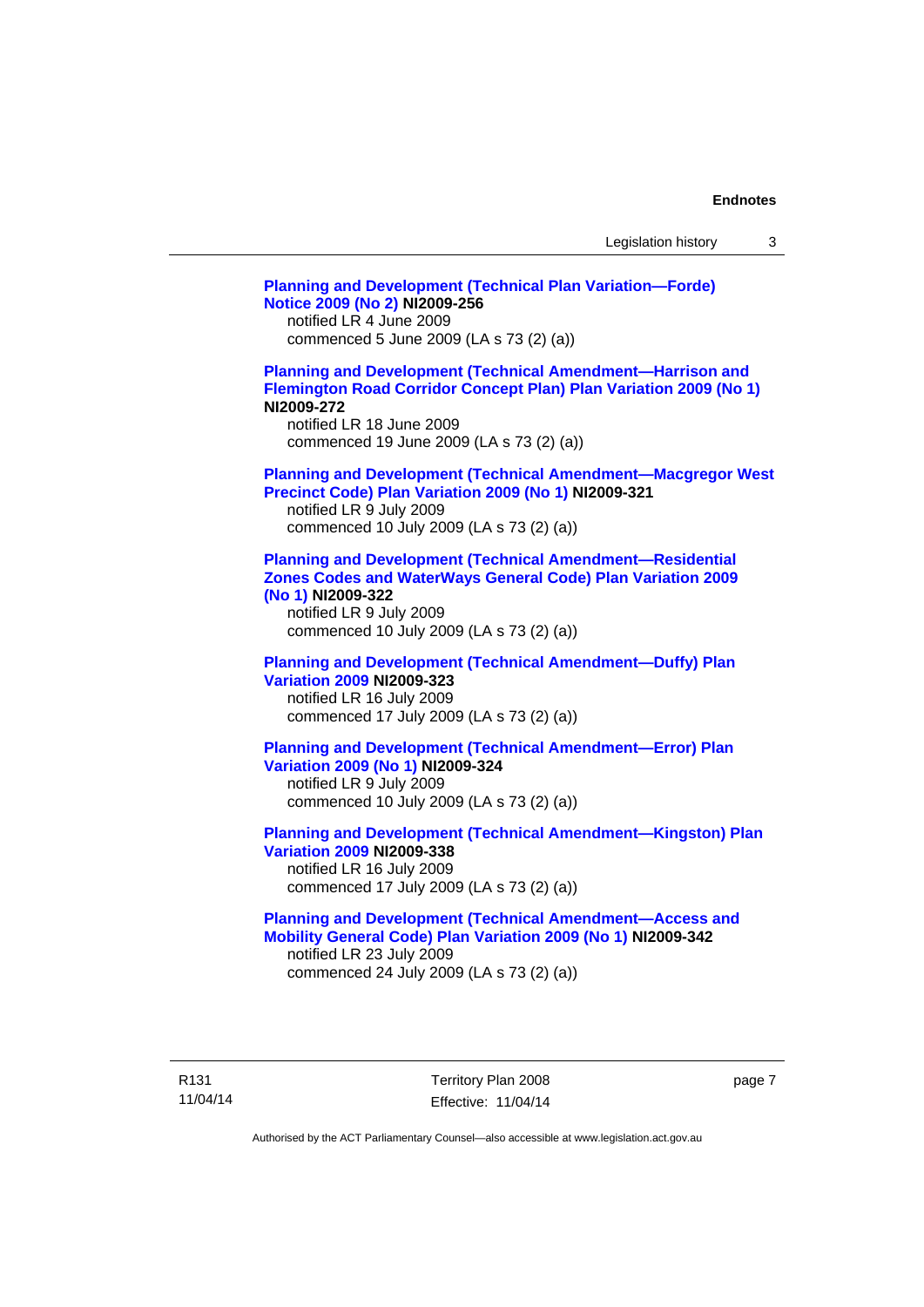3 Legislation history

### **Variation to the Territory Plan No 288**

(as notified in [Planning and Development \(Plan Variation No 288\)](http://www.legislation.act.gov.au/ni/2009-391/)  [Notice 2009](http://www.legislation.act.gov.au/ni/2009-391/) NI2009-391) commenced 4 September 2009 ([CN2009-12\)](http://www.legislation.act.gov.au/cn/2009-12/)

#### **[Planning and Development \(Technical Amendment—Miscellaneous](http://www.legislation.act.gov.au/ni/2009-392/)  [Amendments\) Plan Variation 2009 \(No 1\)](http://www.legislation.act.gov.au/ni/2009-392/) NI2009-392**  notified LR 20 August 2009

commenced 21 August 2009 (LA s 73 (2) (a))

### **[Planning and Development \(Technical Amendment—Bonner\) Plan](http://www.legislation.act.gov.au/ni/2009-409/)  [Variation 2009](http://www.legislation.act.gov.au/ni/2009-409/) NI2009-409**

notified LR 27 August 2009 commenced 28 August 2009 (LA s 73 (2) (a))

#### **[Planning and Development \(Technical Amendment—Franklin\) Plan](http://www.legislation.act.gov.au/ni/2009-410/)  [Variation 2009 \(No 1\)](http://www.legislation.act.gov.au/ni/2009-410/) NI2009-410**

notified LR 27 August 2009 commenced 28 August 2009 (LA s 73 (2) (a))

#### **[Planning and Development \(Technical Amendment—Griffith\) Plan](http://www.legislation.act.gov.au/ni/2009-418/)  [Variation 2009](http://www.legislation.act.gov.au/ni/2009-418/) NI2009-418**  notified LR 3 September 2009

commenced 4 September 2009 (LA s 73 (2) (a))

### **[Planning and Development \(Technical Amendment—Residential](http://www.legislation.act.gov.au/ni/2009-487/)  [Zones Development Codes and Other Codes\) Plan Variation 2009](http://www.legislation.act.gov.au/ni/2009-487/)  [\(No 1\)](http://www.legislation.act.gov.au/ni/2009-487/) NI2009-487**

notified LR 1 October 2009 commenced 2 October 2009 (LA s 73 (2) (a))

**[Planning and Development \(Technical Amendment—Single Dwelling](http://www.legislation.act.gov.au/ni/2009-488/)  [Housing Development Code\) Plan Variation 2009 \(No 1\)](http://www.legislation.act.gov.au/ni/2009-488/) NI2009-488** 

notified LR 1 October 2009 commenced 2 October 2009 (LA s 73 (2) (a))

### **[Planning and Development \(Technical Amendment—Hume\) Plan](http://www.legislation.act.gov.au/ni/2009-570/)  [Variation 2009](http://www.legislation.act.gov.au/ni/2009-570/) NI2009-570**

notified LR 12 November 2009 commenced 13 November 2009 (LA s 73 (2) (a))

R131 11/04/14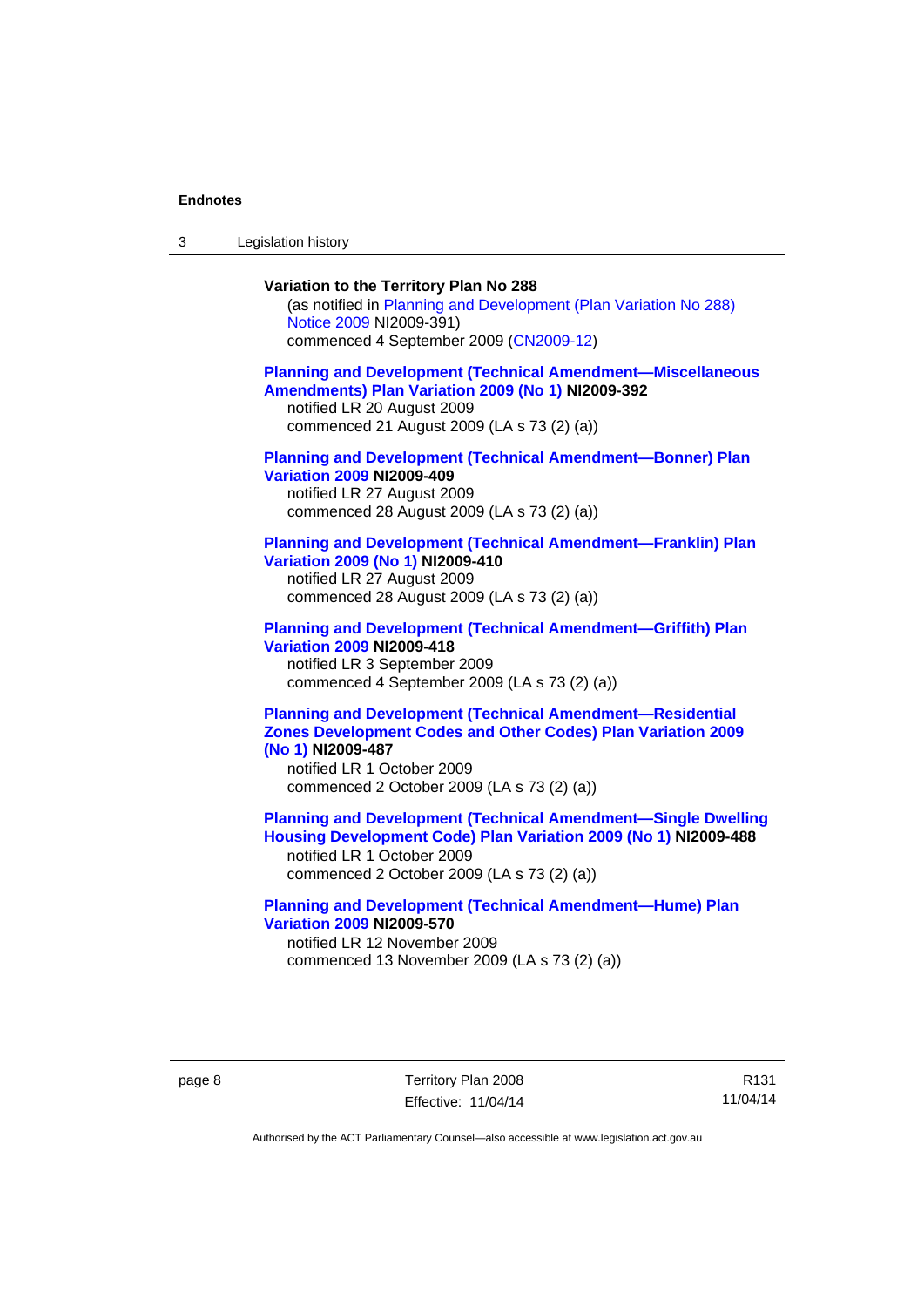Legislation history 3

### **[Planning and Development \(Technical Amendment—Macgregor\) Plan](http://www.legislation.act.gov.au/ni/2009-617/)  [Variation 2009](http://www.legislation.act.gov.au/ni/2009-617/) NI2009-617**

notified LR 3 December 2009 commenced 4 December 2009 (LA s 73 (2) (a))

### **[Planning and Development \(Technical Amendment—Bonner\) Plan](http://www.legislation.act.gov.au/ni/2009-618/)  [Variation 2009 \(No 2\)](http://www.legislation.act.gov.au/ni/2009-618/) NI2009-618**

notified LR 3 December 2009 commenced 4 December 2009 (LA s 73 (2) (a))

### **[Planning and Development \(Technical Amendment—Nicholls\) Plan](http://www.legislation.act.gov.au/ni/2009-619/)  [Variation 2009](http://www.legislation.act.gov.au/ni/2009-619/) NI2009-619**

notified LR 3 December 2009 commenced 4 December 2009 (LA s 73 (2) (a))

### **[Planning and Development \(Technical Amendment—Miscellaneous](http://www.legislation.act.gov.au/ni/2010-21/)  [Amendments\) Plan Variation 2010 \(No 1\)](http://www.legislation.act.gov.au/ni/2010-21/) NI2010-21**

notified LR 21 January 2010 commenced 22 January 2010 (LA s 73 (2) (a))

**[Planning and Development \(Technical Amendment—Changes to](http://www.legislation.act.gov.au/ni/2010-22/)  [concept plans \(Flemington Road corridor, Coombs and Wright\) and](http://www.legislation.act.gov.au/ni/2010-22/)  [various code and miscellaneous changes\) Plan Variation 2010](http://www.legislation.act.gov.au/ni/2010-22/) NI2010-22** 

notified LR 21 January 2010 commenced 22 January 2010 (LA s 73 (2) (a))

**[Planning and Development \(Technical Amendment—Changes to a](http://www.legislation.act.gov.au/ni/2010-23/)  [commercial code and general codes\) Plan Variation 2010](http://www.legislation.act.gov.au/ni/2010-23/) NI2010-23**  notified LR 21 January 2010

commenced 22 January 2010 (LA s 73 (2) (a))

**[Planning and Development \(Technical Amendment—Franklin\) Plan](http://www.legislation.act.gov.au/ni/2010-45/)  [Variation 2010](http://www.legislation.act.gov.au/ni/2010-45/) NI2010-45**  notified LR 4 February 2010 commenced 5 February 2010 (LA s 73 (2) (a))

### **[Planning and Development \(Technical Amendment—Harrison\) Plan](http://www.legislation.act.gov.au/ni/2010-82/)  [Variation 2010](http://www.legislation.act.gov.au/ni/2010-82/) NI2010-82**

notified LR 25 February 2010 commenced 26 February 2010 (LA s 73 (2) (a))

R131 11/04/14 Territory Plan 2008 Effective: 11/04/14 page 9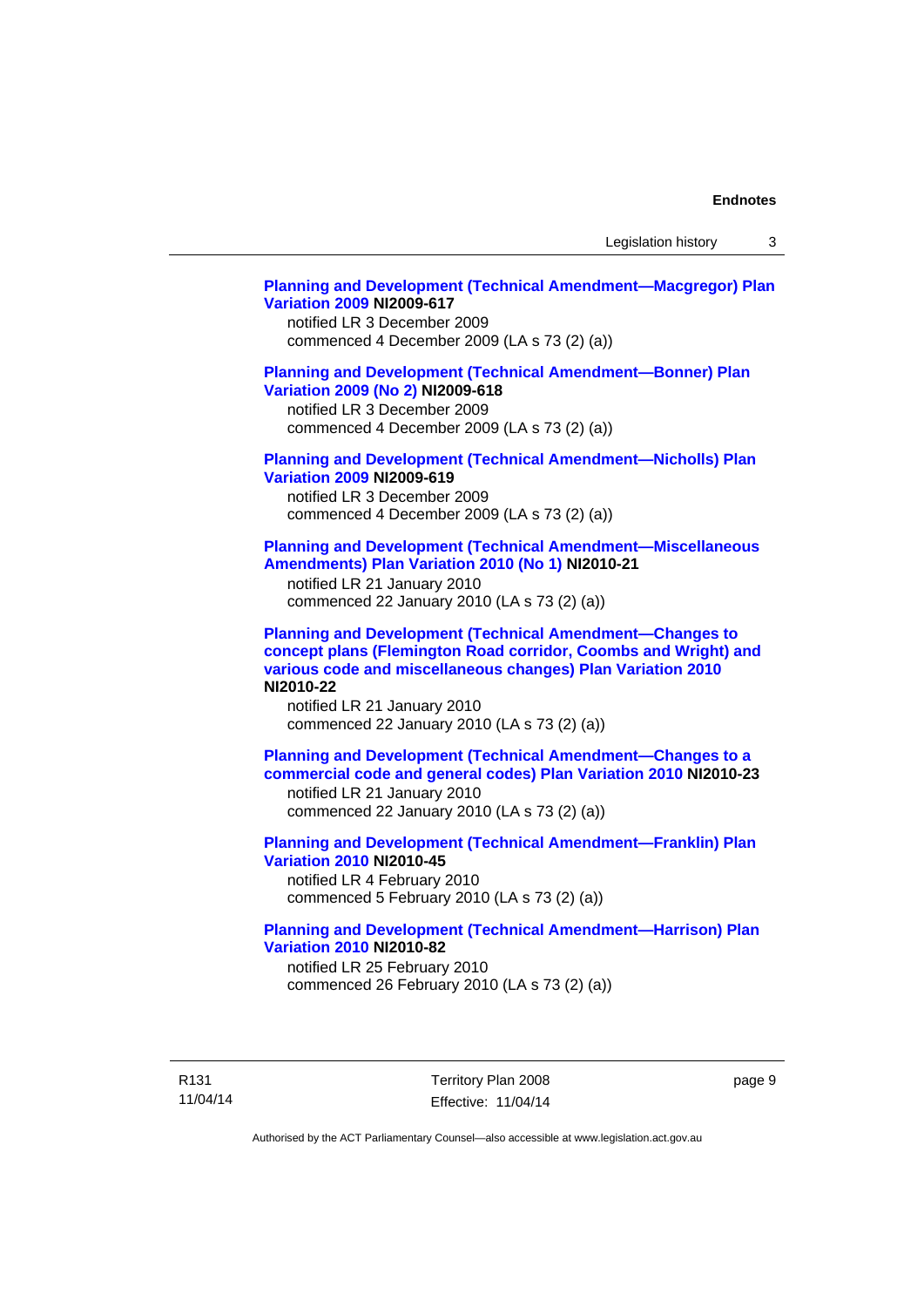| -3 | Legislation history |  |
|----|---------------------|--|
|----|---------------------|--|

### **[Planning and Development \(Technical Amendment—Casey\) Plan](http://www.legislation.act.gov.au/ni/2010-83/)  [Variation 2010](http://www.legislation.act.gov.au/ni/2010-83/) NI2010-83**

notified LR 25 February 2010 commenced 26 February 2010 (LA s 73 (2) (a))

### **[Planning and Development \(Technical Amendment—Gungahlin\) Plan](http://www.legislation.act.gov.au/ni/2010-84/)  [Variation 2010](http://www.legislation.act.gov.au/ni/2010-84/) NI2010-84**

notified LR 25 February 2010 commenced 26 February 2010 (LA s 73 (2) (a))

### **[Planning and Development \(Technical Amendment—Macgregor\) Plan](http://www.legislation.act.gov.au/ni/2010-123/)  [Variation 2010](http://www.legislation.act.gov.au/ni/2010-123/) NI2010-123**

notified LR 18 March 2010 commenced 19 March 2010 (LA s 73 (2) (a))

# **[Planning and Development \(Technical Amendment—Bonner\) Plan](http://www.legislation.act.gov.au/ni/2010-124/)**

**[Variation 2010](http://www.legislation.act.gov.au/ni/2010-124/) NI2010-124**  notified LR 18 March 2010 commenced 19 March 2010 (LA s 73 (2) (a))

#### **[Planning and Development \(Technical Amendment—Bruce\) Plan](http://www.legislation.act.gov.au/ni/2010-125/)  [Variation 2010](http://www.legislation.act.gov.au/ni/2010-125/) NI2010-125**

notified LR 18 March 2010 commenced 19 March 2010 (LA s 73 (2) (a))

### **[Planning and Development \(Technical Amendment—Miscellaneous](http://www.legislation.act.gov.au/ni/2010-217/)  [Amendments and Corrections\) Plan Variation 2010 \(No 1\)](http://www.legislation.act.gov.au/ni/2010-217/) NI2010-217**  notified LR 6 May 2010 commenced 7 May 2010 (LA s 73 (2) (a))

**[Planning and Development \(Technical Amendment—Changes to](http://www.legislation.act.gov.au/ni/2010-218/)  [noise attenuation provisions \(single dwelling housing development](http://www.legislation.act.gov.au/ni/2010-218/)  [code and multi unit housing development code\) and other](http://www.legislation.act.gov.au/ni/2010-218/)  [amendments\) Plan Variation 2010](http://www.legislation.act.gov.au/ni/2010-218/) NI2010-218** 

notified LR 6 May 2010 commenced 7 May 2010 (LA s 73 (2) (a))

### **[Planning and Development \(Technical Amendment—Realignment of](http://www.legislation.act.gov.au/ni/2010-219/)  [designated boundary and rezone future urban area – Molonglo\) Plan](http://www.legislation.act.gov.au/ni/2010-219/)  [Variation 2010](http://www.legislation.act.gov.au/ni/2010-219/) NI2010-219**

notified LR 6 May 2010 commenced 7 May 2010 (LA s 73 (2) (a))

page 10 Territory Plan 2008 Effective: 11/04/14

R131 11/04/14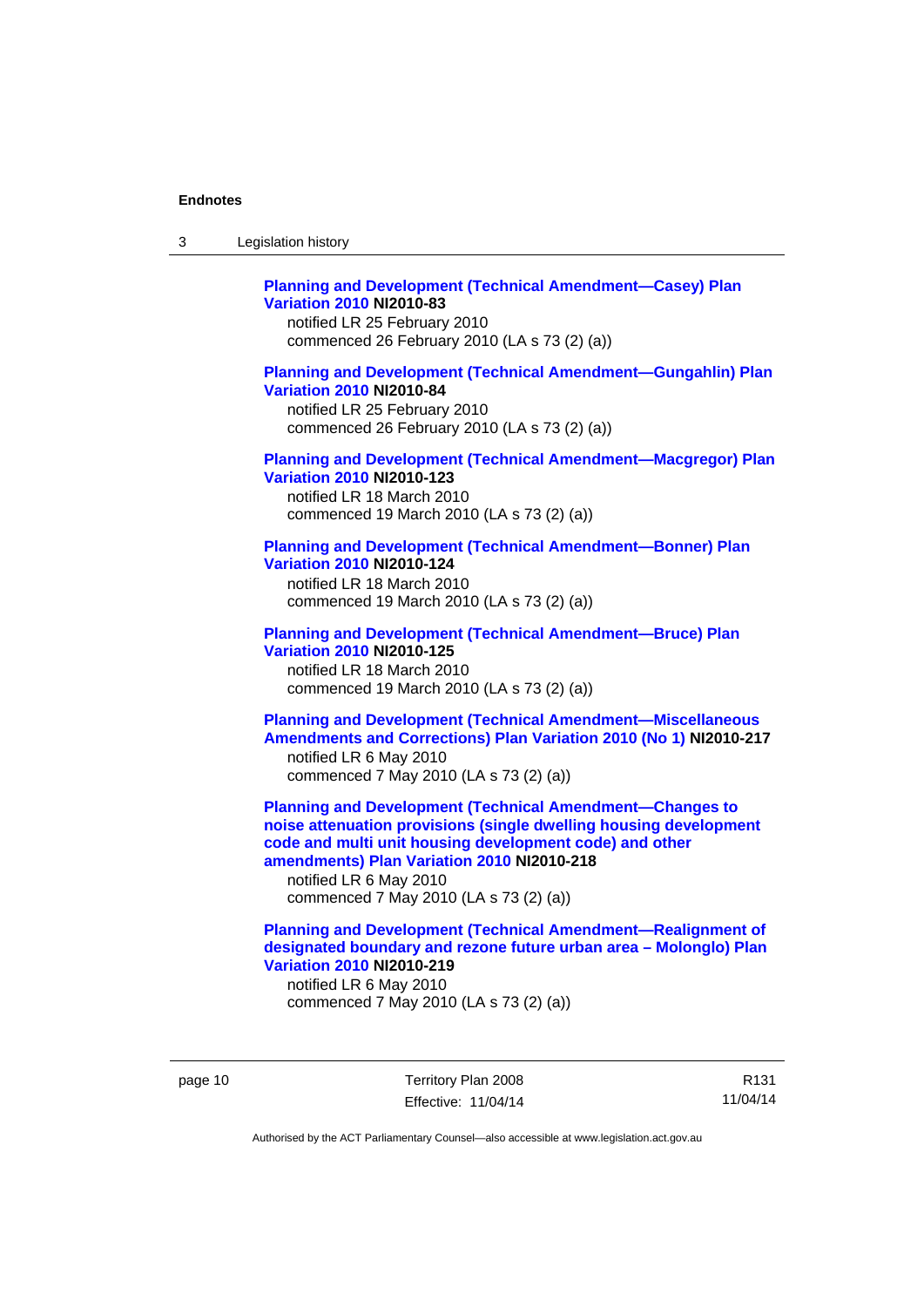# **[Planning and Development \(Technical Amendment—Forde\) Plan](http://www.legislation.act.gov.au/ni/2010-243/)  [Variation 2010](http://www.legislation.act.gov.au/ni/2010-243/) NI2010-243**  notified LR 27 May 2010 commenced 28 May 2010 (LA s 73 (2) (a)) **[Planning and Development \(Technical Amendment—Crace\) Plan](http://www.legislation.act.gov.au/ni/2010-244/)  [Variation 2010](http://www.legislation.act.gov.au/ni/2010-244/) NI2010-244**  notified LR 27 May 2010 commenced 28 May 2010 (LA s 73 (2) (a)) **[Planning and Development \(Technical Amendment—Kingston\) Plan](http://www.legislation.act.gov.au/ni/2010-246/)  [Variation 2010](http://www.legislation.act.gov.au/ni/2010-246/) NI2010-246**  notified LR 3 June 2010 commenced 4 June 2010 (LA s 73 (2) (a)) **[Planning and Development \(Technical Amendment—Rezoning –](http://www.legislation.act.gov.au/ni/2010-258/)  [boundary changes\) Plan Variation 2010 \(No 1\)](http://www.legislation.act.gov.au/ni/2010-258/) NI2010-258**  notified LR 27 May 2010 commenced 28 May 2010 (LA s 73 (2) (a)) **[Planning and Development \(Technical Amendment—Gungahlin\) Plan](http://www.legislation.act.gov.au/ni/2010-321/)  [Variation 2010 \(No 2\)](http://www.legislation.act.gov.au/ni/2010-321/) NI2010-321**  notified LR 24 June 2010 commenced 25 June 2010 (LA s 73 (2) (a)) **[Planning and Development \(Technical Amendment—Mitchell and](http://www.legislation.act.gov.au/ni/2010-370/)  [Lyneham\) Plan Variation 2010](http://www.legislation.act.gov.au/ni/2010-370/) NI2010-370**  notified LR 8 July 2010 commenced 9 July 2010 (LA s 73 (2) (a)) **[Planning and Development \(Technical Amendment—Kingston\) Plan](http://www.legislation.act.gov.au/ni/2010-371/)  [Variation 2010 \(No 2\)](http://www.legislation.act.gov.au/ni/2010-371/) NI2010-371**  notified LR 8 July 2010 commenced 9 July 2010 (LA s 73 (2) (a)) **[Planning and Development \(Technical Amendment—Casey\) Plan](http://www.legislation.act.gov.au/ni/2010-382/)  [Variation 2010 \(No 2\)](http://www.legislation.act.gov.au/ni/2010-382/) NI2010-382**  notified LR 15 July 2010 commenced 16 July 2010 (LA s 73 (2) (a)) **[Planning and Development \(Technical Amendment – Miscellaneous](http://www.legislation.act.gov.au/ni/2010-409/)  [Amendments\) Plan Variation 2010 \(No 2\)](http://www.legislation.act.gov.au/ni/2010-409/) NI2010-409**

notified LR 22 July 2010 commenced 23 July 2010 (LA s 73 (2) (a))

| R <sub>131</sub> | Territory Plan 2008 | page 11 |
|------------------|---------------------|---------|
| 11/04/14         | Effective: 11/04/14 |         |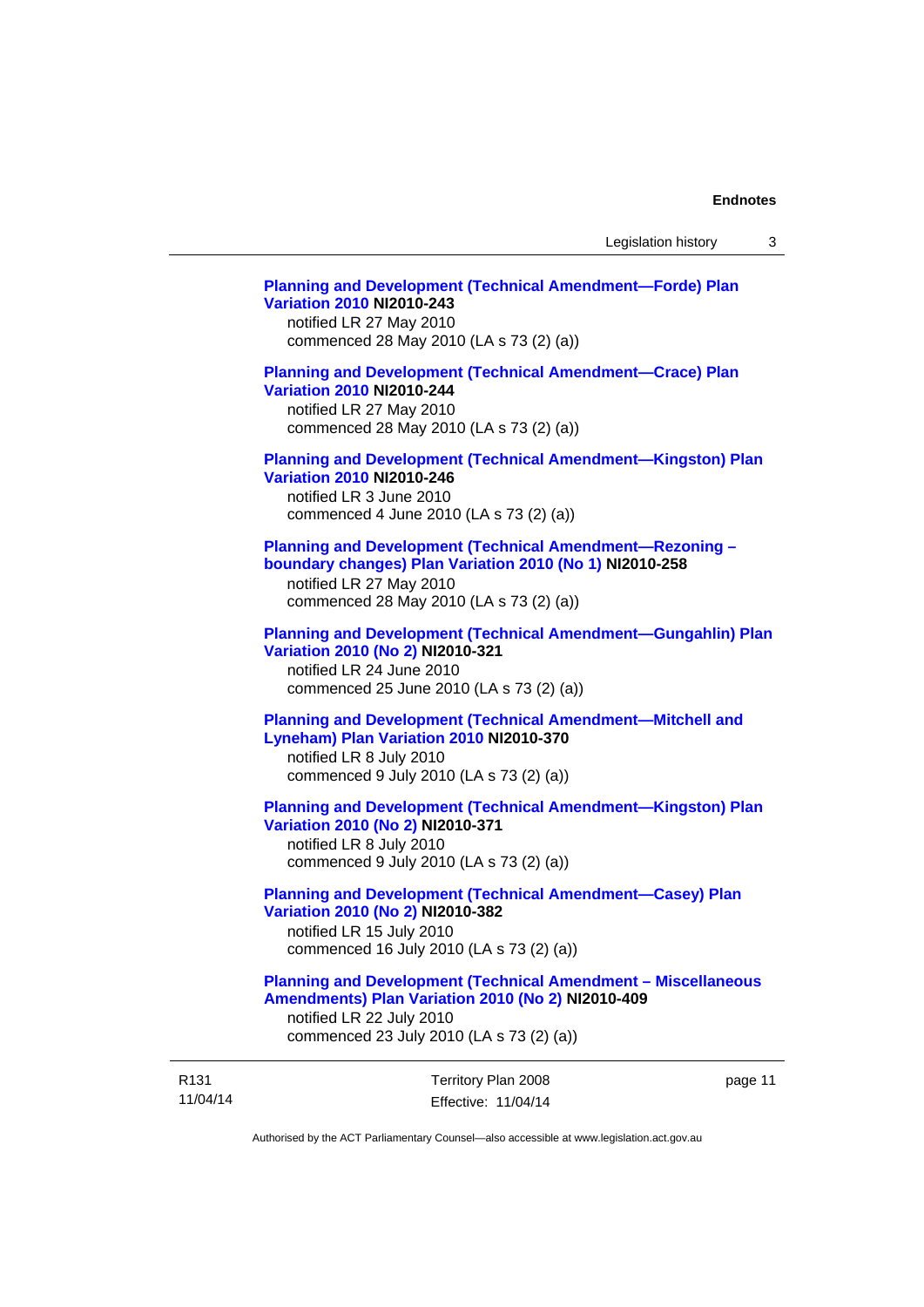| 3 | Legislation history                                                                                                                                                                                                                                                                                                            |
|---|--------------------------------------------------------------------------------------------------------------------------------------------------------------------------------------------------------------------------------------------------------------------------------------------------------------------------------|
|   | <b>Planning and Development (Technical Amendment-Code and</b><br>miscellaneous changes to parking and vehicular access general<br>code) Plan Variation 2010 NI2010-410<br>notified LR 29 July 2010<br>commenced 30 July 2010 (LA s 73 (2) (a))                                                                                 |
|   | <b>Planning and Development (Technical Amendment-Inclusion of</b><br>definitions to bring the Territory Plan into line with the National<br><b>Capital Plan and miscellaneous amendments and corrections) Plan</b><br><b>Variation 2010 NI2010-411</b><br>notified LR 29 July 2010<br>commenced 30 July 2010 (LA s 73 (2) (a)) |
|   | <b>Planning and Development (Technical Amendment-Code changes</b><br>to Coombs and Wright concept plan and changes to town centres<br>development code) Plan Variation 2010 NI2010-412<br>notified LR 29 July 2010<br>commenced 30 July 2010 (LA s 73 (2) (a))                                                                 |
|   | <b>Planning and Development (Technical Amendment-Harrison) Plan</b><br>Variation 2010 (No 2) NI2010-426<br>notified LR 29 July 2010<br>commenced 30 July 2010 (LA s 73 (2) (a))                                                                                                                                                |
|   | <b>Planning and Development (Technical Amendment-Forde) Plan</b><br>Variation 2010 (No 2) NI2010-440<br>notified LR 12 August 2010<br>commenced 13 August 2010 (LA s 73 (2) (a))                                                                                                                                               |
|   | <b>Planning and Development (Technical Amendment-Weston) Plan</b><br><b>Variation 2010 NI2010-441</b><br>notified LR 12 August 2010<br>commenced 13 August 2010 (LA s 73 (2) (a))                                                                                                                                              |
|   | <b>Planning and Development (Technical Amendment-Casey) Plan</b><br>Variation 2010 (No 3) NI2010-538<br>notified LR 23 September 2010<br>commenced 24 September 2010 (LA s 73 (2) (a))                                                                                                                                         |
|   | <b>Planning and Development (Technical Amendment-Dunlop) Plan</b><br><b>Variation 2010 NI2010-539</b><br>notified LR 23 September 2010<br>commenced 24 September 2010 (LA s 73 (2) (a))                                                                                                                                        |

page 12 Territory Plan 2008 Effective: 11/04/14

R131 11/04/14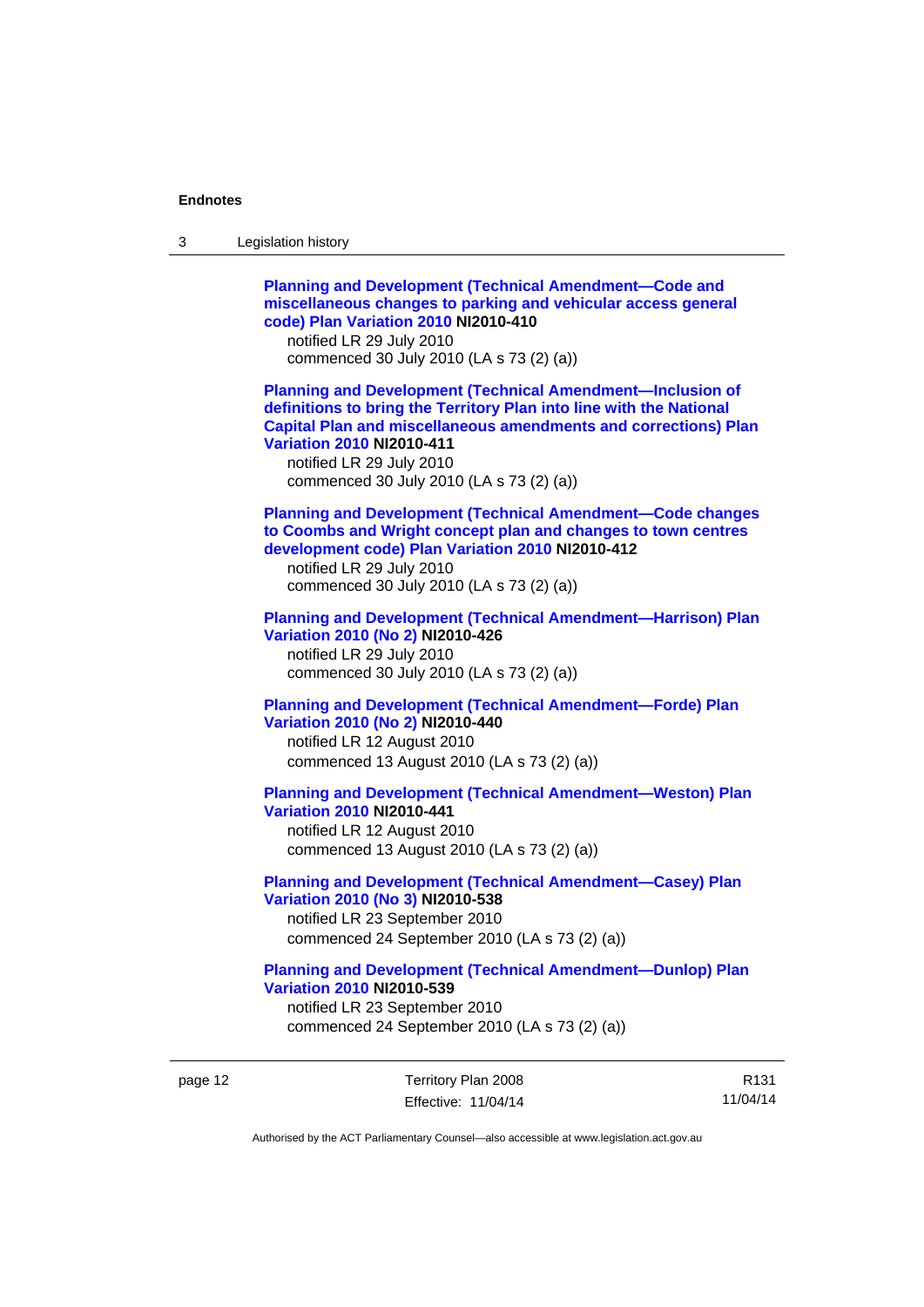### **[Planning and Development \(Technical Amendment—Bonner\) Plan](http://www.legislation.act.gov.au/ni/2010-540/)  [Variation 2010 \(No 2\)](http://www.legislation.act.gov.au/ni/2010-540/) NI2010-540**

notified LR 23 September 2010 commenced 24 September 2010 (LA s 73 (2) (a))

### **[Planning and Development \(Technical Amendment—Casey\) Plan](http://www.legislation.act.gov.au/ni/2010-566/)  [Variation 2010 \(No 4\)](http://www.legislation.act.gov.au/ni/2010-566/) NI2010-566**

notified LR 7 October 2010 commenced 8 October 2010 (LA s 73 (2) (a))

#### **Variation to the Territory Plan No 299**

(as notified in [Planning and Development \(Plan Variation No 299\)](http://www.legislation.act.gov.au/ni/2010-575/)  [Notice 2010](http://www.legislation.act.gov.au/ni/2010-575/) NI2010-575) commenced 5 November 2010 ([CN2010-12](http://www.legislation.act.gov.au/cn/2010-12/))

**[Planning and Development \(Technical Amendment—Changes to](http://www.legislation.act.gov.au/ni/2010-601/)  [Flemington Road corridor concept plan, non urban zones](http://www.legislation.act.gov.au/ni/2010-601/)  [development code and group centres development code\) Plan](http://www.legislation.act.gov.au/ni/2010-601/)  [Variation 2010](http://www.legislation.act.gov.au/ni/2010-601/) NI2010-601** 

notified LR 28 October 2010 commenced 29 October 2010 (LA s 73 (2) (a))

### **[Planning and Development \(Technical Amendment—Miscellaneous](http://www.legislation.act.gov.au/ni/2010-602/)  [Amendments and Corrections\) Plan Variation 2010 \(No 2\)](http://www.legislation.act.gov.au/ni/2010-602/) NI2010-602**

notified LR 28 October 2010 commenced 29 October 2010 (LA s 73 (2) (a))

### **[Planning and Development \(Technical Amendment—Changes to](http://www.legislation.act.gov.au/ni/2010-697/)  [commercial and industrial codes, PRZ2 restricted access recreation](http://www.legislation.act.gov.au/ni/2010-697/)  [zone and other codes\) Plan Variation 2010](http://www.legislation.act.gov.au/ni/2010-697/) NI2010-697**

notified LR 20 December 2010 commenced 22 December 2010 (LA s 73 (2) (b))

# **[Planning and Development \(Technical Amendment—Forde\) Plan](http://www.legislation.act.gov.au/ni/2011-23/)  [Variation 2011](http://www.legislation.act.gov.au/ni/2011-23/) NI2011-23**  notified LR 1 February 2011

commenced 2 February 2011 (LA s 73 (2) (a))

### **[Planning and Development \(Technical Amendment—Rezoning](http://www.legislation.act.gov.au/ni/2011-30/)[boundary changes\) Plan Variation 2011 \(No 1\)](http://www.legislation.act.gov.au/ni/2011-30/) NI2011-30**  notified LR 3 February 2011

commenced 4 February 2011 (LA s 73 (2) (a))

R131 11/04/14 Territory Plan 2008 Effective: 11/04/14 page 13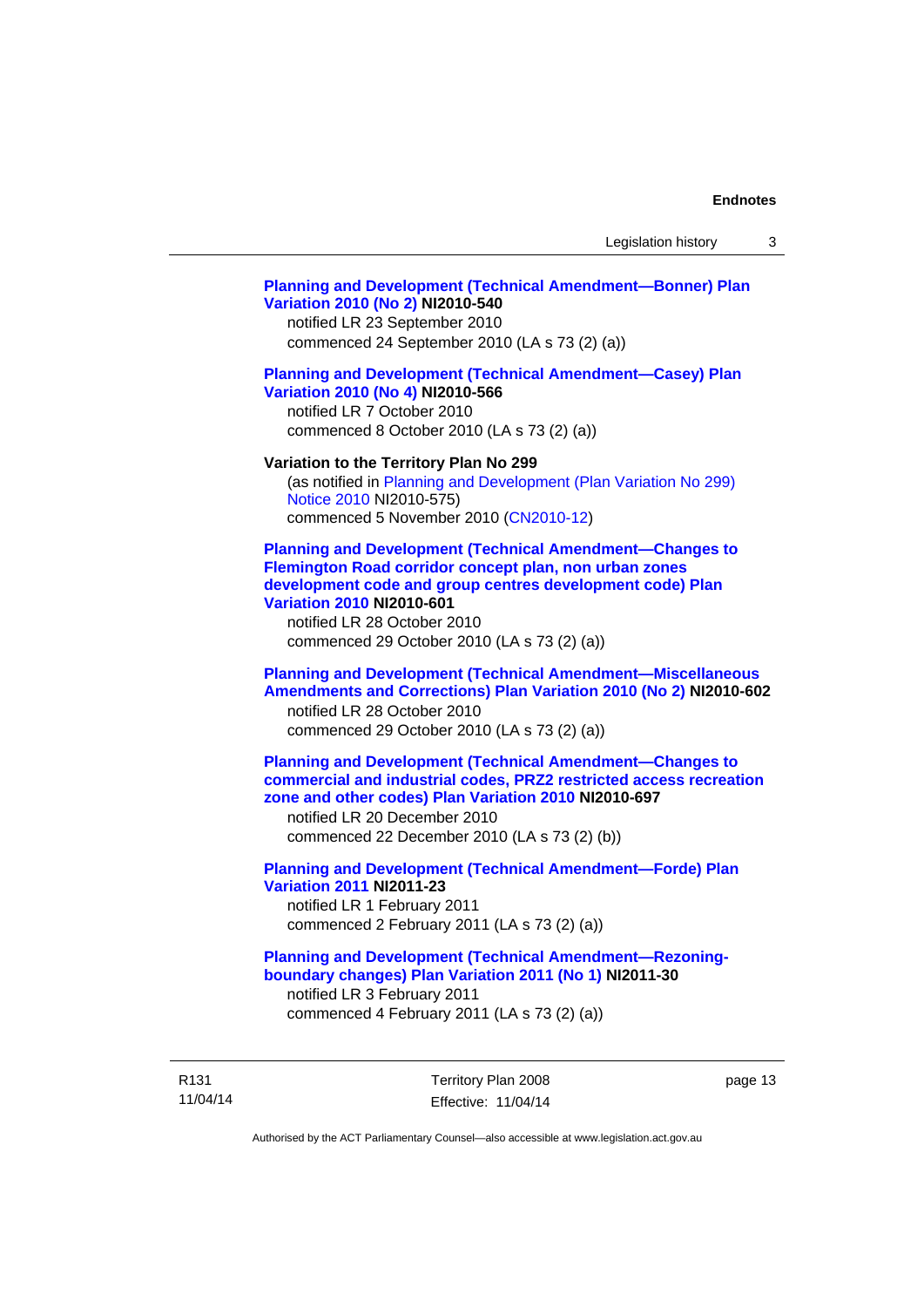| Legislation history<br>3 |
|--------------------------|
|--------------------------|

### **[Planning and Development \(Technical Amendment—Franklin\) Plan](http://www.legislation.act.gov.au/ni/2011-42/)  [Variation 2011 \(No 1\)](http://www.legislation.act.gov.au/ni/2011-42/) NI2011-42**  notified LR 10 February 2011 commenced 11 February 2011 (LA s 73 (2) (a))

### **[Planning and Development \(Technical Amendment—Miscellaneous](http://www.legislation.act.gov.au/ni/2011-81/)  [Amendments\) Plan Variation 2011 \(No 1\)](http://www.legislation.act.gov.au/ni/2011-81/) NI2011-81**

notified LR 3 March 2011 commenced 4 March 2011 (LA s 73 (2) (a))

### **[Planning and Development \(Technical Amendment—Casey\) Plan](http://www.legislation.act.gov.au/ni/2011-126/)  [Variation 2011 \(No 1\)](http://www.legislation.act.gov.au/ni/2011-126/) NI2011-126**

notified LR 10 March 2011 commenced 11 March 2011 (LA s 73 (2) (a))

# **Variation to the Territory Plan No 298**

(as notified in [Planning and Development \(Plan Variation No 298\)](http://www.legislation.act.gov.au/ni/2011-152/)  [Notice 2011](http://www.legislation.act.gov.au/ni/2011-152/) NI2011-152) commenced 18 March 2011 [\(CN2011-4\)](http://www.legislation.act.gov.au/cn/2011-4/)

### **[Planning and Development \(Technical Amendment—Bonner\) Plan](http://www.legislation.act.gov.au/ni/2011-153/)  [Variation 2011 \(No 1\)](http://www.legislation.act.gov.au/ni/2011-153/) NI2011-153**  notified LR 17 March 2011

commenced 18 March 2011 (LA s 73 (2) (a))

### **[Planning and Development \(Technical Amendment—Macgregor\) Plan](http://www.legislation.act.gov.au/ni/2011-193/)  [Variation 2011 \(No 1\)](http://www.legislation.act.gov.au/ni/2011-193/) NI2011-193**

notified LR 14 April 2011 commenced 15 April 2011 (LA s 73 (2) (a))

### **[Planning and Development \(Technical Amendment—Franklin\) Plan](http://www.legislation.act.gov.au/ni/2011-194/)  [Variation 2011 \(No 2\)](http://www.legislation.act.gov.au/ni/2011-194/) NI2011-194**

notified LR 14 April 2011 commenced 15 April 2011 (LA s 73 (2) (a))

### **[Planning and Development \(Technical Amendment—Giralang\) Plan](http://www.legislation.act.gov.au/ni/2011-204/)  [Variation 2011 \(No 1\)](http://www.legislation.act.gov.au/ni/2011-204/) NI2011-204**  notified LR 20 April 2011

commenced 21 April 2011 (LA s 73 (2) (a))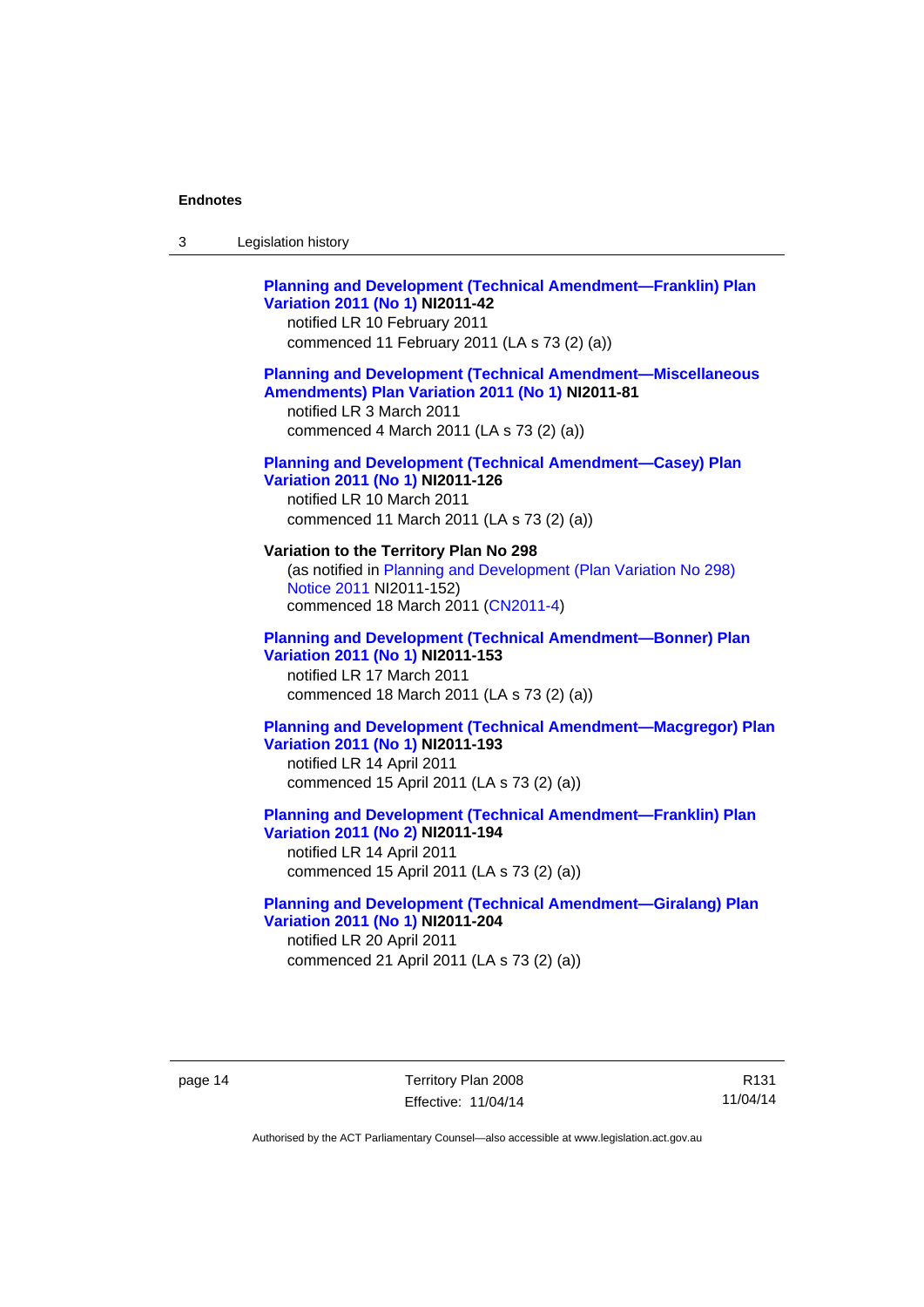11/04/14 Territory Plan 2008 Effective: 11/04/14 page 15 **[Planning and Development \(Technical Amendment—Miscellaneous](http://www.legislation.act.gov.au/ni/2011-206/)  [amendments and corrections, changes to bring the Territory Plan in](http://www.legislation.act.gov.au/ni/2011-206/)  [line with the National Capital Plan, and removal of redundant](http://www.legislation.act.gov.au/ni/2011-206/)  [provisions\) Plan Variation 2011](http://www.legislation.act.gov.au/ni/2011-206/) NI2011-206**  notified LR 28 April 2011 commenced 29 April 2011 (LA s 73 (2) (a)) **[Planning and Development \(Technical Amendment—Changes to](http://www.legislation.act.gov.au/ni/2011-207/)  [multi unit housing development code, industrial zones development](http://www.legislation.act.gov.au/ni/2011-207/)  [code, inner north precinct code and parking and vehicular access](http://www.legislation.act.gov.au/ni/2011-207/)  [general code\) Plan Variation 2011](http://www.legislation.act.gov.au/ni/2011-207/) NI2011-207**  notified LR 28 April 2011 commenced 29 April 2011 (LA s 73 (2) (a)) **[Planning and Development \(Technical Amendment—Harrison\) Plan](http://www.legislation.act.gov.au/ni/2011-226/)  [Variation 2011 \(No 1\)](http://www.legislation.act.gov.au/ni/2011-226/) NI2011-226**  notified LR 11 May 2011 commenced 12 May 2011 (LA s 73 (2) (a)) **[Planning and Development \(Technical Amendment—Crace\) Plan](http://www.legislation.act.gov.au/ni/2011-237/)  [Variation 2011 \(No 1\)](http://www.legislation.act.gov.au/ni/2011-237/) NI2011-237**  notified LR 18 May 2011 commenced 19 May 2011 (LA s 73 (2) (a)) **[Planning and Development \(Technical Amendment—Dickson\) Plan](http://www.legislation.act.gov.au/ni/2011-238/)  [Variation 2011 \(No 1\)](http://www.legislation.act.gov.au/ni/2011-238/) NI2011-238**  notified LR 18 May 2011 commenced 19 May 2011 (LA s 73 (2) (a)) **[Planning and Development \(Technical Amendment—Gungahlin\) Plan](http://www.legislation.act.gov.au/ni/2011-255/)  [Variation 2011 \(No 1\)](http://www.legislation.act.gov.au/ni/2011-255/) NI2011-255**  notified LR 26 May 2011 commenced 27 May 2011 (LA s 73 (2) (a)) **[Planning and Development \(Technical Amendment—Bonner\) Plan](http://www.legislation.act.gov.au/ni/2011-256/)  [Variation 2011 \(No 2\)](http://www.legislation.act.gov.au/ni/2011-256/) NI2011-256**  notified LR 26 May 2011 commenced 27 May 2011 (LA s 73 (2) (a)) **[Planning and Development \(Technical Amendment—Bonner\) Plan](http://www.legislation.act.gov.au/ni/2011-257/)  [Variation 2011 \(No 3\)](http://www.legislation.act.gov.au/ni/2011-257/) NI2011-257**  notified LR 26 May 2011 commenced 27 May 2011 (LA s 73 (2) (a))

Authorised by the ACT Parliamentary Counsel—also accessible at www.legislation.act.gov.au

R131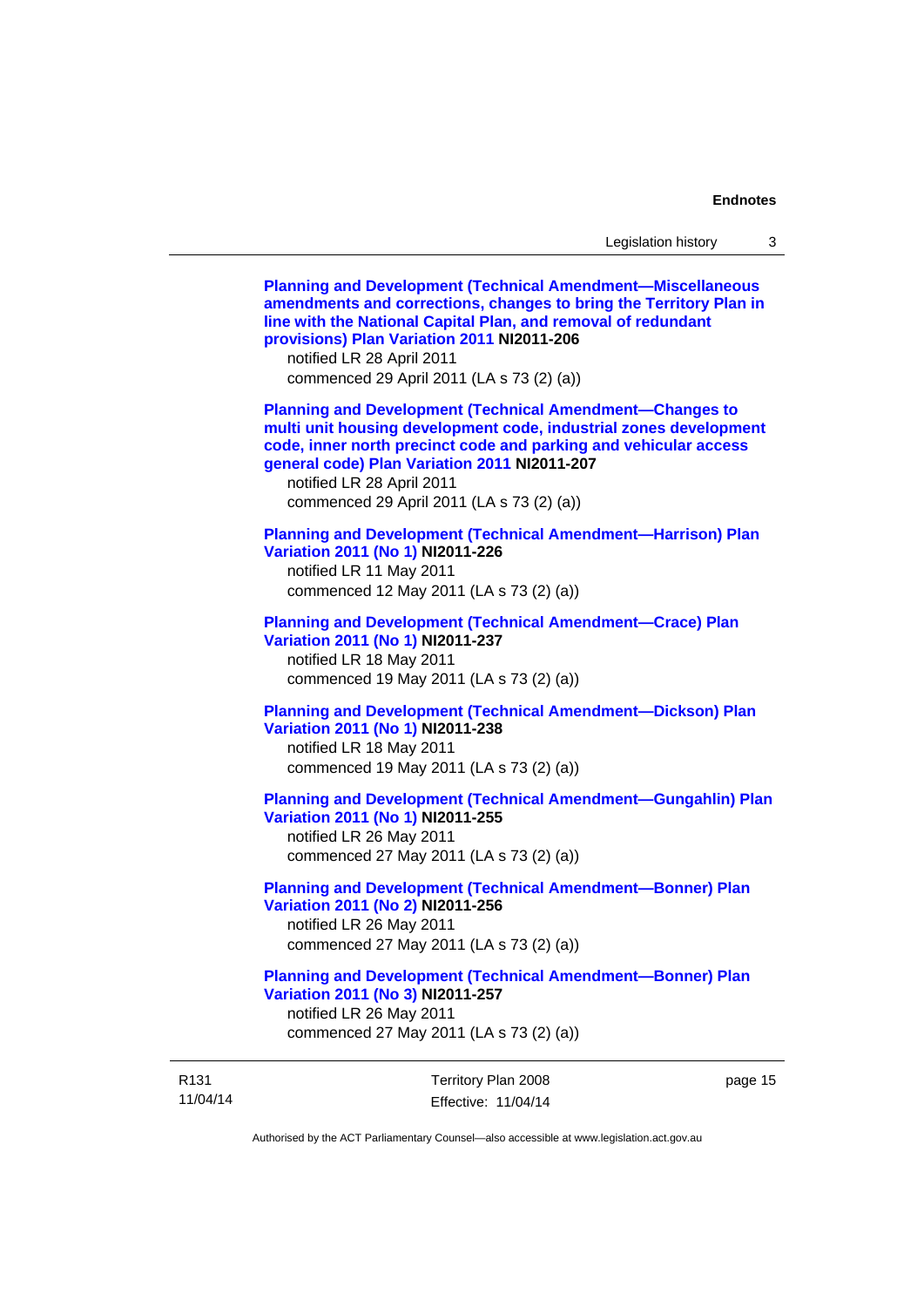| Legislation history<br>-3 |  |
|---------------------------|--|
|---------------------------|--|

**[Planning and Development \(Technical Amendment—Crace\) Plan](http://www.legislation.act.gov.au/ni/2011-258/)  [Variation 2011 \(No 2\)](http://www.legislation.act.gov.au/ni/2011-258/) NI2011-258**  notified LR 26 May 2011 commenced 27 May 2011 (LA s 73 (2) (a)) **[Planning and Development \(Technical Amendment—Casey\) Plan](http://www.legislation.act.gov.au/ni/2011-283/)  [Variation 2011 \(No 2\)](http://www.legislation.act.gov.au/ni/2011-283/) NI2011-283**  notified LR 9 June 2011 commenced 10 June 2011 (LA s 73 (2) (a)) **[Planning and Development \(Technical Amendment—Macgregor\) Plan](http://www.legislation.act.gov.au/ni/2011-284/)  [Variation 2011 \(No 2\)](http://www.legislation.act.gov.au/ni/2011-284/) NI2011-284**  notified LR 9 June 2011 commenced 10 June 2011 (LA s 73 (2) (a)) **[Planning and Development \(Technical Amendment—Forde\) Plan](http://www.legislation.act.gov.au/ni/2011-309/)  [Variation 2011 \(No 2\)](http://www.legislation.act.gov.au/ni/2011-309/) NI2011-309**  notified LR 23 June 2011 commenced 24 June 2011 (LA s 73 (2) (a)) **[Planning and Development \(Technical Amendment—Code](http://www.legislation.act.gov.au/ni/2011-353/)  [amendment to the Group Centres Development Code – Proposed](http://www.legislation.act.gov.au/ni/2011-353/)  [supermarket site Chisholm Section 598 Block 7\) Plan Variation 2011](http://www.legislation.act.gov.au/ni/2011-353/) NI2011-353**  notified LR 7 July 2011 commenced 8 July 2011 (LA s 73 (2) (a)) **[Planning and Development \(Technical Amendment—Miscellaneous](http://www.legislation.act.gov.au/ni/2011-354/)  [amendments and corrections\) Plan Variation 2011](http://www.legislation.act.gov.au/ni/2011-354/) NI2011-354**  notified LR 7 July 2011 commenced 8 July 2011 (LA s 73 (2) (a)) **[Planning and Development \(Technical Amendment—Code and](http://www.legislation.act.gov.au/ni/2011-355/)  [clarification changes to various development codes, general codes,](http://www.legislation.act.gov.au/ni/2011-355/)  [definitions and concept plans\) Plan Variation 2011](http://www.legislation.act.gov.au/ni/2011-355/) NI2011-355**  notified LR 7 July 2011 commenced 8 July 2011 (LA s 73 (2) (a)) **[Planning and Development \(Technical Amendment—Casey\) Plan](http://www.legislation.act.gov.au/ni/2011-478/)  [Variation 2011 \(No 3\)](http://www.legislation.act.gov.au/ni/2011-478/) NI2011-478** 

notified LR 1 September 2011 commenced 2 September 2011 (LA s 73 (2) (a))

page 16 Territory Plan 2008 Effective: 11/04/14

R131 11/04/14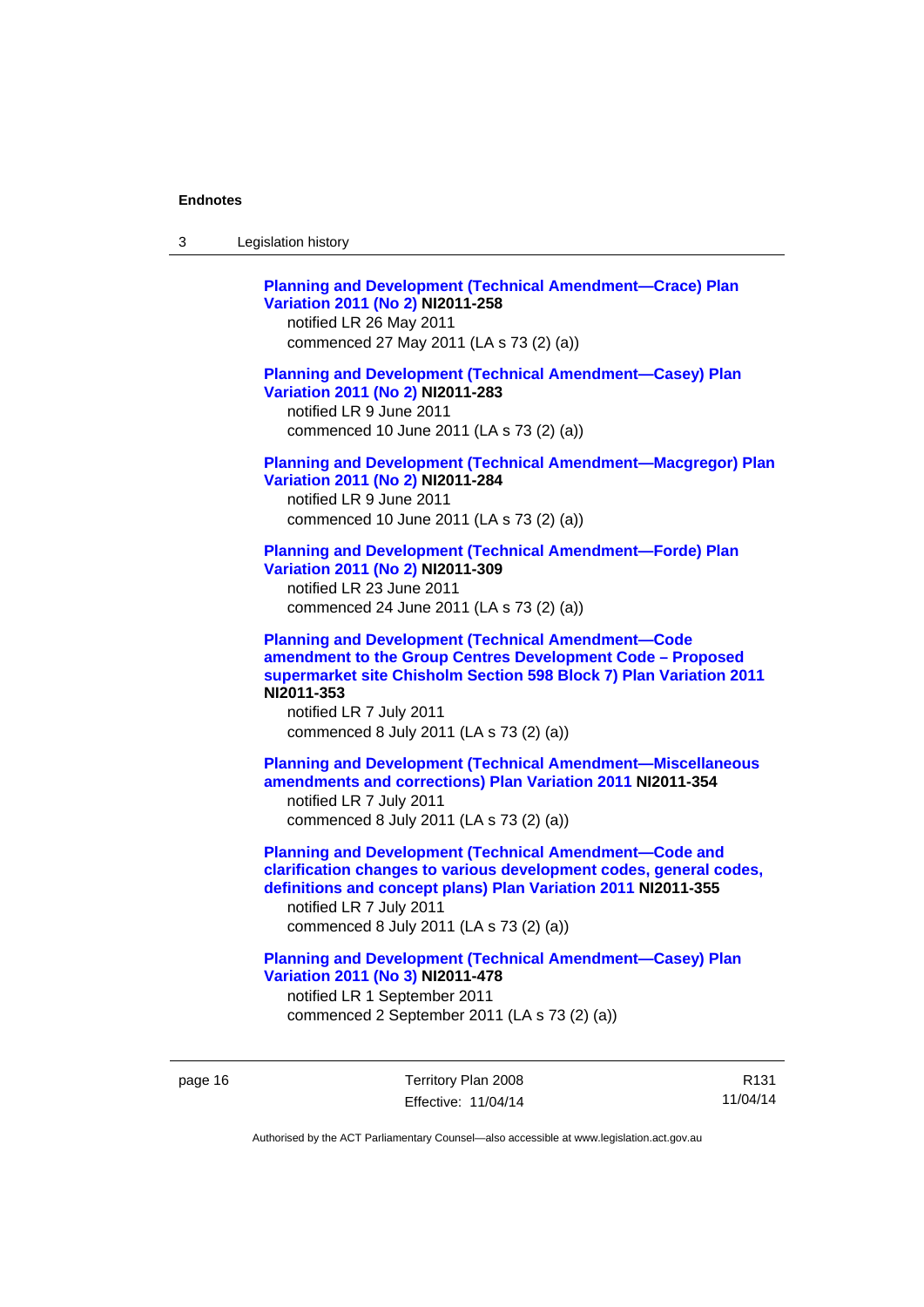# **[Planning and Development \(Technical Amendment—Crace\) Plan](http://www.legislation.act.gov.au/ni/2011-479/)  [Variation 2011 \(No 3\)](http://www.legislation.act.gov.au/ni/2011-479/) NI2011-479**  notified LR 1 September 2011 commenced 2 September 2011 (LA s 73 (2) (a)) **[Planning and Development \(Technical Amendment—Bonner\) Plan](http://www.legislation.act.gov.au/ni/2011-480/)  [Variation 2011 \(No 4\)](http://www.legislation.act.gov.au/ni/2011-480/) NI2011-480**  notified LR 1 September 2011 commenced 2 September 2011 (LA s 73 (2) (a)) **[Planning and Development \(Technical Amendment—Bonner\) Plan](http://www.legislation.act.gov.au/ni/2011-481/)  [Variation 2011 \(No 5\)](http://www.legislation.act.gov.au/ni/2011-481/) NI2011-481**  notified LR 26 August 2011 commenced 27 August 2011 (LA s 73 (2) (a)) **[Planning and Development \(Technical Amendment—Gungahlin\) Plan](http://www.legislation.act.gov.au/ni/2011-541/)  [Variation 2011 \(No 2\)](http://www.legislation.act.gov.au/ni/2011-541/) NI2011-541**  notified LR 15 September 2011 commenced 16 September 2011 (LA s 73 (2) (a)) **Variation to the Territory Plan No 302**  (as notified in [Planning and Development \(Plan Variation No 302\)](http://www.legislation.act.gov.au/ni/2011-573/)  [Notice 2011](http://www.legislation.act.gov.au/ni/2011-573/) NI2011-573) commenced 4 November 2011 ([CN2011-11](http://www.legislation.act.gov.au/cn/2011-11/)) **[Planning and Development \(Technical Amendment—Code and](http://www.legislation.act.gov.au/ni/2011-589/)  [clarification changes to various development codes, general codes,](http://www.legislation.act.gov.au/ni/2011-589/)  [definitions and concept plans\) Plan Variation 2011 \(No 2\)](http://www.legislation.act.gov.au/ni/2011-589/) NI2011-589**  notified LR 6 October 2011 commenced 7 October 2011 (LA s 73 (2) (a)) **[Planning and Development \(Technical Amendment—Miscellaneous](http://www.legislation.act.gov.au/ni/2011-590/)  [amendments and corrections\) Plan Variation 2011 \(No 2\)](http://www.legislation.act.gov.au/ni/2011-590/) NI2011-590**  notified LR 6 October 2011 commenced 7 October 2011 (LA s 73 (2) (a)) **[Planning and Development \(Technical Amendment—Yarralumla\) Plan](http://www.legislation.act.gov.au/ni/2011-650/)  [Variation 2011 \(No 1\)](http://www.legislation.act.gov.au/ni/2011-650/) NI2011-650**

notified LR 27 October 2011 commenced 28 October 2011 (LA s 73 (2) (a))

R131 11/04/14 Territory Plan 2008 Effective: 11/04/14 page 17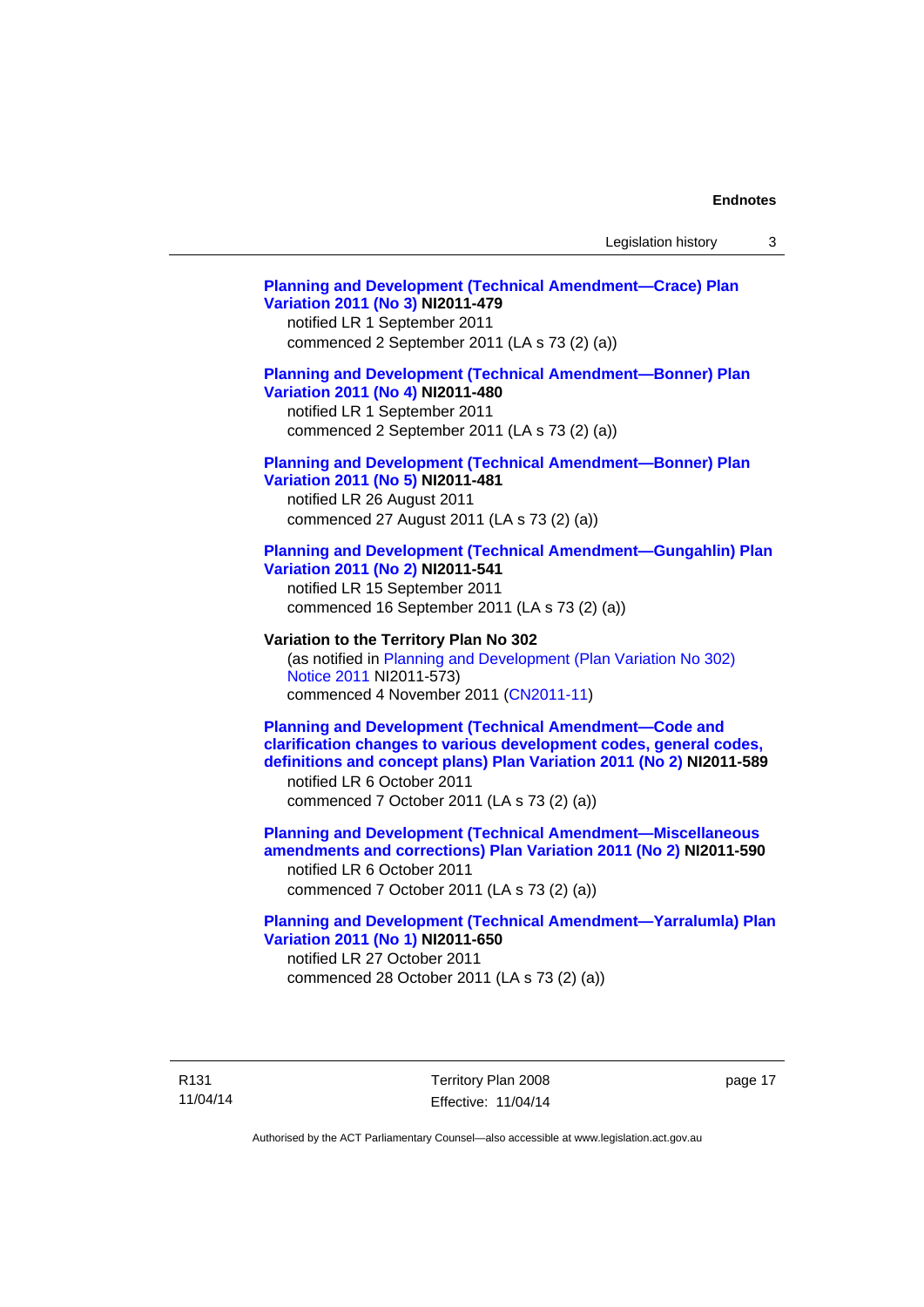| -3 | Legislation history |  |
|----|---------------------|--|
|----|---------------------|--|

# **[Planning and Development \(Technical Amendment—Casey\) Plan](http://www.legislation.act.gov.au/ni/2011-651/)  [Variation 2011 \(No 4\)](http://www.legislation.act.gov.au/ni/2011-651/) NI2011-651**

notified LR 27 October 2011 commenced 28 October 2011 (LA s 73 (2) (a))

### **[Planning and Development \(Technical Amendment—Weston\) Plan](http://www.legislation.act.gov.au/ni/2011-652/)  [Variation 2011 \(No 1\)](http://www.legislation.act.gov.au/ni/2011-652/) NI2011-652**

notified LR 27 October 2011 commenced 28 October 2011 (LA s 73 (2) (a))

#### **[Planning and Development \(Technical Amendment—Miscellaneous](http://www.legislation.act.gov.au/ni/2011-667/)  [Amendments\) Plan Variation 2011 \(No 2\)](http://www.legislation.act.gov.au/ni/2011-667/) NI2011-667**

notified LR 3 November 2011 commenced 4 November 2011 (LA s 73 (2) (a))

#### **[Planning and Development \(Technical Amendment—Forde\) Plan](http://www.legislation.act.gov.au/ni/2011-668/)  [Variation 2011 \(No 3\)](http://www.legislation.act.gov.au/ni/2011-668/) NI2011-668**

notified LR 3 November 2011 commenced 4 November 2011 (LA s 73 (2) (a))

**Variation to the Territory Plan No 310**  (as notified in [Planning and Development \(Plan Variation No 310\)](http://www.legislation.act.gov.au/ni/2011-688/)  [Notice 2011](http://www.legislation.act.gov.au/ni/2011-688/) NI2011-688) commenced 16 December 2011 [\(CN2011-14\)](http://www.legislation.act.gov.au/cn/2011-14/)

### **Variation to the Territory Plan No 300**  (as notified in [Planning and Development \(Plan Variation No 300\)](http://www.legislation.act.gov.au/ni/2011-691/)  [Notice 2011](http://www.legislation.act.gov.au/ni/2011-691/) NI2011-691) commenced 16 December 2011 [\(CN2011-13\)](http://www.legislation.act.gov.au/cn/2011-13/)

### **[Planning and Development \(Technical Amendment—Watson\) Plan](http://www.legislation.act.gov.au/ni/2011-728/)  [Variation 2011 \(No 1\)](http://www.legislation.act.gov.au/ni/2011-728/) NI2011-728**

notified LR 30 November 2011 commenced 1 December 2011 (LA s 73 (2) (a))

### **[Planning and Development \(Technical Amendment—Gungahlin\) Plan](http://www.legislation.act.gov.au/ni/2011-729/)  [Variation 2011 \(No 3\)](http://www.legislation.act.gov.au/ni/2011-729/) NI2011-729**

notified LR 30 November 2011 commenced 1 December 2011 (LA s 73 (2) (a))

R131 11/04/14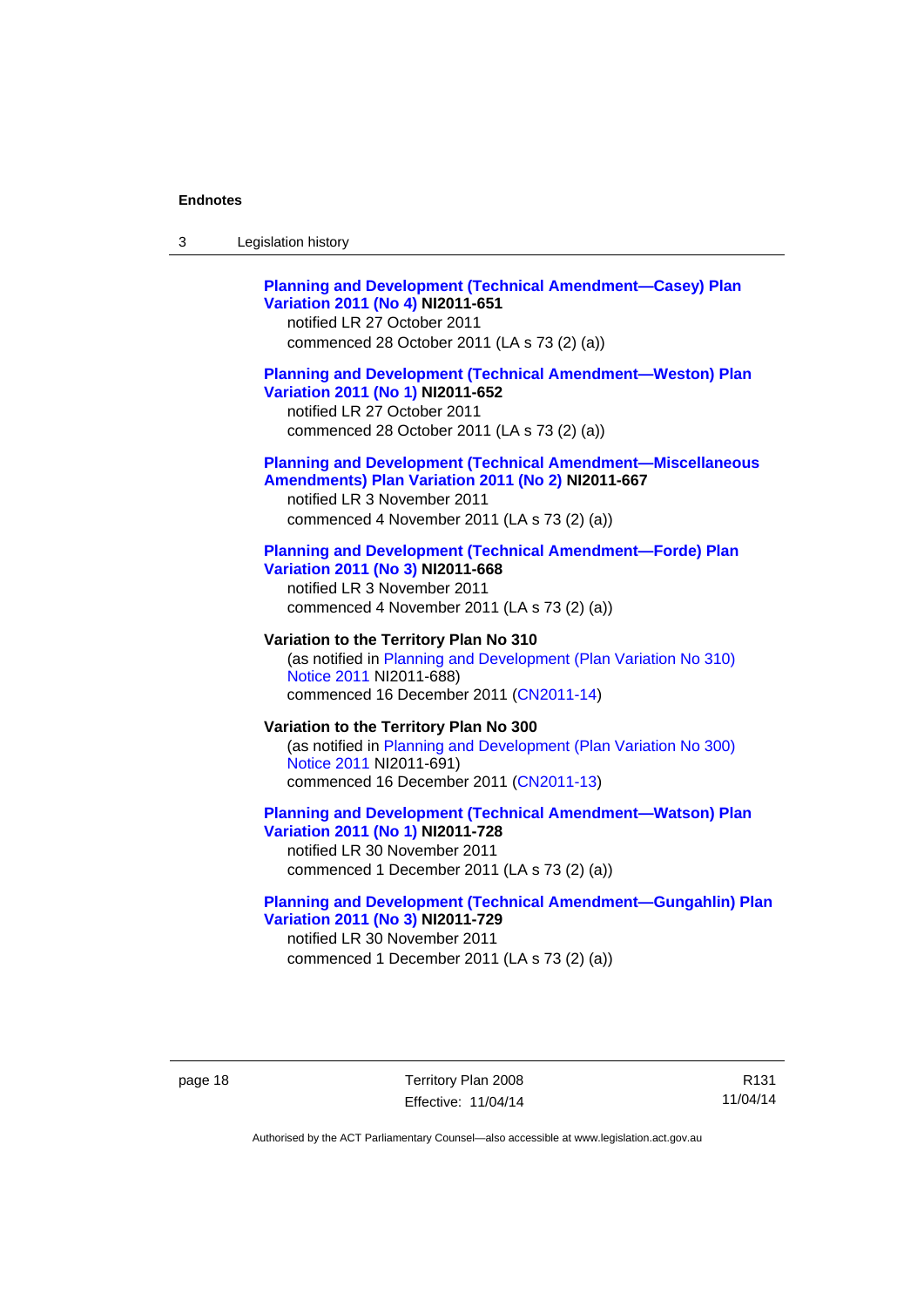Legislation history 3

**[Planning and Development \(Technical Amendment—Dunlop\) Plan](http://www.legislation.act.gov.au/ni/2011-730/)  [Variation 2011 \(No 1\)](http://www.legislation.act.gov.au/ni/2011-730/) NI2011-730**  notified LR 30 November 2011 commenced 1 December 2011 (LA s 73 (2) (a)) **[Planning and Development \(Technical Amendment—Weston\) Plan](http://www.legislation.act.gov.au/ni/2011-731/)  [Variation 2011 \(No 2\)](http://www.legislation.act.gov.au/ni/2011-731/) NI2011-731**  notified LR 30 November 2011 commenced 1 December 2011 (LA s 73 (2) (a)) **[Planning and Development \(Technical Amendment—Macgregor\) Plan](http://www.legislation.act.gov.au/ni/2011-785/)  [Variation 2011 \(No 3\)](http://www.legislation.act.gov.au/ni/2011-785/) NI2011-785**  notified LR 15 December 2011 commenced 16 December 2011 (LA s 73 (2) (a)) **[Planning and Development \(Technical Amendment—Bonner\) Plan](http://www.legislation.act.gov.au/ni/2011-786/)  [Variation 2011 \(No 6\)](http://www.legislation.act.gov.au/ni/2011-786/) NI2011-786**  notified LR 15 December 2011 commenced 16 December 2011 (LA s 73 (2) (a)) **[Planning and Development \(Technical Amendment—Code,](http://www.legislation.act.gov.au/ni/2011-787/)  [clarification and miscellaneous\) Plan Variation 2011](http://www.legislation.act.gov.au/ni/2011-787/) NI2011-787**  notified LR 15 December 2011 commenced 16 December 2011 (LA s 73 (2) (a)) **[Planning and Development \(Technical Amendment—Miscellaneous](http://www.legislation.act.gov.au/ni/2011-788/)  [amendments and corrections\) Plan Variation 2011 \(No 3\)](http://www.legislation.act.gov.au/ni/2011-788/) NI2011-788**  notified LR 15 December 2011 commenced 16 December 2011 (LA s 73 (2) (a)) **[Planning and Development \(Technical Amendment—Crace\) Plan](http://www.legislation.act.gov.au/ni/2012-26/)  [Variation 2012 \(No 1\)](http://www.legislation.act.gov.au/ni/2012-26/) NI2012-26**  notified LR 27 January 2012 commenced 28 January 2012 (LA s 73 (2) (a)) **[Planning and Development \(Technical Amendment—Franklin\) Plan](http://www.legislation.act.gov.au/ni/2012-28/)  [Variation 2012 \(No 1\)](http://www.legislation.act.gov.au/ni/2012-28/) NI2012-28**  notified LR 27 January 2012

commenced 28 January 2012 (LA s 73 (2) (a))

R131 11/04/14 Territory Plan 2008 Effective: 11/04/14 page 19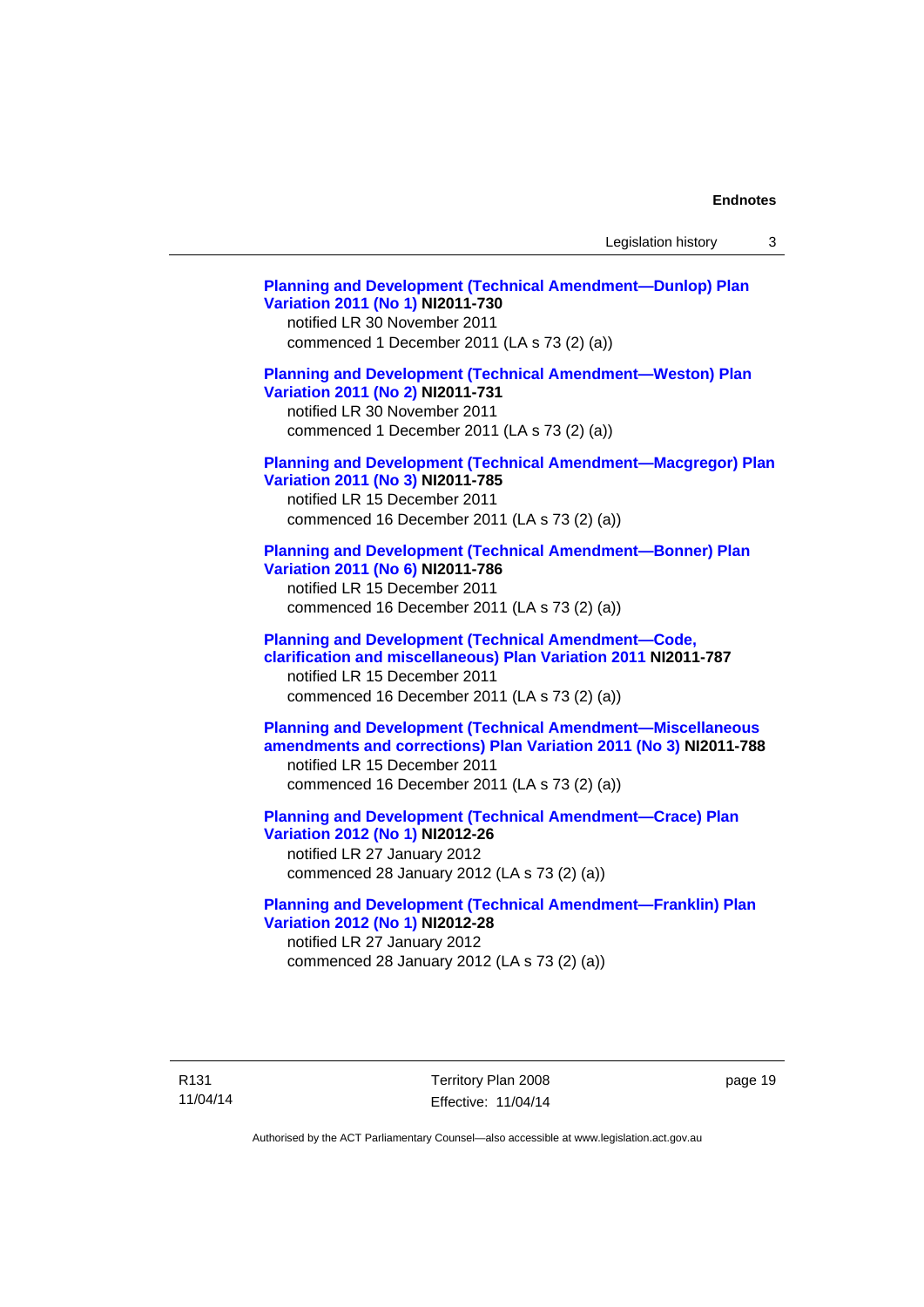| -3 | Legislation history |  |
|----|---------------------|--|
|----|---------------------|--|

**[Planning and Development \(Technical Amendment—Casey\) Plan](http://www.legislation.act.gov.au/ni/2012-29/)  [Variation 2012 \(No 1\)](http://www.legislation.act.gov.au/ni/2012-29/) NI2012-29**  notified LR 27 January 2012 commenced 28 January 2012 (LA s 73 (2) (a)) **[Planning and Development \(Technical Amendment—Forde\) Plan](http://www.legislation.act.gov.au/ni/2012-30/)  [Variation 2012 \(No 1\)](http://www.legislation.act.gov.au/ni/2012-30/) NI2012-30**  notified LR 27 January 2012 commenced 28 January 2012 (LA s 73 (2) (a)) **[Planning and Development \(Technical Amendment—Crace\) Plan](http://www.legislation.act.gov.au/ni/2012-31/)  [Variation 2012 \(No 2\)](http://www.legislation.act.gov.au/ni/2012-31/) NI2012-31**  notified LR 27 January 2012 commenced 28 January 2012 (LA s 73 (2) (a)) **[Planning and Development \(Technical Amendment—Bonner\) Plan](http://www.legislation.act.gov.au/ni/2012-32/)  [Variation 2012 \(No 1\)](http://www.legislation.act.gov.au/ni/2012-32/) NI2012-32**  notified LR 27 January 2012 commenced 28 January 2012 (LA s 73 (2) (a)) **[Planning and Development \(Technical Amendment—Crace\) Plan](http://www.legislation.act.gov.au/ni/2012-82/)  [Variation 2012 \(No 3\)](http://www.legislation.act.gov.au/ni/2012-82/) NI2012-82**  notified LR 23 February 2012 commenced 24 February 2012 (LA s 73 (2) (a)) **[Planning and Development \(Technical Amendment—Watson\) Plan](http://www.legislation.act.gov.au/ni/2012-83/)  [Variation 2012 \(No 1\)](http://www.legislation.act.gov.au/ni/2012-83/) NI2012-83**  notified LR 23 February 2012 commenced 24 February 2012 (LA s 73 (2) (a)) **[Planning and Development \(Technical Amendment—Casey\) Plan](http://www.legislation.act.gov.au/ni/2012-86/)  [Variation 2012 \(No 2\)](http://www.legislation.act.gov.au/ni/2012-86/) NI2012-86**  notified LR 27 February 2012

commenced 28 February 2012 (LA s 73 (2) (a))

**[Planning and Development \(Technical Amendment—Forde\) Plan](http://www.legislation.act.gov.au/ni/2012-87/)  [Variation 2012 \(No 2\)](http://www.legislation.act.gov.au/ni/2012-87/) NI2012-87**  notified LR 27 February 2012 commenced 28 February 2012 (LA s 73 (2) (a))

R131 11/04/14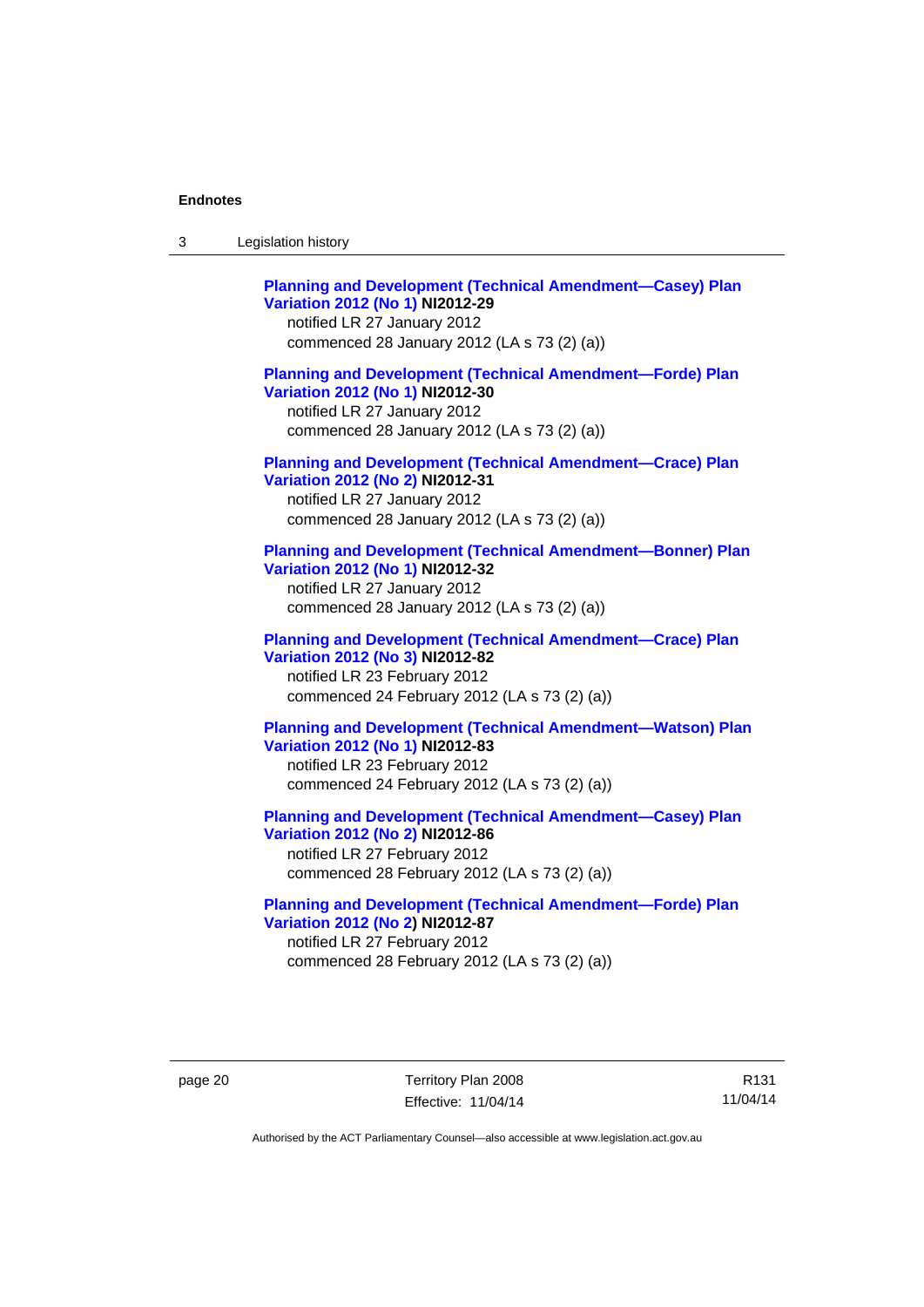Legislation history 3

**[Planning and Development \(Technical Amendment—Macgregor\) Plan](http://www.legislation.act.gov.au/ni/2012-125/)  [Variation 2012 \(No 1\)](http://www.legislation.act.gov.au/ni/2012-125/) NI2012-125**  notified LR 13 March 2012 commenced 14 March 2012 (LA s 73 (2) (a)) **[Planning and Development \(Technical Amendment—Weston\) Plan](http://www.legislation.act.gov.au/ni/2012-145/)  [Variation 2012 \(No 1\)](http://www.legislation.act.gov.au/ni/2012-145/) NI2012-145**  notified LR 19 March 2012 commenced 20 March 2012 (LA s 73 (2) (a)) **[Planning and Development \(Technical Amendment—Districts of](http://www.legislation.act.gov.au/ni/2012-146/)  [Paddys River and Tennent\) Plan Variation 2012 \(No 1\)](http://www.legislation.act.gov.au/ni/2012-146/) NI2012-146**  notified LR 20 March 2012 commenced 21 March 2012 (LA s 73 (2) (a)) **[Planning and Development \(Technical Amendment—District of](http://www.legislation.act.gov.au/ni/2012-162/)  [Molonglo Valley\) Plan Variation 2012 \(No 1\)](http://www.legislation.act.gov.au/ni/2012-162/) NI2012-162**  notified LR 27 March 2012 commenced 28 March 2012 (LA s 73 (2) (a)) **[Planning and Development \(Technical Amendment—Harrison\) Plan](http://www.legislation.act.gov.au/ni/2012-164/)  [Variation 2012 \(No 1\)](http://www.legislation.act.gov.au/ni/2012-164/) NI2012-164**  notified LR 27 March 2012 commenced 28 March 2012 (LA s 73 (2) (a)) **[Planning and Development \(Technical Amendment—Code and](http://www.legislation.act.gov.au/ni/2012-189/)  [clarification amendment\) Plan Variation 2012 \(No 1\)](http://www.legislation.act.gov.au/ni/2012-189/) NI2012-189**  notified LR 12 April 2012 commenced 13 April 2012 (LA s 73 (2) (a)) **[Planning and Development \(Technical Amendment—Miscellaneous](http://www.legislation.act.gov.au/ni/2012-190/)  [Amendments and Removal of Redundant Provisions\) Plan](http://www.legislation.act.gov.au/ni/2012-190/)  [Variation 2012 \(No 1\)](http://www.legislation.act.gov.au/ni/2012-190/) NI2012-190**  notified LR 12 April 2012 commenced 13 April 2012 (LA s 73 (2) (a)) **[Planning and Development \(Technical Amendment—Macgregor\) Plan](http://www.legislation.act.gov.au/ni/2012-194/)  [Variation 2012 \(No 2\)](http://www.legislation.act.gov.au/ni/2012-194/) NI2012-194**  notified LR 18 April 2012 commenced 19 April 2012 (LA s 73 (2) (a))

R131 11/04/14 Territory Plan 2008 Effective: 11/04/14 page 21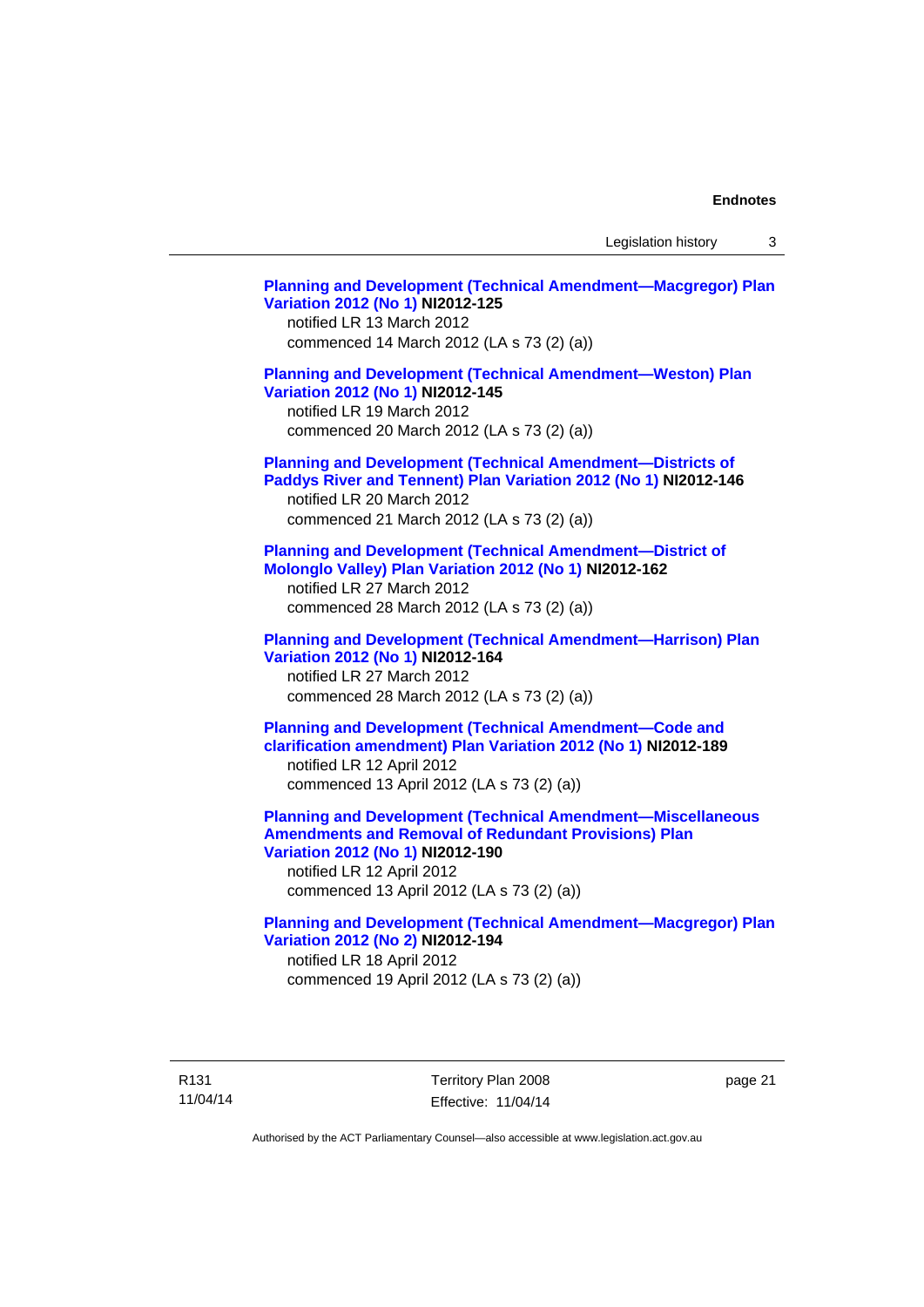3 Legislation history

# **Variation to the Territory Plan No 307**

(as notified in [Planning and Development \(Plan Variation No 307\)](http://www.legislation.act.gov.au/ni/2012-201/)  [Notice 2012](http://www.legislation.act.gov.au/ni/2012-201/) NI2012-201) commenced 18 May 2012 [\(CN2012-9\)](http://www.legislation.act.gov.au/cn/2012-9/)

### **[Planning and Development \(Technical Amendment—Wright\) Plan](http://www.legislation.act.gov.au/ni/2012-209/)  [Variation 2012 \(No 1\)](http://www.legislation.act.gov.au/ni/2012-209/) NI2012-209**

notified LR 30 April 2012 commenced 1 May 2012 (LA s 73 (2) (a))

#### **[Planning and Development \(Technical Amendment—Phillip\) Plan](http://www.legislation.act.gov.au/ni/2012-223/)  [Variation 2012 \(No 1\)](http://www.legislation.act.gov.au/ni/2012-223/) NI2012-223**

notified LR 7 May 2012 commenced 8 May 2012 (LA s 73 (2) (a))

### **[Planning and Development \(Technical Amendment—Bonner\) Plan](http://www.legislation.act.gov.au/ni/2012-224/)  [Variation 2012 \(No 2\)](http://www.legislation.act.gov.au/ni/2012-224/) NI2012-224**

notified LR 7 May 2012 commenced 8 May 2012 (LA s 73 (2) (a))

### **[Planning and Development \(Technical Amendment—Gungahlin\) Plan](http://www.legislation.act.gov.au/ni/2012-243/)  [Variation 2012 \(No 1\)](http://www.legislation.act.gov.au/ni/2012-243/) NI2012-243**  notified LR 23 May 2012

commenced 24 May 2012 (LA s 73 (2) (a))

### **[Planning and Development \(Technical Amendment—Nicholls\) Plan](http://www.legislation.act.gov.au/ni/2012-265/)  [Variation 2012 \(No 1\)](http://www.legislation.act.gov.au/ni/2012-265/) NI2012-265**

notified LR 23 May 2012 commenced 24 May 2012 (LA s 73 (2) (a))

### **Variation to the Territory Plan No 313**

(as notified in [Planning and Development \(Plan Variation No 313\)](http://www.legislation.act.gov.au/ni/2012-287/default.asp)  [Notice 2012](http://www.legislation.act.gov.au/ni/2012-287/default.asp) NI2012-287) commenced 7 December 2012 ([CN2012-17](http://www.legislation.act.gov.au/cn/2012-17/default.asp))

### **[Planning and Development \(Technical Amendment—Crace\) Plan](http://www.legislation.act.gov.au/ni/2012-304/)  [Variation 2012 \(No 4\)](http://www.legislation.act.gov.au/ni/2012-304/) NI2012-304**

notified LR 19 June 2012 commenced 20 June 2012 (LA s 73 (2) (a))

page 22 Territory Plan 2008 Effective: 11/04/14

R131 11/04/14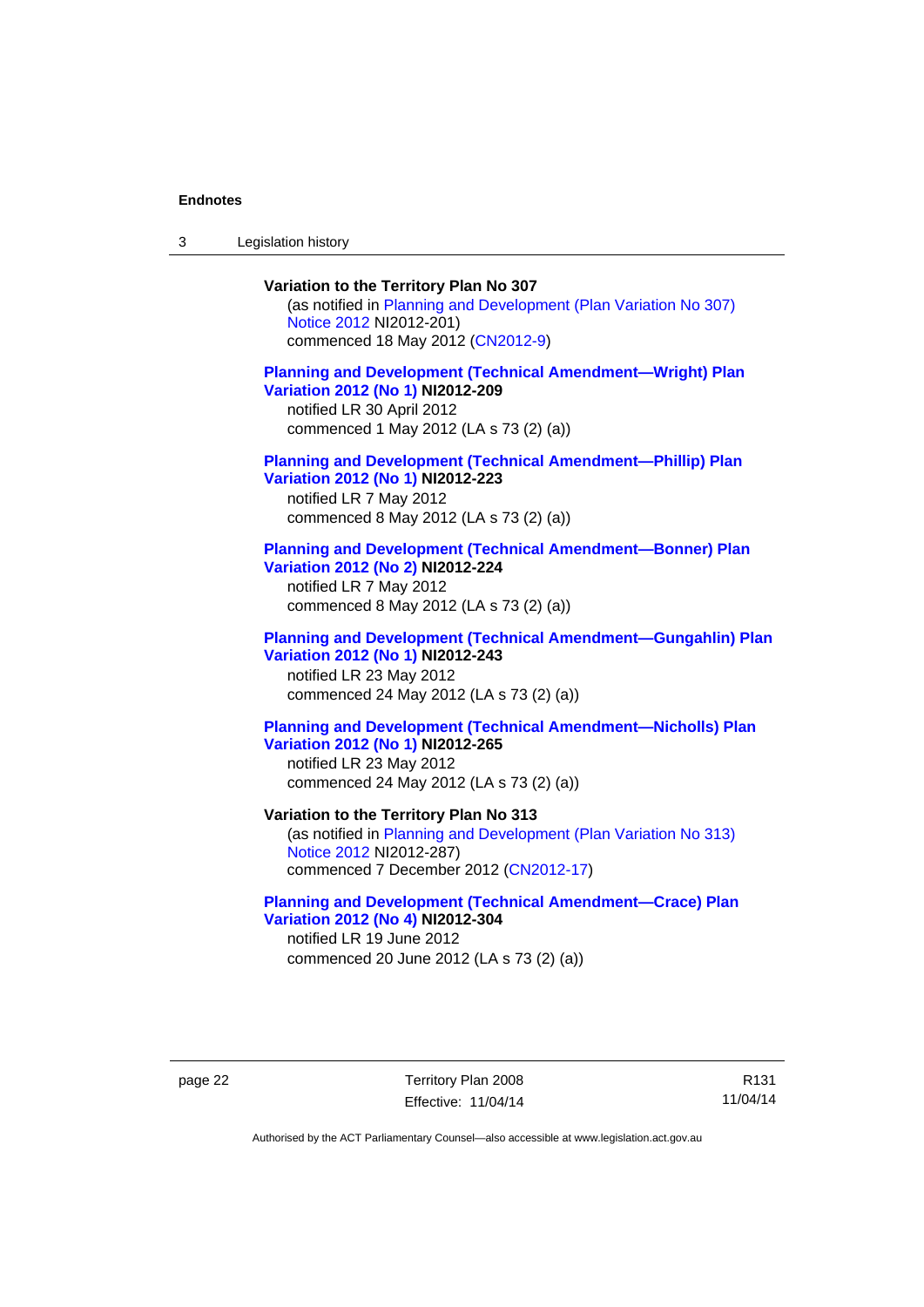Legislation history 3

# **[Planning and Development \(Technical Amendment—Wright\) Plan](http://www.legislation.act.gov.au/ni/2012-314/)  [Variation 2012 \(No 2\)](http://www.legislation.act.gov.au/ni/2012-314/) NI2012-314**  notified LR 25 June 2012 commenced 26 June 2012 (LA s 73 (2) (a)) **[Planning and Development \(Technical Amendment—Casey\) Plan](http://www.legislation.act.gov.au/ni/2012-352/)  [Variation 2012 \(No 3\)](http://www.legislation.act.gov.au/ni/2012-352/) NI2012-352**  notified LR 10 July 2012 commenced 11 July 2012 (LA s 73 (2) (a)) **Variation to the Territory Plan No 312**  (as notified in [Planning and Development \(Plan Variation No 312\)](http://www.legislation.act.gov.au/ni/2012-366/default.asp)  [Notice 2012](http://www.legislation.act.gov.au/ni/2012-366/default.asp) NI2012-366) commenced 7 December 2012 ([CN2012-16](http://www.legislation.act.gov.au/cn/2012-16/default.asp)) **[Planning and Development \(Technical Amendment—Casey\) Plan](http://www.legislation.act.gov.au/ni/2012-374/)  [Variation 2012 \(No 4\)](http://www.legislation.act.gov.au/ni/2012-374/) NI2012-374**  notified LR 19 July 2012 commenced 20 July 2012 (LA s 73 (2) (a)) **[Planning and Development \(Technical Amendment—Bonner\) Plan](http://www.legislation.act.gov.au/ni/2012-394/)  [Variation 2012 \(No 3\)](http://www.legislation.act.gov.au/ni/2012-394/) NI2012-394**  notified LR 31 July 2012 commenced 1 August 2012 (LA s 73 (2) (a)) **[Planning and Development \(Technical Amendment—Code and](http://www.legislation.act.gov.au/ni/2012-410/)  [clarification amendment\) Plan Variation 2012 \(No 2\)](http://www.legislation.act.gov.au/ni/2012-410/) NI2012-410**  notified LR 9 August 2012 commenced 10 August 2012 (LA s 73 (2) (a)) **[Planning and Development \(Technical Amendment—Code and](http://www.legislation.act.gov.au/ni/2012-411/)  [clarification amendment\) Plan Variation 2012 \(No 3\)](http://www.legislation.act.gov.au/ni/2012-411/) NI2012-411**  notified LR 9 August 2012 commenced 10 August 2012 (LA s 73 (2) (a)) **[Planning and Development \(Technical Amendment—Miscellaneous](http://www.legislation.act.gov.au/ni/2012-412/)  [Amendments\) Plan Variation 2012 \(No 1\)](http://www.legislation.act.gov.au/ni/2012-412/) NI2012-412**  notified LR 9 August 2012 commenced 10 August 2012 (LA s 73 (2) (a))

page 23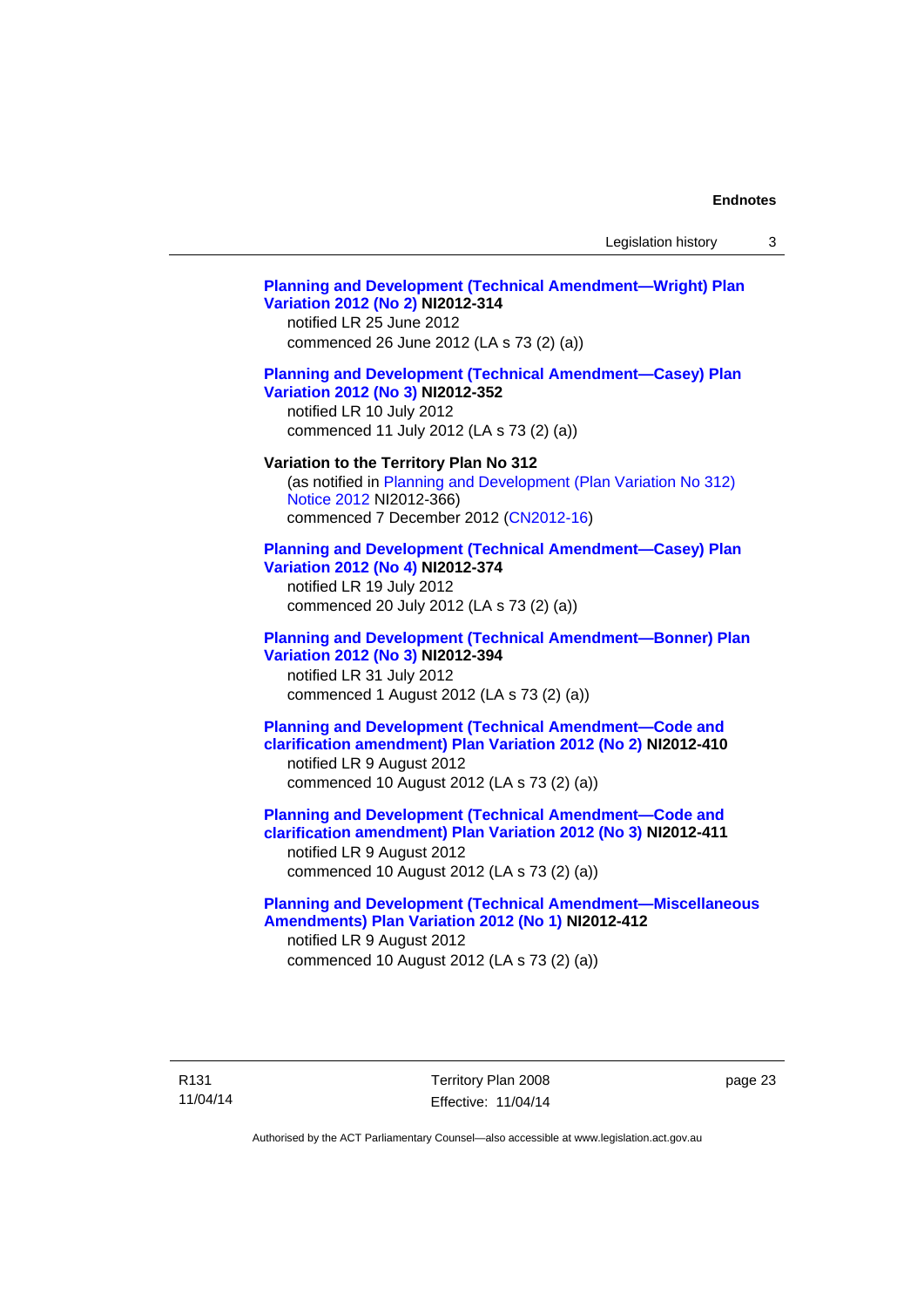| Legislation history<br>-3 |  |
|---------------------------|--|
|---------------------------|--|

| <b>Planning and Development (Technical Amendment-Casey) Plan</b><br>Variation 2012 (No 5) NI2012-476<br>notified LR 11 September 2012<br>commenced 12 September 2012 (LA s 73 (2) (a))   |
|------------------------------------------------------------------------------------------------------------------------------------------------------------------------------------------|
| <b>Planning and Development (Technical Amendment-Crace) Plan</b><br>Variation 2012 (No 5) NI2012-507<br>notified LR 20 September 2012<br>commenced 21 September 2012 (LA s 73 (2) (a))   |
| <b>Planning and Development (Technical Amendment-Casey) Plan</b><br>Variation 2012 (No 6) NI2012-568<br>notified LR 8 November 2012<br>commenced 9 November 2012 (LA s 73 (2) (a))       |
| <b>Planning and Development (Technical Amendment-Macgregor) Plan</b><br>Variation 2012 (No 3) NI2012-587<br>notified LR 19 November 2012<br>commenced 20 November 2012 (LA s 73 (2) (a)) |
| <b>Planning and Development (Technical Amendment-Belconnen) Plan</b><br><b>Variation 2012 NI2012-588</b><br>notified LR 19 November 2012<br>commenced 20 November 2012 (LA s 73 (2) (a)) |
| <b>Planning and Development (Technical Amendment-Jacka) Plan</b><br>Variation 2012 (No 1) NI2012-611<br>notified LR 4 December 2012<br>commenced 5 December 2012 (LA s 73 (2) (a))       |
| <b>Planning and Development (Technical Amendment-Casey) Plan</b><br>Variation 2012 (No 7) NI2012-612<br>notified LR 4 December 2012<br>commenced 5 December 2012 (LA s 73 (2) (a))       |

### **[Planning and Development \(Technical Amendment—Clarification,](http://www.legislation.act.gov.au/ni/2012-622/default.asp)  [Relocation and Miscellaneous Amendments\) Plan Variation 2012](http://www.legislation.act.gov.au/ni/2012-622/default.asp)  [\(No 1\)](http://www.legislation.act.gov.au/ni/2012-622/default.asp) NI2012-622**

notified LR 13 December 2012 commenced 14 December 2012 (LA s 73 (2) (a))

page 24 Territory Plan 2008 Effective: 11/04/14

R131 11/04/14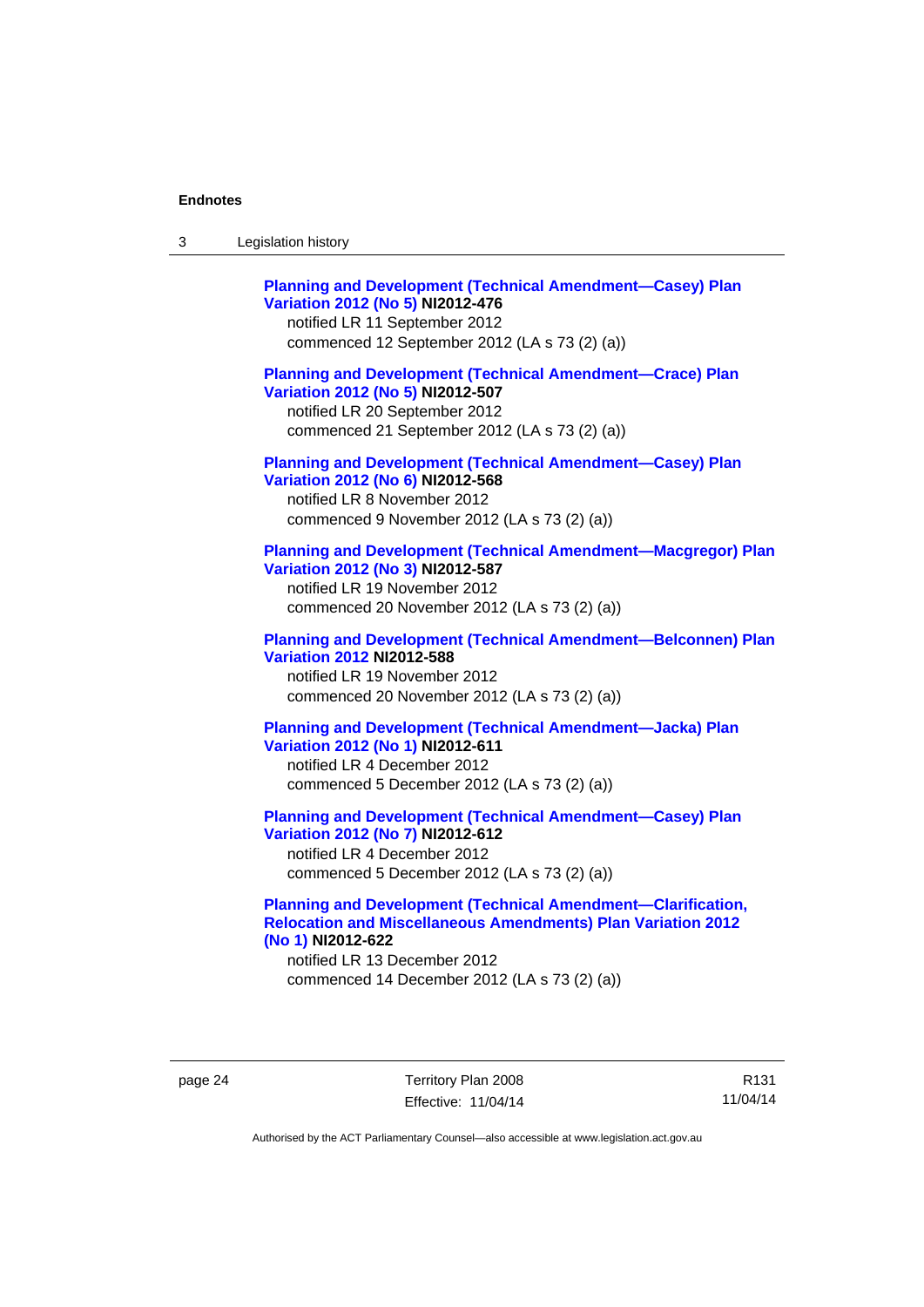| Legislation history |  |
|---------------------|--|
|---------------------|--|

| <b>Planning and Development (Technical Amendment-Code and</b><br>clarification amendment) Plan Variation 2012 (No 4) NI2012-631<br>notified LR 17 December 2012<br>commenced 18 December 2012 (LA s 73 (2) (a)) |
|-----------------------------------------------------------------------------------------------------------------------------------------------------------------------------------------------------------------|
| <b>Planning and Development (Technical Amendment-Miscellaneous</b><br>Amendments) Plan Variation 2012 (No 2) NI2012-632<br>notified LR 17 December 2012<br>commenced 18 December 2012 (LA s 73 (2) (a))         |
| <b>Planning and Development (Technical Amendment-Greenway) Plan</b><br><b>Variation 2012 NI2012-645</b><br>notified LR 20 December 2012<br>commenced 21 December 2012 (LA s 73 (2) (a))                         |
| <b>Planning and Development (Technical Amendment-Miscellaneous</b><br>Amendments) Plan Variation 2013 (No 1) NI2013-5<br>notified LR 10 January 2013<br>commenced 11 January 2013 (LA s 73 (2) (a))             |
| <b>Planning and Development (Technical Amendment-Kingston) Plan</b><br>Variation 2013 (No 1) NI2013-53<br>notified LR 5 February 2013<br>commenced 6 February 2013 (LA s 73 (2) (a))                            |
| Variation to the Territory Plan No 306<br>as notified in Planning and Development (Plan Variation No 306)<br>Notice 2013 NI2013-93)<br>commenced 5 July 2013 (CN2013-7)                                         |
| <b>Planning and Development (Technical Amendment-Jacka) Plan</b><br><b>Variation 2013 NI2013-109</b><br>notified LR 5 March 2013<br>commenced 6 March 2013 (LA s 73 (2) (a))                                    |
| Variation to the Territory Plan No 315<br>(as notified in Planning and Development (Plan Variation No 315)<br>Notice 2013 NI2013-112)                                                                           |

commenced 17 May 2013 [\(CN2013-4\)](http://www.legislation.act.gov.au/cn/2013-4/default.asp)

R131 11/04/14

Territory Plan 2008 Effective: 11/04/14 page 25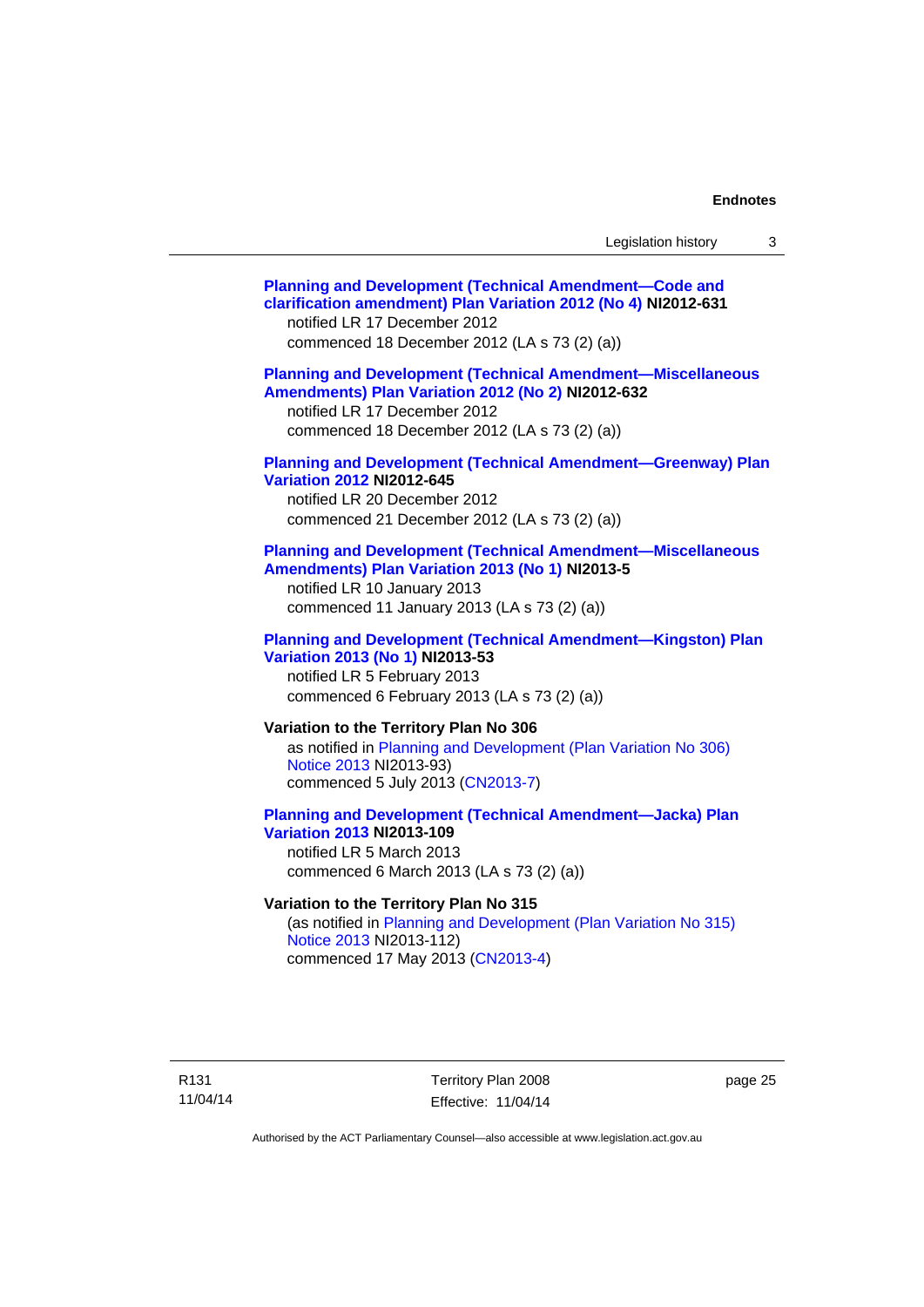3 Legislation history

# **Variation to the Territory Plan No 316**  (as notified in [Planning and Development \(Plan Variation No 316\)](http://www.legislation.act.gov.au/ni/2013-114/default.asp)  [Notice 2013](http://www.legislation.act.gov.au/ni/2013-114/default.asp) NI2013-114) commenced 17 May 2013 [\(CN2013-5\)](http://www.legislation.act.gov.au/cn/2013-5/default.asp) **[Planning and Development \(Technical Amendment—Districts of](http://www.legislation.act.gov.au/ni/2013-124/default.asp)  [Tennent and Booth\) Plan Variation 2013 \(No 1\)](http://www.legislation.act.gov.au/ni/2013-124/default.asp) NI2013-124**  notified LR 19 March 2013 commenced 20 March 2013 (LA s 73 (2) (a)) **[Planning and Development \(Technical Amendment—Griffith\) Plan](http://www.legislation.act.gov.au/ni/2013-127/default.asp)  [Variation 2013 \(No 1\)](http://www.legislation.act.gov.au/ni/2013-127/default.asp) NI2013-127**  notified LR 19 March 2013 commenced 20 March 2013 (LA s 73 (2) (a)) **[Planning and Development \(Technical Amendment—Ngunnawal\)](http://www.legislation.act.gov.au/ni/2013-146/default.asp)  [Plan Variation 2013 \(No 1\)](http://www.legislation.act.gov.au/ni/2013-146/default.asp) NI2013-146**  notified LR 3 April 2013 commenced 4 April 2013 (LA s 73 (2) (a)) **[Planning and Development \(Technical Amendment—Casey\) Plan](http://www.legislation.act.gov.au/ni/2013-147/default.asp)  [Variation 2013 \(No 1\)](http://www.legislation.act.gov.au/ni/2013-147/default.asp) NI2013-147**  notified LR 3 April 2013 commenced 4 April 2013 (LA s 73 (2) (a)) **[Planning and Development \(Technical Amendment—Miscellaneous](http://www.legislation.act.gov.au/ni/2013-207/default.asp)  [Amendments\) Plan Variation 2013 \(No 2\)](http://www.legislation.act.gov.au/ni/2013-207/default.asp) NI2013-207**  notified LR 2 May 2013 commenced 3 May 2013 (LA s 73 (2) (a)) **Variation to the Territory Plan No 311**  (as notified in [Planning and Development \(Plan Variation No 311\)](http://www.legislation.act.gov.au/ni/2013-208/default.asp)  [Notice 2013](http://www.legislation.act.gov.au/ni/2013-208/default.asp) NI2013-208) commenced 21 June 2013 ([CN2013-8\)](http://www.legislation.act.gov.au/cn/2013-8/default.asp) **[Planning and Development \(Technical Amendment—Code and](http://www.legislation.act.gov.au/ni/2013-245/default.asp)  [Clarification Amendment\) Plan Variation 2013 \(No 1\)](http://www.legislation.act.gov.au/ni/2013-245/default.asp) NI2013-245**

notified LR 30 May 2013 commenced 31 May 2013 (LA s 73 (2) (a))

page 26 Territory Plan 2008 Effective: 11/04/14

R131 11/04/14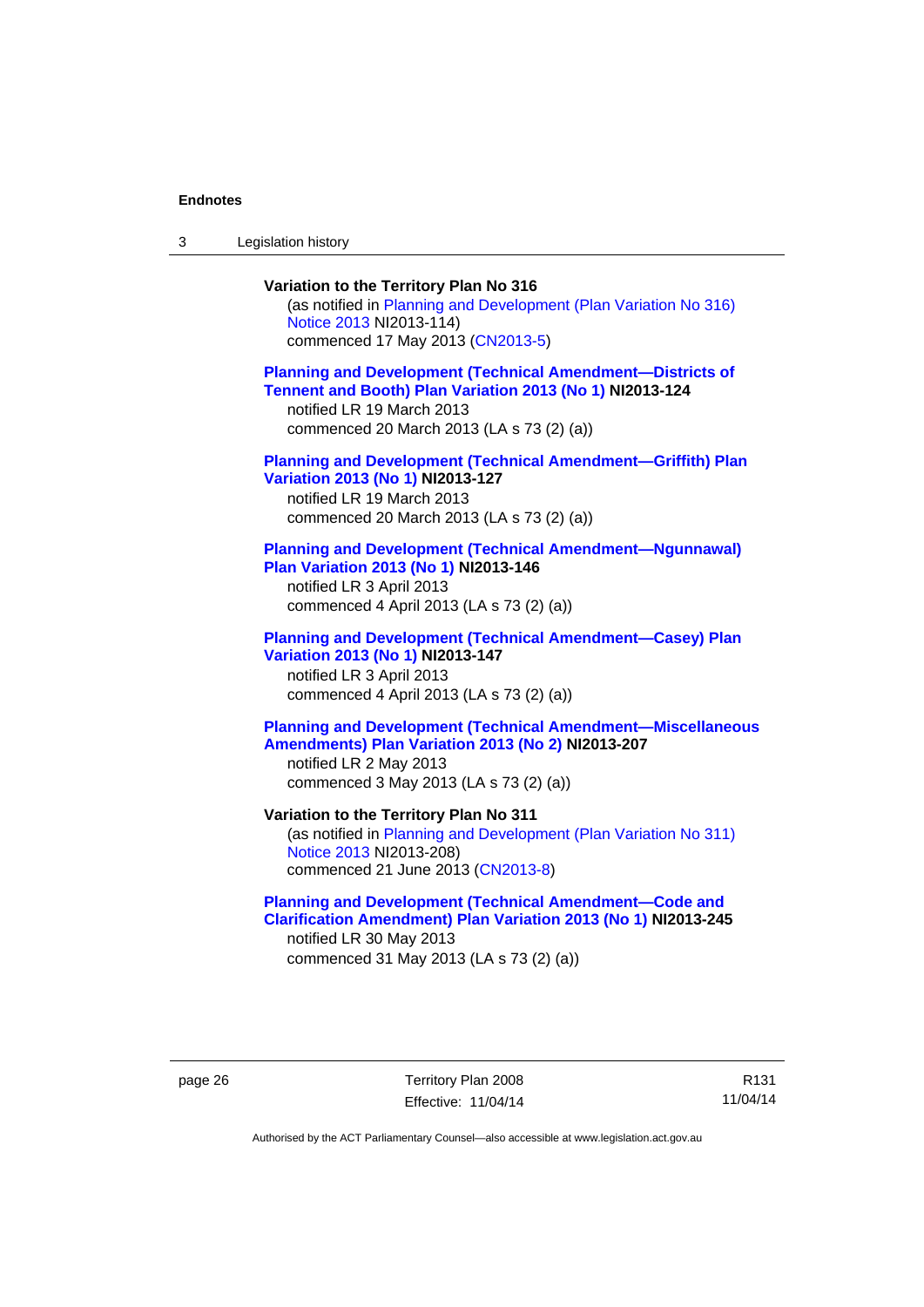Legislation history 3

| <b>Planning and Development (Technical Amendment-Miscellaneous</b><br>Amendments) Plan Variation 2013 (No 3) NI2013-246<br>notified LR 30 May 2013<br>commenced 31 May 2013 (LA s 73 (2) (a))               |  |
|-------------------------------------------------------------------------------------------------------------------------------------------------------------------------------------------------------------|--|
| <b>Planning and Development (Technical Amendment-Crace) Plan</b><br>Variation 2013 (No 1) NI2013-249<br>notified LR 4 June 2013<br>commenced 5 June 2013 (LA s 73 (2) (a))                                  |  |
| <b>Planning and Development (Technical Amendment-Dickson) Plan</b><br>Variation 2013 (No 1) NI2013-358<br>notified LR 20 August 2013<br>commenced 21 August 2013 (LA s 73 (2) (a))                          |  |
| <b>Planning and Development (Technical Amendment-Miscellaneous</b><br>Amendments) Plan Variation 2013 (No 4) NI2013-390<br>notified LR 5 September 2013<br>commenced 6 September 2013 (LA s 73 (2) (a))     |  |
| <b>Planning and Development (Technical Amendment-Harrison) Plan</b><br>Variation 2013 (No 1) NI2013-402<br>notified LR 17 September 2013<br>commenced 18 September 2013 (LA s 73 (2) (a))                   |  |
| <b>Planning and Development (Technical Amendment-Ngunnawal)</b><br><b>Plan Variation 2013 (No 2) NI2013-435</b><br>notified LR 1 October 2013<br>commenced 2 October 2013 (LA s 73 (2) (a))                 |  |
| <b>Planning and Development (Technical Amendment-Code and</b><br>Clarification Amendment) Plan Variation 2013 (No 2) NI2013-436<br>notified LR 3 October 2013<br>commenced 4 October 2013 (LA s 73 (2) (a)) |  |
| <b>Planning and Development (Technical Amendment-Miscellaneous</b><br>Amendments) Plan Variation 2013 (No 5) NI2013-437<br>notified LR 3 October 2013<br>commenced 4 October 2013 (LA s 73 (2) (a))         |  |

page 27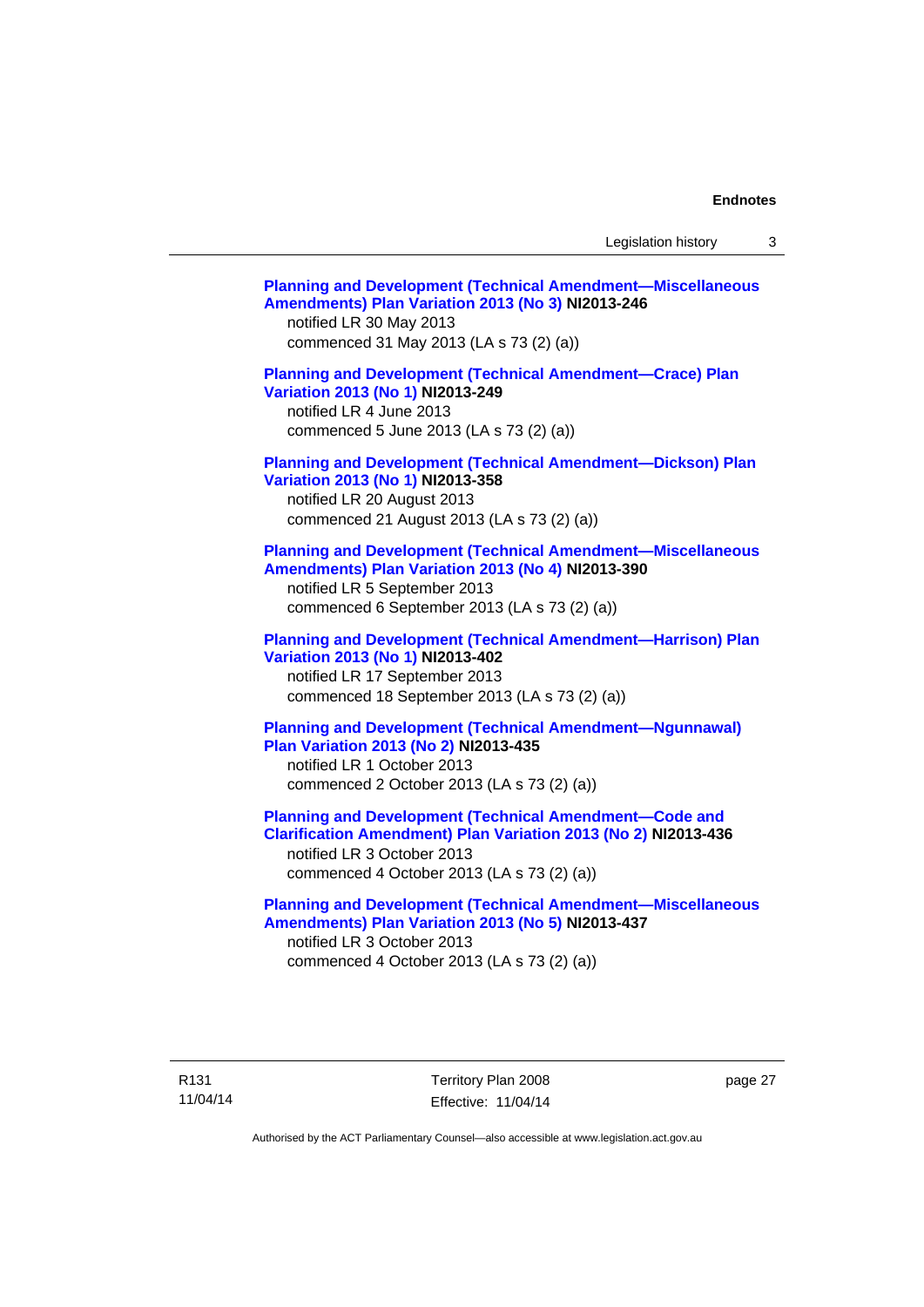| 3 | Legislation history |  |
|---|---------------------|--|
|---|---------------------|--|

### **[Planning and Development \(Technical Amendment—Amaroo\) Plan](http://www.legislation.act.gov.au/ni/2013-484/default.asp)  [Variation 2013 \(No 1\)](http://www.legislation.act.gov.au/ni/2013-484/default.asp) NI2013-484**

notified LR 29 October 2013 commenced 30 October 2013 (LA s 73 (2) (a))

#### **Variation to the Territory Plan No 305**

(as notified in [Planning and Development \(Plan Variation No 305\)](http://www.legislation.act.gov.au/ni/2013-530/default.asp)  [Notice 2013](http://www.legislation.act.gov.au/ni/2013-530/default.asp) NI2013-530) commenced 28 March 2014 [\(CN2014-4\)](http://www.legislation.act.gov.au/cn/2014-4/default.asp)

#### **[Planning and Development \(Technical Amendment—Miscellaneous](http://www.legislation.act.gov.au/ni/2013-535/default.asp)  [Amendments\) Plan Variation 2013 \(No 6\)](http://www.legislation.act.gov.au/ni/2013-535/default.asp) NI2013-535**

notified LR 28 November 2013 commenced 29 November 2013 (LA s 73 (2) (a))

### **[Planning and Development \(Technical Amendment—Coombs\) Plan](http://www.legislation.act.gov.au/ni/2013-557/default.asp)  [Variation 2013 \(No 1\)](http://www.legislation.act.gov.au/ni/2013-557/default.asp) NI2013-557**

notified LR 10 December 2013 commenced 11 December 2013 (LA s 73 (2) (a))

## **[Planning and Development \(Technical Amendment—Macgregor\) Plan](http://www.legislation.act.gov.au/ni/2013-576/default.asp)  [Variation 2013 \(No 1\)](http://www.legislation.act.gov.au/ni/2013-576/default.asp) NI2013-576**  notified LR 16 December 2013

commenced 17 December 2013 (LA s 73 (2) (a))

#### **[Planning and Development \(Technical Amendment—code, relocation](http://www.legislation.act.gov.au/ni/2014-10/default.asp)  [and rezoning of FUA amendment\) Plan Variation 2014 \(No 1\)](http://www.legislation.act.gov.au/ni/2014-10/default.asp) NI2014-10**

notified LR 14 January 2014 commenced 15 January 2014 (LA s 73 (2) (a))

### **[Planning and Development \(Technical Amendment—Lawson\) Plan](http://www.legislation.act.gov.au/ni/2014-11/default.asp)  [Variation 2014 \(No 1\)](http://www.legislation.act.gov.au/ni/2014-11/default.asp) NI2014-11**

notified LR 14 January 2014 commenced 15 January 2014 (LA s 73 (2) (a))

### **[Planning and Development \(Technical Amendment—code,](http://www.legislation.act.gov.au/ni/2014-13/default.asp)  [clarification and redundancy amendment\) Plan Variation 2014 \(No 1\)](http://www.legislation.act.gov.au/ni/2014-13/default.asp) NI2014-13**

notified LR 16 January 2014 commenced 17 January 2014 (LA s 73 (2) (a))

page 28 Territory Plan 2008 Effective: 11/04/14

R131 11/04/14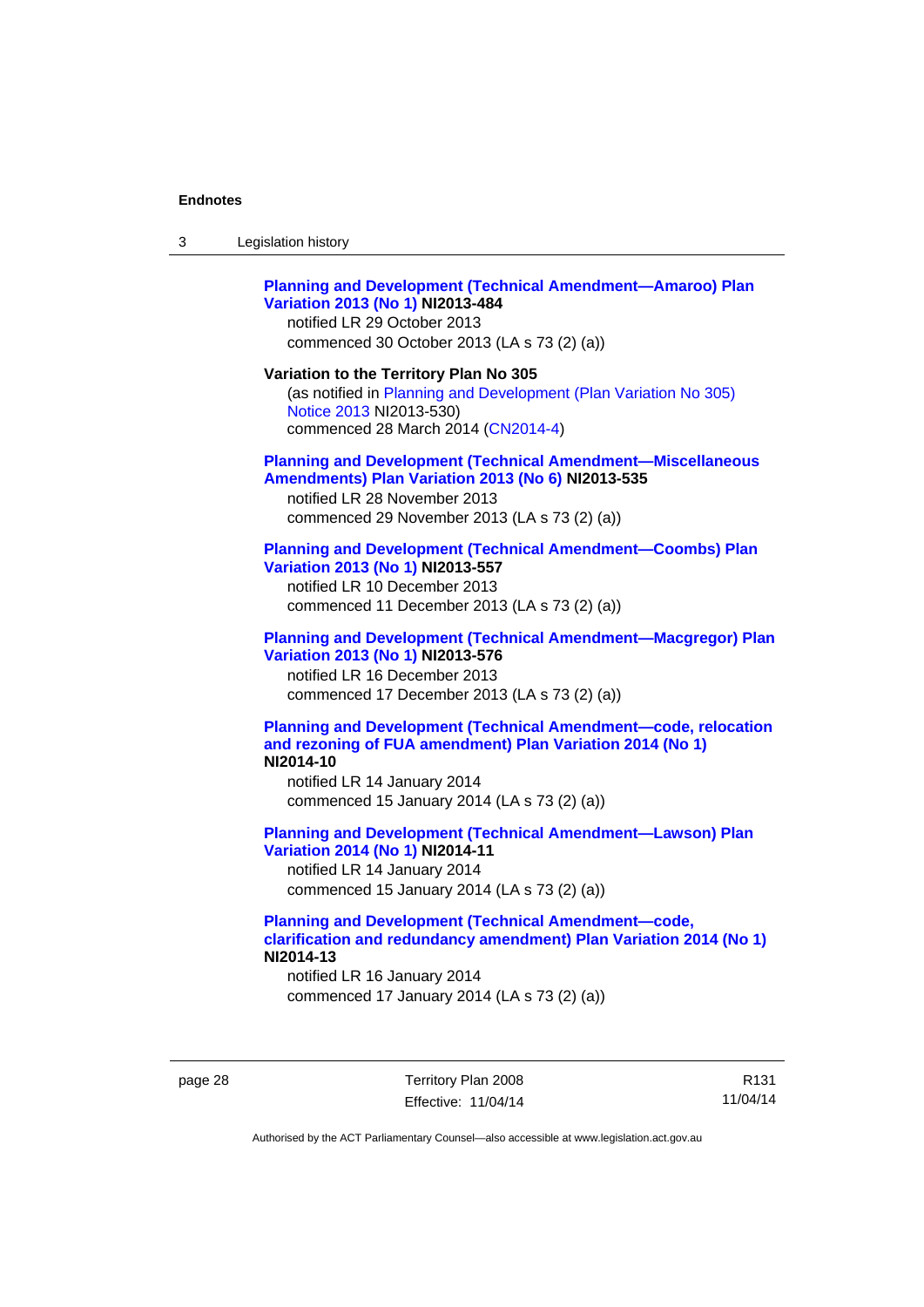#### **Variation to the Territory Plan No 324**

(as notified in [Planning and Development \(Plan Variation No 324\)](http://www.legislation.act.gov.au/ni/2014-20/default.asp)  [Notice 2014](http://www.legislation.act.gov.au/ni/2014-20/default.asp) NI2014-20) commenced 4 April 2014 ([CN2014-5](http://www.legislation.act.gov.au/cn/2014-5/default.asp))

### **[Planning and Development \(Technical Amendment—Casey\) Plan](http://www.legislation.act.gov.au/ni/2014-33/default.asp)  [Variation 2014 \(No 1\)](http://www.legislation.act.gov.au/ni/2014-33/default.asp) NI2014-33**

notified LR 4 February 2014 commenced 5 February 2014 (LA s 73 (2) (a))

#### **Variation to the Territory Plan No 308**

(as notified in [Planning and Development \(Plan Variation No 308\)](http://www.legislation.act.gov.au/ni/2014-60/default.asp)  [Notice 2014](http://www.legislation.act.gov.au/ni/2014-60/default.asp) NI2014-60) commenced 4 April 2014 ([CN2014-6](http://www.legislation.act.gov.au/cn/2014-6/default.asp))

#### **[Planning and Development \(Technical Amendment—Casey\) Plan](http://www.legislation.act.gov.au/ni/2014-89/default.asp)  [Variation 2014 \(No 2\)](http://www.legislation.act.gov.au/ni/2014-89/default.asp) NI2014-89**

notified LR 17 March 2014 commenced 18 March 2014 (LA s 73 (2) (a))

### **[Planning and Development \(Technical Amendment—Miscellaneous](http://www.legislation.act.gov.au/ni/2014-90/default.asp)  [Amendment\) Plan Variation 2014 \(No 1\)](http://www.legislation.act.gov.au/ni/2014-90/default.asp) NI2014-90**  notified LR 20 March 2014 commenced 21 March 2014 (LA s 73 (2) (a))

### **[Planning and Development \(Technical Amendment—Lawson\) Plan](http://www.legislation.act.gov.au/ni/2014-149/default.asp)  [Variation 2014 \(No 2\)](http://www.legislation.act.gov.au/ni/2014-149/default.asp) NI2014-149**

notified LR 10 April 2014 commenced 11 April 2014 (LA s 73 (2) (a))

### **4 Amendment history**

 **Maps** 

reloc [NI2008-590](http://www.legislation.act.gov.au/ni/2008-590/default.asp) R13 Australian Capital Territory sub [NI2008-201](http://www.legislation.act.gov.au/ni/2008-201/); [NI2008-290](http://www.legislation.act.gov.au/ni/2008-290/); [NI2008-298](http://www.legislation.act.gov.au/ni/2008-298/); [NI2008-328](http://www.legislation.act.gov.au/ni/2008-328/); [NI2008-336](http://www.legislation.act.gov.au/ni/2008-336/); [Variation No 289](http://www.legislation.act.gov.au/ni/2008-339/); [NI2008-499](http://www.legislation.act.gov.au/ni/2008-499/); [NI2008-516](http://www.legislation.act.gov.au/ni/2008-516/); [Variation No 281](http://www.legislation.act.gov.au/ni/2008-352/); [NI2009-6](http://www.legislation.act.gov.au/ni/2009-6/); [NI2009-17](http://www.legislation.act.gov.au/ni/2009-17/); [NI2009-59](http://www.legislation.act.gov.au/ni/2009-59/); [NI2009-70](http://www.legislation.act.gov.au/ni/2009-70/); [Variation No 261](http://www.legislation.act.gov.au/ni/2009-107/); [NI2009-181](http://www.legislation.act.gov.au/ni/2009-181/); [NI2009-199](http://www.legislation.act.gov.au/ni/2009-199/); [NI2009-200](http://www.legislation.act.gov.au/ni/2009-200/); [NI2009-216](http://www.legislation.act.gov.au/ni/2009-216/); [NI2009-217](http://www.legislation.act.gov.au/ni/2009-217/); [NI2009-237](http://www.legislation.act.gov.au/ni/2009-237/); [NI2009-238](http://www.legislation.act.gov.au/ni/2009-238/); [NI2009-254](http://www.legislation.act.gov.au/ni/2009-254/); [NI2009-255](http://www.legislation.act.gov.au/ni/2009-255/); [NI2009-256](http://www.legislation.act.gov.au/ni/2009-256/); [NI2009-272](http://www.legislation.act.gov.au/ni/2009-272/); [NI2009-323](http://www.legislation.act.gov.au/ni/2009-323/); [NI2009-338](http://www.legislation.act.gov.au/ni/2009-338/); [NI2009-409](http://www.legislation.act.gov.au/ni/2009-409/); [NI2009-410](http://www.legislation.act.gov.au/ni/2009-410/); [Variation No 288](http://www.legislation.act.gov.au/ni/2009-391/); [NI2009-418](http://www.legislation.act.gov.au/ni/2009-418/); [NI2009-570](http://www.legislation.act.gov.au/ni/2009-570/); [NI2009-617](http://www.legislation.act.gov.au/ni/2009-617/); [NI2009-618;](http://www.legislation.act.gov.au/ni/2009-618/) [NI2009-619;](http://www.legislation.act.gov.au/ni/2009-619/) [NI2010-21;](http://www.legislation.act.gov.au/ni/2010-21/) [NI2010-22](http://www.legislation.act.gov.au/ni/2010-22/);

| R131     |  |
|----------|--|
| 11/04/14 |  |

Territory Plan 2008 Effective: 11/04/14 page 29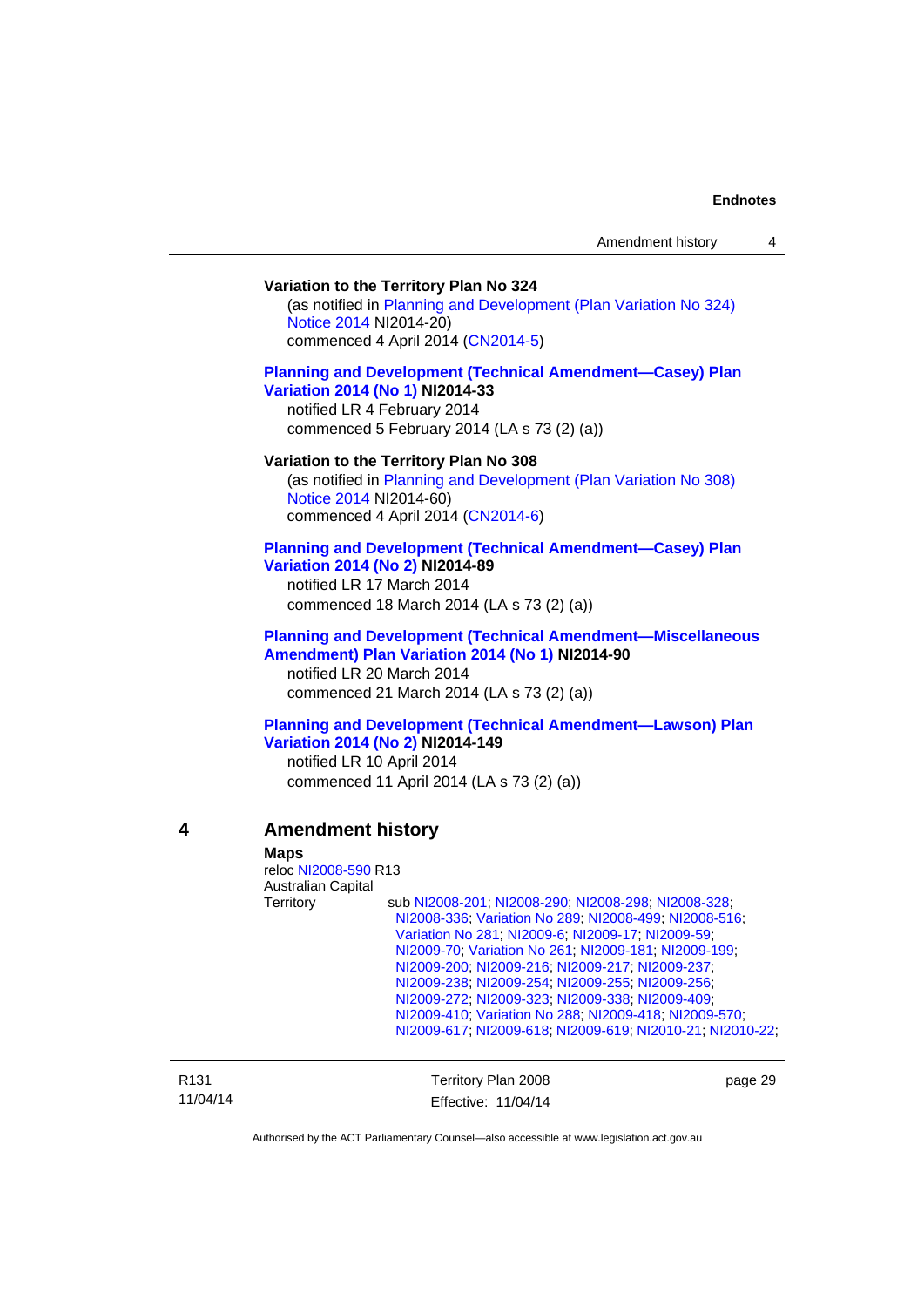4 Amendment history

| page 30 |                  | Territory Plan 2008<br>Effective: 11/04/14                                                                         | R <sub>131</sub><br>11/04/14 |
|---------|------------------|--------------------------------------------------------------------------------------------------------------------|------------------------------|
|         |                  | NI2011-30, NI2011-206, NI2011-238, NI2011-590,<br>NI2011-650; Variation No 302; NI2011-728; NI2012-83;             |                              |
|         |                  | NI2010-246; NI2010-370; NI2010-371; Variation No 299;                                                              |                              |
|         | District         | sub NI2008-336, Variation No 281, NI2009-59,<br>Variation No 261, NI2009-338, NI2009-418, NI2010-22,               |                              |
|         | Canberra Central |                                                                                                                    |                              |
|         |                  |                                                                                                                    |                              |
|         |                  | NI2012-411, NI2012-507, NI2012-587, NI2012-588, Variation<br>No 313; NI2012-622; NI2013-576; NI2014-11; NI2014-149 |                              |
|         |                  | NI2011-730; NI2011-785; NI2012-125; NI2012-194;                                                                    |                              |
|         |                  | NI2011-193; NI2011-204; NI2011-284; Variation No 302;                                                              |                              |
|         |                  | NI2010-540; Variation No 299; NI2011-30; Variation No 298;                                                         |                              |
|         |                  | NI2009-217, NI2009-255, NI2009-617, NI2010-123,<br>NI2010-125; NI2010-258; NI2010-538; NI2010-539;                 |                              |
|         |                  | Variation No 281, NI2009-6, NI2009-17, NI2009-59,                                                                  |                              |
|         | Belconnen        | sub NI2008-298; NI2008-328; Variation No 289;                                                                      |                              |
|         |                  |                                                                                                                    |                              |
|         |                  | Variation No 308, Variation No 324, NI2014-149                                                                     |                              |
|         |                  | NI2013-435; NI2013-437; NI2013-484; NI2013-557;<br>NI2013-576, NI2014-10, NI2014-11, NI2014-33, NI2014-89,         |                              |
|         |                  | NI2013-249; Variation No 311; NI2013-358; NI2013-402;                                                              |                              |
|         |                  | NI2013-124; NI2013-127; NI2013-146; NI2013-147;                                                                    |                              |
|         |                  | NI2012-622; NI2012-645; NI2013-53; NI2013-109;                                                                     |                              |
|         |                  | NI2012-611, NI2012-612, Variation No 312, Variation No 313,                                                        |                              |
|         |                  | NI2012-507, NI2012-568, NI2012-587, NI2012-588,                                                                    |                              |
|         |                  | NI2012-265; NI2012-304; NI2012-314; NI2012-352;<br>NI2012-374; NI2012-394; NI2012-411; NI2012-476;                 |                              |
|         |                  | NI2012-223; NI2012-224; Variation No 307; NI2012-243;                                                              |                              |
|         |                  | NI2012-162; NI2012-164; NI2012-194; NI2012-209;                                                                    |                              |
|         |                  | NI2012-87; NI2012-125; NI2012-145; NI2012-146;                                                                     |                              |
|         |                  | NI2012-31; NI2012-32; NI2012-82; NI2012-83; NI2012-86;                                                             |                              |
|         |                  | NI2011-786, NI2012-26, NI2012-28, NI2012-29, NI2012-30,                                                            |                              |
|         |                  | Variation No 302; NI2011-668; NI2011-728; NI2011-729;<br>NI2011-730; NI2011-731; Variation No 300; NI2011-785;     |                              |
|         |                  | NI2011-590; NI2011-650; NI2011-651; NI2011-652;                                                                    |                              |
|         |                  | NI2011-478, NI2011-479, NI2011-480, NI2011-541,                                                                    |                              |
|         |                  | NI2011-283; NI2011-284; NI2011-309; NI2011-481;                                                                    |                              |
|         |                  | NI2011-255, NI2011-256, NI2011-257, NI2011-258,                                                                    |                              |
|         |                  | NI2011-206, NI2011-226, NI2011-237, NI2011-238,                                                                    |                              |
|         |                  | NI2011-153, NI2011-193, NI2011-194, NI2011-204,                                                                    |                              |
|         |                  | NI2010-540; NI2010-566; Variation No 299; NI2011-23;<br>NI2011-30, NI2011-42, NI2011-126, Variation No 298,        |                              |
|         |                  | NI2010-440; NI2010-441; NI2010-538; NI2010-539;                                                                    |                              |
|         |                  | NI2010-370; NI2010-371; NI2010-382; NI2010-426;                                                                    |                              |
|         |                  | NI2010-244, NI2010-258, NI2010-246, NI2010-321,                                                                    |                              |
|         |                  | NI2010-124; NI2010-125; NI2010-219; NI2010-243;                                                                    |                              |
|         |                  | NI2010-45; NI2010-82; NI2010-83; NI2010-84; NI2010-123;                                                            |                              |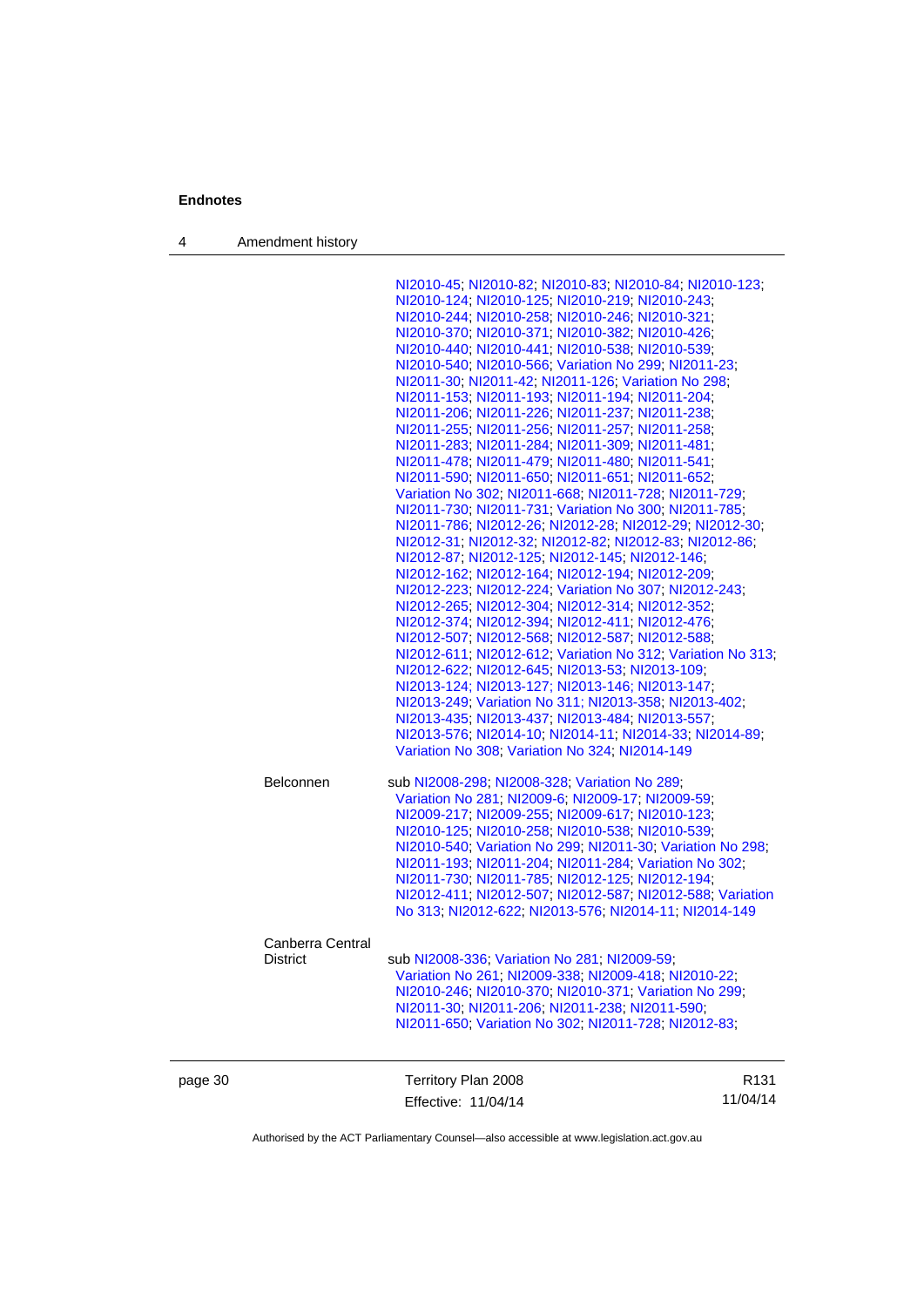|                              |                                         | Amendment history<br>4                                                                                                                                                                                                                                                                                                                                                                                                                                                                                                                                                                                                                                                                                                                                                                                                                                                                                                                                                                                                                                                                                                                                                                                                                                                                                               |
|------------------------------|-----------------------------------------|----------------------------------------------------------------------------------------------------------------------------------------------------------------------------------------------------------------------------------------------------------------------------------------------------------------------------------------------------------------------------------------------------------------------------------------------------------------------------------------------------------------------------------------------------------------------------------------------------------------------------------------------------------------------------------------------------------------------------------------------------------------------------------------------------------------------------------------------------------------------------------------------------------------------------------------------------------------------------------------------------------------------------------------------------------------------------------------------------------------------------------------------------------------------------------------------------------------------------------------------------------------------------------------------------------------------|
|                              |                                         | Variation No 307, Variation No 313, NI2012-622, NI2013-53,<br>NI2013-127; Variation No 311; NI2013-358; Variation<br>No 308; Variation No 324; NI2014-149                                                                                                                                                                                                                                                                                                                                                                                                                                                                                                                                                                                                                                                                                                                                                                                                                                                                                                                                                                                                                                                                                                                                                            |
|                              | Gungahlin                               | sub NI2008-201; NI2008-336; NI2008-499; NI2008-516;<br>NI2009-59, NI2009-70, NI2009-181, NI2009-199, NI2009-200,<br>NI2009-216, NI2009-237, NI2009-238, NI2009-254,<br>NI2009-256, NI2009-272, NI2009-409, NI2009-410,<br>NI2009-618, NI2009-619, NI2010-45, NI2010-82, NI2010-83,<br>NI2010-84, NI2010-124, NI2010-243, NI2010-244,<br>NI2010-258; NI2010-321; NI2010-370; NI2010-382;<br>NI2010-426, NI2010-440, NI2010-538, NI2010-539,<br>NI2010-540; NI2010-566; Variation No 299; NI2011-23;<br>NI2011-30, NI2011-42, NI2011-126, NI2011-153, NI2011-194,<br>NI2011-226, NI2011-237, NI2011-255, NI2011-256,<br>NI2011-257, NI2011-258, NI2011-283, NI2011-309,<br>NI2011-481, NI2011-478, NI2011-479, NI2011-480,<br>NI2011-541; NI2011-590; NI2011-651; Variation No 302;<br>NI2011-668, NI2011-729, Variation No 300, NI2011-786,<br>NI2012-26, NI2012-28, NI2012-29, NI2012-30, NI2012-31,<br>NI2012-32; NI2012-82; NI2012-86; NI2012-87; NI2012-164;<br>NI2012-224, NI2012-243, NI2012-265, NI2012-304,<br>NI2012-352, NI2012-374, NI2012-394, NI2012-476,<br>NI2012-507, NI2012-568, NI2012-587, NI2012-588,<br>NI2012-611, NI2012-612, NI2012-622, NI2013-109;<br>NI2013-146; NI2013-147; NI2013-249; NI2013-402;<br>NI2013-435, NI2013-437, NI2013-484, NI2014-11, NI2014-33,<br>NI2014-89, NI2014-149 |
|                              | Molonglo                                | sub NI2009-6; NI2009-323; NI2010-219; NI2010-258;<br>Variation No 302, NI2012-162, NI2012-209, NI2012-314,<br>NI2012-411; NI2012-587; NI2012-588; NI2012-622;<br>NI2013-557, NI2014-10                                                                                                                                                                                                                                                                                                                                                                                                                                                                                                                                                                                                                                                                                                                                                                                                                                                                                                                                                                                                                                                                                                                               |
|                              | Tuggeranong, Hume                       |                                                                                                                                                                                                                                                                                                                                                                                                                                                                                                                                                                                                                                                                                                                                                                                                                                                                                                                                                                                                                                                                                                                                                                                                                                                                                                                      |
|                              | and Tharwa                              | sub NI2009-570; NI2010-22; NI2010-258; Variation No 302;<br>Variation No 312, NI2012-622, NI2012-645                                                                                                                                                                                                                                                                                                                                                                                                                                                                                                                                                                                                                                                                                                                                                                                                                                                                                                                                                                                                                                                                                                                                                                                                                 |
|                              | Woden Valley and<br><b>Weston Creek</b> | sub NI2008-290; Variation No 281; NI2009-6; NI2009-323;<br>Variation No 288; NI2010-219; NI2010-258; NI2010-441;<br>NI2011-30; NI2011-652; Variation No 302; NI2011-731;<br>NI2012-145; NI2012-162; NI2012-223; NI2012-411;<br>NI2012-622; NI2014-10                                                                                                                                                                                                                                                                                                                                                                                                                                                                                                                                                                                                                                                                                                                                                                                                                                                                                                                                                                                                                                                                 |
| 1.1                          | Governance                              |                                                                                                                                                                                                                                                                                                                                                                                                                                                                                                                                                                                                                                                                                                                                                                                                                                                                                                                                                                                                                                                                                                                                                                                                                                                                                                                      |
|                              | <b>Administrative Provisions</b>        | am NI2012-632                                                                                                                                                                                                                                                                                                                                                                                                                                                                                                                                                                                                                                                                                                                                                                                                                                                                                                                                                                                                                                                                                                                                                                                                                                                                                                        |
| R <sub>131</sub><br>11/04/14 |                                         | Territory Plan 2008<br>page 31<br>Effective: 11/04/14                                                                                                                                                                                                                                                                                                                                                                                                                                                                                                                                                                                                                                                                                                                                                                                                                                                                                                                                                                                                                                                                                                                                                                                                                                                                |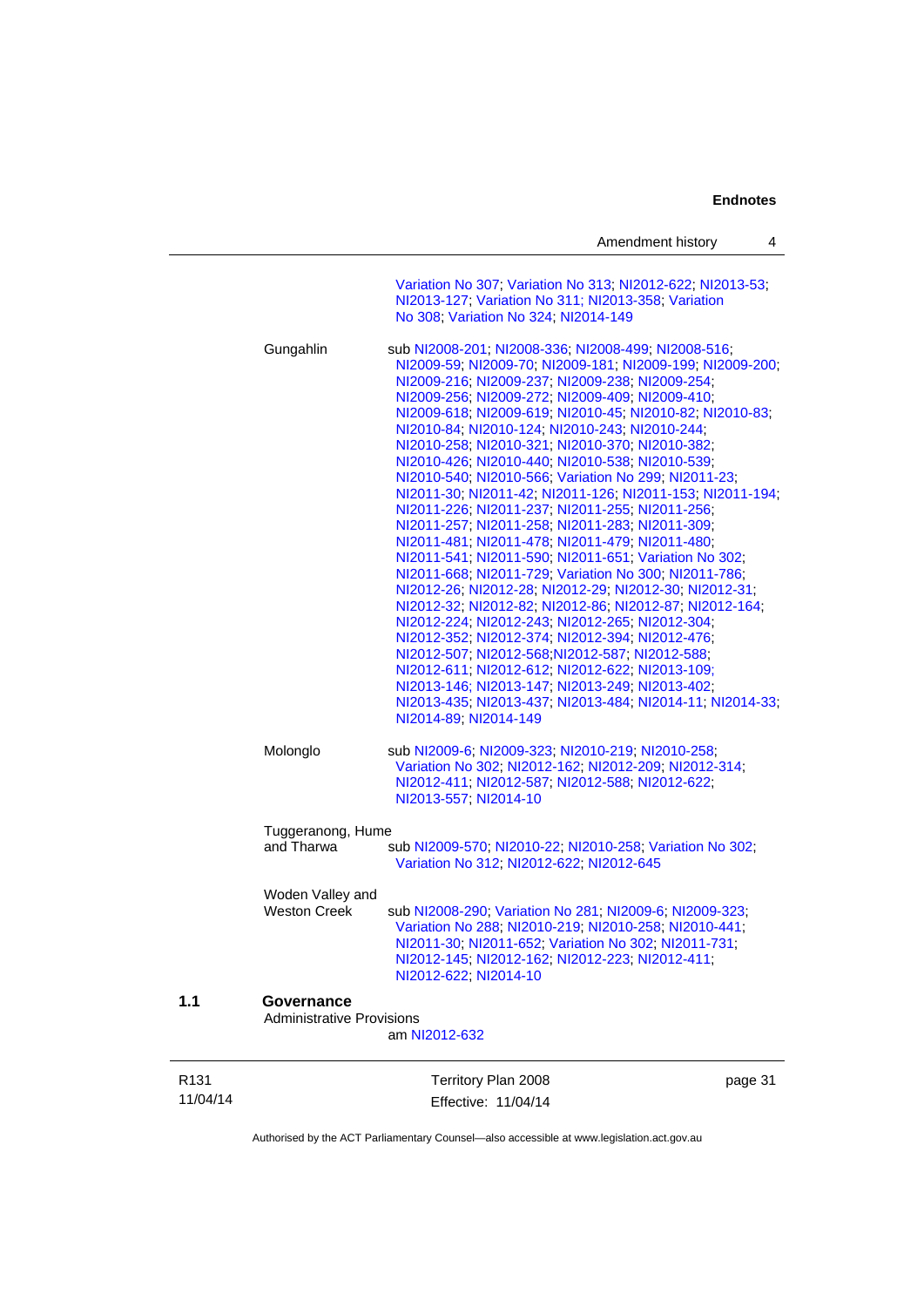4 Amendment history

|     | Map (refer s 56 of the Act)                                                                                                                                                 |
|-----|-----------------------------------------------------------------------------------------------------------------------------------------------------------------------------|
|     | am NI2012-632<br>Development Approval<br>am NI2012-632                                                                                                                      |
|     | <b>Future Urban Areas</b>                                                                                                                                                   |
|     | am NI2012-632<br><b>Estate Development</b>                                                                                                                                  |
|     | sub NI2012-632<br>hdg<br>sub NI2010-22<br>am NI2012-632, NI2013-437                                                                                                         |
| 2.1 | <b>Strategic Direction</b><br><b>Environmental Sustainability</b><br>am NI2010-602<br>1.8                                                                                   |
| 3.1 | RZ1 - RZ5 Objectives and Development Tables<br>RZ1 - Suburban Zone<br><b>Exempt Development</b>                                                                             |
|     | am NI2011-788<br>Assessable Development<br>am NI2011-788                                                                                                                    |
|     | Minimum Assessment Track<br>Merit<br>am NI2009-37; Variation No 298; NI2011-354; NI2011-788<br><b>Prohibited Development table</b><br>am NI2008-541, NI2009-324, NI2009-392 |
|     | Development table<br>am NI2012-631                                                                                                                                          |
|     | sub Variation 306<br>am NI2014-90                                                                                                                                           |
|     | RZ2 - Suburban Core Zone<br><b>Exempt Development</b><br>am NI2011-788                                                                                                      |
|     | Assessable Development<br>am NI2011-788                                                                                                                                     |
|     | Minimum Assessment Track<br>Merit<br>am NI2009-37; NI2011-788                                                                                                               |
|     | <b>Prohibited Development table</b><br>am NI2008-541; NI2009-324; NI2009-392<br>Development table                                                                           |
|     | am NI2012-631<br>sub Variation 306<br>am NI2014-90                                                                                                                          |
|     | RZ3 - Urban Residential Zone<br><b>Exempt Development</b><br>am NI2011-788                                                                                                  |
|     |                                                                                                                                                                             |

page 32 Territory Plan 2008 Effective: 11/04/14

R131 11/04/14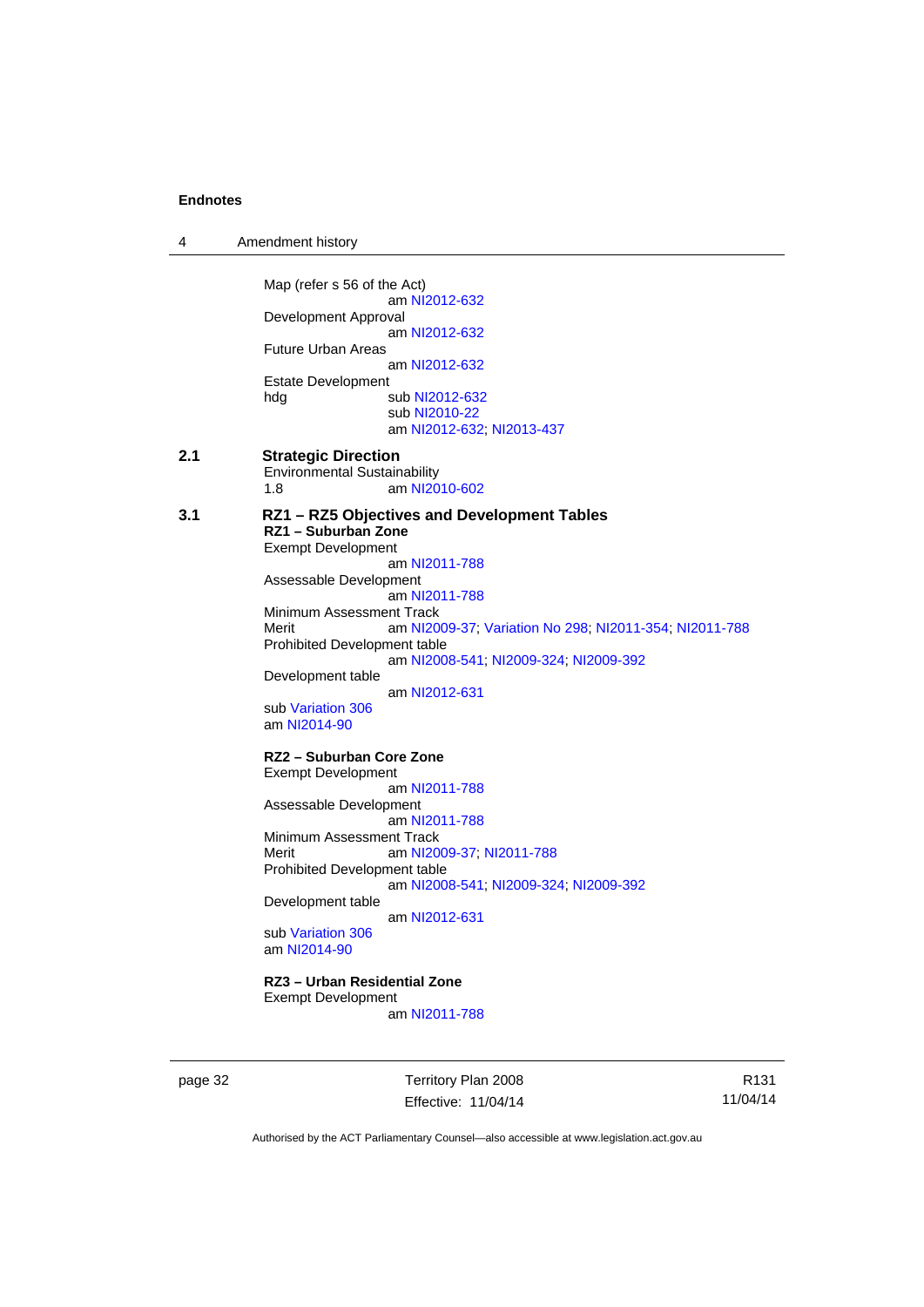Amendment history 4

Assessable Development am [NI2011-788](http://www.legislation.act.gov.au/ni/2011-788/) Minimum Assessment Track<br>Merit am NI20 am [NI2009-37](http://www.legislation.act.gov.au/ni/2009-37/); [NI2011-788](http://www.legislation.act.gov.au/ni/2011-788/) Prohibited Development table am [NI2008-541](http://www.legislation.act.gov.au/ni/2008-541/); [NI2009-324](http://www.legislation.act.gov.au/ni/2009-324/); [NI2009-392](http://www.legislation.act.gov.au/ni/2009-392/) Development table am [NI2012-631](http://www.legislation.act.gov.au/ni/2012-631/default.asp) sub [Variation 306](http://www.legislation.act.gov.au/ni/2013-93/default.asp) am [NI2014-90](http://www.legislation.act.gov.au/ni/2014-90/default.asp) **RZ4 – Medium Density Residential Zone**  Exempt Development am [NI2011-788](http://www.legislation.act.gov.au/ni/2011-788/) Assessable Development am [NI2011-788](http://www.legislation.act.gov.au/ni/2011-788/) Minimum Assessment Track Merit am [NI2009-37](http://www.legislation.act.gov.au/ni/2009-37/); [NI2011-788](http://www.legislation.act.gov.au/ni/2011-788/)

Prohibited Development table am [NI2008-541](http://www.legislation.act.gov.au/ni/2008-541/); [NI2009-324](http://www.legislation.act.gov.au/ni/2009-324/); [NI2009-392](http://www.legislation.act.gov.au/ni/2009-392/) Development table

am [NI2012-631](http://www.legislation.act.gov.au/ni/2012-631/default.asp)

sub [Variation 306](http://www.legislation.act.gov.au/ni/2013-93/default.asp) am [NI2014-90](http://www.legislation.act.gov.au/ni/2014-90/default.asp)

#### **RZ5 – High Density Residential Zone**  Exempt Development

 am [NI2011-788](http://www.legislation.act.gov.au/ni/2011-788/) Assessable Development am [NI2011-788](http://www.legislation.act.gov.au/ni/2011-788/) Minimum Assessment Track Merit am [NI2008-590](http://www.legislation.act.gov.au/ni/2008-590/default.asp); [NI2009-37](http://www.legislation.act.gov.au/ni/2009-37/); [NI2011-788](http://www.legislation.act.gov.au/ni/2011-788/) Prohibited Development table am [NI2008-541](http://www.legislation.act.gov.au/ni/2008-541/); [NI2009-324](http://www.legislation.act.gov.au/ni/2009-324/); [NI2009-392](http://www.legislation.act.gov.au/ni/2009-392/) Development table

am [NI2012-631](http://www.legislation.act.gov.au/ni/2012-631/default.asp)

sub [Variation 306](http://www.legislation.act.gov.au/ni/2013-93/default.asp) am [NI2014-90](http://www.legislation.act.gov.au/ni/2014-90/default.asp)

### **3.2 Residential Zones Development Code**

**orig 3.2**  renum as 3.3 **pres 3.2**  ins [Variation 306](http://www.legislation.act.gov.au/ni/2013-93/default.asp) am [NI2013-436](http://www.legislation.act.gov.au/ni/2013-436/default.asp); [NI2014-13](http://www.legislation.act.gov.au/ni/2014-13/default.asp); [NI2014-90](http://www.legislation.act.gov.au/ni/2014-90/default.asp)

R131 11/04/14 Territory Plan 2008 Effective: 11/04/14 page 33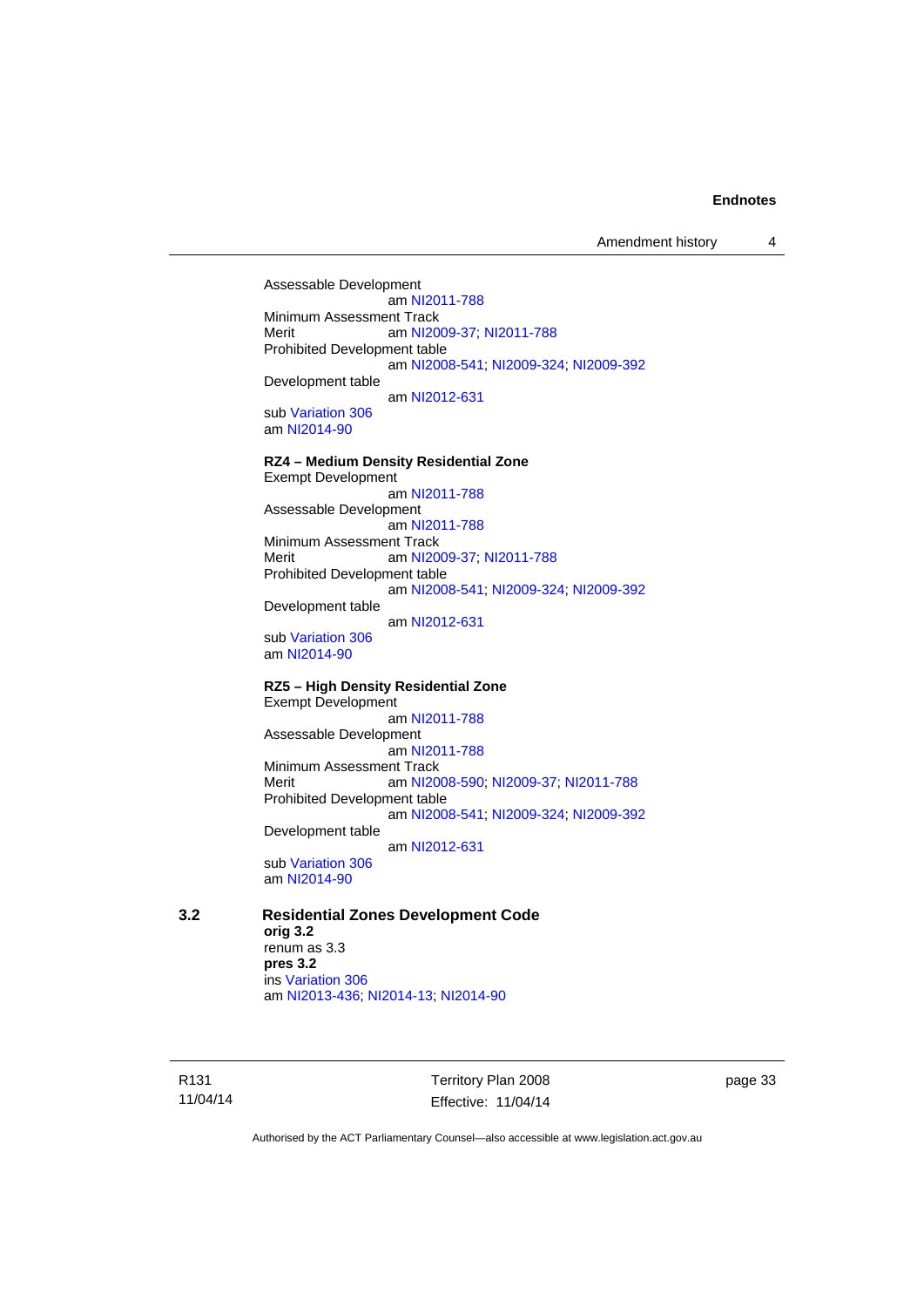| Amendment history |  |
|-------------------|--|
|                   |  |

| <b>Single Dwelling Housing Development Code</b><br>3.3<br>orig 3.3<br>renum as 3.4<br>pres 3.3 |                                              |                                                                |  |
|------------------------------------------------------------------------------------------------|----------------------------------------------|----------------------------------------------------------------|--|
|                                                                                                | (prev 3.2)<br>Introduction                   | am NI2008-542; NI2009-38; NI2009-488; NI2010-22;<br>NI2012-622 |  |
|                                                                                                | Relevant codes                               | ins NI2012-622                                                 |  |
|                                                                                                | Part A(1) – RZ1 – Suburban Zone<br>Element 1 |                                                                |  |
|                                                                                                | Item 1.1 hdg                                 | sub NI2008-289                                                 |  |
|                                                                                                | R1, C1                                       | sub NI2008-289                                                 |  |
|                                                                                                | R1                                           | am NI2009-487                                                  |  |
|                                                                                                | Element 2                                    |                                                                |  |
|                                                                                                | Item $2.1$<br>Item $2.2$                     | sub NI2008-542                                                 |  |
|                                                                                                | R3                                           | am NI2009-324                                                  |  |
|                                                                                                | R4                                           | sub NI2009-487                                                 |  |
|                                                                                                |                                              |                                                                |  |
|                                                                                                | Element 2                                    | Part A(2) - RZ2 - Suburban Core Zone                           |  |
|                                                                                                | Item $2.1$<br>Item 2.2                       | sub NI2008-542                                                 |  |
|                                                                                                | R6                                           | am NI2009-324                                                  |  |
|                                                                                                | Item 2.3 hdg                                 | sub NI2008-289                                                 |  |
|                                                                                                | Item $2.3$                                   | sub NI2008-542                                                 |  |
|                                                                                                | R6A, C6A                                     | ins NI2008-289                                                 |  |
|                                                                                                |                                              | sub NI2009-487                                                 |  |
|                                                                                                | Element 4                                    |                                                                |  |
|                                                                                                | Item $4.1$                                   | sub NI2008-542                                                 |  |
|                                                                                                |                                              | Part A(3) - RZ3 - Urban Residential Zone                       |  |
|                                                                                                | Element 2<br>Item $2.1$<br>Item $2.2$        | sub NI2008-542                                                 |  |
|                                                                                                | R9                                           | am NI2009-324                                                  |  |
|                                                                                                | Element 2                                    | Part A(4) - RZ4 - Medium Density Residential Zone              |  |
|                                                                                                | Item $2.1$<br>Item $2.2$                     | sub NI2008-542                                                 |  |
|                                                                                                | R11                                          | am NI2009-324                                                  |  |
|                                                                                                |                                              |                                                                |  |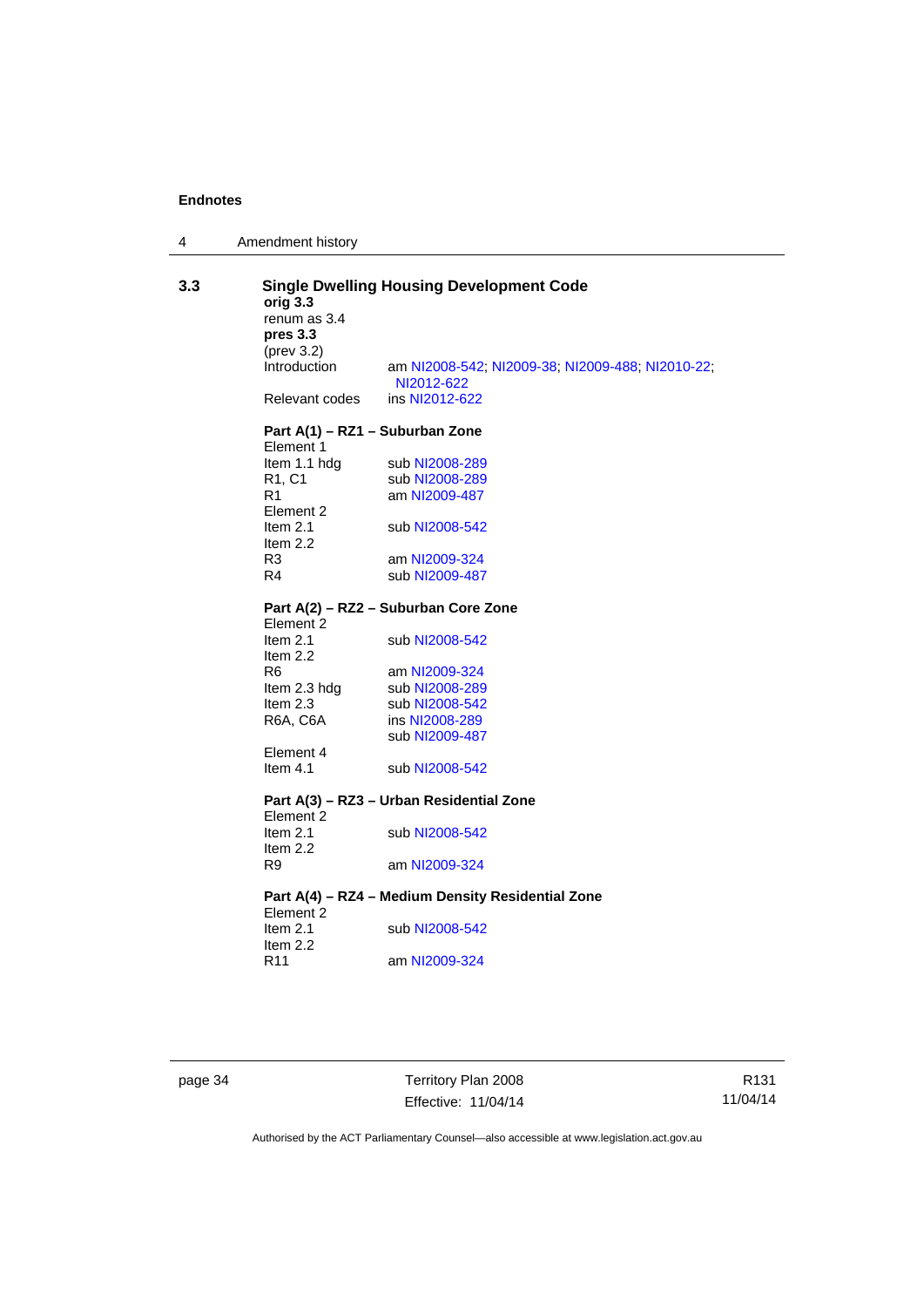Amendment history 4

|                                                                                                                                                                                                                                                                                                                                                                                                                                                                                                                                                           | Part A(5) - RZ5 - High Density Residential Zone |
|-----------------------------------------------------------------------------------------------------------------------------------------------------------------------------------------------------------------------------------------------------------------------------------------------------------------------------------------------------------------------------------------------------------------------------------------------------------------------------------------------------------------------------------------------------------|-------------------------------------------------|
| <b>Part B - General Development Controls</b><br>Element 1<br>Item 1.1 hdg<br>sub NI2008-289<br>R14, C14<br>sub NI2008-289                                                                                                                                                                                                                                                                                                                                                                                                                                 |                                                 |
| R <sub>14</sub><br>am NI2009-487<br>Element 2<br>Item 2.1 hdg<br>om R <sub>16</sub><br>R15, C15<br>om NI2009-38<br>Item 2.2<br>C16<br>sub NI2009-38<br>Item 2.3 hdg<br>sub NI2008-289<br>R17, C17<br>sub NI2008-289<br>Item 2.4 hdg<br>sub NI2008-289<br>R18, C18<br>sub NI2008-289<br>Item 2.7<br>hdg<br>ins NI2009-488<br><b>R20A</b><br>ins NI2009-488<br>sub NI2010-218; NI2011-355<br>Item $2.8$<br>ins NI2009-488<br>hda<br><b>R20B</b><br>ins NI2009-488<br>Item $2.9$<br>hda<br>ins NI2010-218<br><b>R20C</b><br>ins NI2010-218<br>sub NI2012-631 |                                                 |
| Element 6<br>Item 6.1<br>R21<br>am NI2008-290<br>Item 6.2<br>R <sub>22</sub><br>sub NI2011-788<br>Item 6.3<br>R23, C23<br>sub NI2008-542<br>Element 7<br>Item 7.1 hdg<br>sub NI2008-289<br>R <sub>26</sub> , C <sub>26</sub><br>sub NI2008-289, NI2008-542<br>C26<br>am NI2009-392<br>Item 7.2 hdg<br>om NI2008-289<br>R27, C27<br>om NI2008-289<br>Item 7.3 hdg<br>sub NI2008-289<br>renum as 7.2 NI2008-541                                                                                                                                             |                                                 |

R131 11/04/14

Territory Plan 2008 Effective: 11/04/14 page 35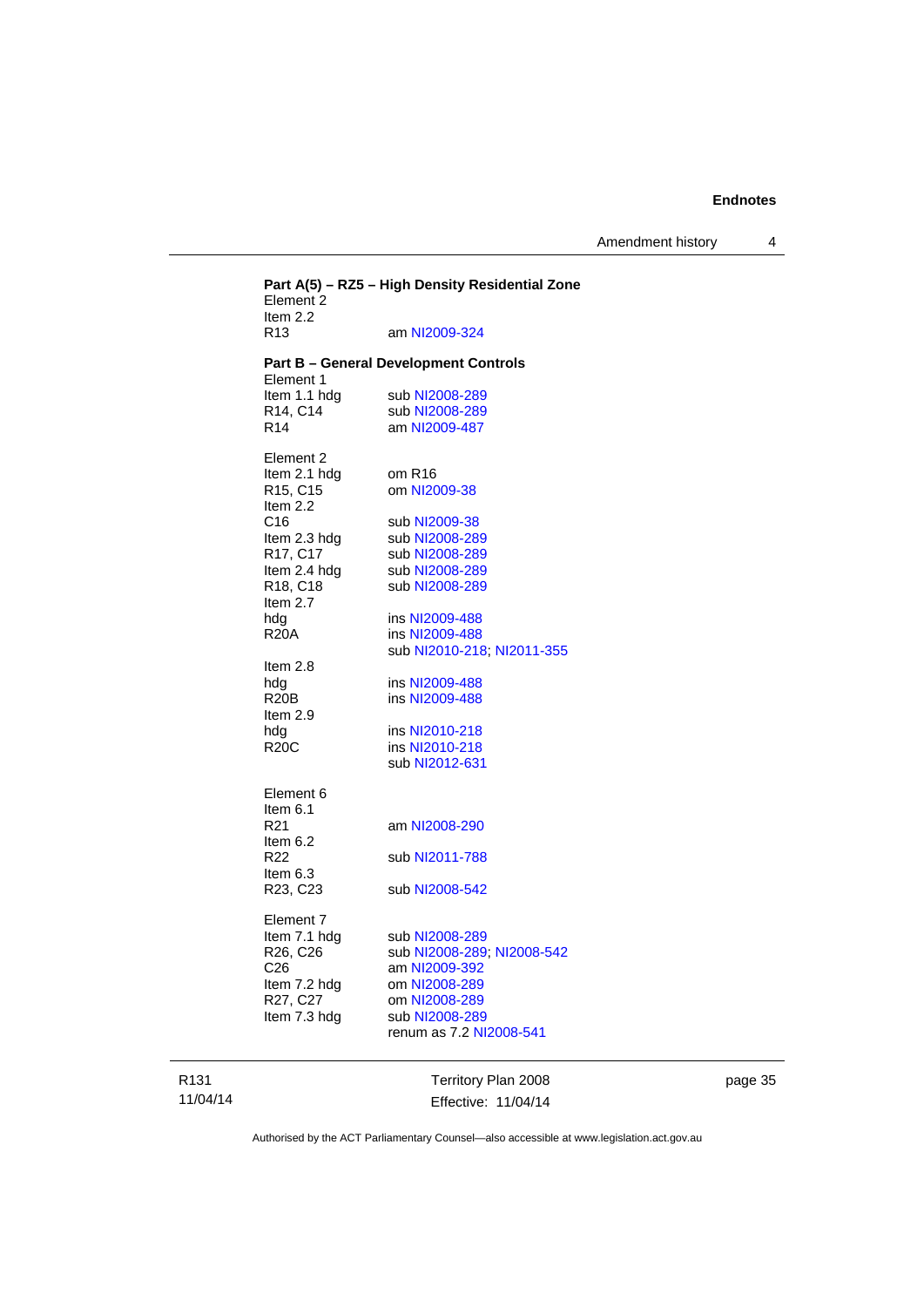4 Amendment history

R28, C28 sub [NI2008-289](http://www.legislation.act.gov.au/ni/2008-289/); [NI2008-542](http://www.legislation.act.gov.au/ni/2008-542/); [NI2009-38](http://www.legislation.act.gov.au/ni/2009-38/) **Part C – Development Type Controls**  Introduction am [NI2008-542](http://www.legislation.act.gov.au/ni/2008-542/); [NI2009-488](http://www.legislation.act.gov.au/ni/2009-488/); [NI2012-622](http://www.legislation.act.gov.au/ni/2012-622/default.asp) **Part C(1) – Single Dwelling Housing<br>Introduction am NI2009-488** am [NI2009-488](http://www.legislation.act.gov.au/ni/2009-488/) Element 2<br>Table 1 sub [NI2008-290](http://www.legislation.act.gov.au/ni/2008-290/) am [NI2008-541](http://www.legislation.act.gov.au/ni/2008-541/); [NI2011-589](http://www.legislation.act.gov.au/ni/2011-589/)<br>Table 2 sub NI2008-290 sub [NI2008-290](http://www.legislation.act.gov.au/ni/2008-290/) Table 3 am [NI2008-541](http://www.legislation.act.gov.au/ni/2008-541/) Table 4, note sub [NI2008-542](http://www.legislation.act.gov.au/ni/2008-542/)<br>Item 2.3 hdg sub NI2008-542 sub [NI2008-542](http://www.legislation.act.gov.au/ni/2008-542/) R32, C32 sub [NI2008-542](http://www.legislation.act.gov.au/ni/2008-542/) Figure C1, C2, C3 am [NI2008-290](http://www.legislation.act.gov.au/ni/2008-290/) sub [NI2008-542](http://www.legislation.act.gov.au/ni/2008-542/) Figure C3 am [NI2009-324](http://www.legislation.act.gov.au/ni/2009-324/) Item 2.4 hdg ins [NI2009-38](http://www.legislation.act.gov.au/ni/2009-38/)<br>R32A, C32A ins NI2009-38 ins [NI2009-38](http://www.legislation.act.gov.au/ni/2009-38/) Item 2.5 hdg ins [NI2009-488](http://www.legislation.act.gov.au/ni/2009-488/)<br>R32B ins NI2009-488 ins [NI2009-488](http://www.legislation.act.gov.au/ni/2009-488/) Element 3 Item 3.2<br>R36 am [NI2008-541](http://www.legislation.act.gov.au/ni/2008-541/) Element 4 C39 am [NI2012-189](http://www.legislation.act.gov.au/ni/2012-189/) R40 am [NI2009-38](http://www.legislation.act.gov.au/ni/2009-38/) R41 om [NI2009-38](http://www.legislation.act.gov.au/ni/2009-38/) R 44, C44 sub [NI2008-289](http://www.legislation.act.gov.au/ni/2008-289/) am [NI2009-38](http://www.legislation.act.gov.au/ni/2009-38/) Element 5<br>R49, C49 sub [NI2008-289](http://www.legislation.act.gov.au/ni/2008-289/) Element 6<br>Item 6.1 hdg Item 6.1 hdg sub [NI2008-289](http://www.legislation.act.gov.au/ni/2008-289/)<br>R51 sub NI2008-289 sub [NI2008-289](http://www.legislation.act.gov.au/ni/2008-289/) am [NI2008-541](http://www.legislation.act.gov.au/ni/2008-541/) sub [NI2009-487](http://www.legislation.act.gov.au/ni/2009-487/) am [NI2011-787](http://www.legislation.act.gov.au/ni/2011-787/) R52 sub [NI2008-289](http://www.legislation.act.gov.au/ni/2008-289/); [NI2009-487](http://www.legislation.act.gov.au/ni/2009-487/) sub [NI2008-289](http://www.legislation.act.gov.au/ni/2008-289/) am [NI2009-99](http://www.legislation.act.gov.au/ni/2009-99/) om [NI2009-487](http://www.legislation.act.gov.au/ni/2009-487/)

page 36 Territory Plan 2008 Effective: 11/04/14

R131 11/04/14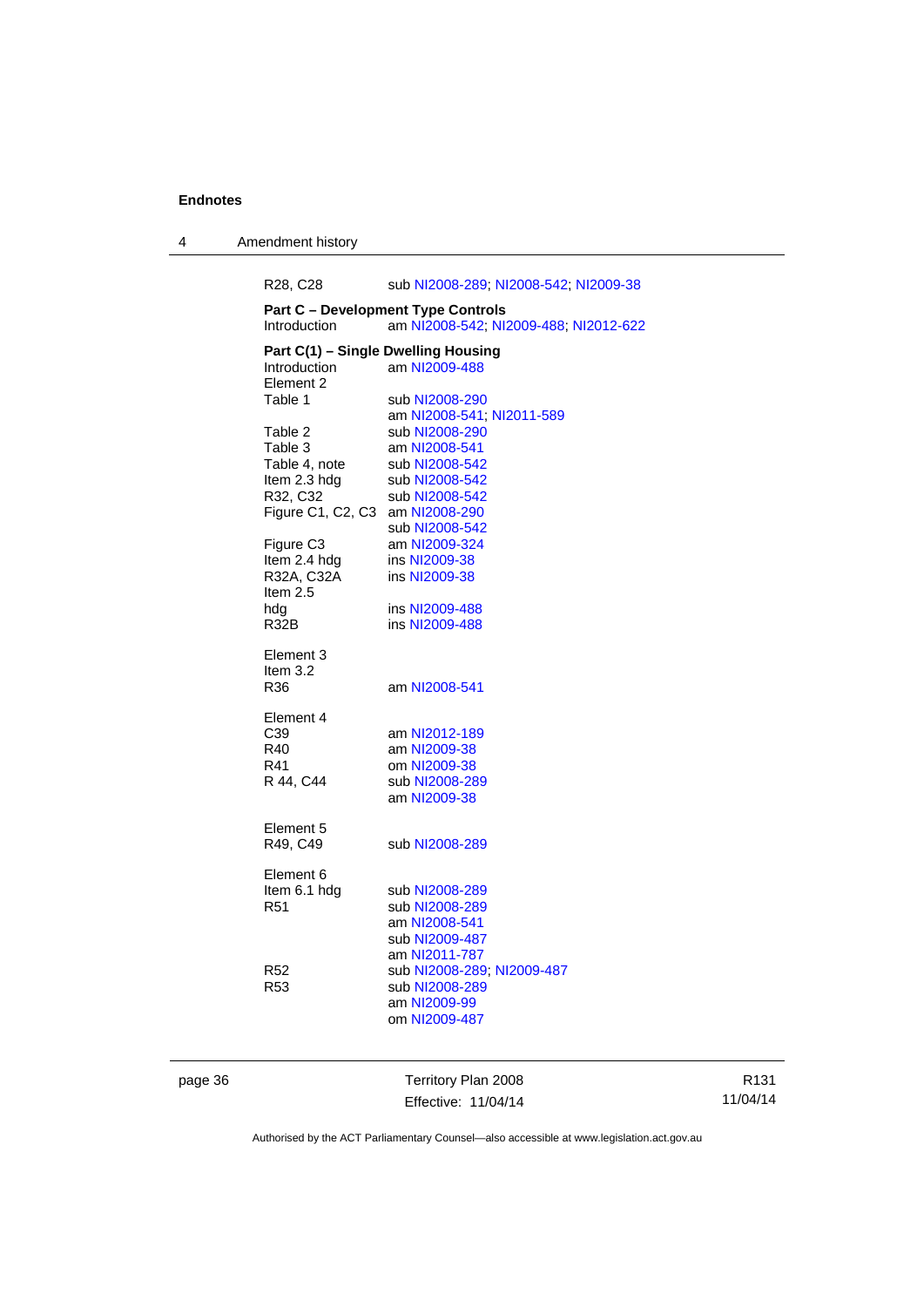|                     | Part C(2) - Single Dwelling Housing - Additional Controls for Deakin and<br><b>Forrest</b> |
|---------------------|--------------------------------------------------------------------------------------------|
|                     | om NI2012-622                                                                              |
| Element 2           |                                                                                            |
| Item 2.2 hdg        | am NI2009-392                                                                              |
| Item 2.3 hdg        | am NI2008-290                                                                              |
| Item 2.4 hdg        | am NI2008-290                                                                              |
|                     | Part C(3) - Single Dwelling Housing - Compact Blocks in New Estates                        |
| hdg                 | sub NI2008-542                                                                             |
| <b>Introduction</b> | am NI2008-542                                                                              |
| Element 2           |                                                                                            |
| R60                 | am NI2009-38                                                                               |
| Item 2.2 hdg        | sub NI2009-38                                                                              |
| Item 2.3 hdg        | am NI2008-290                                                                              |
| R62                 | sub NI2009-322                                                                             |
| C62                 | sub NI2011-787                                                                             |
| Item $2.4$          |                                                                                            |
| R63                 | sub NI2009-322                                                                             |
| C63                 | sub NI2011-787                                                                             |
| Item $2.5$          |                                                                                            |
| C64                 | sub NI2011-787                                                                             |
| Item $2.6$          |                                                                                            |
| R <sub>65</sub>     | sub NI2009-322                                                                             |
| C65                 | sub NI2011-787                                                                             |
| Item $2.7$          |                                                                                            |
| hdg                 | ins NI2009-488                                                                             |
| <b>R65A</b>         | ins NI2009-488                                                                             |
|                     |                                                                                            |
| Element 3           |                                                                                            |
| Item $3.2$          | sub NI2009-322                                                                             |
|                     |                                                                                            |
| Element 4           |                                                                                            |
| Intent              | am NI2008-541                                                                              |
| Item $4.2$          |                                                                                            |
| <b>R70</b>          | sub NI2009-322                                                                             |
| Element 6           |                                                                                            |
| Item $6.1$          |                                                                                            |
| <b>R78</b>          | am NI2008-541; NI2011-787                                                                  |
| Element 7           |                                                                                            |
| R79                 | sub NI2009-38                                                                              |
| <b>R80</b>          | sub NI2009-38                                                                              |
|                     |                                                                                            |
| <b>Estates</b>      | Part C(4) - Single Dwelling Housing - Midsized Blocks (>250 - 500m <sup>2</sup> ) in New   |
| Introduction        | ins NI2009-488                                                                             |
|                     |                                                                                            |
|                     |                                                                                            |

R131 11/04/14 Territory Plan 2008 Effective: 11/04/14

page 37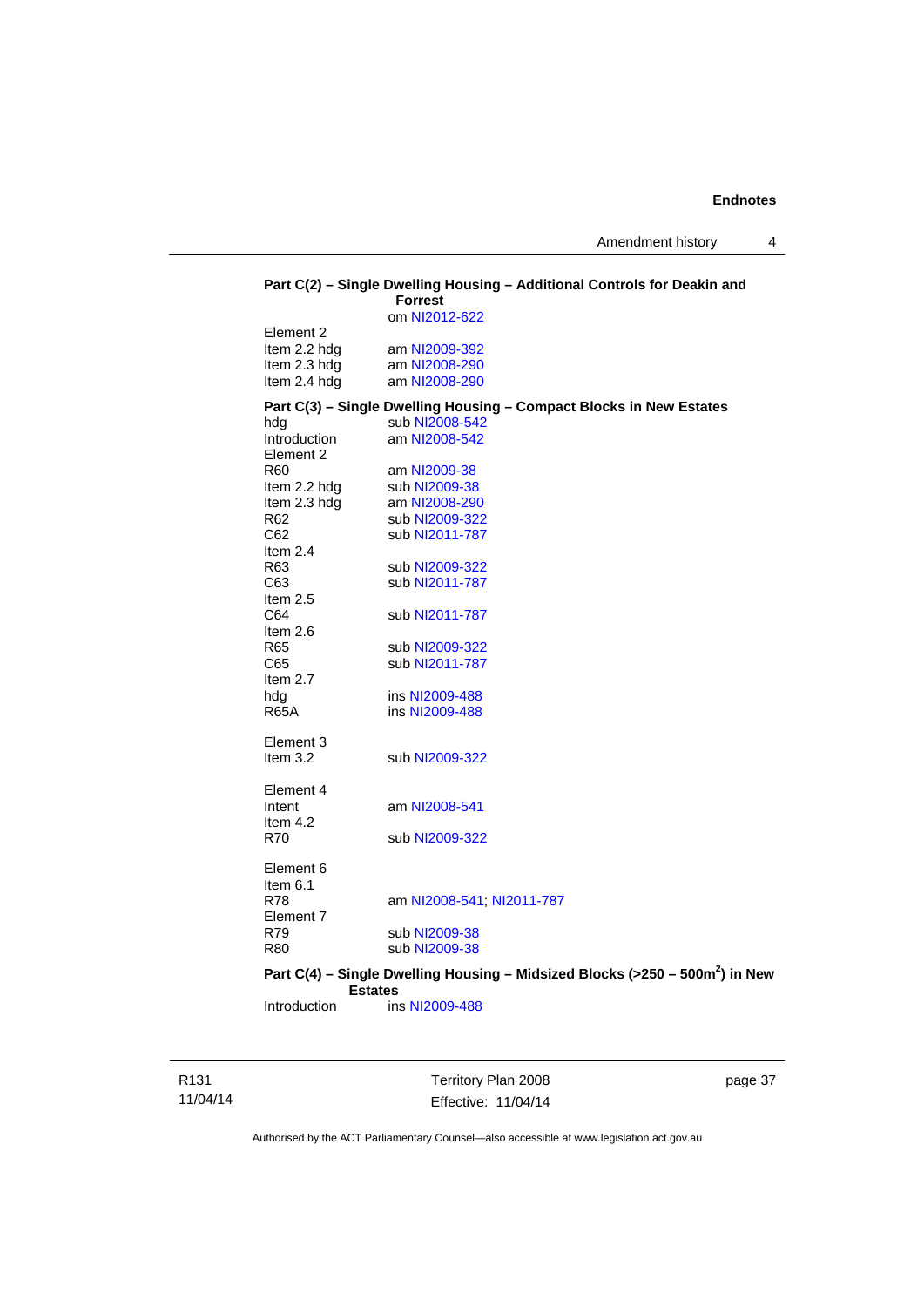4 Amendment history

| Element 2                    |                |
|------------------------------|----------------|
| Intent                       | ins NI2009-488 |
| Item $2.1$                   |                |
| hdq<br>R81, C81              | ins NI2009-488 |
|                              | ins NI2009-488 |
| Figure A4<br>Item 2.2        | ins NI2009-488 |
| hdg                          | ins NI2009-488 |
| R82, C82                     | ins NI2009-488 |
| Table 1                      | ins NI2009-488 |
|                              | am NI2012-412  |
| Item $2.3$                   |                |
| hdg                          | ins NI2009-488 |
| R83, C83                     | ins NI2009-488 |
| Table 2                      | ins NI2009-488 |
| Fig $C(4)$                   | ins NI2009-488 |
| Fig C <sub>5</sub>           | ins NI2009-488 |
| Table 3                      | ins NI2009-488 |
| Fig C6                       | ins NI2009-488 |
| Fig C7                       | ins NI2009-488 |
| Item $2.4$                   |                |
| hda                          | ins NI2009-488 |
| R84, V84                     | ins NI2009-488 |
| Element 3                    |                |
| Intent                       | ins NI2009-488 |
| Item $3.1$                   |                |
| hdg                          | ins NI2009-488 |
| R85, C85                     | ins NI2009-488 |
| Element 5<br>Intent          | ins NI2009-488 |
| Item 5.2                     |                |
| hda                          | ins NI2009-488 |
| R86, C86                     | ins NI2009-488 |
| R87, C87                     | ins NI2009-488 |
| pres 3.3                     |                |
| (prev 3.2) sub Variation 306 |                |
| renum as 3.3 Variation 306   |                |
| am NI2013-436; NI2014-13     |                |

# **3.4 Multi Unit Housing Development Code**

**pres 3.4**  (prev 3.3)

Introduction am [NI2008-290](http://www.legislation.act.gov.au/ni/2008-290/); [NI2010-22](http://www.legislation.act.gov.au/ni/2010-22/); [NI2010-218](http://www.legislation.act.gov.au/ni/2010-218/); [NI2011-590](http://www.legislation.act.gov.au/ni/2011-590/); sub [NI2012-622](http://www.legislation.act.gov.au/ni/2012-622/default.asp)<br>Relevant codes ins NI2012-622 ins [NI2012-622](http://www.legislation.act.gov.au/ni/2012-622/default.asp)

page 38 Territory Plan 2008 Effective: 11/04/14

R131 11/04/14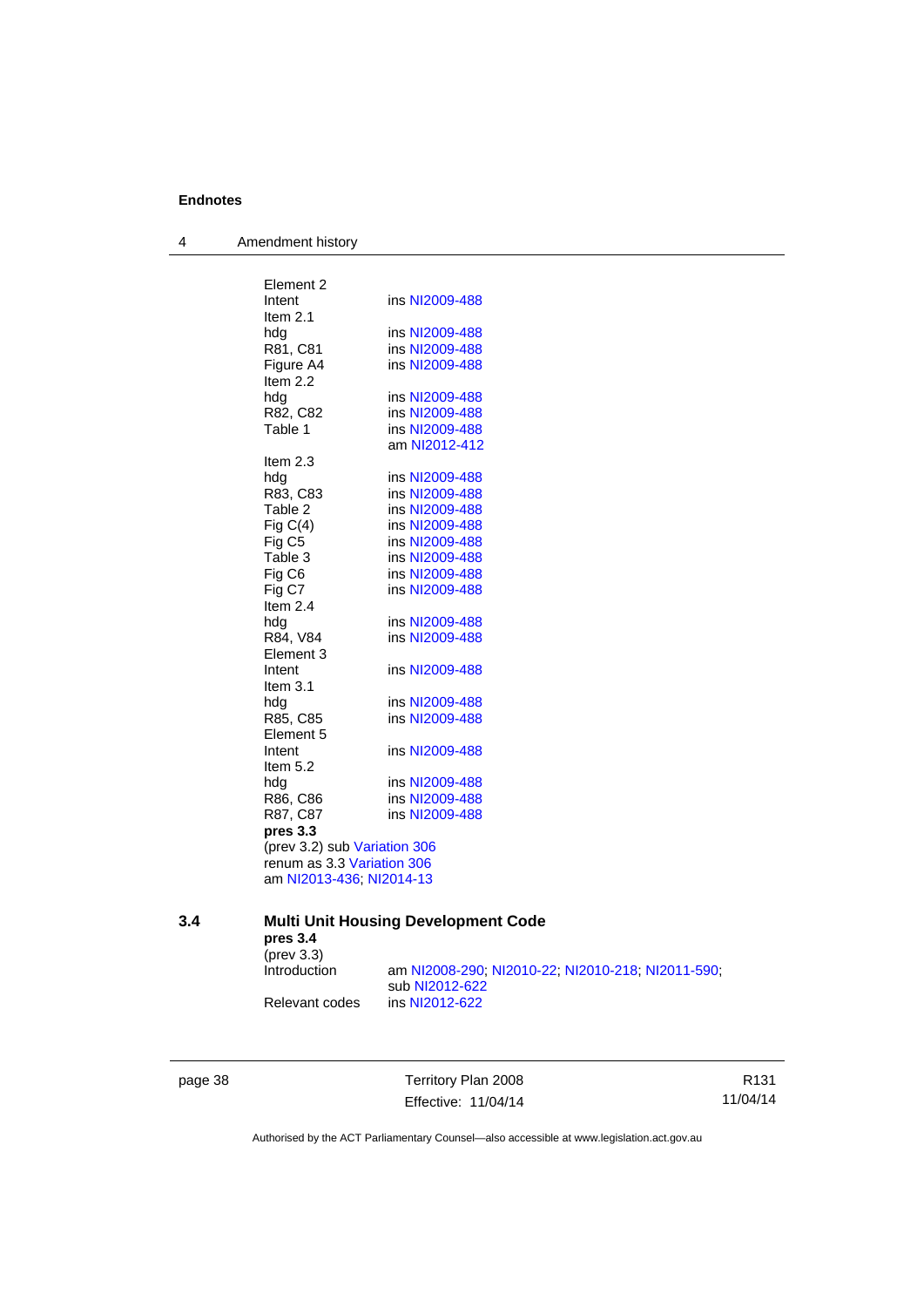Amendment history 4

| Part A(1) - RZ1 - Suburban Zone          |                                      |  |  |
|------------------------------------------|--------------------------------------|--|--|
| Element 1                                |                                      |  |  |
| Item 1.1 hdg                             | sub NI2008-289                       |  |  |
| R1, C1                                   | sub NI2008-289                       |  |  |
|                                          | am NI2009-38                         |  |  |
| Item 1.2 hdg                             | sub NI2008-289                       |  |  |
| R <sub>2</sub> , C <sub>2</sub>          | sub NI2008-289                       |  |  |
|                                          | am NI2009-38                         |  |  |
| Item 1.2                                 | sub NI2008-542                       |  |  |
| Element 2                                |                                      |  |  |
|                                          |                                      |  |  |
| Item 2.1 hdg                             | sub NI2009-38                        |  |  |
| Item 2.1                                 | sub NI2008-542                       |  |  |
| R <sub>5</sub>                           | am NI2008-590                        |  |  |
| Item 2.2                                 | sub NI2008-542                       |  |  |
| Item 2.3                                 |                                      |  |  |
| R7                                       | am NI2009-324                        |  |  |
| Item $2.4$                               |                                      |  |  |
| R8                                       | am NI2009-38                         |  |  |
| R8b                                      | ins NI2012-631                       |  |  |
| R9                                       | am NI2009-38                         |  |  |
| Figure A1 note am NI2009-38              |                                      |  |  |
|                                          |                                      |  |  |
|                                          |                                      |  |  |
|                                          | Part A(2) - RZ2 - Suburban Core Zone |  |  |
| Element 1                                |                                      |  |  |
| Item 1.1 hdg                             | sub NI2008-289                       |  |  |
| R10, C10                                 | sub NI2008-289                       |  |  |
|                                          | am NI2009-38                         |  |  |
| Item 1.1                                 | sub NI2008-542                       |  |  |
| R11                                      | am NI2009-322                        |  |  |
| Item 1.3 hdg                             | sub NI2008-289                       |  |  |
| R12, C12                                 | sub NI2008-289                       |  |  |
| Element 2                                |                                      |  |  |
| Item 2.1 hdg                             | sub NI2009-38                        |  |  |
| Item $2.1$                               | sub NI2008-542                       |  |  |
| Item 2.2                                 |                                      |  |  |
| R14                                      | am NI2009-324                        |  |  |
| Item 2.3                                 |                                      |  |  |
|                                          |                                      |  |  |
| R15                                      | am NI2009-38                         |  |  |
| R16                                      | am NI2009-38                         |  |  |
| Figure A2 note am NI2009-38              |                                      |  |  |
| Element 4                                |                                      |  |  |
| R <sub>17</sub>                          | am NI2009-38                         |  |  |
|                                          |                                      |  |  |
| Part A(3) - RZ3 - Urban Residential Zone |                                      |  |  |
| Element 2                                |                                      |  |  |
|                                          |                                      |  |  |

# Item 2.1 hdg sub [NI2009-38](http://www.legislation.act.gov.au/ni/2009-38/)<br>Item 2.1 sub NI2008-542 sub [NI2008-542](http://www.legislation.act.gov.au/ni/2008-542/)

R131 11/04/14

Territory Plan 2008 Effective: 11/04/14 page 39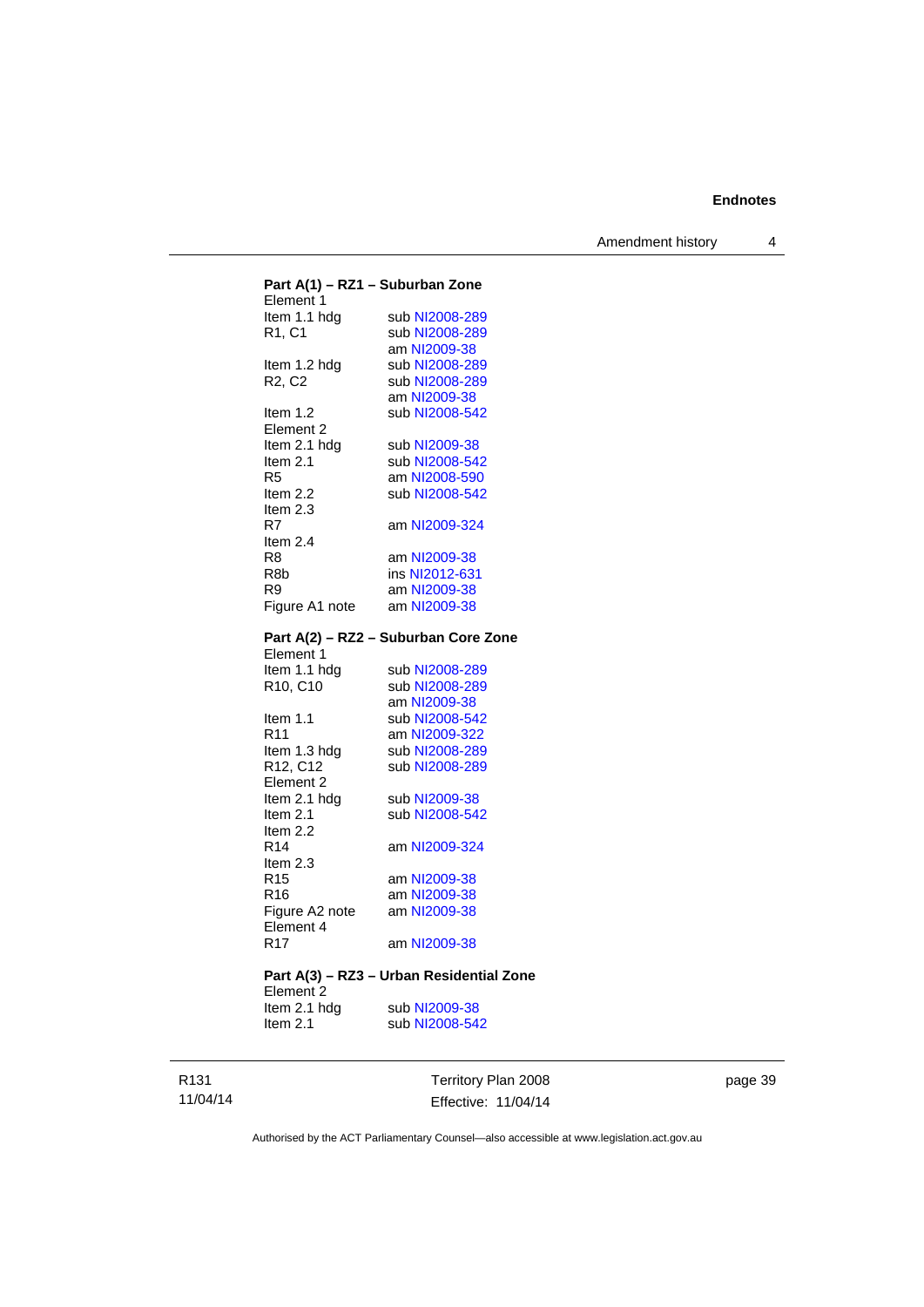4 Amendment history

| R <sub>19</sub><br>R <sub>20</sub> | am NI2009-324                                     |
|------------------------------------|---------------------------------------------------|
|                                    | am NI2009-38                                      |
| Figure A3 note am NI2009-38        |                                                   |
| Element 2                          | Part A(4) - RZ4 - Medium Density Residential Zone |
| ltem 2.1 hdg                       | sub NI2008-289, NI2008-542                        |
|                                    | om Variation No 310                               |
| R <sub>21</sub>                    | sub NI2008-289, NI2008-542                        |
|                                    | om Variation No 310                               |
| Item 2.2 hdg                       | sub NI2009-38                                     |
| R <sub>24</sub>                    | am NI2009-38                                      |
|                                    | sub NI2011-207                                    |
| Note                               | am NI2009-38                                      |
| Element 2                          | Part A(5) – RZ5 – High Density Residential Zone   |
| ltem 2.1 hdg                       | sub NI2008-289                                    |
| R25, C25                           | sub Variation No 288                              |
|                                    | am NI2012-622                                     |
| R <sub>26</sub> , C <sub>26</sub>  | sub NI2008-289                                    |
|                                    | om NI2012-622                                     |
| R26A, C26A                         | ins NI2008-289                                    |
|                                    | om NI2012-622                                     |
| R <sub>27</sub> , C <sub>27</sub>  | sub NI2008-289                                    |
|                                    | om NI2012-622                                     |
| R27A, C27A                         | ins Variation No 288                              |
|                                    | om NI2012-622                                     |
| <b>R27A</b>                        | am NI2011-590                                     |
|                                    | om NI2012-622                                     |

# **– General Development Controls<br>'' <sup>1</sup>**

| Element 1    |                |
|--------------|----------------|
| Item 1.1 hdg | sub NI2008-289 |
| R28, C28     | sub NI2008-289 |
| R28          | am NI2009-487  |
| Element 2    |                |
| C30          | sub NI2009-38  |
| Item 2.3 hdg | sub NI2008-289 |
| R31, C31     | sub NI2008-289 |
| Item 2.4 hdg | sub NI2008-289 |
| R32, C32     | sub NI2008-289 |
| Item 2.5 hdg | sub NI2009-38  |
| C34          | am NI2009-38   |
| Item 2.7 hdg | ins NI2010-218 |
| R34A         | ins NI2010-218 |
|              | sub NI2011-355 |
|              |                |

page 40 Territory Plan 2008 Effective: 11/04/14

R131 11/04/14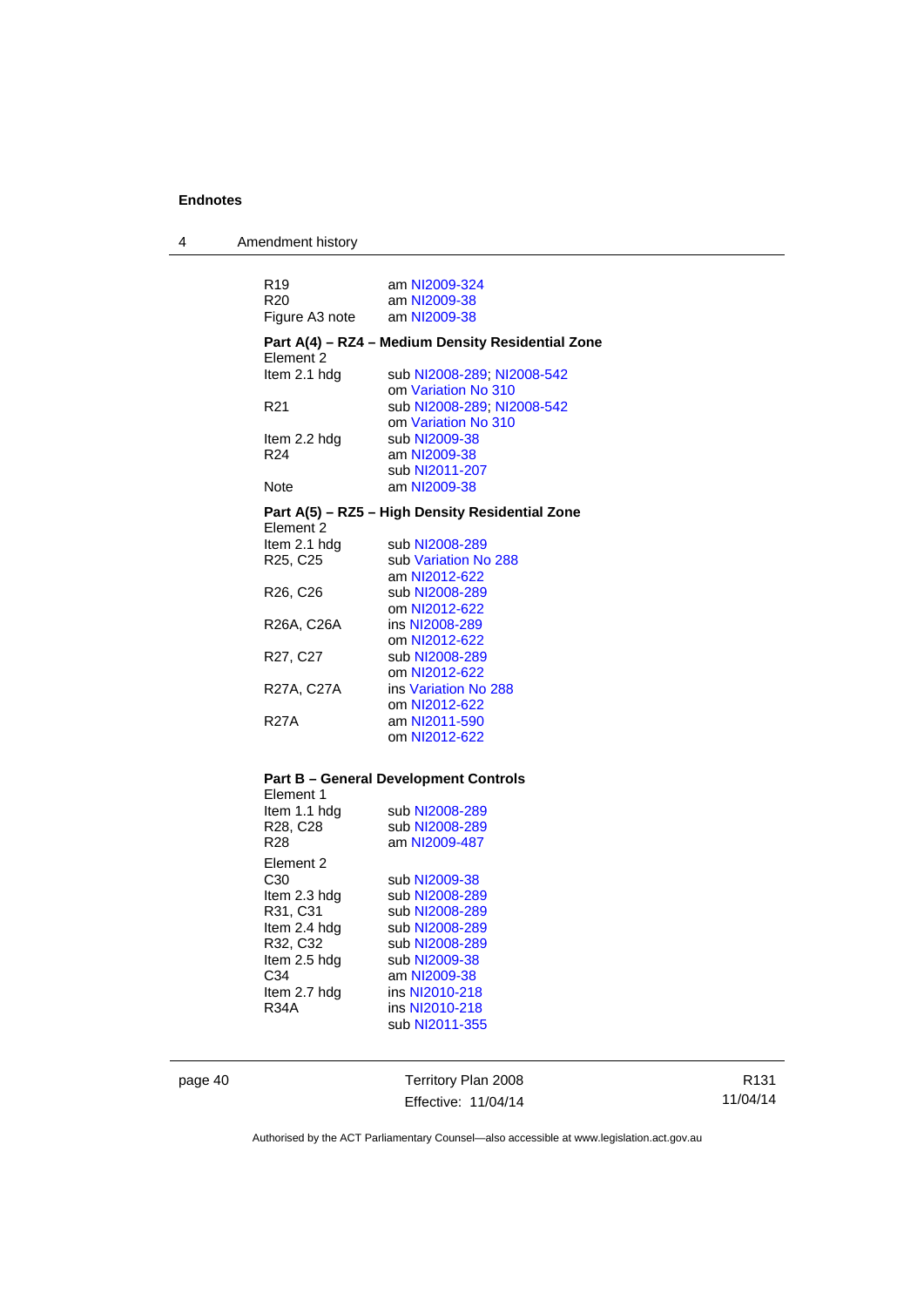Amendment history 4

| Note                                           | sub NI2009-38                               |
|------------------------------------------------|---------------------------------------------|
| Element 6                                      |                                             |
| Item $6.1$                                     |                                             |
| R39                                            | am NI2008-290                               |
| Item 6.2                                       |                                             |
| R40                                            | sub NI2011-788                              |
| Item 6.4 hdg                                   | sub NI2008-542                              |
| R42, C42                                       | sub NI2008-542                              |
|                                                | am NI2009-99, NI2010-22                     |
| Item $6.7$                                     |                                             |
| R46                                            | am NI2008-541                               |
|                                                | sub NI2009-487                              |
| Item 6.8                                       | sub NI2008-542                              |
| R47                                            | am NI2008-290                               |
| R47, C47                                       | sub NI2009-487                              |
| R48, C48                                       | sub NI2009-487                              |
| R49, C49                                       | sub NI2009-487                              |
| Item 6.9                                       | sub NI2008-542                              |
| Element 7                                      |                                             |
| Item 7.1 hdg                                   | sub NI2008-289                              |
| Item $7.1$                                     | sub NI2008-542                              |
| R50, C50                                       | sub NI2008-289                              |
| C <sub>50</sub>                                | am NI2009-392                               |
| Item 7.3 hdg                                   | sub NI2008-289                              |
| R52, C52                                       | sub NI2008-289                              |
|                                                |                                             |
|                                                | <b>Part C - Development Type Controls</b>   |
| Introduction                                   | am NI2009-38; NI2011-590                    |
|                                                | sub NI2012-622                              |
| Part C(1) - Multi Unit Housing<br>Introduction | sub NI2011-590                              |
| Element 2                                      |                                             |
| Table 1                                        |                                             |
|                                                |                                             |
| Table 2                                        | am NI2008-541; NI2012-412<br>sub NI2008-290 |
|                                                | am NI2008-541                               |
| Table 4, note                                  | sub NI2008-542                              |
| Item 2.3 hdg                                   | sub NI2008-542                              |
| R56, C56                                       | sub NI2008-542                              |
| Figure C1                                      | am NI2008-290                               |
|                                                | sub NI2008-542                              |
|                                                |                                             |
| Element 3                                      |                                             |
| Item 3.3                                       |                                             |
| R63                                            | am NI2008-590; NI2009-38                    |
| R68, C68                                       | sub NI2008-542                              |
| R69, C69                                       | sub NI2008-542                              |
|                                                |                                             |
|                                                |                                             |
|                                                | Territory Plan 2008                         |

page 41

Authorised by the ACT Parliamentary Counsel—also accessible at www.legislation.act.gov.au

Effective: 11/04/14

R131 11/04/14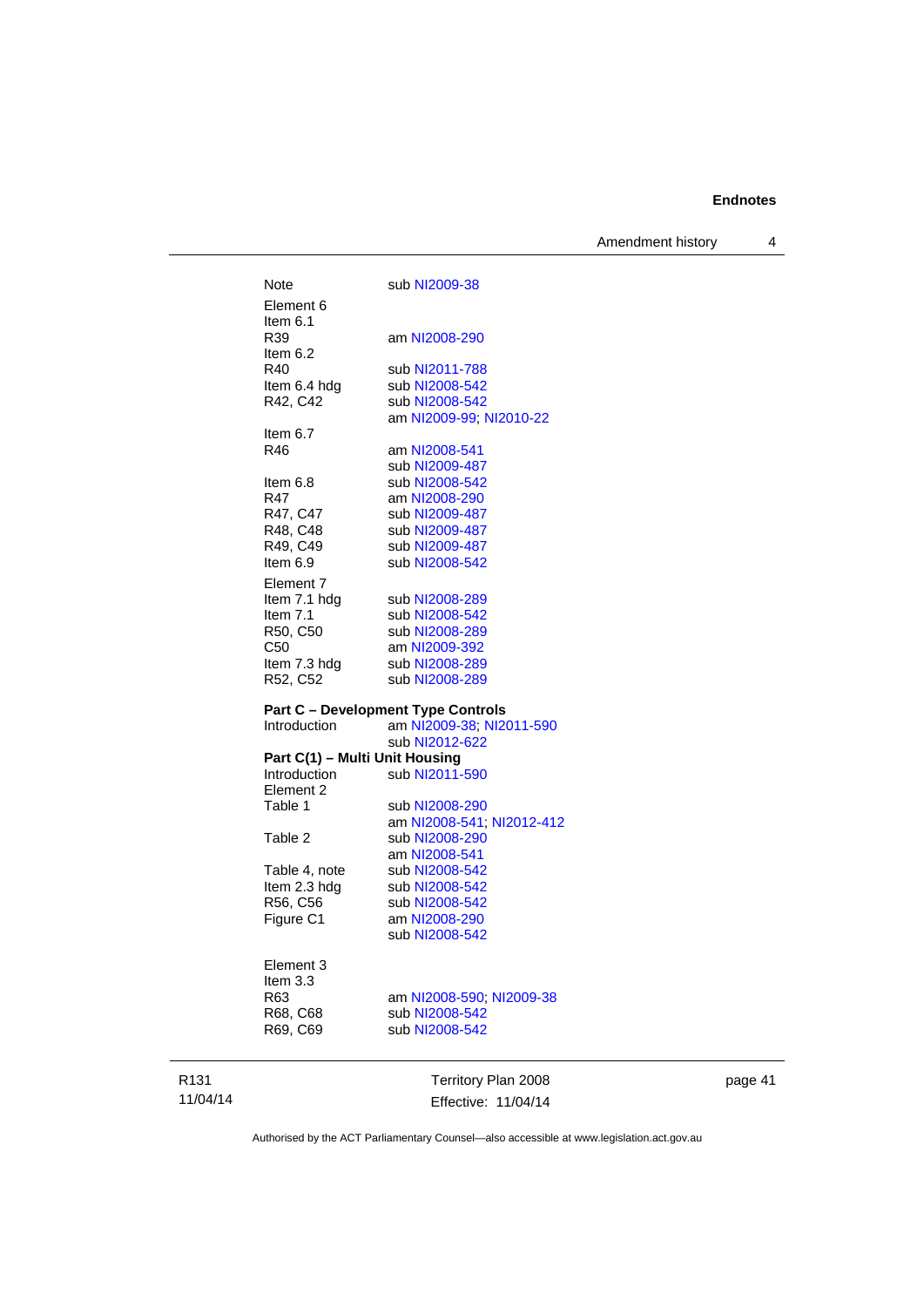4 Amendment history

| R <sub>69</sub> | am NI2010-22                                                                    |
|-----------------|---------------------------------------------------------------------------------|
| Figure C1A      | ins NI2008-542                                                                  |
| Item $3.4$      |                                                                                 |
| <b>R70</b>      | am NI2009-487                                                                   |
| Element 4       |                                                                                 |
| Item $4.1$      |                                                                                 |
| R72             | am NI2008-541; NI2009-38                                                        |
| R73             | om NI2009-38                                                                    |
| Item $4.2$      |                                                                                 |
| R80, C80        | om NI2008-289                                                                   |
| R81, C81        | sub NI2008-289                                                                  |
| R81             | am NI2009-99; NI2009-322                                                        |
| R84, C84        | sub NI2008-542                                                                  |
|                 |                                                                                 |
| Element 5       |                                                                                 |
| Item $5.2$      |                                                                                 |
| C87             | sub NI2010-22                                                                   |
| Item $5.3$      |                                                                                 |
| R88, C88        | sub NI2008-289                                                                  |
| R89, C89        | sub NI2008-289                                                                  |
| R89             | am NI2009-322                                                                   |
| R90, C90        | sub NI2008-289                                                                  |
|                 | Part C(2) – Multi Unit Housing – Additional Controls for Deakin and Forrest     |
|                 | om NI2012-622                                                                   |
| Element 2       |                                                                                 |
| Item 2.2 hdg    | sub NI2008-541                                                                  |
| Item 2.3 hdg    | sub NI2008-541                                                                  |
|                 |                                                                                 |
|                 | <b>Dout C(3)</b> Multi Unit Hausing Inner Nauth Canhorne and Cungablin District |

#### **Part C(3) – Multi Unit Housing – Inner North Canberra and Gungahlin District – RZ3 and RZ4 Zones**

| Introduction     | am NI2010-217             |
|------------------|---------------------------|
| Element 2        |                           |
| Item 2.2 hda     | sub NI2011-788            |
| R 105            | sub NI2011-788            |
| Table 5 hdg      | am NI2011-788             |
| Table 5          | am NI2011-788; NI2012-412 |
| Item $2.3$       | sub NI2008-542            |
| Item $2.4$       | sub NI2008-542            |
| Element 3        |                           |
| Item $2.2$       |                           |
| R128             | am NI2010-22              |
| Item $3.4$       |                           |
| R <sub>129</sub> | am NI2008-541             |
|                  | sub NI2009-487            |
|                  |                           |

page 42 Territory Plan 2008 Effective: 11/04/14

R131 11/04/14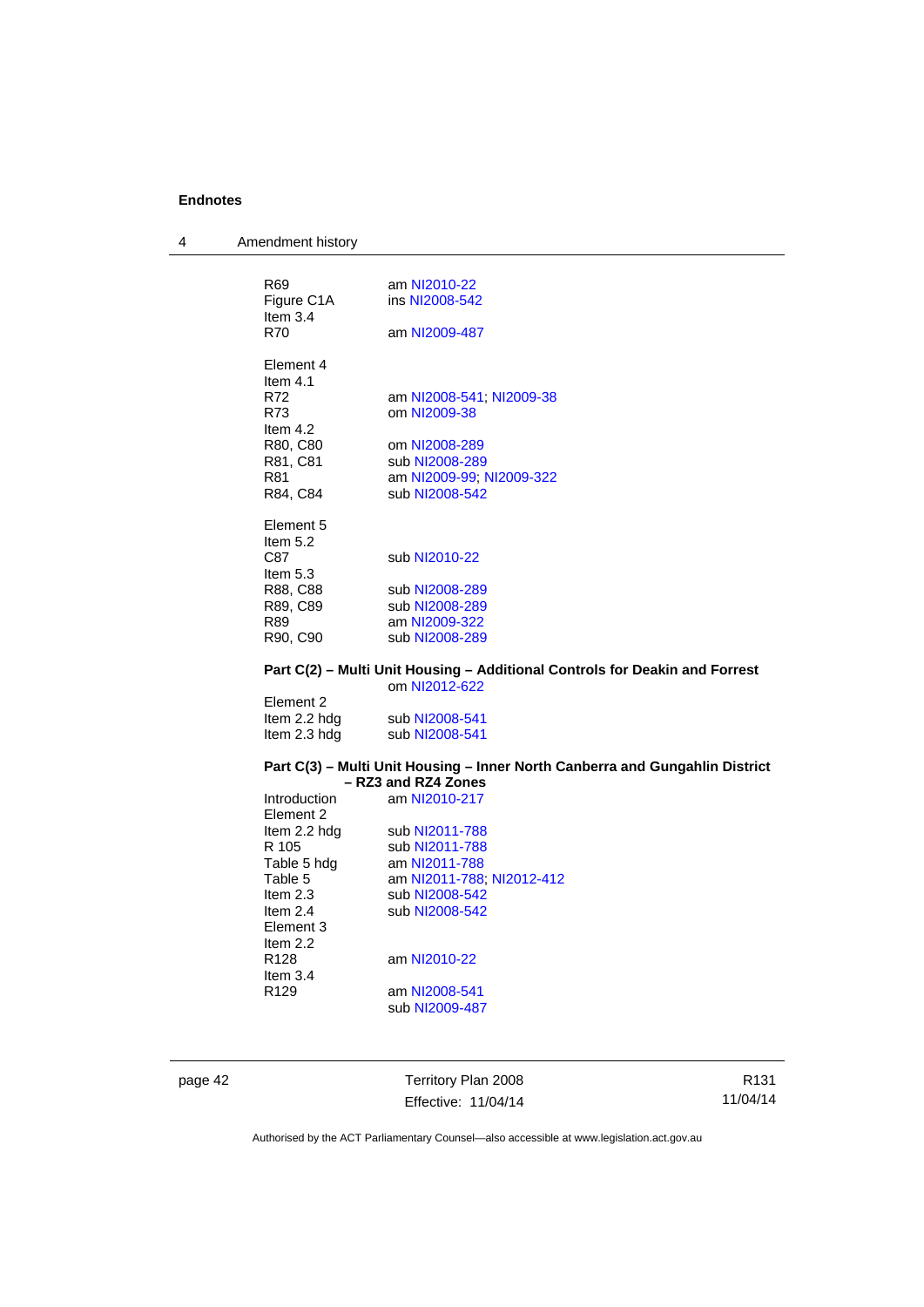Amendment history 4

| Item $3.5$       |                                                                             |
|------------------|-----------------------------------------------------------------------------|
| R <sub>132</sub> | am NI2009-324                                                               |
| Element 4        |                                                                             |
| Item $4.1$       |                                                                             |
| R <sub>135</sub> | am NI2009-324                                                               |
| Element 5        |                                                                             |
| Item $5.2$       |                                                                             |
| C147             | sub NI2010-22                                                               |
| Item $5.6$       |                                                                             |
| R <sub>156</sub> | sub NI2010-218, NI2012-631                                                  |
| C <sub>157</sub> |                                                                             |
|                  | om NI2010-218                                                               |
|                  | Part C(5) - Multi unit housing - Apartments of three (3) storeys or more in |
|                  | other areas and all multi unit housing in the commercial zones              |
| hdg              | sub NI2011-590                                                              |
| Introduction     | sub NI2011-590                                                              |
|                  | am NI2012-622                                                               |
| Element 3        |                                                                             |
| Item $3.1A$      |                                                                             |
| hdg              | ins NI2011-590                                                              |
| R <sub>205</sub> | sub NI2009-487                                                              |
| Item $3.3$       |                                                                             |
| R210, C210       | am NI2011-590                                                               |
| Element 4        |                                                                             |
| Item $4.2$       |                                                                             |
| R216, C216       | am NI2011-590                                                               |
| R218, C218       | am NI2011-590                                                               |
| Element 5        |                                                                             |
| Item $5.1$       |                                                                             |
| R219, C219       | am NI2011-590                                                               |
| Item $5.2$       |                                                                             |
| R <sub>222</sub> |                                                                             |
|                  | am NI2011-590                                                               |
| Item $5.3$       |                                                                             |
| C <sub>224</sub> | sub NI2010-22                                                               |
| Item $5.5$       |                                                                             |
| R228             | am NI2010-22                                                                |
|                  | sub NI2010-218, NI2012-622, NI2012-631                                      |
| Item $5.6$       |                                                                             |
| hda              | sub NI2011-590                                                              |
| Element 7        |                                                                             |
| Item $7.3$       |                                                                             |
| C <sub>245</sub> | am NI2011-590                                                               |
| Item $7.4$       |                                                                             |
| R246, C246       | am NI2011-590                                                               |
|                  |                                                                             |
|                  | Part C(6) – Subdivision of dual occupancy housing development               |
| hda              | ins NI2009-487                                                              |
| Introduction     | ins NI2009-487                                                              |
| Element 1        | ins NI2009-487                                                              |
|                  |                                                                             |
|                  |                                                                             |

R131 11/04/14

Territory Plan 2008 Effective: 11/04/14 page 43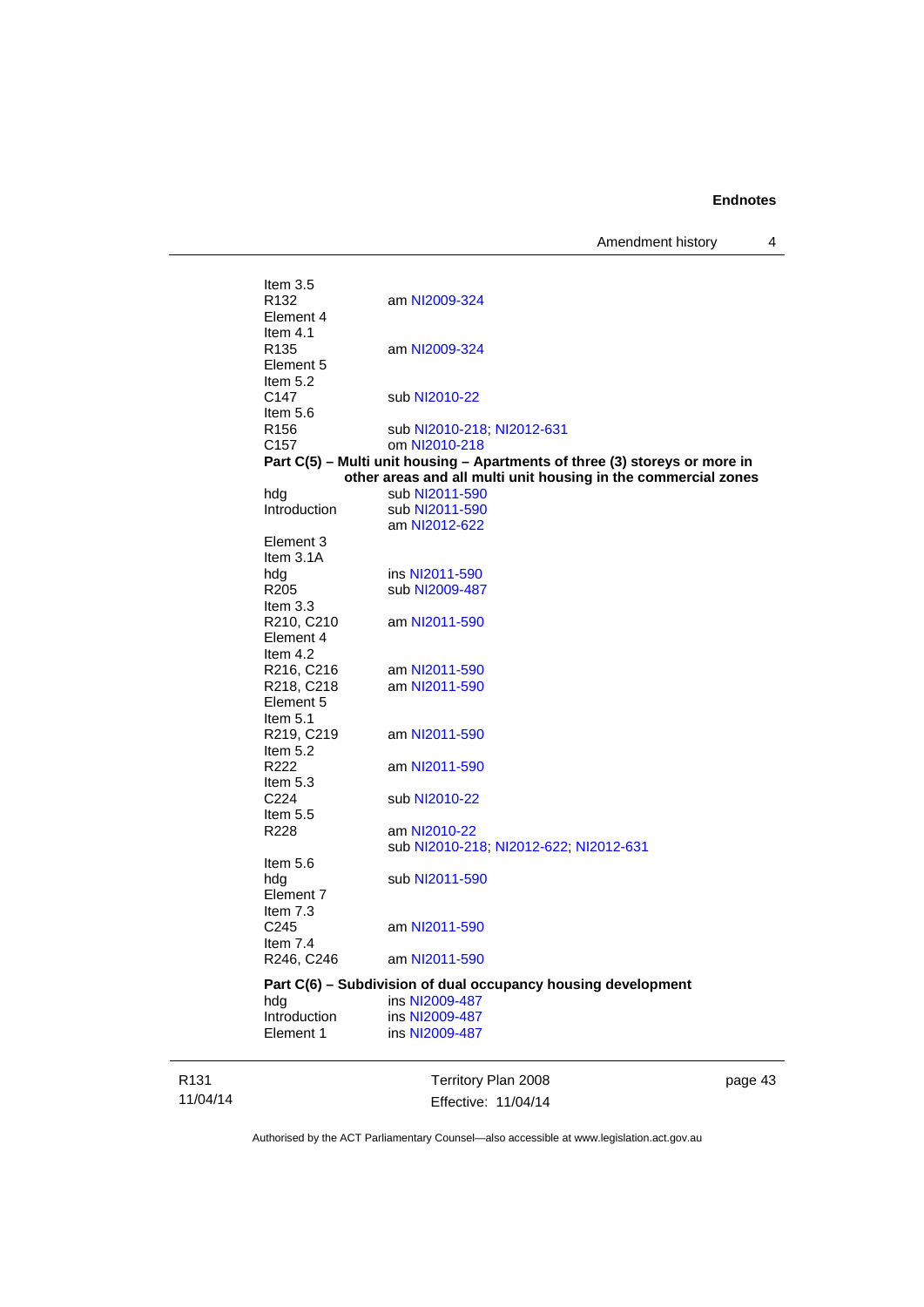4 Amendment history

| Item $1.1$   |                |
|--------------|----------------|
| hdg          | ins NI2009-487 |
| R247A, C247A | ins NI2009-487 |
| Item $1.2$   |                |
| hdg          | ins NI2009-487 |
| R247B, C247B | ins NI2009-487 |
| Item $1.3$   |                |
| hdg          | ins NI2009-487 |
| R247C, C247C | ins NI2009-487 |

#### **Part D – Development Type Controls-Other forms of Residential Development and Non-Residential Development**  Element 1

| Item $1.3$       |                            |
|------------------|----------------------------|
| R250, C250       | sub NI2011-355             |
| Item $1.5$       |                            |
| R258             | sub NI2012-631             |
| ltem 1.6         |                            |
| R <sub>260</sub> | sub NI2008-542, NI2012-631 |
| R <sub>261</sub> | sub NI2008-542             |
| Item $1.11$      |                            |
| hda              | om NI2012-622              |
| R266             | om NI2012-622              |
| Item $1.12$      |                            |
| hdg              | om NI2012-622              |
| R <sub>267</sub> | om NI2012-622              |
| Item $1.13$      |                            |
| hdg              | ins NI2009-487             |
| C268             | ins NI2009-487             |
|                  |                            |
| pres 3.4         |                            |

(prev 3.3) sub [Variation 306](http://www.legislation.act.gov.au/ni/2013-93/default.asp) renum as 3.4 [Variation 306](http://www.legislation.act.gov.au/ni/2013-93/default.asp) am [NI2013-436](http://www.legislation.act.gov.au/ni/2013-436/default.asp); [NI2013-437](http://www.legislation.act.gov.au/ni/2013-437/default.asp); [NI2013-535](http://www.legislation.act.gov.au/ni/2013-535/); [NI2014-13](http://www.legislation.act.gov.au/ni/2014-13/default.asp); [NI2014-90](http://www.legislation.act.gov.au/ni/2014-90/default.asp)

### **4.1 CZ1 – CZ6 Objectives and Development Tables CZ1 – Core Zone**

Exempt Development am [NI2011-788](http://www.legislation.act.gov.au/ni/2011-788/) Assessable Development .<br>| am [NI2011-788](http://www.legislation.act.gov.au/ni/2011-788/) Minimum Assessment Track Merit am [NI2009-37](http://www.legislation.act.gov.au/ni/2009-37/); [NI2009-324](http://www.legislation.act.gov.au/ni/2009-324/); [NI2010-22](http://www.legislation.act.gov.au/ni/2010-22/); [NI2010-602](http://www.legislation.act.gov.au/ni/2010-602/) Prohibited Development table am [NI2008-541](http://www.legislation.act.gov.au/ni/2008-541/); [NI2009-324](http://www.legislation.act.gov.au/ni/2009-324/); [NI2009-392](http://www.legislation.act.gov.au/ni/2009-392/); [NI2010-22](http://www.legislation.act.gov.au/ni/2010-22/); [NI2010-602](http://www.legislation.act.gov.au/ni/2010-602/) Other Codes am [NI2010-22](http://www.legislation.act.gov.au/ni/2010-22/)

page 44 Territory Plan 2008 Effective: 11/04/14

R131 11/04/14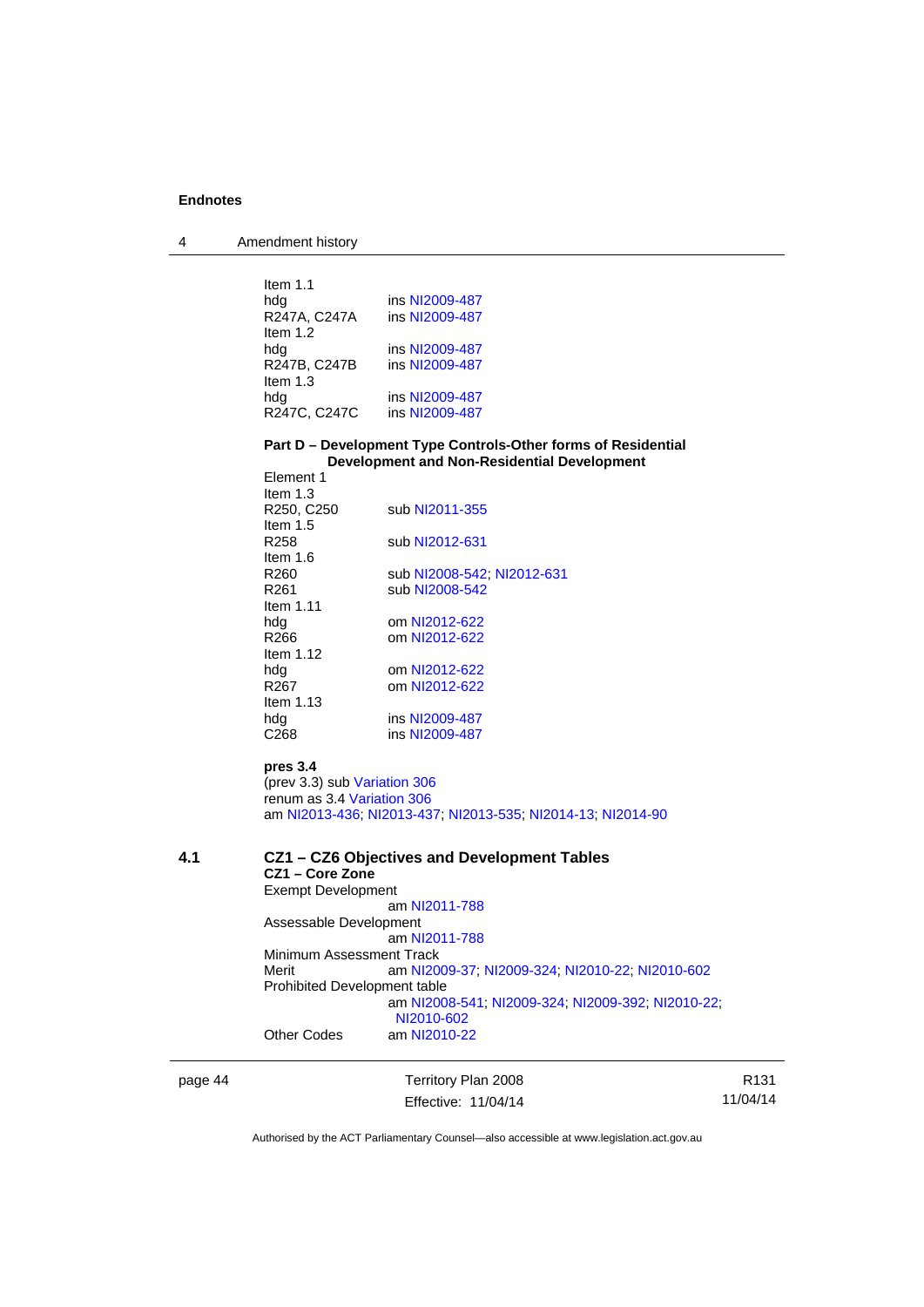Development table sub [NI2012-622](http://www.legislation.act.gov.au/ni/2012-622/default.asp) am [NI2012-631](http://www.legislation.act.gov.au/ni/2012-631/default.asp)<br>Figure 1 com NI2013-5 om [NI2013-5](http://www.legislation.act.gov.au/ni/2013-5/default.asp) **CZ2 – Business Zone**  Exempt Development am [NI2011-788](http://www.legislation.act.gov.au/ni/2011-788/) Assessable Development am [NI2011-788](http://www.legislation.act.gov.au/ni/2011-788/) Minimum Assessment Track Merit am [NI2009-37](http://www.legislation.act.gov.au/ni/2009-37/); [NI2009-324](http://www.legislation.act.gov.au/ni/2009-324/); [NI2010-22](http://www.legislation.act.gov.au/ni/2010-22/); [NI2010-411](http://www.legislation.act.gov.au/ni/2010-411/); [NI2010-602](http://www.legislation.act.gov.au/ni/2010-602/) Prohibited Development table am [NI2008-541](http://www.legislation.act.gov.au/ni/2008-541/); [NI2009-324](http://www.legislation.act.gov.au/ni/2009-324/); [NI2009-392](http://www.legislation.act.gov.au/ni/2009-392/) Other Codes am [NI2010-22](http://www.legislation.act.gov.au/ni/2010-22/) Development table sub [NI2012-622](http://www.legislation.act.gov.au/ni/2012-622/default.asp) am [NI2012-631](http://www.legislation.act.gov.au/ni/2012-631/default.asp); [NI2013-5](http://www.legislation.act.gov.au/ni/2013-5/default.asp)<br>om NI2013-5 Figures  $1 - 9$ **CZ3 – Services Zone**  Exempt Development am [NI2011-788](http://www.legislation.act.gov.au/ni/2011-788/) Assessable Development am [NI2011-788](http://www.legislation.act.gov.au/ni/2011-788/) Minimum Assessment Track Merit am [NI2009-37](http://www.legislation.act.gov.au/ni/2009-37/); [NI2009-324](http://www.legislation.act.gov.au/ni/2009-324/); [NI2010-22](http://www.legislation.act.gov.au/ni/2010-22/); [NI2010-602](http://www.legislation.act.gov.au/ni/2010-602/) Prohibited Development table am [NI2008-541](http://www.legislation.act.gov.au/ni/2008-541/); [NI2009-324](http://www.legislation.act.gov.au/ni/2009-324/); [NI2009-392](http://www.legislation.act.gov.au/ni/2009-392/) Other Codes am [NI2010-22](http://www.legislation.act.gov.au/ni/2010-22/) Development table sub [NI2012-622](http://www.legislation.act.gov.au/ni/2012-622/default.asp) am [NI2012-631](http://www.legislation.act.gov.au/ni/2012-631/default.asp); [NI2013-5](http://www.legislation.act.gov.au/ni/2013-5/default.asp) Figure 1 om [NI2013-5](http://www.legislation.act.gov.au/ni/2013-5/default.asp) **CZ4 – Local Centres Zone**  Exempt Development am [NI2011-788](http://www.legislation.act.gov.au/ni/2011-788/) Assessable Development am [NI2011-788](http://www.legislation.act.gov.au/ni/2011-788/) Minimum Assessment Track<br>Merit am Varia am [Variation No 281](http://www.legislation.act.gov.au/ni/2008-352/); [NI2009-37](http://www.legislation.act.gov.au/ni/2009-37/); [NI2009-324](http://www.legislation.act.gov.au/ni/2009-324/); [NI2010-22](http://www.legislation.act.gov.au/ni/2010-22/); [NI2010-602](http://www.legislation.act.gov.au/ni/2010-602/) Prohibited Development table am [NI2008-541](http://www.legislation.act.gov.au/ni/2008-541/); [NI2009-324](http://www.legislation.act.gov.au/ni/2009-324/); [NI2009-392](http://www.legislation.act.gov.au/ni/2009-392/) Other Codes am [NI2010-22](http://www.legislation.act.gov.au/ni/2010-22/)

R131 11/04/14 Territory Plan 2008 Effective: 11/04/14 page 45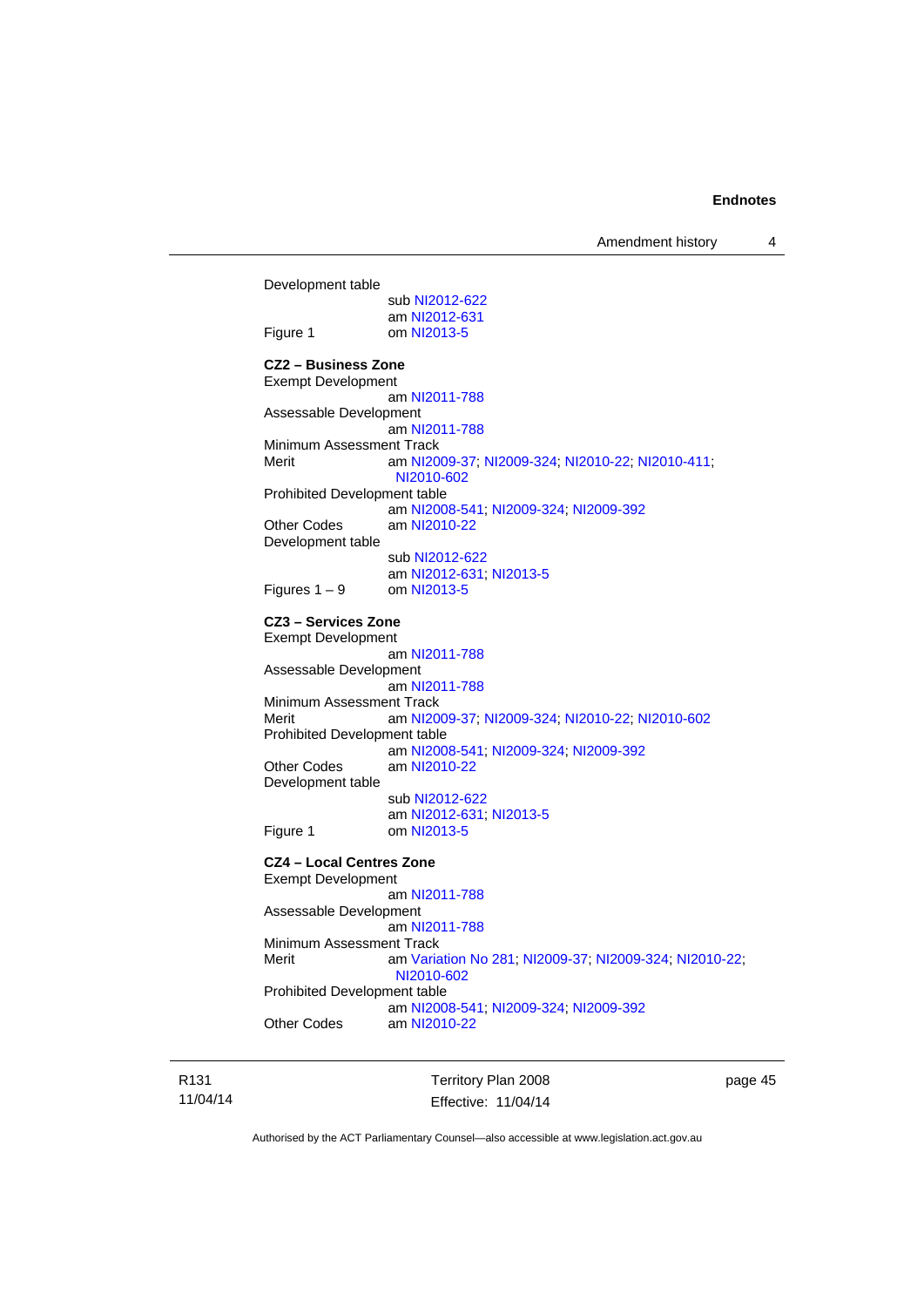4 Amendment history

Development table

 sub [NI2012-622](http://www.legislation.act.gov.au/ni/2012-622/default.asp) am [NI2012-631](http://www.legislation.act.gov.au/ni/2012-631/default.asp)

**CZ5 – Mixed Use Zone**  Exempt Development am [NI2011-788](http://www.legislation.act.gov.au/ni/2011-788/) Assessable Development am [NI2011-788](http://www.legislation.act.gov.au/ni/2011-788/) Minimum Assessment Track Merit am [NI2009-37](http://www.legislation.act.gov.au/ni/2009-37/); [NI2009-324](http://www.legislation.act.gov.au/ni/2009-324/); [NI2010-22](http://www.legislation.act.gov.au/ni/2010-22/); [NI2010-602](http://www.legislation.act.gov.au/ni/2010-602/); [NI2014](http://www.legislation.act.gov.au/ni/2014-90/default.asp)‑90 Prohibited Development table am [NI2008-541](http://www.legislation.act.gov.au/ni/2008-541/); [NI2009-324](http://www.legislation.act.gov.au/ni/2009-324/); [NI2009-392](http://www.legislation.act.gov.au/ni/2009-392/); [NI2010-217](http://www.legislation.act.gov.au/ni/2010-217/) Development table sub [NI2012-622](http://www.legislation.act.gov.au/ni/2012-622/default.asp) am [NI2012-631](http://www.legislation.act.gov.au/ni/2012-631/default.asp); [NI2013-5](http://www.legislation.act.gov.au/ni/2013-5/default.asp)<br>om NI2013-5 Figures  $1 - 9$ **CZ6 – Leisure and Accommodation Zone** Exempt Development am [NI2011-788](http://www.legislation.act.gov.au/ni/2011-788/) Assessable Development am [NI2011-788](http://www.legislation.act.gov.au/ni/2011-788/) Minimum Assessment Track Merit am [Variation No 293](http://www.legislation.act.gov.au/ni/2008-219/); [NI2009-37](http://www.legislation.act.gov.au/ni/2009-37/); [NI2010-22](http://www.legislation.act.gov.au/ni/2010-22/); [NI2010-217](http://www.legislation.act.gov.au/ni/2010-217/) Prohibited Development table am [NI2008-541](http://www.legislation.act.gov.au/ni/2008-541/); [NI2009-324](http://www.legislation.act.gov.au/ni/2009-324/); [NI2009-392](http://www.legislation.act.gov.au/ni/2009-392/) Fig 5 Narrabundah sub [Variation No 293](http://www.legislation.act.gov.au/ni/2008-219/) Development table sub [NI2012-622](http://www.legislation.act.gov.au/ni/2012-622/default.asp) am [NI2012-631](http://www.legislation.act.gov.au/ni/2012-631/default.asp)<br>om NI2013-5 Figures  $1 - 8$ **4.2 Commercial Zones Development Code orig 4.2**  am [NI2010-22](http://www.legislation.act.gov.au/ni/2010-22/) **Part A (1) – City Centre – CZ1 Core Zone**  Element 2<br>R20 am [NI2010-217](http://www.legislation.act.gov.au/ni/2010-217/) **Part A (2) – City Centre – CZ2 Business Zone – Braddon and Turner**  Element 2<br>R34 am [NI2008-290](http://www.legislation.act.gov.au/ni/2008-290/)

page 46 Territory Plan 2008 Effective: 11/04/14

R131 11/04/14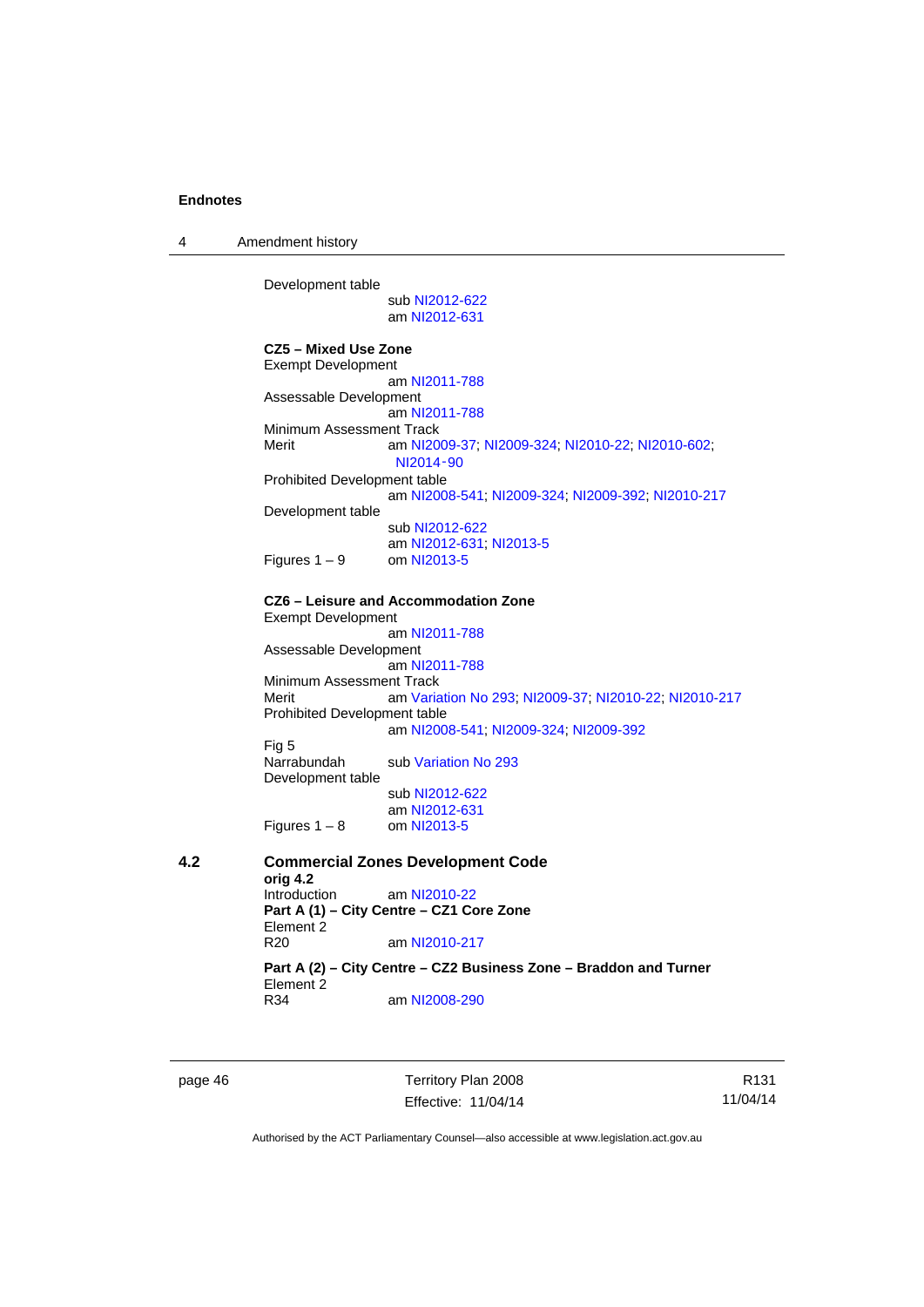Amendment history 4

| Element 1                | Part A (3) - City Centre - CZ3 Services Zone - Braddon |
|--------------------------|--------------------------------------------------------|
| Item 1.1 hdg             | sub NI2008-290                                         |
| R41, C41                 | sub NI2008-290                                         |
| R42, C42                 | sub NI2008-290                                         |
| R43, C43                 | sub NI2008-290                                         |
| R44, C44                 | sub NI2008-290                                         |
| Item 2.1 hdg             | sub NI2011-354                                         |
| Figure A12               | sub NI2008-290                                         |
| Element 1                | <b>Part B - General Development Controls</b>           |
| Item 1.3                 |                                                        |
| <b>R59A</b>              | ins NI2010-22                                          |
| Element 2                |                                                        |
| Item 2.3                 |                                                        |
| C62                      | sub NI2009-38                                          |
| Element 3                |                                                        |
| Item $3.6$               |                                                        |
| hdg                      | ins NI2009-487                                         |
| C68A                     | ins NI2009-487                                         |
| Element 4                |                                                        |
| Item $4.5$               |                                                        |
| hdg                      | am NI2010-697                                          |
| C76                      | am NI2010-697                                          |
| Element 5                |                                                        |
| Item 5.2                 |                                                        |
| R79                      | am NI2010-217                                          |
| Item 5.4                 |                                                        |
| C82                      | sub NI2010-22                                          |
| Element 6                |                                                        |
| Item $6.1$               |                                                        |
| R83                      | am NI2008-541                                          |
| R84, C84                 | sub NI2009-487<br>sub NI2009-487                       |
| R84                      | am NI2012-412                                          |
| R85, C85                 | sub NI2009-487                                         |
| R86, C86                 | sub NI2009-487                                         |
| Item $6.3$               |                                                        |
| <b>R88</b>               | sub NI2011-788                                         |
| Element 7                |                                                        |
| Item 7.1                 |                                                        |
| R99                      | am NI2009-38                                           |
| om NI2012-622            |                                                        |
| pres 4.2                 |                                                        |
| ins NI2012-622           |                                                        |
| am NI2013-246; NI2014-10 |                                                        |
|                          |                                                        |

R131 11/04/14

Territory Plan 2008 Effective: 11/04/14 page 47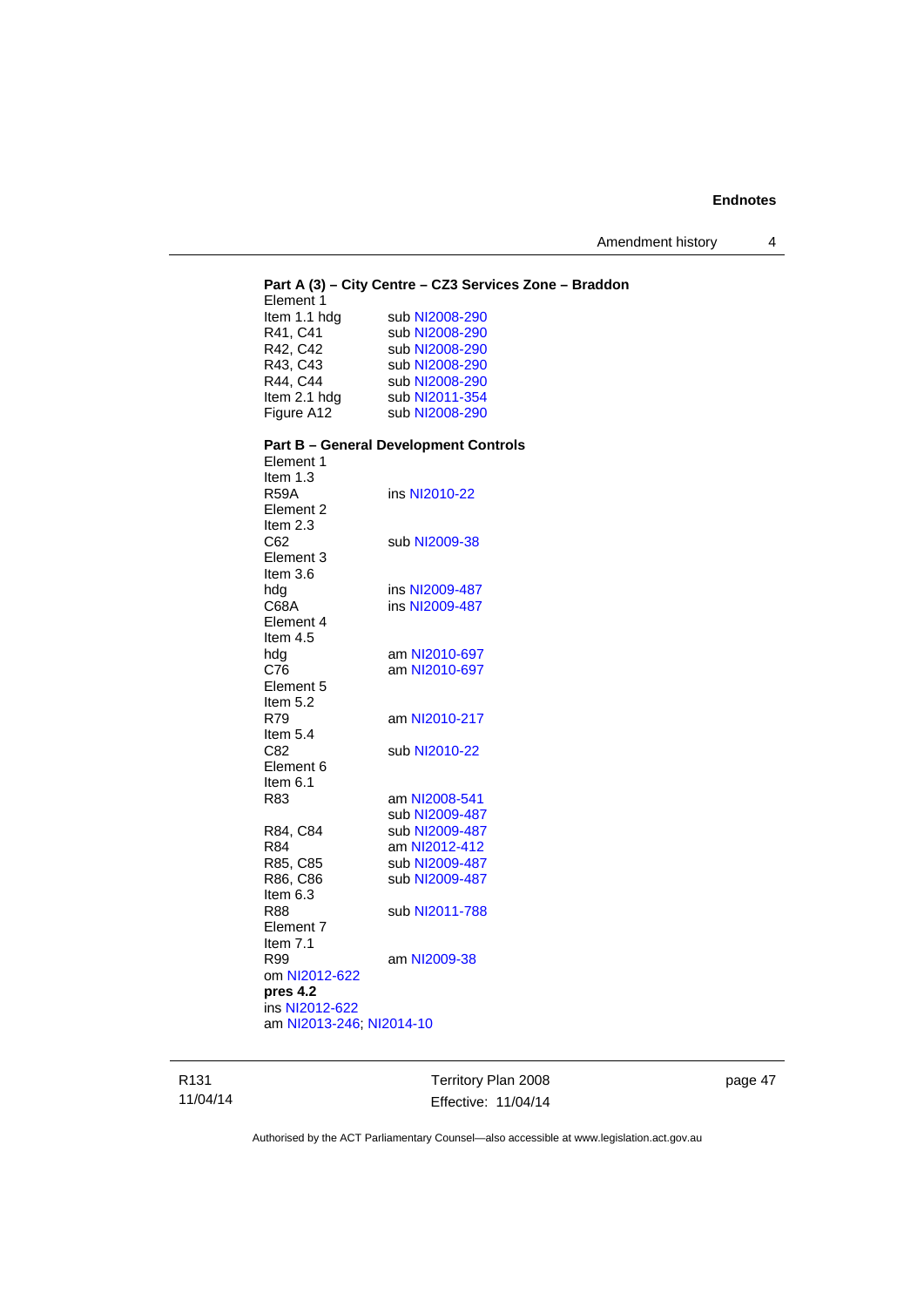| 4 | Amendment history |
|---|-------------------|
|---|-------------------|

| 4.3 | Introduction                                                                | <b>Town Centres Development Code</b><br>am NI2010-22 |
|-----|-----------------------------------------------------------------------------|------------------------------------------------------|
|     | <b>Part A - Town Centres - Overview</b>                                     |                                                      |
|     | Figure A1                                                                   | sub Variation No 289                                 |
|     | Figure A2                                                                   | om Variation No 300                                  |
|     | Figure A4                                                                   | sub NI2011-788                                       |
|     | Element 1                                                                   | Part A(1) – Town Centres – CZ1 Core Zone             |
|     | ltem 1.2 hdg                                                                | om Variation No 300                                  |
|     | R2, C2                                                                      | om Variation No 300                                  |
|     | R3, C3                                                                      | om Variation No 300                                  |
|     | R4, C4                                                                      | om Variation No 300                                  |
|     | Element 2                                                                   |                                                      |
|     | Item 2.2 hdg                                                                | om Variation No 300                                  |
|     | C6                                                                          | om Variation No 300                                  |
|     | R7, C7                                                                      | om Variation No 300                                  |
|     | R8, C8<br>Element 3                                                         | om Variation No 300                                  |
|     | Item 3.3 hdg                                                                | om Variation No 300                                  |
|     | C <sub>15</sub>                                                             | om Variation No 300                                  |
|     | C <sub>16</sub>                                                             | om Variation No 300                                  |
|     | Part A(2) - CZ2 Business Zone<br>Element 1<br>Item $1.5$<br>C <sub>23</sub> | sub NI2010-602                                       |
|     | Element 2                                                                   |                                                      |
|     | ltem 2.2 hdg                                                                | om Variation No 300                                  |
|     | R25, C25                                                                    | om Variation No 300                                  |
|     | R26, C26                                                                    | om Variation No 300                                  |
|     | C <sub>27</sub>                                                             | om Variation No 300                                  |
|     | Element 3                                                                   |                                                      |
|     | Item 3.3 hdg                                                                | om Variation No 300                                  |
|     | C <sub>35</sub>                                                             | om Variation No 300                                  |
|     | Part A(3) - CZ3 Services Zone<br>Element 1<br>Item $1.2$                    |                                                      |
|     | R41                                                                         | sub NI2010-412                                       |
|     | C42                                                                         | om NI2010-412                                        |
|     | Element 2                                                                   |                                                      |
|     | Item 2.2 hdg                                                                | om Variation No 300                                  |
|     | R44, C44                                                                    | om Variation No 300                                  |
|     | R45, C45                                                                    | om Variation No 300                                  |
|     | Item 2.4                                                                    |                                                      |
|     | R47                                                                         | sub NI2011-206                                       |
|     | C47                                                                         | am NI2010-218                                        |
|     | C48                                                                         | om NI2010-412                                        |
|     |                                                                             |                                                      |
|     |                                                                             |                                                      |

page 48 Territory Plan 2008 Effective: 11/04/14

R131 11/04/14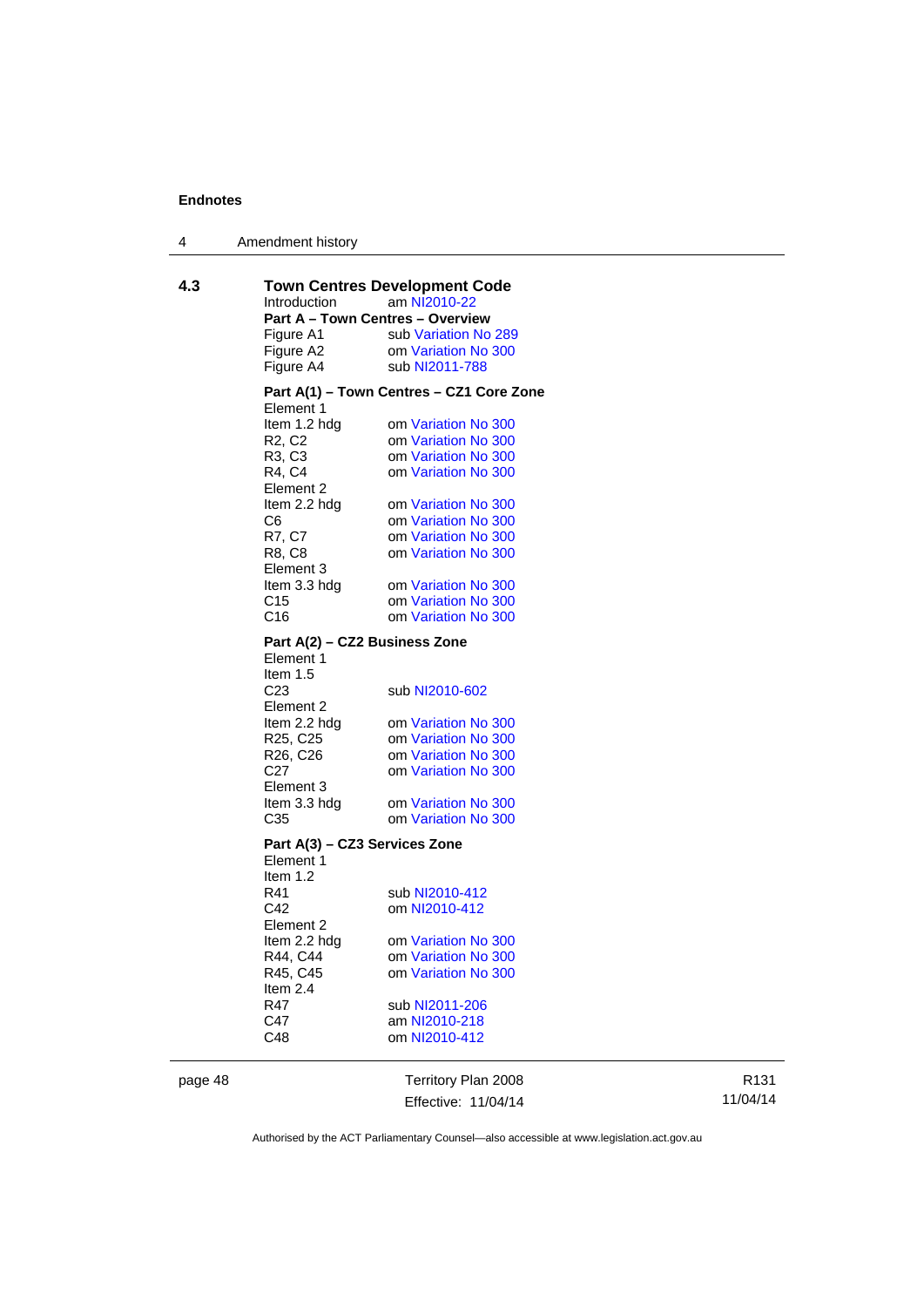Amendment history 4

| Element 3<br>Item 3.3 hdg<br>C <sub>53</sub><br>Figure A5 | om Variation No 300<br>om Variation No 300<br>sub Variation No 289 |
|-----------------------------------------------------------|--------------------------------------------------------------------|
| Figure A6                                                 | om Variation No 300                                                |
| Element 1<br>Item 1.3<br>R61                              | <b>Part B - General Development Controls</b><br>am NI2008-541      |
| R61A<br>Element 2<br>Item 2.3                             | ins NI2010-22                                                      |
| C64<br>Element 3<br>Item 3.5                              | sub NI2009-38                                                      |
| hda<br>C68A<br>Element 4<br>Item $4.5$                    | ins NI2009-487<br>ins NI2009-487                                   |
| hda<br>C76<br>Element 5<br>Item 5.2                       | am NI2010-697<br>am NI2010-697                                     |
| R79<br>Item $5.4$                                         | am NI2010-217                                                      |
| C82<br>Element 6<br>Item 6.1                              | sub NI2010-22                                                      |
| R83                                                       | am NI2008-541<br>sub NI2009-487                                    |
| R84, C84<br>R85, C85                                      | sub NI2009-487<br>sub NI2009-487                                   |
| R86, C86<br>Element 7<br>Item $7.1$                       | sub NI2009-487                                                     |
| R99<br>om NI2012-622                                      | am NI2009-38                                                       |
| $\sim$<br>---                                             | $m \sim 1$<br>----<br>ה -                                          |

#### **4.4 Group Centres Development Code**<br>Introduction am NI2010-22 am [NI2010-22](http://www.legislation.act.gov.au/ni/2010-22/) **Part A – Group Centres – Overview**  am [NI2011-206](http://www.legislation.act.gov.au/ni/2011-206/) Fig A3 sub [NI2011-788](http://www.legislation.act.gov.au/ni/2011-788/)

| .       | ------ -------- -- -       |
|---------|----------------------------|
| Fig A6  | sub NI2011-589             |
| Fig A11 | sub NI2010-22              |
| Fig A12 | sub NI2010-602, NI2011-788 |
|         |                            |

R131 11/04/14

Territory Plan 2008 Effective: 11/04/14 page 49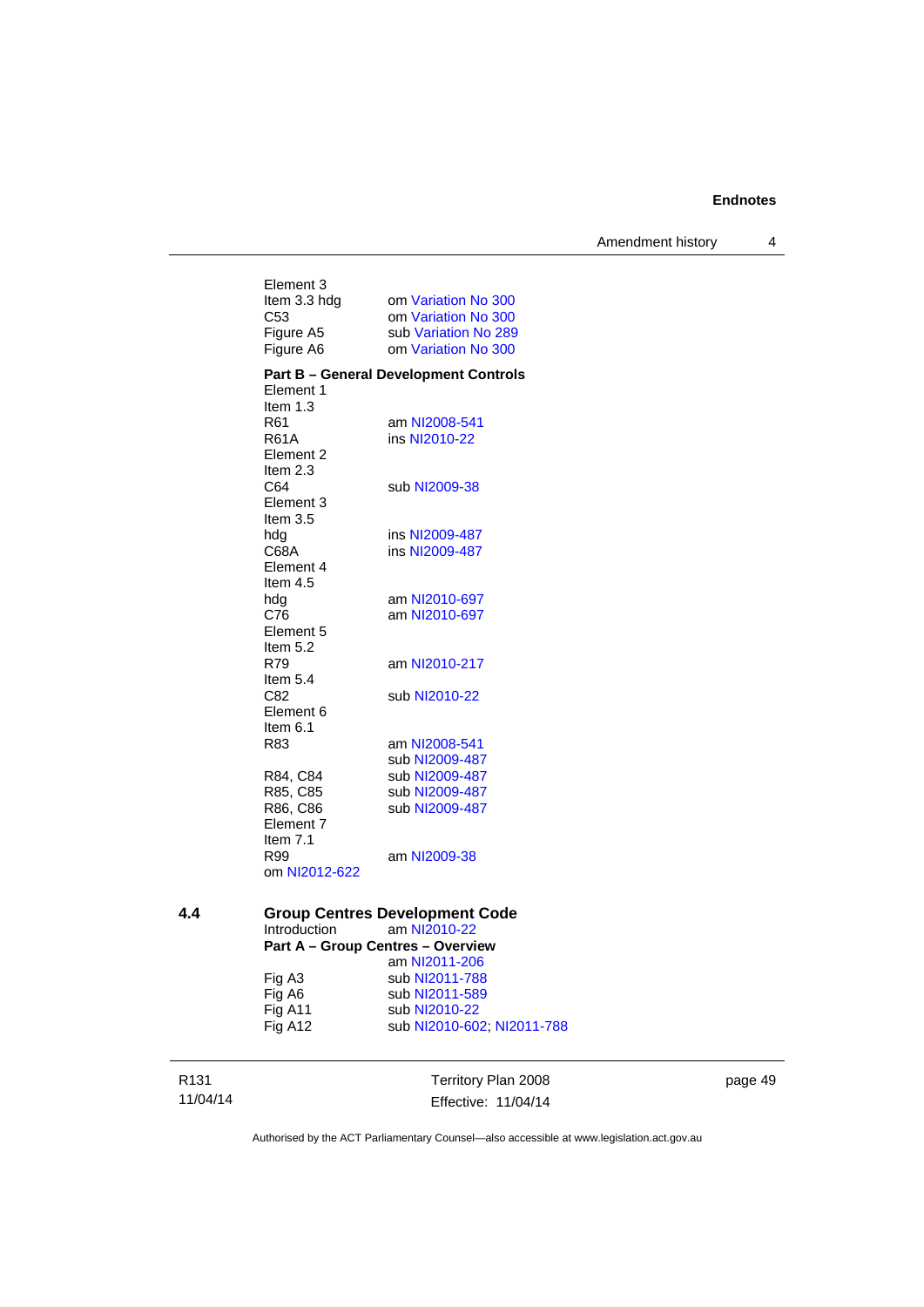4 Amendment history

**Part A(1) – CZ1 Core Zone**  Item 2.4 C8 am [NI2012-189](http://www.legislation.act.gov.au/ni/2012-189/) **Part A(2) – CZ2 Business Zone**  Element 1 Item 1.1<br>R11 sub [NI2010-22](http://www.legislation.act.gov.au/ni/2010-22/) Item 1.2 R12 am [NI2008-541](http://www.legislation.act.gov.au/ni/2008-541/); [NI2010-601](http://www.legislation.act.gov.au/ni/2010-601/) Item  $1.4$ <br>R<sub>15</sub> am [NI2008-541](http://www.legislation.act.gov.au/ni/2008-541/) Element 2 Item  $2.6$ <br> $C<sub>21</sub>$ am [NI2012-189](http://www.legislation.act.gov.au/ni/2012-189/) **Part A(3) – CZ3 Services Zone**  Element 1 Item 1.1<br>R23 am [NI2010-22](http://www.legislation.act.gov.au/ni/2010-22/) C23 sub [NI2010-22](http://www.legislation.act.gov.au/ni/2010-22/)<br>R25 sub NI2011-35 sub [NI2011-353](http://www.legislation.act.gov.au/ni/2011-353/) Element 2 Item  $2.3$ <br> $C<sub>28</sub>$ C28 am [NI2012-189](http://www.legislation.act.gov.au/ni/2012-189/)<br>
Figure 1 ins NI2011-353 ins [NI2011-353](http://www.legislation.act.gov.au/ni/2011-353/) **Part B – General Development Controls**  Element 1 Item 1.3 R34 am [NI2008-541](http://www.legislation.act.gov.au/ni/2008-541/)<br>R34A ins NI2010-22 ins [NI2010-22](http://www.legislation.act.gov.au/ni/2010-22/) Element 2 Item  $2.3$ <br>C37 sub [NI2009-38](http://www.legislation.act.gov.au/ni/2009-38/) Element 3 Item 3.5<br>hdg hdg ins [NI2009-487](http://www.legislation.act.gov.au/ni/2009-487/)<br>C42A ins NI2009-487 ins [NI2009-487](http://www.legislation.act.gov.au/ni/2009-487/) Element 4 Item 4.5 hdg am [NI2010-697](http://www.legislation.act.gov.au/ni/2010-697/)<br>C50 am NI2010-697 am [NI2010-697](http://www.legislation.act.gov.au/ni/2010-697/) Element 5 Item  $5.2$ <br>R53 am [NI2010-217](http://www.legislation.act.gov.au/ni/2010-217/) Item 5.4 C56 sub [NI2010-22](http://www.legislation.act.gov.au/ni/2010-22/)

page 50 Territory Plan 2008 Effective: 11/04/14

R131 11/04/14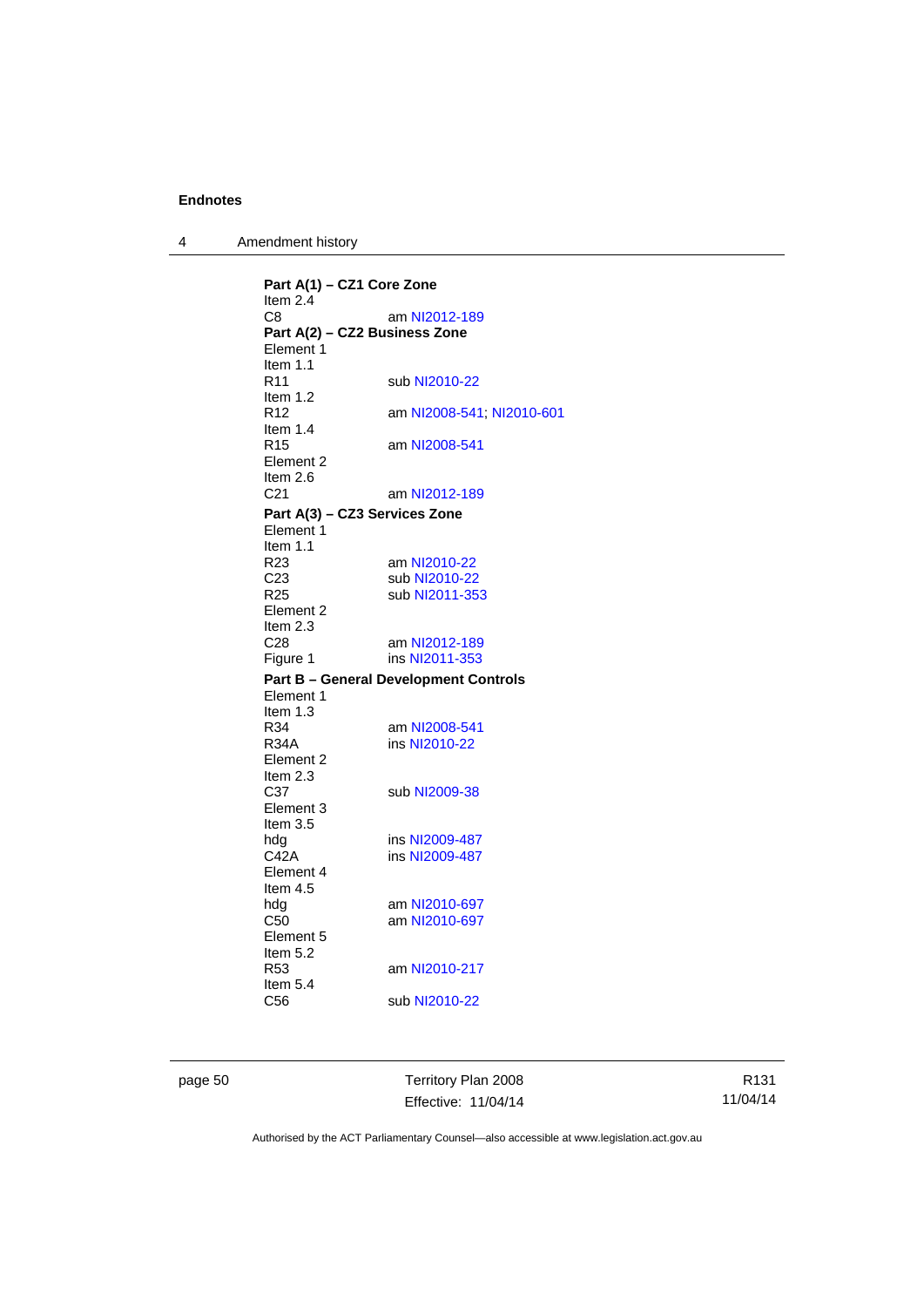Amendment history 4

|      | Element 6<br>Item $6.1$<br>R57    | am NI2008-541<br>sub NI2009-487NI2009-487                    |
|------|-----------------------------------|--------------------------------------------------------------|
|      | R58, C58                          | sub NI2009-487                                               |
|      | R59, C59                          | om NI2009-487                                                |
|      | R60, C60                          | sub NI2009-487                                               |
|      | Item 6.3                          |                                                              |
|      | R62                               | sub NI2011-788                                               |
|      | Element 7                         |                                                              |
|      | Item 7.1                          |                                                              |
|      | R71<br>om NI2012-622              | am NI2009-38                                                 |
|      |                                   |                                                              |
| 4.5  |                                   | <b>Local Centres Development Code</b>                        |
|      | Introduction                      | am NI2010-22<br><b>Part A - General Development Controls</b> |
|      | Element 1                         |                                                              |
|      | Item $1.3$                        |                                                              |
|      | R5                                | am NI2008-541                                                |
|      | R5A                               | ins NI2010-22                                                |
|      | Element 2                         |                                                              |
|      | Item $2.5$                        |                                                              |
|      | C <sub>13</sub>                   | sub NI2009-38                                                |
|      | Element 3                         |                                                              |
|      | Item $3.5$                        |                                                              |
|      | hdg                               | ins NI2009-487                                               |
|      | C18A                              | ins NI2009-487                                               |
|      | Element 4<br>Item 4.5             |                                                              |
|      | hdg                               | am NI2010-697                                                |
|      | C <sub>26</sub>                   | am NI2010-697                                                |
|      | Element 5                         |                                                              |
|      | Item 5.1                          |                                                              |
|      | C32                               | sub NI2010-22                                                |
|      | Item 5.2                          |                                                              |
|      | R29                               | am NI2010-217                                                |
|      | Element 6                         |                                                              |
|      | ltem 6.1                          |                                                              |
|      | R34                               | am NI2008-541                                                |
|      |                                   | sub NI2009-487                                               |
|      | R <sub>35</sub> , C <sub>35</sub> | sub NI2009-487                                               |
|      | R <sub>36</sub> , C <sub>36</sub> | om NI2009-487                                                |
|      | R37, C37                          | sub NI2009-487                                               |
|      | Item 6.3<br>R39                   |                                                              |
|      | Item 6.9                          | sub NI2011-788                                               |
|      | R47                               | sub NI2010-22                                                |
|      |                                   |                                                              |
|      |                                   |                                                              |
| R131 |                                   | Territory Plan 2008                                          |

R131 11/04/14 page 51

Authorised by the ACT Parliamentary Counsel—also accessible at www.legislation.act.gov.au

Effective: 11/04/14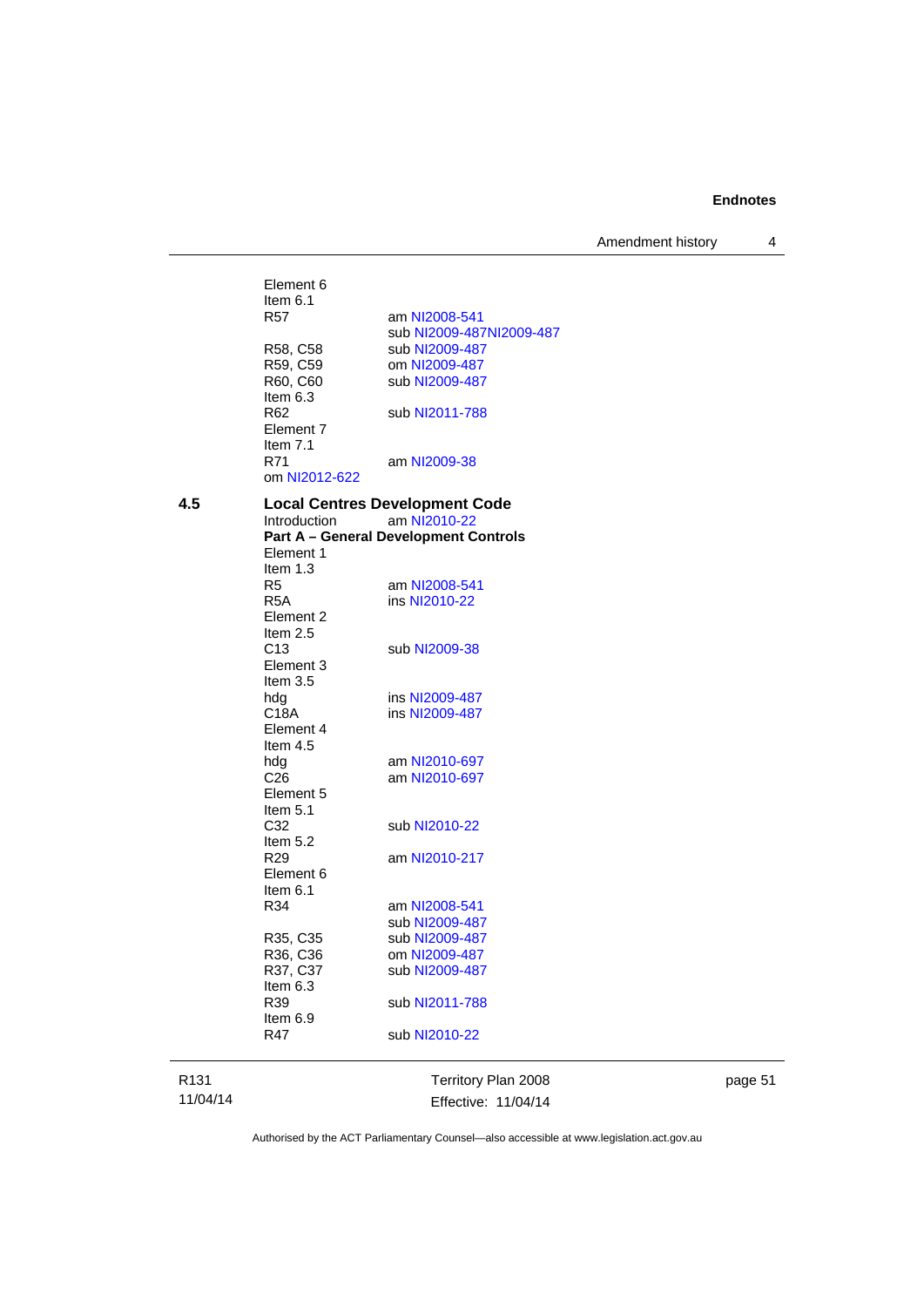4 Amendment history

|     | Element 7<br>Item $7.1$<br>R48<br>om NI2012-622             | am NI2009-38                                                                                                             |
|-----|-------------------------------------------------------------|--------------------------------------------------------------------------------------------------------------------------|
| 4.6 | Introduction<br>Element 1                                   | <b>CZ2 Office Areas Outside Centres Development Code</b><br>am NI2010-22<br><b>Part A - General Development Controls</b> |
|     | Item $1.2$<br>R4<br>Element 2<br>Item $2.5$                 | am NI2008-541                                                                                                            |
|     | C8<br>Element 3<br>Item $3.5$                               | sub NI2009-38                                                                                                            |
|     | hdg                                                         | ins NI2009-487                                                                                                           |
|     | C12A<br>Element 4<br>Item $4.5$                             | ins NI2009-487                                                                                                           |
|     | hdg                                                         | am NI2010-697                                                                                                            |
|     | C <sub>20</sub><br>Element 5<br>Item $5.2$                  | am NI2010-697                                                                                                            |
|     | R <sub>23</sub><br>Item $5.4$                               | am NI2010-217                                                                                                            |
|     | C <sub>26</sub><br>Element 6<br>Item $6.1$                  | sub NI2011-589                                                                                                           |
|     | R <sub>27</sub>                                             | am NI2008-541                                                                                                            |
|     |                                                             | sub NI2009-487                                                                                                           |
|     | R28, C28                                                    | sub NI2009-487                                                                                                           |
|     | R29, C29<br>R <sub>30</sub> , C <sub>30</sub><br>Item $6.2$ | sub NI2009-487<br>sub NI2009-487                                                                                         |
|     | R32<br>Element 7<br>Item $7.1$                              | sub NI2011-788                                                                                                           |
|     | R43                                                         | am NI2009-38                                                                                                             |
|     | Element 1<br>Item $1.1$                                     | <b>Part B – General Development Controls</b>                                                                             |
|     | R <sub>53</sub>                                             | am NI2008-541<br>sub NI2010-23                                                                                           |
|     | Item $1.3$<br>R4A<br>om NI2012-622                          | ins NI2010-22                                                                                                            |
|     |                                                             |                                                                                                                          |

page 52 Territory Plan 2008 Effective: 11/04/14

R131 11/04/14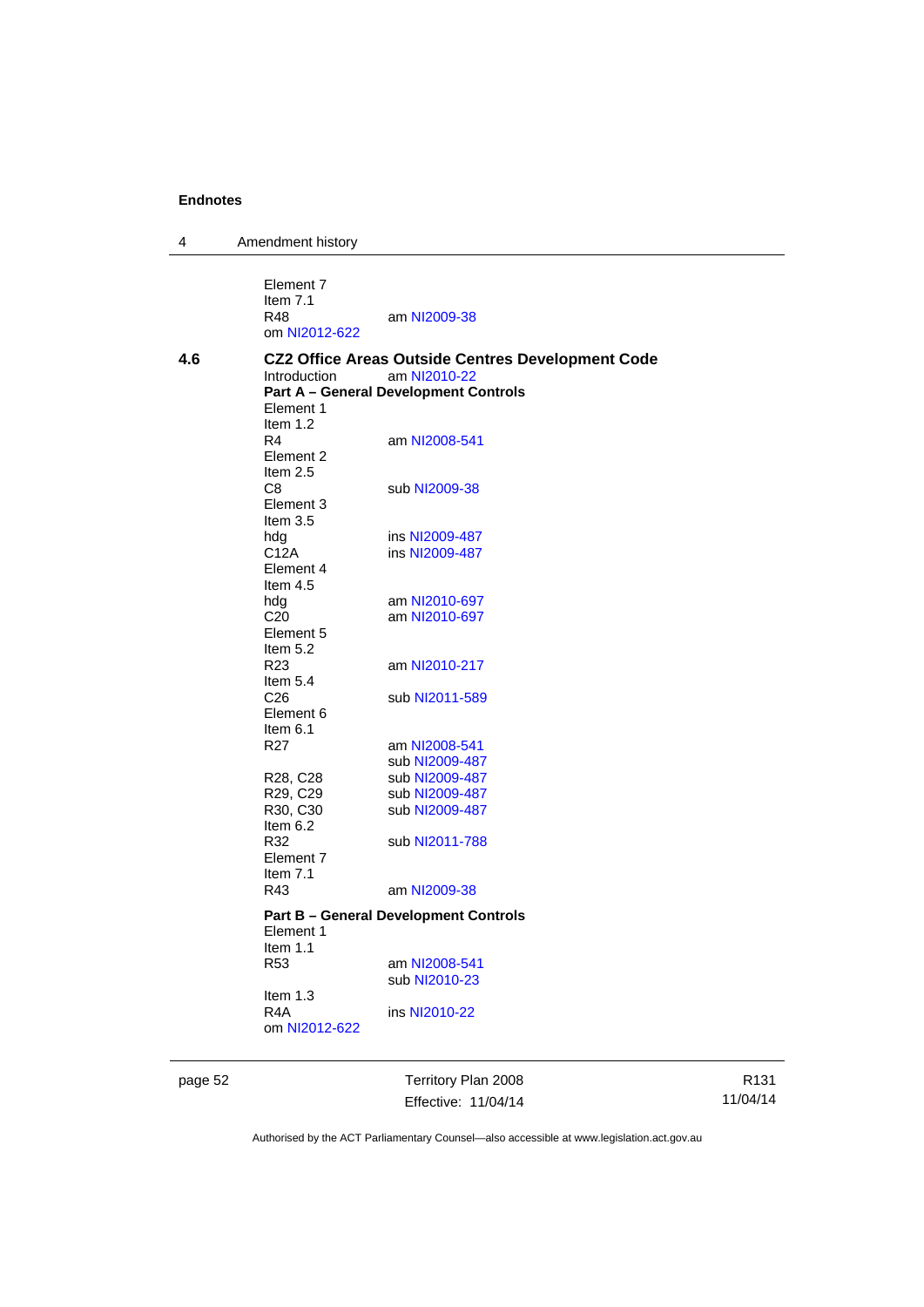Amendment history 4

| 4.7 |                                        | <b>CZ5 Mixed Use Zone Development Code</b>   |  |
|-----|----------------------------------------|----------------------------------------------|--|
|     | Introduction                           | am NI2010-22                                 |  |
|     |                                        | <b>Part A - General Development Controls</b> |  |
|     | Element 1                              |                                              |  |
|     | Item 1.2                               |                                              |  |
|     | R3A, C3A                               | ins Variation No 293                         |  |
|     | R4                                     | am NI2008-541                                |  |
|     | Element 2<br>Item $2.4$                |                                              |  |
|     | C8                                     | sub NI2009-38                                |  |
|     | Element 3                              |                                              |  |
|     | Item $3.5$                             |                                              |  |
|     | hdg                                    | ins NI2009-487                               |  |
|     | C12A                                   | ins NI2009-487                               |  |
|     | Element 4                              |                                              |  |
|     | Item $4.5$                             |                                              |  |
|     | hdg                                    | am NI2010-697                                |  |
|     | C <sub>20</sub>                        | am NI2010-697                                |  |
|     | Element 5                              |                                              |  |
|     | Item 5.2                               |                                              |  |
|     | R <sub>23</sub>                        | am NI2010-217                                |  |
|     | Item 5.4                               |                                              |  |
|     | C <sub>26</sub>                        | sub NI2010-218                               |  |
|     | Element 6                              |                                              |  |
|     | Item $6.1$                             |                                              |  |
|     | R <sub>27</sub>                        | am NI2008-541                                |  |
|     |                                        | sub NI2009-487                               |  |
|     | R28, C28                               | sub NI2009-487                               |  |
|     | R29, C29                               | sub NI2009-487                               |  |
|     | R30, C30                               | sub NI2009-487                               |  |
|     | Item 6.3                               |                                              |  |
|     | R32                                    | sub NI2011-788                               |  |
|     | Element 7                              |                                              |  |
|     | Item 7.1                               |                                              |  |
|     | R43                                    | am NI2009-38                                 |  |
|     | <b>Part B - Site Specific Controls</b> |                                              |  |
|     | Element 1                              |                                              |  |
|     | Item $1.2$                             |                                              |  |
|     | <b>R55</b>                             | am NI2011-206                                |  |
|     | Item $1.5$                             |                                              |  |
|     | R61                                    | am NI2012-189                                |  |
|     | R62                                    | am NI2012-189                                |  |
|     | C62                                    | am NI2012-189                                |  |
|     | Item $1.6$                             |                                              |  |
|     | C63                                    | sub NI2010-411                               |  |
|     | R65                                    | sub NI2011-787                               |  |
|     |                                        | om NI2012-622                                |  |
|     |                                        |                                              |  |
|     |                                        |                                              |  |

R131 11/04/14 Territory Plan 2008 Effective: 11/04/14 page 53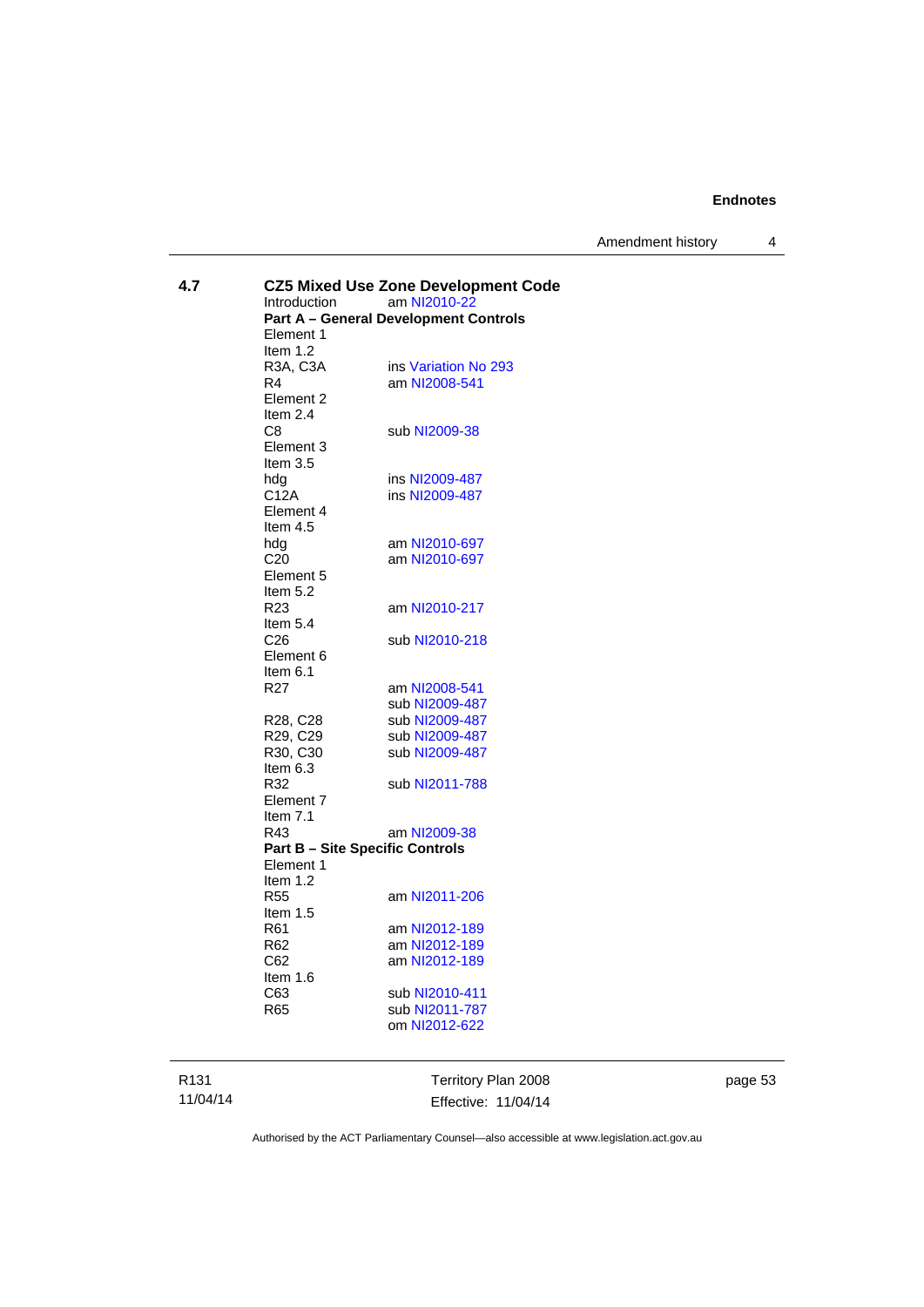| $\overline{A}$ | Amendment history |  |
|----------------|-------------------|--|
|----------------|-------------------|--|

| 4.8     | CZ6 Leisure and Accommodation Zone Development Code<br><b>Introduction</b><br>am NI2010-22<br><b>Part A - General Development Controls</b><br>Element 1<br>Item $1.1$ |                                                    |                  |  |
|---------|-----------------------------------------------------------------------------------------------------------------------------------------------------------------------|----------------------------------------------------|------------------|--|
|         | R2<br>Item $1.2$                                                                                                                                                      | am NI2008-541                                      |                  |  |
|         | R <sub>5</sub><br>Element 2<br>Item $2.5$                                                                                                                             | am NI2008-541                                      |                  |  |
|         | C10<br>Element 3<br>Item $3.5$                                                                                                                                        | sub NI2009-38                                      |                  |  |
|         | hdg<br>C <sub>14</sub> A<br>Element 4                                                                                                                                 | ins NI2009-487<br>ins NI2009-487                   |                  |  |
|         | Item $4.5$<br>hdg<br>C <sub>22</sub><br>Element 5                                                                                                                     | am NI2010-697<br>am NI2010-697                     |                  |  |
|         | Item 5.2<br>R <sub>25</sub><br>Item $5.4$                                                                                                                             | am NI2010-217                                      |                  |  |
|         | C <sub>28</sub><br>Element 6<br>Item $6.1$                                                                                                                            | sub NI2011-589                                     |                  |  |
|         | R <sub>29</sub>                                                                                                                                                       | amNI2008-541<br>sub NI2009-487                     |                  |  |
|         | R30, C30<br>R31, C31                                                                                                                                                  | sub NI2009-487<br>sub NI2009-487                   |                  |  |
|         | R32, C32<br>Item 6.3                                                                                                                                                  | sub NI2009-487                                     |                  |  |
|         | R34<br>Element 7<br>Item $7.1$                                                                                                                                        | sub NI2011-788                                     |                  |  |
|         | R45                                                                                                                                                                   | am NI2009-38                                       |                  |  |
|         | Element 1                                                                                                                                                             | <b>Part B - Site Specific Development Controls</b> |                  |  |
|         | Item 1.4 hdg<br><b>R55A</b><br>om NI2012-622                                                                                                                          | ins Variation No 293<br>ins Variation No 293       |                  |  |
| 5.1     | IZ1 - General Industrial Zone<br><b>Exempt Development</b>                                                                                                            | IZ1 - IZ2 Objectives and Development Tables        |                  |  |
|         |                                                                                                                                                                       | am NI2011-788                                      |                  |  |
| page 54 |                                                                                                                                                                       | Territory Plan 2008                                | R <sub>131</sub> |  |
|         |                                                                                                                                                                       | Effective: 11/04/14                                | 11/04/14         |  |

Authorised by the ACT Parliamentary Counsel—also accessible at www.legislation.act.gov.au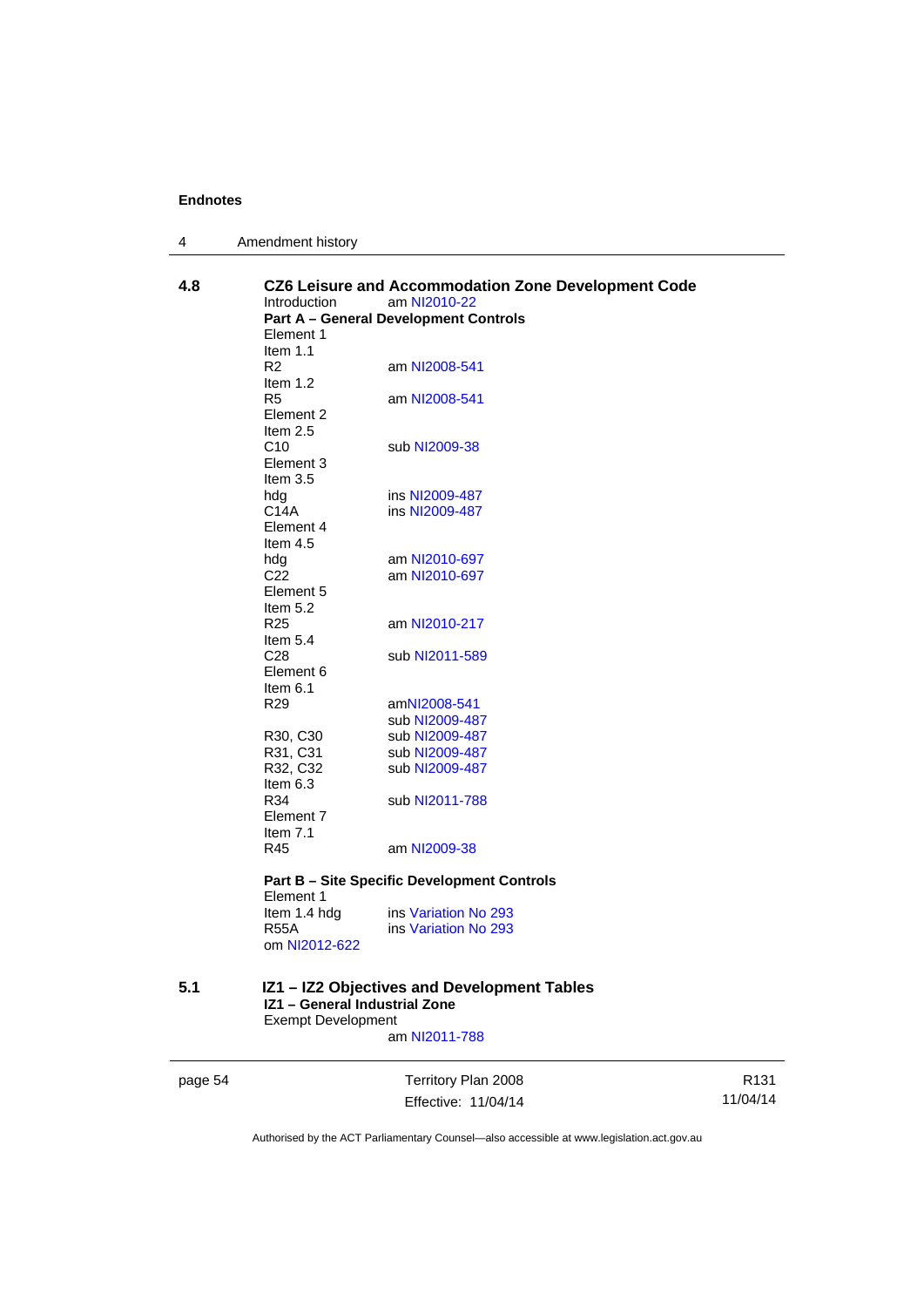Assessable Development am [NI2011-788](http://www.legislation.act.gov.au/ni/2011-788/) Minimum Assessment Track<br>Merit am NI20 am [NI2009-37](http://www.legislation.act.gov.au/ni/2009-37/) Prohibited Development am [NI2008-541](http://www.legislation.act.gov.au/ni/2008-541/); [NI2009-324](http://www.legislation.act.gov.au/ni/2009-324/); [NI2009-392](http://www.legislation.act.gov.au/ni/2009-392/); [NI2011-788](http://www.legislation.act.gov.au/ni/2011-788/); [NI2014-90](http://www.legislation.act.gov.au/ni/2014-90/default.asp) **Other Codes**  General Codes am [NI2011-206](http://www.legislation.act.gov.au/ni/2011-206/) Development table sub [NI2012-622](http://www.legislation.act.gov.au/ni/2012-622/default.asp) am [NI2012-631](http://www.legislation.act.gov.au/ni/2012-631/default.asp) Figures  $1 - 2$  om [NI2013-5](http://www.legislation.act.gov.au/ni/2013-5/default.asp) **IZ2 – Mixed Use Industrial Zone**  Exempt Development hdg am [NI2010-602](http://www.legislation.act.gov.au/ni/2010-602/); am [NI2011-788](http://www.legislation.act.gov.au/ni/2011-788/) Assessable Development am [NI2011-788](http://www.legislation.act.gov.au/ni/2011-788/) Minimum Assessment Track<br>Merit am NI20 am [NI2009-37](http://www.legislation.act.gov.au/ni/2009-37/); [NI2010-22](http://www.legislation.act.gov.au/ni/2010-22/); [NI2011-206](http://www.legislation.act.gov.au/ni/2011-206/) Prohibited Development am [NI2008-541](http://www.legislation.act.gov.au/ni/2008-541/); [NI2009-324](http://www.legislation.act.gov.au/ni/2009-324/); [NI2009-392](http://www.legislation.act.gov.au/ni/2009-392/); [NI2010-602](http://www.legislation.act.gov.au/ni/2010-602/); [NI2011-788](http://www.legislation.act.gov.au/ni/2011-788/); [NI2014-90](http://www.legislation.act.gov.au/ni/2014-90/default.asp) Development table sub [NI2012-622](http://www.legislation.act.gov.au/ni/2012-622/default.asp) am [NI2012-631](http://www.legislation.act.gov.au/ni/2012-631/default.asp) Figure 1 om [NI2013-5](http://www.legislation.act.gov.au/ni/2013-5/default.asp) **5.2 Industrial Zones Development Code**  Introduction am [NI2012-622](http://www.legislation.act.gov.au/ni/2012-622/default.asp)<br>Relevant codes ins NI2012-622 Relevant codes **Part A(1) – IZ1 – General Industrial Zone**  Element 2 Item 2.1<br>R1 sub [NI2011-787](http://www.legislation.act.gov.au/ni/2011-787/) am [NI2012-622](http://www.legislation.act.gov.au/ni/2012-622/default.asp)<br>Item 2.2 hdg ins NI2011-207 Item 2.2 hdg ins [NI2011-207](http://www.legislation.act.gov.au/ni/2011-207/)<br>R1A ins NI2011-207 ins [NI2011-207](http://www.legislation.act.gov.au/ni/2011-207/) sub [NI2012-622](http://www.legislation.act.gov.au/ni/2012-622/default.asp) **Part A(2) – IZ2 – Industrial Mixed Use Zone**  Element 1<br>R<sub>2</sub> am [NI2008-290](http://www.legislation.act.gov.au/ni/2008-290/); [NI2012-622](http://www.legislation.act.gov.au/ni/2012-622/default.asp) **Part B – General Development controls**  Element 1<br>Item 1.2 hdg am [NI2010-22](http://www.legislation.act.gov.au/ni/2010-22/)

R131 11/04/14 Territory Plan 2008 Effective: 11/04/14 page 55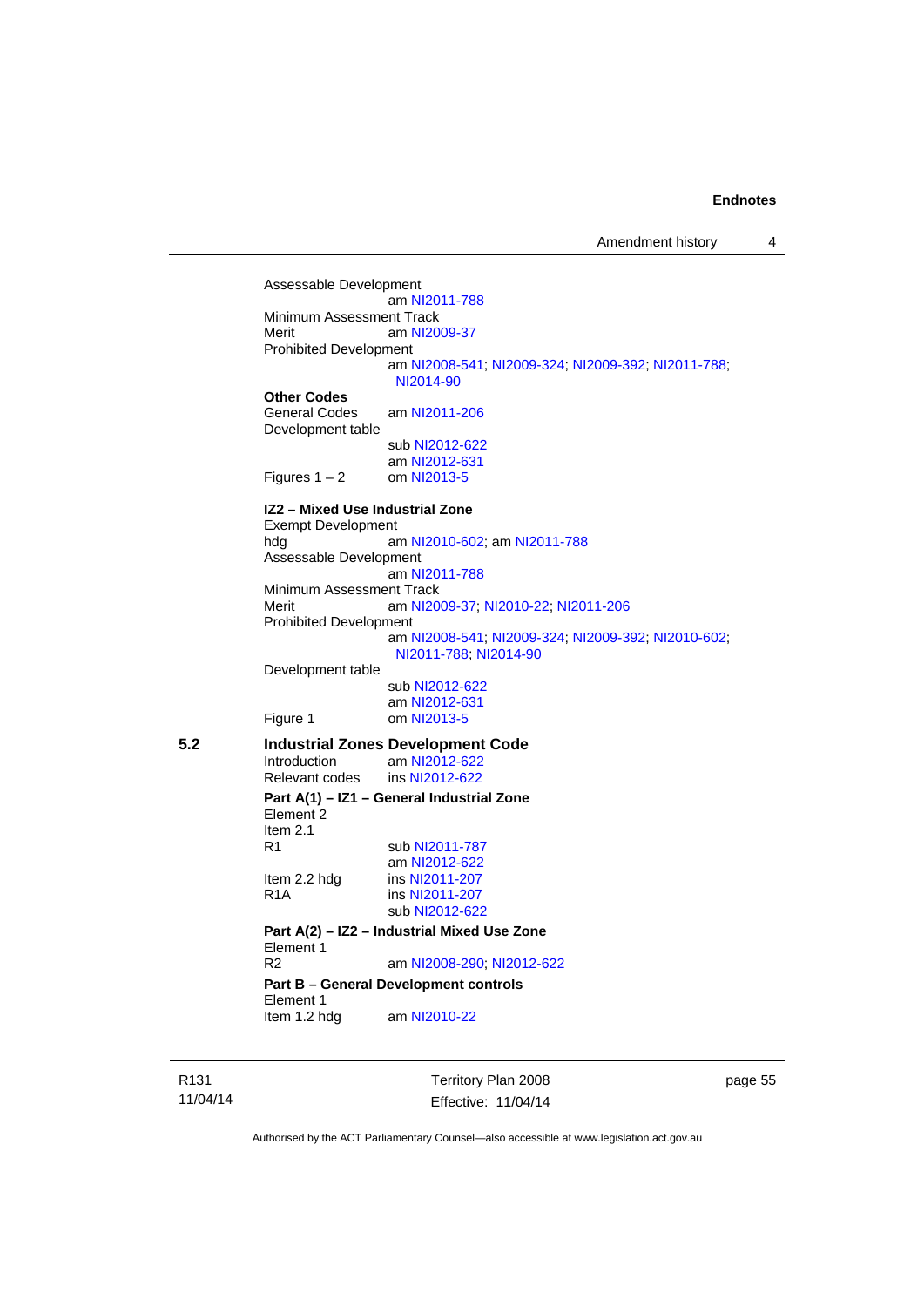| 4 | Amendment history |
|---|-------------------|
|---|-------------------|

| 6.1 | <b>CFZ Community Facility Zone</b><br>orig 6.1<br><b>Exempt Development table</b> | <b>CFZ Objectives and Development Table</b>                                                    |
|-----|-----------------------------------------------------------------------------------|------------------------------------------------------------------------------------------------|
|     |                                                                                   | Appendix A: Hume West Industrial Estate bushfire provisions<br>ins NI2011-207<br>om NI2012-622 |
|     |                                                                                   | om NI2012-622                                                                                  |
|     | <b>Part C - Site Specific Controls</b>                                            |                                                                                                |
|     | Item 7.5<br><b>R55</b>                                                            | am NI2012-410                                                                                  |
|     | Element 7<br>Item $7.1$<br><b>R50</b>                                             | am NI2009-38                                                                                   |
|     | Item $6.7$<br>C46                                                                 | ins NI2011-590                                                                                 |
|     | Item 6.6<br>R44                                                                   | sub NI2011-788                                                                                 |
|     | Item 6.3<br>R41, C41                                                              | sub NI2009-487                                                                                 |
|     | R39, C39<br>R40, C40                                                              | sub NI2009-487<br>sub NI2009-487                                                               |
|     | Item 6.2                                                                          |                                                                                                |
|     | R38                                                                               | am NI2008-541<br>sub NI2009-487                                                                |
|     | Element 6<br>Item $6.1$                                                           |                                                                                                |
|     | hdg<br>C30                                                                        | am NI2010-697<br>am NI2010-697                                                                 |
|     | Element 4<br>Item 4.1<br>R25, C25<br>Item 4.2                                     | om NI2012-622                                                                                  |
|     | Element 3<br>Item $3.6$<br>hdg<br>C <sub>23A</sub>                                | ins NI2009-487<br>ins NI2009-487                                                               |
|     | Element 2<br>Item 2.5<br>C <sub>13</sub>                                          | sub NI2009-38                                                                                  |
|     | Element 2<br>Item $2.1$<br>R8<br>Item $2.3$<br>R11, C11                           | om NI2013-535<br>am NI2008-590                                                                 |
|     |                                                                                   |                                                                                                |

page 56 Territory Plan 2008 Effective: 11/04/14

hdg **am** [NI2010-602](http://www.legislation.act.gov.au/ni/2010-602/)

R131 11/04/14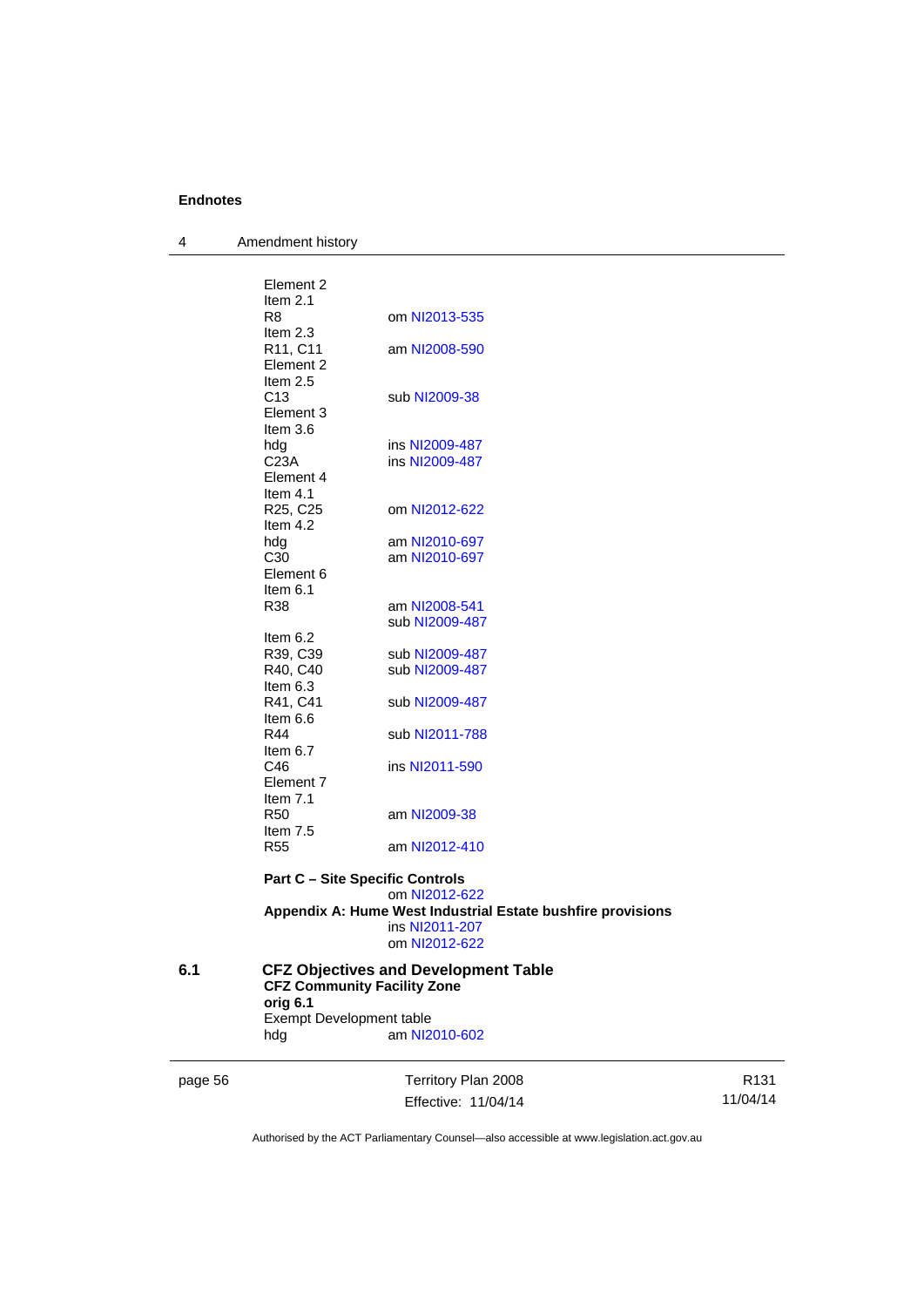R131 11/04/14 Territory Plan 2008 Effective: 11/04/14 Minimum Assessment Track<br>Merit am NI20 am [NI2009-37](http://www.legislation.act.gov.au/ni/2009-37/) Prohibited Development table am [NI2008-541](http://www.legislation.act.gov.au/ni/2008-541/); [NI2009-324](http://www.legislation.act.gov.au/ni/2009-324/); [NI2009-392](http://www.legislation.act.gov.au/ni/2009-392/); [NI2010-217](http://www.legislation.act.gov.au/ni/2010-217/); [NI2010-602](http://www.legislation.act.gov.au/ni/2010-602/) om [Variation No 302](http://www.legislation.act.gov.au/ni/2011-573/) **pres 6.1** ins [Variation No 302](http://www.legislation.act.gov.au/ni/2011-573/) Development table sub [NI2012-622](http://www.legislation.act.gov.au/ni/2012-622/default.asp) am [NI2012-631](http://www.legislation.act.gov.au/ni/2012-631/default.asp); [NI2014-90](http://www.legislation.act.gov.au/ni/2014-90/default.asp) Figures  $1 - 2$  om [NI2013-5](http://www.legislation.act.gov.au/ni/2013-5/default.asp) **6.2 Community Facility Zone Development Code orig 6.2 Part A – General Development Controls**  Element 1 Item 1.1<br>R1 am [NI2012-632](http://www.legislation.act.gov.au/ni/2012-632/default.asp) Item 1.2<br>R2 am [NI2012-632](http://www.legislation.act.gov.au/ni/2012-632/default.asp) Item 1.3<br>R3 R3 am [NI2008-541](http://www.legislation.act.gov.au/ni/2008-541/); [NI2012-631](http://www.legislation.act.gov.au/ni/2012-631/default.asp) am [NI2012-631](http://www.legislation.act.gov.au/ni/2012-631/default.asp) R5 am [NI2012-631](http://www.legislation.act.gov.au/ni/2012-631/default.asp) Item 1.6 hdg om [NI2009-487](http://www.legislation.act.gov.au/ni/2009-487/)<br>R7, C7 om NI2009-487 om [NI2009-487](http://www.legislation.act.gov.au/ni/2009-487/) Element 2 Item  $2.3$ <br>R<sub>10</sub> am [NI2009-38](http://www.legislation.act.gov.au/ni/2009-38/) C10 sub [NI2009-38](http://www.legislation.act.gov.au/ni/2009-38/) R11 am [NI2009-38](http://www.legislation.act.gov.au/ni/2009-38/)<br>C11 sub NI2009-38 sub [NI2009-38](http://www.legislation.act.gov.au/ni/2009-38/) Element 2 Item  $2.5$ <br>C<sub>12</sub> sub [NI2009-38](http://www.legislation.act.gov.au/ni/2009-38/) Element 3 Item 3.5<br>hdg hdg ins [NI2009-487](http://www.legislation.act.gov.au/ni/2009-487/)<br>C18A ins NI2009-487 ins [NI2009-487](http://www.legislation.act.gov.au/ni/2009-487/) Element 5 Intent am [NI2011-590](http://www.legislation.act.gov.au/ni/2011-590/) Item 5.1 hdg om [NI2011-590](http://www.legislation.act.gov.au/ni/2011-590/) C23 om [NI2011-590](http://www.legislation.act.gov.au/ni/2011-590/) Item 5.2 R24 am [NI2010-217](http://www.legislation.act.gov.au/ni/2010-217/)

page 57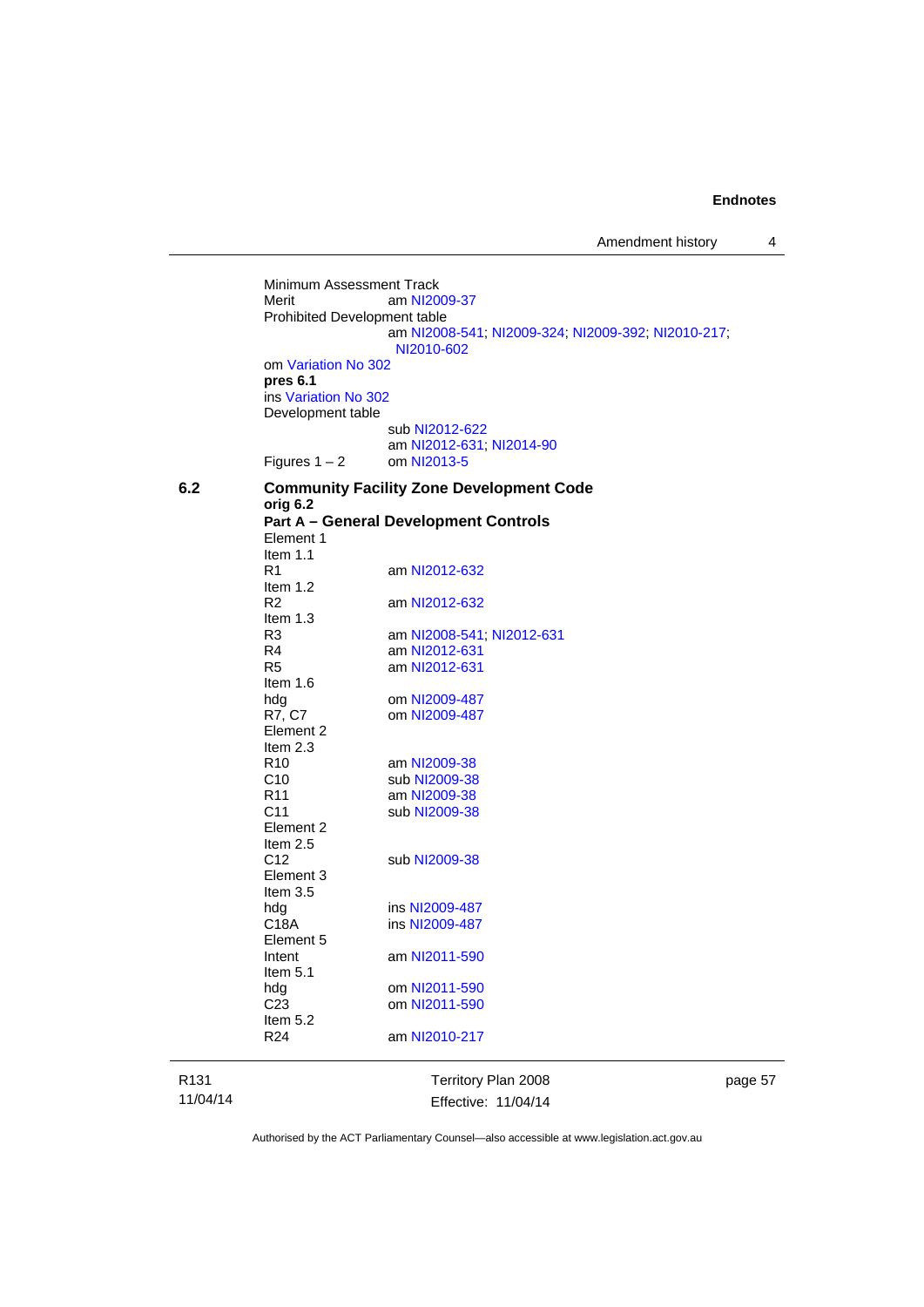| 4       | Amendment history                               |                                                    |                 |  |
|---------|-------------------------------------------------|----------------------------------------------------|-----------------|--|
|         |                                                 |                                                    |                 |  |
|         | Item $5.4$                                      |                                                    |                 |  |
|         | C27                                             | sub NI2010-218                                     |                 |  |
|         | R <sub>21</sub>                                 | sub NI2011-788                                     |                 |  |
|         | Element 6                                       |                                                    |                 |  |
|         | Item $6.1$                                      |                                                    |                 |  |
|         | R <sub>28</sub>                                 | am NI2008-541<br>sub NI2009-487                    |                 |  |
|         | Item $6.2$                                      |                                                    |                 |  |
|         | R <sub>29</sub> , C <sub>29</sub>               | sub NI2009-487                                     |                 |  |
|         | R <sub>30</sub> , C <sub>30</sub>               | sub NI2009-487                                     |                 |  |
|         | Item $6.3$                                      |                                                    |                 |  |
|         | R31, C31                                        | sub NI2009-487                                     |                 |  |
|         | Element 7                                       |                                                    |                 |  |
|         | Item $7.1$                                      |                                                    |                 |  |
|         | R <sub>39</sub>                                 | am NI2009-38                                       |                 |  |
|         | om Variation No 302                             |                                                    |                 |  |
|         | pres 6.2                                        |                                                    |                 |  |
|         | ins Variation No 302                            |                                                    |                 |  |
|         |                                                 | Rules and Criteria renum NI2011-667                |                 |  |
| 7.1     |                                                 | <b>PRZ1-PRZ2 Objectives and Development Tables</b> |                 |  |
|         | PRZ1 - Urban Open Space Zone                    |                                                    |                 |  |
|         | <b>Exempt Development</b>                       |                                                    |                 |  |
|         | hdg                                             | am NI2010-602                                      |                 |  |
|         |                                                 | am NI2011-788                                      |                 |  |
|         | Assessable Development                          |                                                    |                 |  |
|         |                                                 | am NI2011-788                                      |                 |  |
|         | Minimum Assessment Track                        |                                                    |                 |  |
|         | Merit                                           | am NI2009-37, NI2009-99, NI2009-324, NI2013-535    |                 |  |
|         | <b>Prohibited Development</b>                   |                                                    |                 |  |
|         |                                                 | am NI2008-541, NI2009-324, NI2009-392, NI2010-602, |                 |  |
|         |                                                 | NI2011-788; NI2014-90                              |                 |  |
|         | Development table                               |                                                    |                 |  |
|         |                                                 | sub NI2012-622                                     |                 |  |
|         |                                                 | am NI2012-631                                      |                 |  |
|         | Figures $1 - 3$                                 | om NI2013-5                                        |                 |  |
|         | <b>PRZ2 - Restricted Access Recreation Zone</b> |                                                    |                 |  |
|         | <b>Exempt Development</b>                       |                                                    |                 |  |
|         | hdg                                             | am NI2010-602                                      |                 |  |
|         |                                                 | am NI2011-788                                      |                 |  |
|         | Assessable Development                          |                                                    |                 |  |
|         |                                                 | am NI2011-788                                      |                 |  |
|         | Minimum Assessment Track                        |                                                    |                 |  |
|         | Merit                                           | am NI2009-37; NI2009-324; NI2010-697; NI2013-535   |                 |  |
|         | <b>Prohibited Development</b>                   |                                                    |                 |  |
|         |                                                 | am NI2008-541; NI2009-324; NI2009-392; NI2010-602; |                 |  |
|         |                                                 | NI2010-697, NI2011-788, NI2014-90                  |                 |  |
|         |                                                 |                                                    |                 |  |
| page 58 |                                                 | Territory Plan 2008                                | R <sub>13</sub> |  |
|         |                                                 |                                                    |                 |  |

Effective: 11/04/14

R131 11/04/14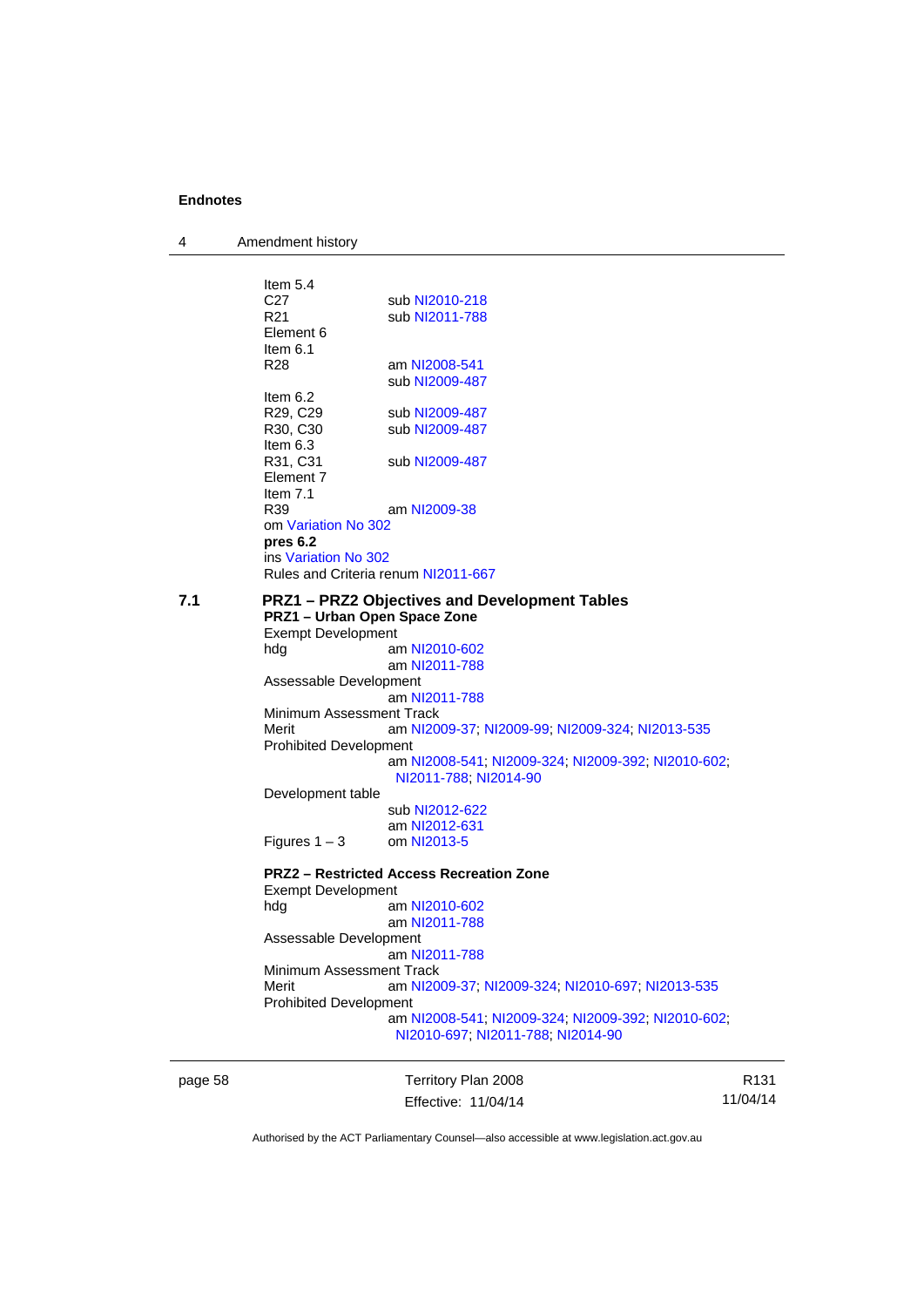Development table sub [NI2012-622](http://www.legislation.act.gov.au/ni/2012-622/default.asp) am [NI2012-631](http://www.legislation.act.gov.au/ni/2012-631/default.asp) **7.2 Parks and Recreation Zones Development Code**  Relevant codes ins [NI2012-622](http://www.legislation.act.gov.au/ni/2012-622/default.asp) **Part A – Zone Specific Controls Part A(1) – PRZ1 – Urban Open Space Zone**  Element 1<br>R1 sub [NI2012-410](http://www.legislation.act.gov.au/ni/2012-410/) R1A sub [NI2012-410](http://www.legislation.act.gov.au/ni/2012-410/)<br>C2 sub NI2010-697 sub [NI2010-697](http://www.legislation.act.gov.au/ni/2010-697/) **Part A(2) – PRZ2 – Restricted Access Recreation Zone**  Element 1<br>R7 orig om [NI2011-590](http://www.legislation.act.gov.au/ni/2011-590/) **pres** (prev R7A, C7A) renum as R7, C7 [NI2011-590](http://www.legislation.act.gov.au/ni/2011-590/) R7A, C7A ins [NI2010-697](http://www.legislation.act.gov.au/ni/2010-697/) renum as R7 , C7 **Part B – General Development Controls**  Element 1 Item 1.3 ins [NI2009-324](http://www.legislation.act.gov.au/ni/2009-324/) Element 2 Item  $2.3$ <br>C<sub>15</sub> sub [NI2009-38](http://www.legislation.act.gov.au/ni/2009-38/) Element 3 Item  $3.1$ <br>C<sub>17</sub> am [NI2012-410](http://www.legislation.act.gov.au/ni/2012-410/) Element 5 Intent am [NI2011-590](http://www.legislation.act.gov.au/ni/2011-590/) Item 5.1 hdg om [NI2011-590](http://www.legislation.act.gov.au/ni/2011-590/)<br>C26 om NI2011-590 om [NI2011-590](http://www.legislation.act.gov.au/ni/2011-590/) Item  $5.2$ <br>R27 am [NI2010-217](http://www.legislation.act.gov.au/ni/2010-217/) Item  $5.4$ <br>C<sub>30</sub> sub [NI2011-589](http://www.legislation.act.gov.au/ni/2011-589/) Element 6 Item 6.1 C31 am [NI2012-410](http://www.legislation.act.gov.au/ni/2012-410/) Item 6.2 R32 am [NI2008-541](http://www.legislation.act.gov.au/ni/2008-541/) sub [NI2009-487](http://www.legislation.act.gov.au/ni/2009-487/) Item 6.3 R33, C33 sub [NI2009-487](http://www.legislation.act.gov.au/ni/2009-487/)

R131 11/04/14 Territory Plan 2008 Effective: 11/04/14 page 59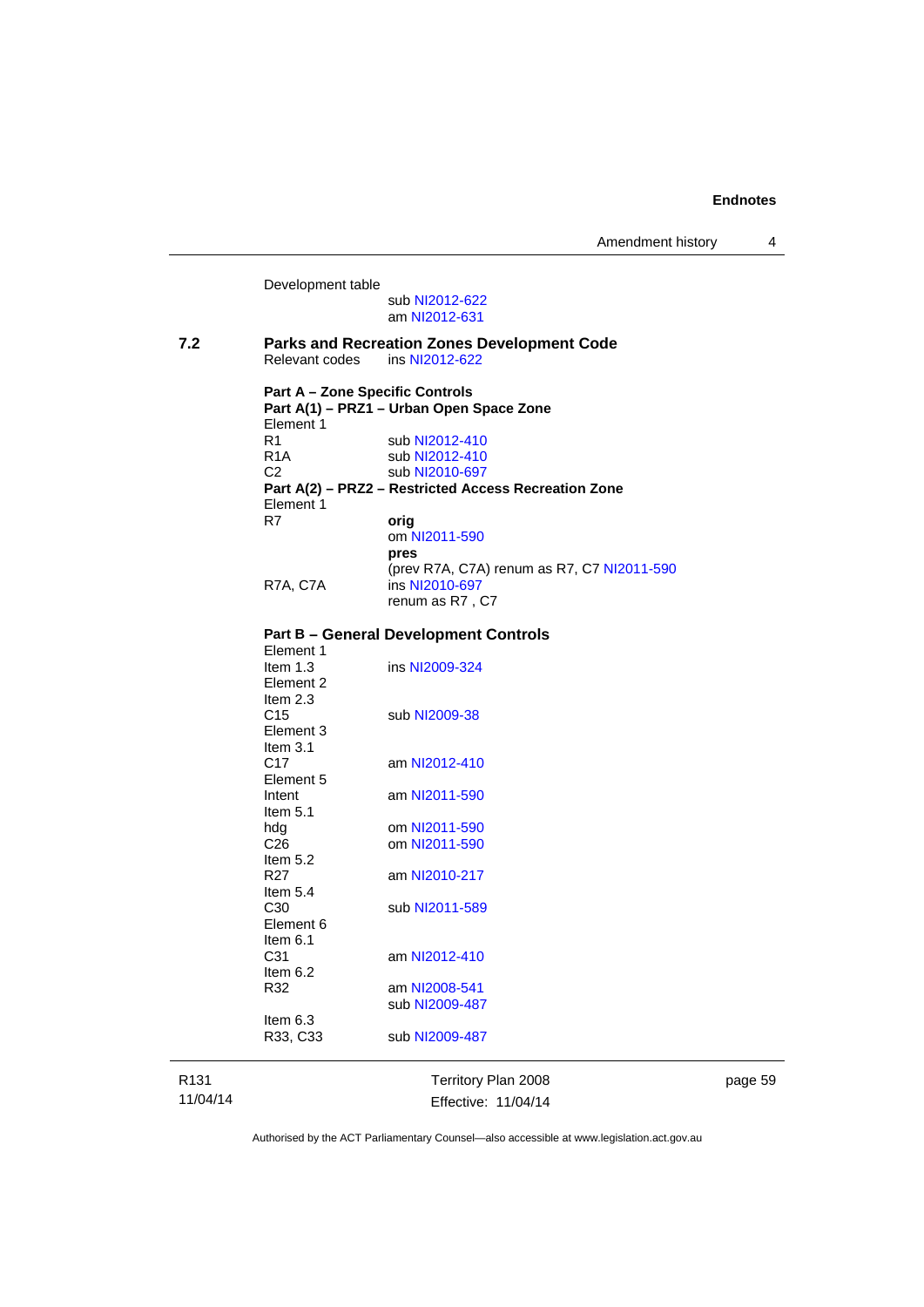| 4       | Amendment history                                                             |                                                     |                |  |
|---------|-------------------------------------------------------------------------------|-----------------------------------------------------|----------------|--|
|         |                                                                               |                                                     |                |  |
|         | R34, C34<br>Item 6.4                                                          | sub NI2009-487                                      |                |  |
|         | R35, C35                                                                      | sub NI2009-487                                      |                |  |
|         | Item $6.7$                                                                    |                                                     |                |  |
|         | R38                                                                           | sub NI2011-788                                      |                |  |
|         | Element 7                                                                     |                                                     |                |  |
|         | Item $7.1$                                                                    |                                                     |                |  |
|         | R43<br>Item $7.4$                                                             | am NI2009-38                                        |                |  |
|         | R47                                                                           | am NI2012-410                                       |                |  |
|         |                                                                               |                                                     |                |  |
| 8.1     | TSZ1 - TSZ2 Objectives and Development Tables<br><b>TSZ1 - Transport Zone</b> |                                                     |                |  |
|         | <b>Exempt Development</b>                                                     |                                                     |                |  |
|         | hdg                                                                           | am NI2010-602                                       |                |  |
|         |                                                                               | am NI2011-788                                       |                |  |
|         | Assessable Development                                                        |                                                     |                |  |
|         |                                                                               | am NI2011-788                                       |                |  |
|         | Minimum Assessment Track<br>Merit                                             | am NI2009-37                                        |                |  |
|         | <b>Prohibited Development</b>                                                 |                                                     |                |  |
|         |                                                                               | am NI2008-541, NI2009-324, NI2009-392, NI2010-602,  |                |  |
|         |                                                                               | NI2011-788; NI2014-90                               |                |  |
|         | Development table                                                             |                                                     |                |  |
|         |                                                                               | sub NI2012-622<br>am NI2012-631                     |                |  |
|         |                                                                               |                                                     |                |  |
|         | TSZ2 – Services Zone                                                          |                                                     |                |  |
|         | <b>Exempt Development</b>                                                     | am NI2010-602                                       |                |  |
|         | hdg                                                                           | am NI2011-788                                       |                |  |
|         | Assessable Development                                                        |                                                     |                |  |
|         | am NI2011-788                                                                 |                                                     |                |  |
|         | Minimum Assessment Track                                                      |                                                     |                |  |
|         | Merit                                                                         | am NI2009-37                                        |                |  |
|         | <b>Prohibited Development</b>                                                 | am NI2008-541, NI2009-324, NI2009-392, NI2010-602,  |                |  |
|         |                                                                               | NI2011-788; NI2014-90                               |                |  |
|         | Development table                                                             |                                                     |                |  |
|         |                                                                               | sub NI2012-622                                      |                |  |
|         |                                                                               | am NI2012-631                                       |                |  |
| 8.2     |                                                                               | <b>Transport and Services Zone Development Code</b> |                |  |
|         | Relevant codes<br>ins NI2012-622                                              |                                                     |                |  |
|         |                                                                               | <b>Part B - General Development Controls</b>        |                |  |
|         | Element 2                                                                     |                                                     |                |  |
|         | Item $2.3$                                                                    |                                                     |                |  |
|         | C <sub>10</sub>                                                               | sub NI2009-38                                       |                |  |
|         |                                                                               |                                                     |                |  |
| page 60 |                                                                               | Territory Plan 2008                                 | R <sub>1</sub> |  |

Authorised by the ACT Parliamentary Counsel—also accessible at www.legislation.act.gov.au

Effective: 11/04/14

R131 11/04/14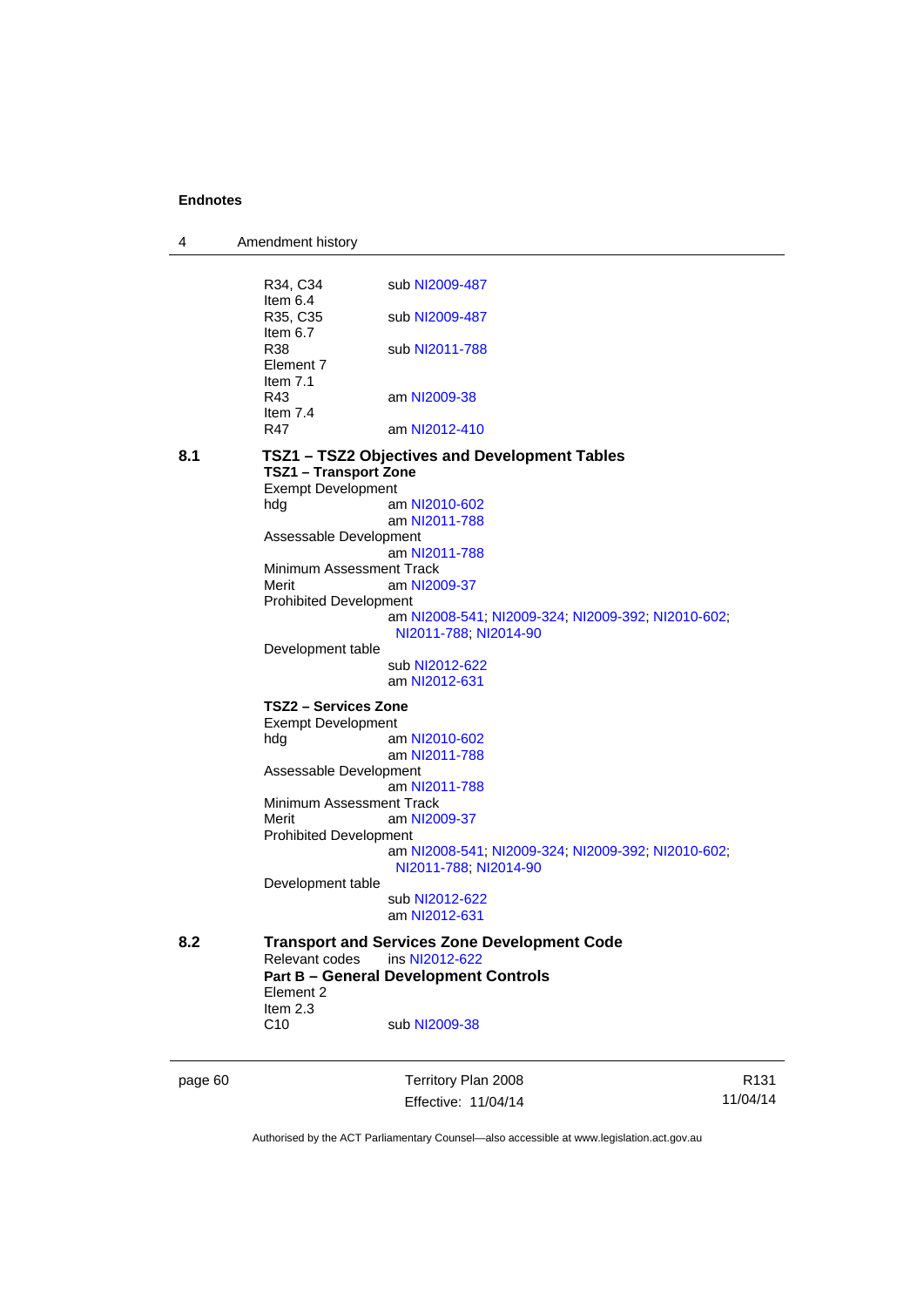Amendment history 4

R131 Territory Plan 2008 Element 3 Item 3.1 C12 sub [NI2012-410](http://www.legislation.act.gov.au/ni/2012-410/) Element 5 Item  $5.2$ <br>R19 am [NI2010-217](http://www.legislation.act.gov.au/ni/2010-217/) Element 6 Item 6.1 C22 am [NI2012-410](http://www.legislation.act.gov.au/ni/2012-410/) Item  $6.2$ <br>R23 am [NI2008-541](http://www.legislation.act.gov.au/ni/2008-541/) sub [NI2009-487](http://www.legislation.act.gov.au/ni/2009-487/) Item  $6.3$ <br>R<sub>24</sub> om [NI2009-487](http://www.legislation.act.gov.au/ni/2009-487/) R25, C25 sub [NI2009-487](http://www.legislation.act.gov.au/ni/2009-487/) Item 6.4<br>R26, C26 sub [NI2009-487](http://www.legislation.act.gov.au/ni/2009-487/) Item  $6.7$ <br>R<sub>29</sub> sub [NI2011-788](http://www.legislation.act.gov.au/ni/2011-788/) Element 7 Item 7.1 R33 am [NI2009-38](http://www.legislation.act.gov.au/ni/2009-38/) Item 7.4<br>R37 am [NI2012-410](http://www.legislation.act.gov.au/ni/2012-410/) **9.1 NUZ1 – NUZ5 Objectives and Development Tables NUZ1 – Broadacre Zone Development Table**  Exempt Development hdg am [NI2010-602](http://www.legislation.act.gov.au/ni/2010-602/) am [NI2011-788](http://www.legislation.act.gov.au/ni/2011-788/default.asp) Assessable Development am [NI2011-788](http://www.legislation.act.gov.au/ni/2011-788/) Minimum Assessment Track<br>Merit am NI20 am [NI2008-541](http://www.legislation.act.gov.au/ni/2008-541/); [NI2009-37](http://www.legislation.act.gov.au/ni/2009-37/); [NI2009-99](http://www.legislation.act.gov.au/ni/2009-99/); [NI2010-411](http://www.legislation.act.gov.au/ni/2010-411/) Prohibited development am [NI2008-541](http://www.legislation.act.gov.au/ni/2008-541/); [NI2009-324](http://www.legislation.act.gov.au/ni/2009-324/); [NI2009-392](http://www.legislation.act.gov.au/ni/2009-392/); [NI2010-217](http://www.legislation.act.gov.au/ni/2010-217/); [NI2010-411](http://www.legislation.act.gov.au/ni/2010-411/); [NI2010-602](http://www.legislation.act.gov.au/ni/2010-602/); [NI2011-206](http://www.legislation.act.gov.au/ni/2011-206/); [NI2014-90](http://www.legislation.act.gov.au/ni/2014-90/default.asp) Development table sub [NI2012-622](http://www.legislation.act.gov.au/ni/2012-622/default.asp) am [NI2012-631](http://www.legislation.act.gov.au/ni/2012-631/default.asp) fig 6 Pialligo Area 'a' sub [NI2011-30](http://www.legislation.act.gov.au/ni/2011-30/) Area 'b' sub [NI2011-30](http://www.legislation.act.gov.au/ni/2011-30/) fig 7 Symonston Area 'a' sub [NI2011-30](http://www.legislation.act.gov.au/ni/2011-30/)<br>Area 'b' sub Variation N sub [Variation No 285](http://www.legislation.act.gov.au/ni/2008-123/); [NI2011-30](http://www.legislation.act.gov.au/ni/2011-30/) Figures  $1 - 7$  om [NI2013-5](http://www.legislation.act.gov.au/ni/2013-5/default.asp)

11/04/14

Effective: 11/04/14

page 61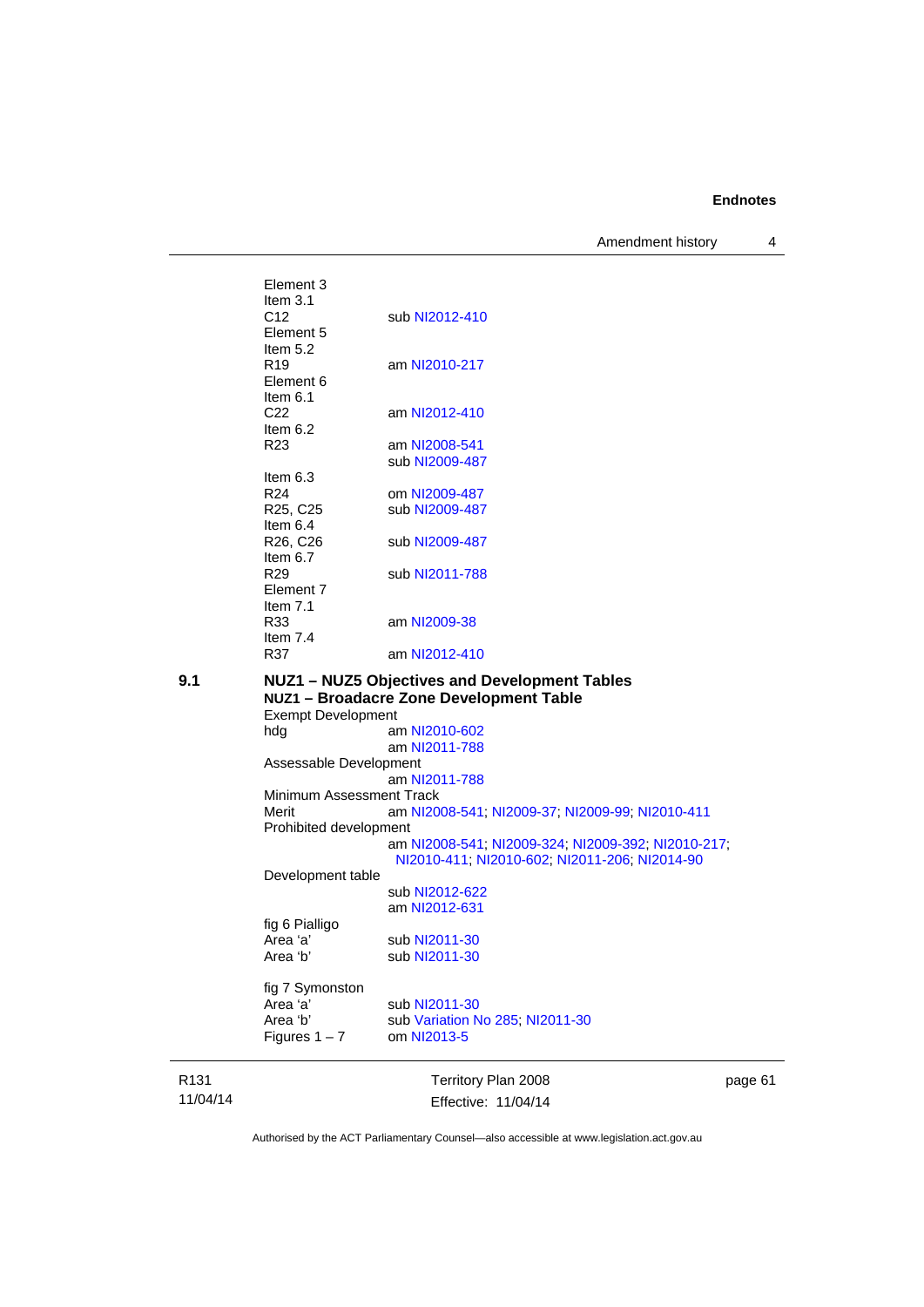4 Amendment history

**NUZ2 – Rural Zone Development Table**  Exempt Development hdg am [NI2010-602](http://www.legislation.act.gov.au/ni/2010-602/) am [NI2011-788](http://www.legislation.act.gov.au/ni/2011-788/) Assessable Development am [NI2011-788](http://www.legislation.act.gov.au/ni/2011-788/) Minimum Assessment Track Merit **am [NI2008-290](http://www.legislation.act.gov.au/ni/2008-290/); [NI2009-37](http://www.legislation.act.gov.au/ni/2009-37/)** Prohibited development am [NI2008-541](http://www.legislation.act.gov.au/ni/2008-541/); [NI2009-324](http://www.legislation.act.gov.au/ni/2009-324/); [NI2009-392](http://www.legislation.act.gov.au/ni/2009-392/); [NI2010-217](http://www.legislation.act.gov.au/ni/2010-217/); [NI2010-602](http://www.legislation.act.gov.au/ni/2010-602/); [NI2011-788](http://www.legislation.act.gov.au/ni/2011-788/); [NI2014-90](http://www.legislation.act.gov.au/ni/2014-90/default.asp) Development table sub [NI2012-622](http://www.legislation.act.gov.au/ni/2012-622/default.asp) am [NI2012-631](http://www.legislation.act.gov.au/ni/2012-631/default.asp) **NUZ3 –Hills, Ridges and Buffer Zone Development Table**  Title am [NI2009-37](http://www.legislation.act.gov.au/ni/2009-37/) Exempt Development<br>hdg ar am [NI2010-602](http://www.legislation.act.gov.au/ni/2010-602/) am [NI2011-788](http://www.legislation.act.gov.au/ni/2011-788/) Assessable Development am [NI2011-788](http://www.legislation.act.gov.au/ni/2011-788/) Minimum Assessment Track Merit am [Variation No 281](http://www.legislation.act.gov.au/ni/2008-352/); [NI2009-37](http://www.legislation.act.gov.au/ni/2009-37/); [NI2009-99](http://www.legislation.act.gov.au/ni/2009-99/); [NI2010-411](http://www.legislation.act.gov.au/ni/2010-411/) Prohibited development table am [NI2008-541](http://www.legislation.act.gov.au/ni/2008-541/); [NI2009-324](http://www.legislation.act.gov.au/ni/2009-324/); [NI2009-392](http://www.legislation.act.gov.au/ni/2009-392/); [NI2010-217](http://www.legislation.act.gov.au/ni/2010-217/); [NI2010-602](http://www.legislation.act.gov.au/ni/2010-602/); [NI2011-788](http://www.legislation.act.gov.au/ni/2011-788/); [NI2014-90](http://www.legislation.act.gov.au/ni/2014-90/default.asp) Development table sub [NI2012-622](http://www.legislation.act.gov.au/ni/2012-622/default.asp) am [NI2012-631](http://www.legislation.act.gov.au/ni/2012-631/default.asp)<br>Figure 1 com NI2013-5 om [NI2013-5](http://www.legislation.act.gov.au/ni/2013-5/default.asp) **NUZ4 –River Corridor Zone Development Table**  Objectives am [NI2009-324](http://www.legislation.act.gov.au/ni/2009-324/) Exempt Development<br>al am [NI2010-602](http://www.legislation.act.gov.au/ni/2010-602/) am [NI2011-788](http://www.legislation.act.gov.au/ni/2011-788/) Assessable Development am [NI2011-788](http://www.legislation.act.gov.au/ni/2011-788/) Minimum Assessment Track Merit am [NI2009-37](http://www.legislation.act.gov.au/ni/2009-37/) Prohibited development [NI2008-541](http://www.legislation.act.gov.au/ni/2008-541/); [NI2009-324](http://www.legislation.act.gov.au/ni/2009-324/); [NI2009-392](http://www.legislation.act.gov.au/ni/2009-392/); [NI2010-602](http://www.legislation.act.gov.au/ni/2010-602/); [NI2011-788](http://www.legislation.act.gov.au/ni/2011-788/); [NI2014-90](http://www.legislation.act.gov.au/ni/2014-90/default.asp) Development table sub [NI2012-622](http://www.legislation.act.gov.au/ni/2012-622/default.asp) am [NI2012-631](http://www.legislation.act.gov.au/ni/2012-631/default.asp)<br>om NI2013-5 Figures  $1 - 8$ 

page 62 Territory Plan 2008 Effective: 11/04/14

R131 11/04/14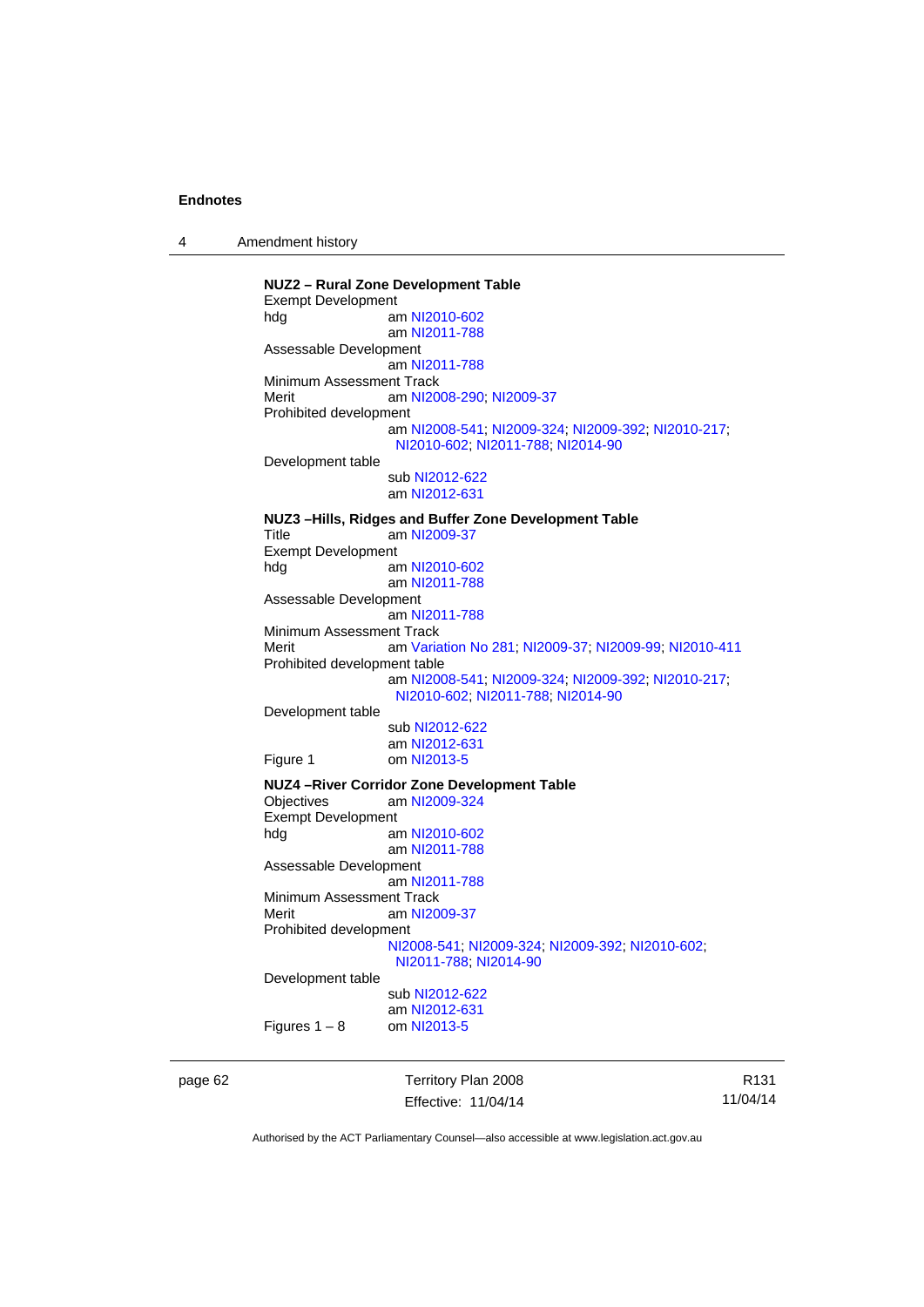Amendment history 4

**NUZ5 –Mountains and Bushland Zone Development Table**  Title am [NI2009-37](http://www.legislation.act.gov.au/ni/2009-37/) Exempt Development<br>hdg ar am [NI2010-602](http://www.legislation.act.gov.au/ni/2010-602/) am [NI2011-788](http://www.legislation.act.gov.au/ni/2011-788/) Assessable Development am [NI2011-788](http://www.legislation.act.gov.au/ni/2011-788/) Minimum Assessment Track Merit am [NI2009-37](http://www.legislation.act.gov.au/ni/2009-37/) Prohibited development [NI2008-541](http://www.legislation.act.gov.au/ni/2008-541/); [NI2009-324](http://www.legislation.act.gov.au/ni/2009-324/); [NI2009-392](http://www.legislation.act.gov.au/ni/2009-392/); [NI2010-602](http://www.legislation.act.gov.au/ni/2010-602/); [NI2011-788](http://www.legislation.act.gov.au/ni/2011-788/); [NI2014-90](http://www.legislation.act.gov.au/ni/2014-90/default.asp) Development table sub [NI2012-622](http://www.legislation.act.gov.au/ni/2012-622/default.asp) am [NI2012-631](http://www.legislation.act.gov.au/ni/2012-631/default.asp) Figure 1 om [NI2013-5](http://www.legislation.act.gov.au/ni/2013-5/default.asp) **9.2 Non-Urban Zones Development Code**  Introduction am [NI2012-622](http://www.legislation.act.gov.au/ni/2012-622/default.asp)<br>Relevant codes ins NI2012-622 Relevant codes **Part A(1) – NUZ1 – Broadacre zone**  Element 1 Intent sub [NI2010-601](http://www.legislation.act.gov.au/ni/2010-601/) Item 1.1 C2 am [NI2008-590](http://www.legislation.act.gov.au/ni/2008-590/default.asp) C2A ins [NI2010-601](http://www.legislation.act.gov.au/ni/2010-601/) **Part A(2) – NUZ2 – Rural zone**  Element 1 Item 1.2 C5 om [NI2012-622](http://www.legislation.act.gov.au/ni/2012-622/default.asp) **Part A(4) – NUZ4 – River corridor zone**  Element 1 Item  $1.1$ <br>C<sub>11</sub> am [NI2009-324](http://www.legislation.act.gov.au/ni/2009-324/) **Par A(5) – NUZ5 – Mountains and Bushland**  Element 1 Item 1.2 C13 om [NI2012-622](http://www.legislation.act.gov.au/ni/2012-622/default.asp) C14 om [NI2012-622](http://www.legislation.act.gov.au/ni/2012-622/default.asp) **Part B – General Development Controls**  Element 2 Item  $2.3$ <br>C<sub>21</sub> sub [NI2009-38](http://www.legislation.act.gov.au/ni/2009-38/)

R131 11/04/14 Territory Plan 2008 Effective: 11/04/14 page 63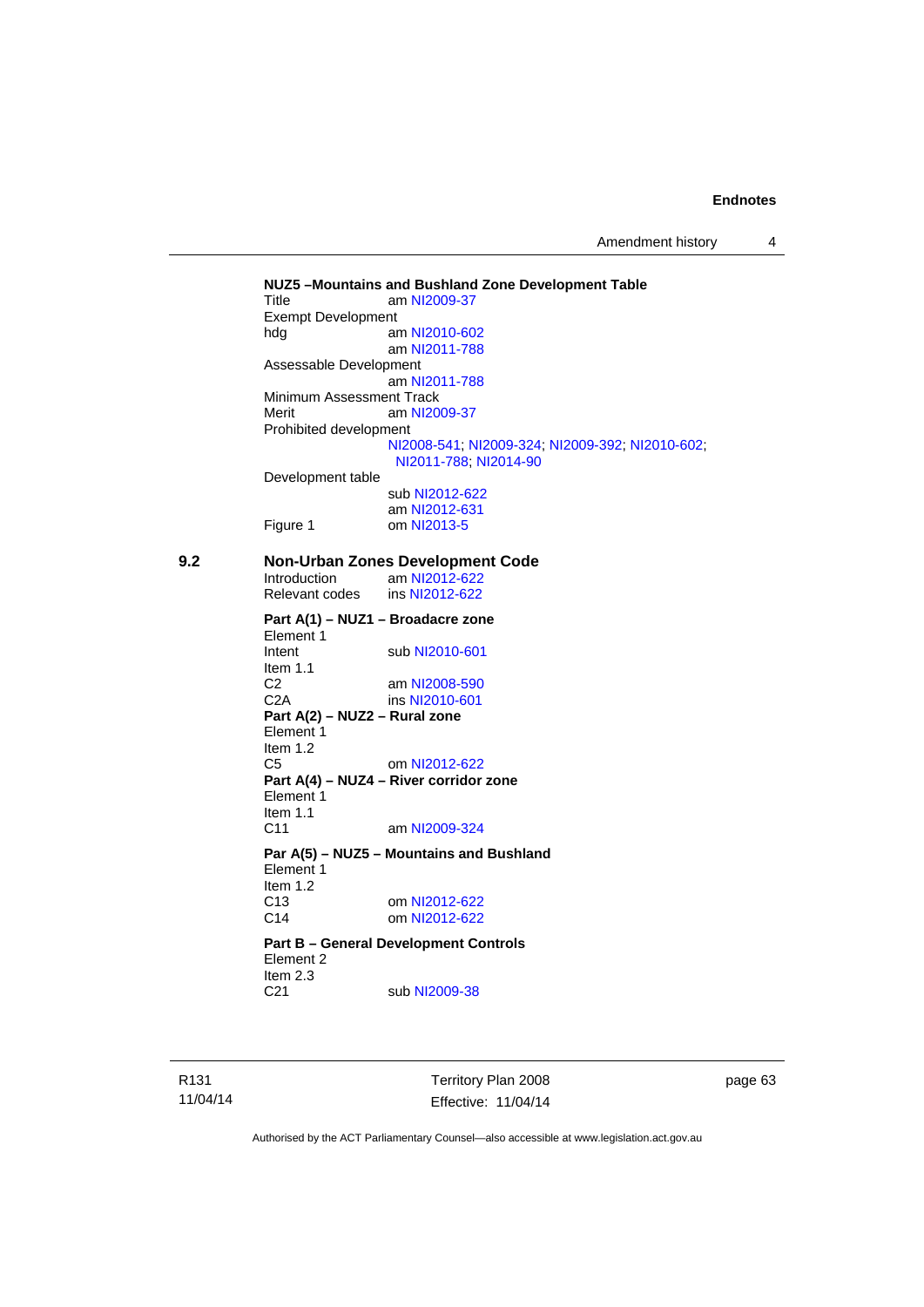| 4 | Amendment history |
|---|-------------------|
|---|-------------------|

|      | Element 3<br>Item $3.4$                                                                        |                                          |  |  |
|------|------------------------------------------------------------------------------------------------|------------------------------------------|--|--|
|      | hdg                                                                                            | ins NI2009-487                           |  |  |
|      | C25A                                                                                           | ins NI2009-487                           |  |  |
|      | Element 5                                                                                      |                                          |  |  |
|      | Item 5.1                                                                                       |                                          |  |  |
|      | R30<br>Element 6                                                                               | am NI2010-217                            |  |  |
|      | Item $6.1$                                                                                     |                                          |  |  |
|      | R32, C32                                                                                       | am NI2013-245                            |  |  |
|      | Item $6.6$                                                                                     | sub NI2011-788                           |  |  |
|      | Element 7                                                                                      |                                          |  |  |
|      | Item $7.1$                                                                                     |                                          |  |  |
|      | R40                                                                                            | am NI2009-38                             |  |  |
|      | <b>Part C – Site Specific Controls</b><br>om NI2012-622<br>Part C(8) - Harman Industrial Area, |                                          |  |  |
|      |                                                                                                |                                          |  |  |
|      | Jerrabomberra                                                                                  | ins NI2008-290; renum as Part C(8) R4 LA |  |  |
|      |                                                                                                | om NI2012-622                            |  |  |
|      |                                                                                                |                                          |  |  |
| 10.1 | <b>Suburb Precinct Maps and Codes</b>                                                          |                                          |  |  |
|      | Introduction to Suburb                                                                         |                                          |  |  |
|      | <b>Precinct Codes</b>                                                                          | ins Variation No 302                     |  |  |
|      | <b>Acton Precinct Map</b>                                                                      |                                          |  |  |
|      | ins NI2012-622                                                                                 |                                          |  |  |
|      | <b>Ainslie Precinct Map</b><br>ins Variation No 302                                            |                                          |  |  |
|      |                                                                                                |                                          |  |  |
|      | sub NI2012-622                                                                                 |                                          |  |  |
|      | <b>Amaroo Precinct Map and Code</b>                                                            |                                          |  |  |
|      | ins NI2012-622                                                                                 |                                          |  |  |
|      | sub NI2013-484                                                                                 |                                          |  |  |
|      | <b>Aranda Precinct Map and Code</b>                                                            |                                          |  |  |
|      | ins Variation No 302                                                                           |                                          |  |  |
|      | sub NI2012-622; NI2013-112                                                                     |                                          |  |  |
|      | <b>Banks Precinct Map</b>                                                                      |                                          |  |  |
|      | ins NI2012-622<br><b>Barton Precinct Map and Code</b><br>ins Variation No 302                  |                                          |  |  |
|      |                                                                                                |                                          |  |  |
|      |                                                                                                |                                          |  |  |
|      | sub NI2012-622                                                                                 |                                          |  |  |
|      | <b>Beard Precinct Map and Code</b>                                                             |                                          |  |  |
|      | ins NI2012-622                                                                                 |                                          |  |  |
|      | am NI2012-631; NI2013-5                                                                        |                                          |  |  |
|      |                                                                                                |                                          |  |  |

page 64 Territory Plan 2008 Effective: 11/04/14

R131 11/04/14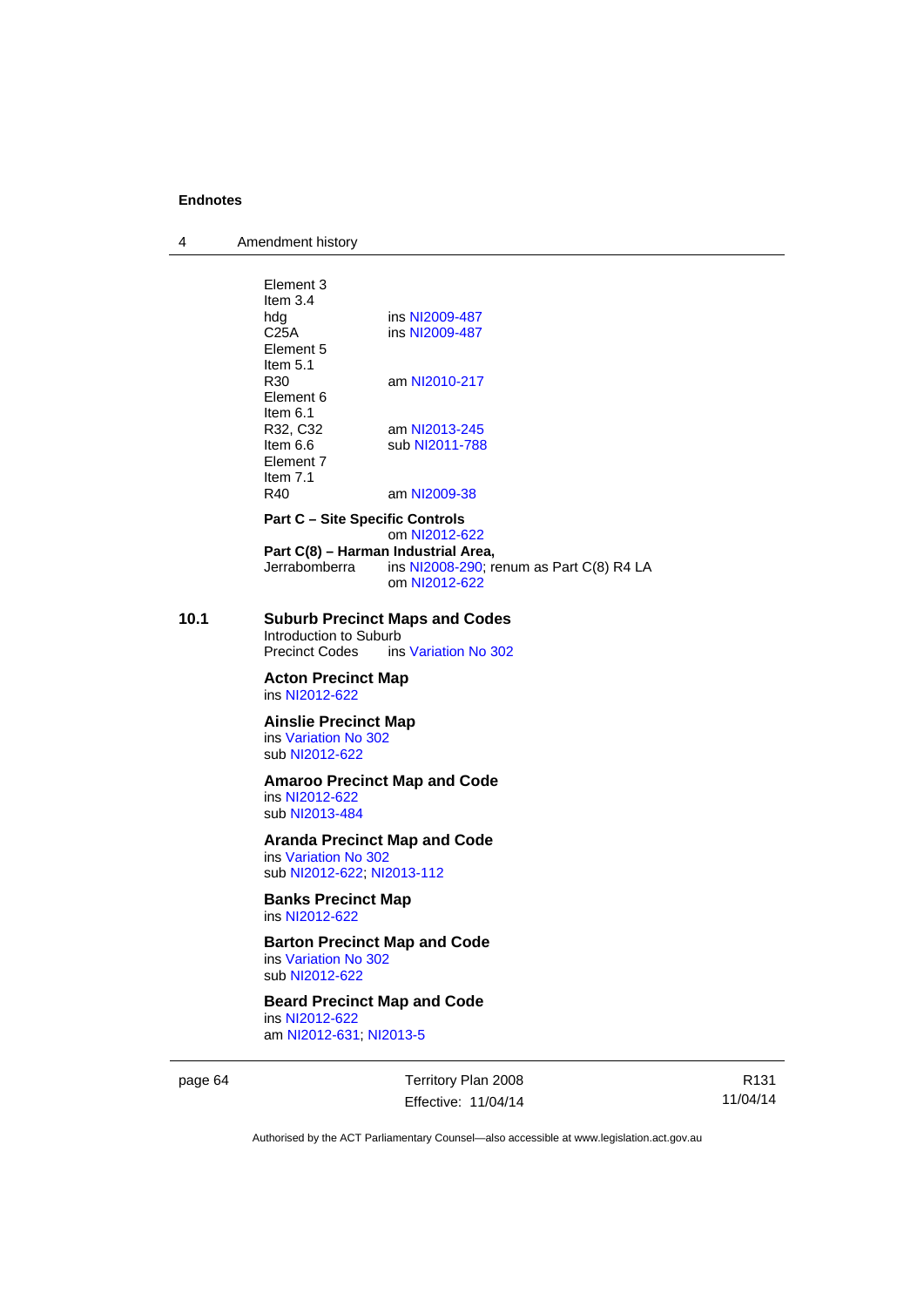Amendment history 4

#### **Belconnen Precinct Map and Code**  ins [NI2012-622](http://www.legislation.act.gov.au/ni/2012-622/default.asp)

## **Bonner Precinct Map and Code**

ins [NI2011-257](http://www.legislation.act.gov.au/ni/2011-257/) am [NI2011-480](http://www.legislation.act.gov.au/ni/2011-480/) sub [Variation No 302](http://www.legislation.act.gov.au/ni/2011-573/); [NI2011-786](http://www.legislation.act.gov.au/ni/2011-786/) am [NI2012-32](http://www.legislation.act.gov.au/ni/2012-32/); [NI2012-224](http://www.legislation.act.gov.au/ni/2012-224/); [NI2012-394](http://www.legislation.act.gov.au/ni/2012-394/) sub [NI2012-622](http://www.legislation.act.gov.au/ni/2012-622/default.asp) am [NI2013-245](http://www.legislation.act.gov.au/ni/2013-245/default.asp)

## **Bonython Precinct Map**

ins [Variation No 302](http://www.legislation.act.gov.au/ni/2011-573/) sub [NI2012-622](http://www.legislation.act.gov.au/ni/2012-622/default.asp)

## **Braddon Precinct Map and Code**

ins [Variation No 302](http://www.legislation.act.gov.au/ni/2011-573/) sub [NI2012-622](http://www.legislation.act.gov.au/ni/2012-622/default.asp) am [Variation No 308](http://www.legislation.act.gov.au/ni/2014-60/default.asp)

# **Bruce Precinct Map and Code**

ins [NI2012-622](http://www.legislation.act.gov.au/ni/2012-622/default.asp)

#### **Calwell Precinct Map and Code**

ins [Variation No 302](http://www.legislation.act.gov.au/ni/2011-573/) sub [NI2012-622](http://www.legislation.act.gov.au/ni/2012-622/default.asp) am [NI2013-114](http://www.legislation.act.gov.au/ni/2013-114/default.asp)

# **Campbell Precinct Map**

ins [Variation No 302](http://www.legislation.act.gov.au/ni/2011-573/) sub [NI2012-622](http://www.legislation.act.gov.au/ni/2012-622/default.asp)

#### **Capital Hill Precinct Map**  ins [NI2012-622](http://www.legislation.act.gov.au/ni/2012-622/default.asp)

#### **Casey Precinct Map and Code**

(prev 10.4) renum and reloc [NI2010-602](http://www.legislation.act.gov.au/ni/2010-602/) ins [NI2010-382](http://www.legislation.act.gov.au/ni/2010-382/) am [NI2010-409](http://www.legislation.act.gov.au/ni/2010-409/); [NI2010-566](http://www.legislation.act.gov.au/ni/2010-566/); [NI2011-126](http://www.legislation.act.gov.au/ni/2011-126/); [NI2011-283](http://www.legislation.act.gov.au/ni/2011-283/); [NI2011-651](http://www.legislation.act.gov.au/ni/2011-651/) sub [NI2012-29](http://www.legislation.act.gov.au/ni/2012-29/) am [NI2012-86](http://www.legislation.act.gov.au/ni/2012-86/); [NI2012-352](http://www.legislation.act.gov.au/ni/2012-352/); [NI2012-374](http://www.legislation.act.gov.au/ni/2012-374/); [NI2012-476](http://www.legislation.act.gov.au/ni/2012-476/); [NI2012-568](http://www.legislation.act.gov.au/ni/2012-568/default.asp); [NI2012-612](http://www.legislation.act.gov.au/ni/2012-612/default.asp) sub [NI2012-622](http://www.legislation.act.gov.au/ni/2012-622/default.asp) am [NI2013-147](http://www.legislation.act.gov.au/ni/2013-147/default.asp); [NI2013-207](http://www.legislation.act.gov.au/ni/2013-207/default.asp) sub [NI2014-33](http://www.legislation.act.gov.au/ni/2014-33/default.asp) am [NI2014-89](http://www.legislation.act.gov.au/ni/2014-89/default.asp)

## **Chapman Precinct Map**

ins [Variation No 302](http://www.legislation.act.gov.au/ni/2011-573/) sub [NI2012-622](http://www.legislation.act.gov.au/ni/2012-622/default.asp)

R131 11/04/14 Territory Plan 2008 Effective: 11/04/14 page 65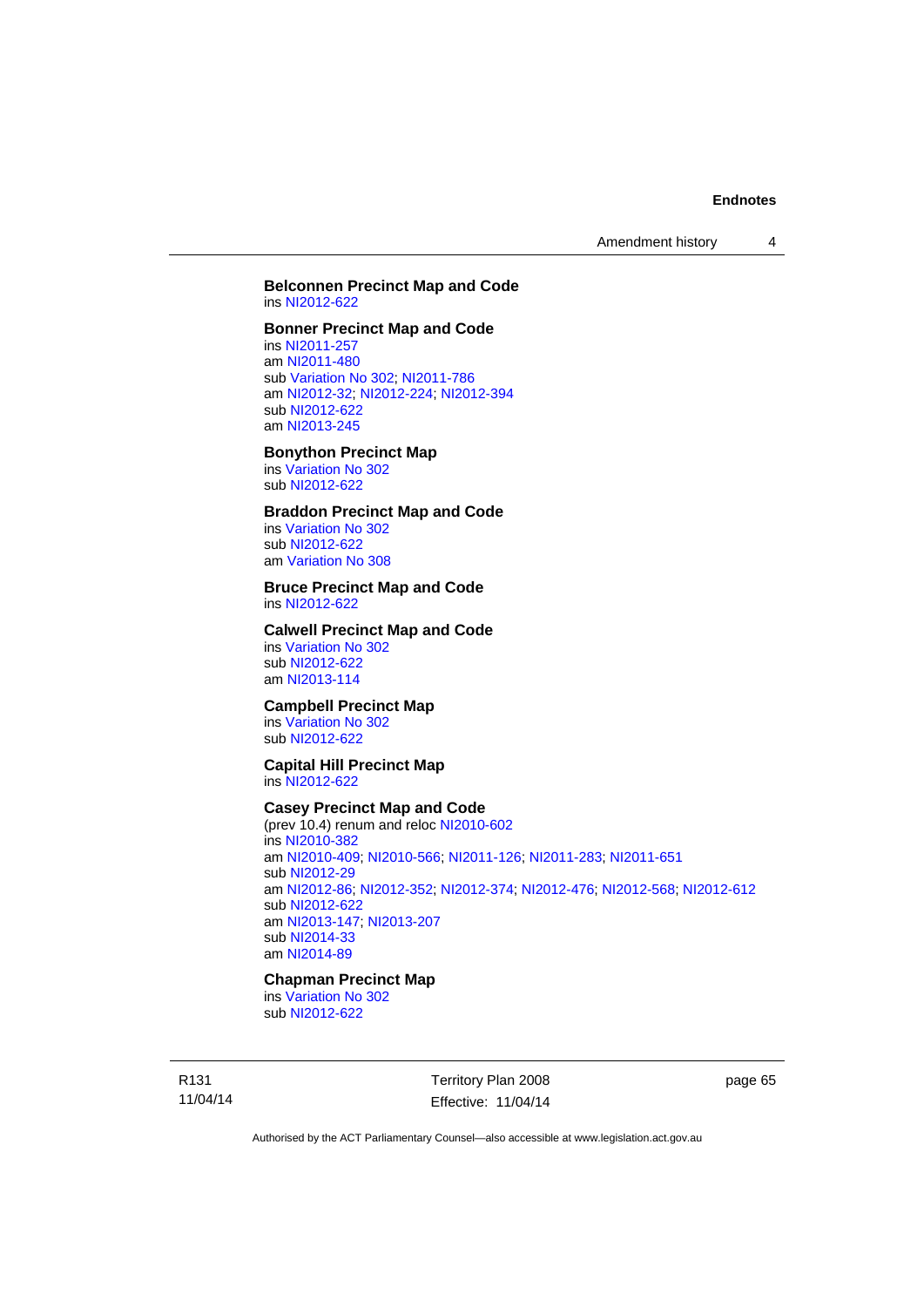4 Amendment history

**Charnwood Precinct Map and Code**  ins [Variation No 302](http://www.legislation.act.gov.au/ni/2011-573/) sub [NI2012-622](http://www.legislation.act.gov.au/ni/2012-622/default.asp)

**Chifley Precinct Map**  ins [NI2012-622](http://www.legislation.act.gov.au/ni/2012-622/default.asp)

**Chisholm Precinct Map and Code**  ins [Variation No 302](http://www.legislation.act.gov.au/ni/2011-573/) sub [NI2012-622](http://www.legislation.act.gov.au/ni/2012-622/default.asp)

**City Precinct Map and Code**  ins [NI2012-622](http://www.legislation.act.gov.au/ni/2012-622/default.asp)

**Conder Precinct Map and Code**  ins [Variation No 302](http://www.legislation.act.gov.au/ni/2011-573/) sub [NI2012-622](http://www.legislation.act.gov.au/ni/2012-622/default.asp) am [NI2013-114](http://www.legislation.act.gov.au/ni/2013-114/default.asp); [NI2013-245](http://www.legislation.act.gov.au/ni/2013-245/default.asp); [NI2013-437](http://www.legislation.act.gov.au/ni/2013-437/default.asp)

**Cook Precinct Map**  ins [NI2012-622](http://www.legislation.act.gov.au/ni/2012-622/default.asp)

**Coombs Precinct Map and Code**  ins [NI2013-557](http://www.legislation.act.gov.au/ni/2013-557/default.asp) sub [NI2014-90](http://www.legislation.act.gov.au/ni/2014-90/default.asp)

**Crace Precinct Map and Code** 

ins [NI2011-787](http://www.legislation.act.gov.au/ni/2011-787/) sub [NI2012-304](http://www.legislation.act.gov.au/ni/2012-304/) am [NI2012-507](http://www.legislation.act.gov.au/ni/2012-507/) sub [NI2012-622](http://www.legislation.act.gov.au/ni/2012-622/default.asp) am [NI2012-632](http://www.legislation.act.gov.au/ni/2012-632/default.asp); [NI2013-246](http://www.legislation.act.gov.au/ni/2013-246/default.asp); [NI2013-249](http://www.legislation.act.gov.au/ni/2013-248/default.asp)

**Curtin Precinct Map and Code** 

ins [Variation No 302](http://www.legislation.act.gov.au/ni/2011-573/) sub [NI2012-622](http://www.legislation.act.gov.au/ni/2012-622/default.asp)

**Deakin Precinct Map and Code** 

ins [Variation No 302](http://www.legislation.act.gov.au/ni/2011-573/) sub [NI2012-622](http://www.legislation.act.gov.au/ni/2012-622/default.asp)

**Dickson Precinct Map and Code** 

ins [Variation No 302](http://www.legislation.act.gov.au/ni/2011-573/) sub [NI2012-622](http://www.legislation.act.gov.au/ni/2012-622/default.asp) am [Variation No 311](http://www.legislation.act.gov.au/ni/2013-208/default.asp)

**Downer Precinct Map** 

ins [NI2012-622](http://www.legislation.act.gov.au/ni/2012-622/default.asp)

page 66 Territory Plan 2008 Effective: 11/04/14

R131 11/04/14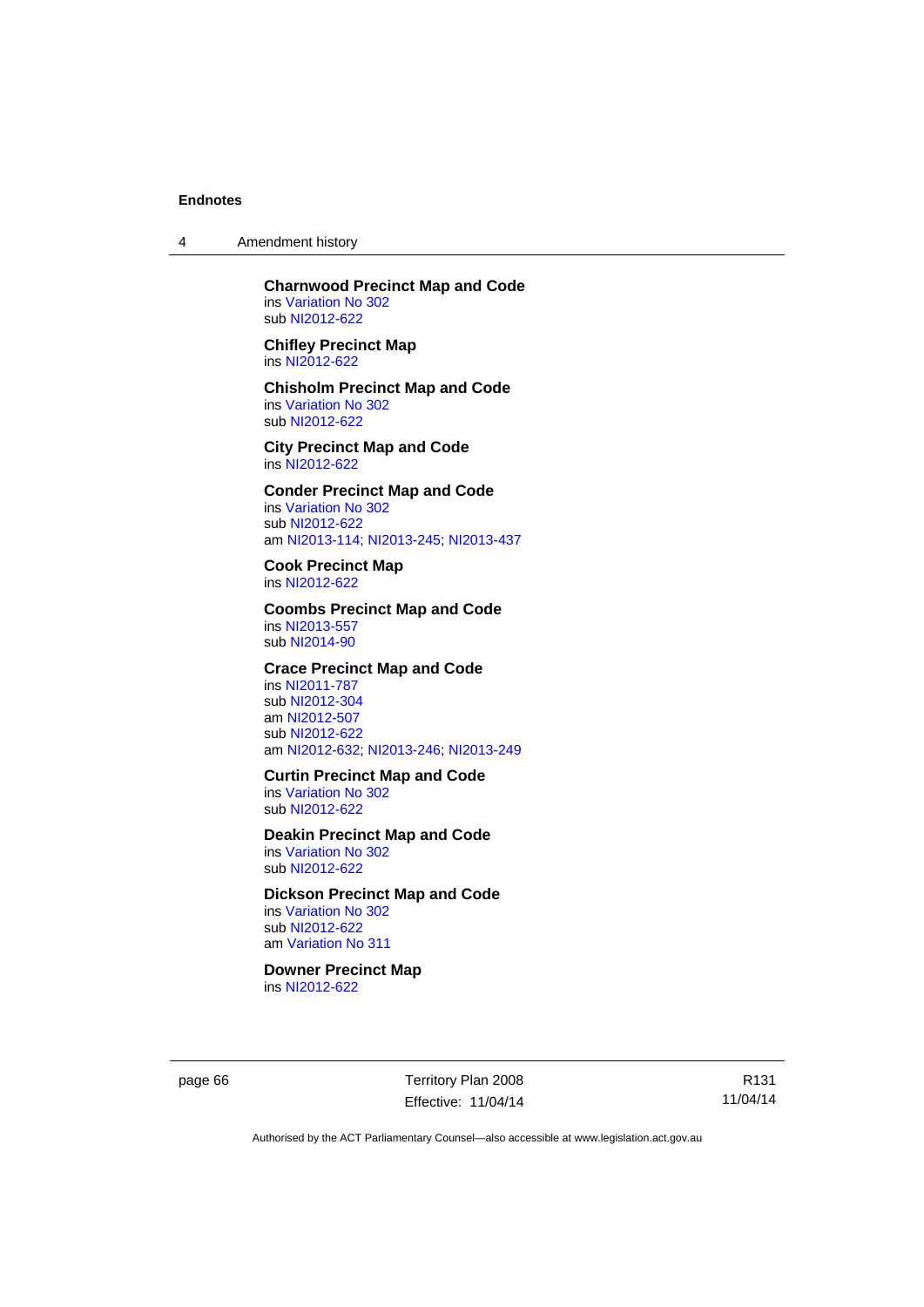Amendment history 4

**Duffy Precinct Map and Code**  ins [Variation No 302](http://www.legislation.act.gov.au/ni/2011-573/)

sub [NI2012-622](http://www.legislation.act.gov.au/ni/2012-622/default.asp) **Dunlop Precinct Map** 

ins [NI2012-622](http://www.legislation.act.gov.au/ni/2012-622/default.asp)

**Evatt Precinct Map**  ins [Variation No 302](http://www.legislation.act.gov.au/ni/2011-573/) sub [NI2012-622](http://www.legislation.act.gov.au/ni/2012-622/default.asp)

**Fadden Precinct Map**  ins [NI2012-622](http://www.legislation.act.gov.au/ni/2012-622/default.asp)

**Farrer Precinct Map**  ins [Variation No 302](http://www.legislation.act.gov.au/ni/2011-573/) sub [NI2012-622](http://www.legislation.act.gov.au/ni/2012-622/default.asp)

**Fisher Precinct Map**  ins [NI2012-622](http://www.legislation.act.gov.au/ni/2012-622/default.asp)

**Florey Precinct Map**  ins [NI2012-622](http://www.legislation.act.gov.au/ni/2012-622/default.asp)

**Flynn Precinct Map**  ins [NI2012-622](http://www.legislation.act.gov.au/ni/2012-622/default.asp)

**Forde Precinct Map and Code** 

ins [NI2011-309](http://www.legislation.act.gov.au/ni/2011-309/) sub [NI2011-668](http://www.legislation.act.gov.au/ni/2011-668/); [NI2012-30](http://www.legislation.act.gov.au/ni/2012-30/) am [NI2012-87](http://www.legislation.act.gov.au/ni/2012-87/) sub [NI2012-622](http://www.legislation.act.gov.au/ni/2012-622/default.asp)

**Forrest Precinct Map and Code** 

ins [NI2012-622](http://www.legislation.act.gov.au/ni/2012-622/default.asp) am [NI2013-246](http://www.legislation.act.gov.au/ni/2013-246/default.asp)

**Franklin Precinct Map and Code** 

ins [NI2011-81](http://www.legislation.act.gov.au/ni/2011-81/) sub [Variation No 302](http://www.legislation.act.gov.au/ni/2011-573/); [NI2012-622](http://www.legislation.act.gov.au/ni/2012-622/default.asp) am [NI2013-246](http://www.legislation.act.gov.au/ni/2013-246/default.asp)

**Fraser Precinct Map**  ins [Variation No 302](http://www.legislation.act.gov.au/ni/2011-573/)

sub [NI2012-622](http://www.legislation.act.gov.au/ni/2012-622/default.asp)

**Fyshwick Precinct Map and Code** 

ins [NI2012-622](http://www.legislation.act.gov.au/ni/2012-622/default.asp) am [NI2013-246](http://www.legislation.act.gov.au/ni/2013-246/default.asp)

R131 11/04/14 Territory Plan 2008 Effective: 11/04/14 page 67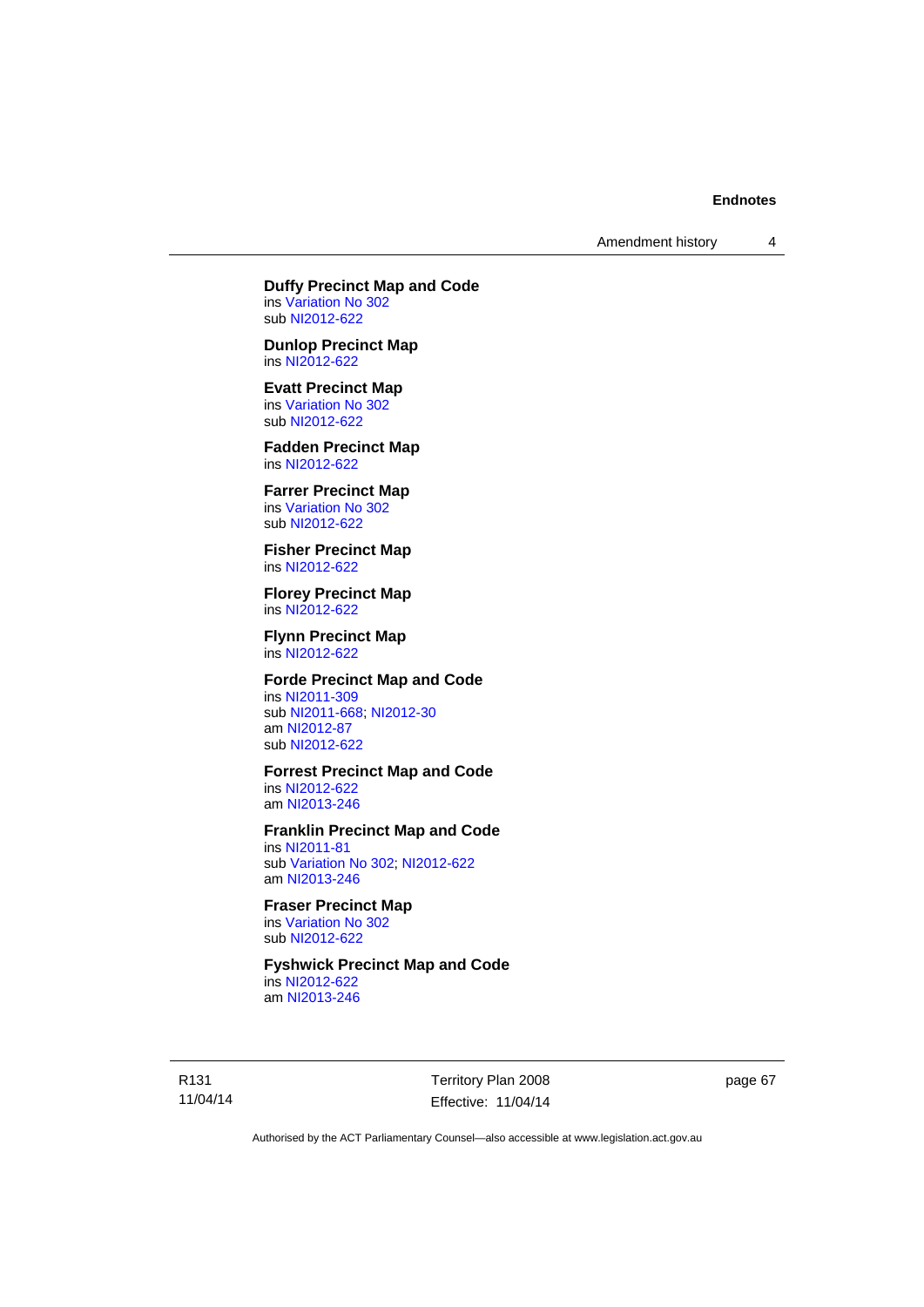4 Amendment history

**Garran Precinct Map**  ins [Variation No 302](http://www.legislation.act.gov.au/ni/2011-573/) sub [NI2012-622](http://www.legislation.act.gov.au/ni/2012-622/default.asp)

#### **Gilmore Precinct Map**

ins [Variation No 302](http://www.legislation.act.gov.au/ni/2011-573/) sub [NI2012-622](http://www.legislation.act.gov.au/ni/2012-622/default.asp)

# **Giralang Precinct Map**

ins [Variation No 302](http://www.legislation.act.gov.au/ni/2011-573/) sub [NI2012-622](http://www.legislation.act.gov.au/ni/2012-622/default.asp)

## **Gordon Precinct Map**

ins [Variation No 302](http://www.legislation.act.gov.au/ni/2011-573/) sub [NI2012-622](http://www.legislation.act.gov.au/ni/2012-622/default.asp)

#### **Gowrie Precinct Map**  ins [Variation No 302](http://www.legislation.act.gov.au/ni/2011-573/)

sub [NI2012-622](http://www.legislation.act.gov.au/ni/2012-622/default.asp)

## **Greenway Precinct Map and Code**

ins [NI2012-622](http://www.legislation.act.gov.au/ni/2012-622/default.asp) am [NI2012-631](http://www.legislation.act.gov.au/ni/2012-631/default.asp); [NI2013-246](http://www.legislation.act.gov.au/ni/2013-246/default.asp); [NI2013-535](http://www.legislation.act.gov.au/ni/2013-535/)

#### **Griffith Precinct Map and Code**

ins [Variation No 302](http://www.legislation.act.gov.au/ni/2011-573/) sub [Variation No 307](http://www.legislation.act.gov.au/ni/2012-201/); [NI2012-622](http://www.legislation.act.gov.au/ni/2012-622/default.asp); [NI2013-437](http://www.legislation.act.gov.au/ni/2013-437/default.asp)

## **Gungahlin Precinct Map and Code**

ins [Variation No 302](http://www.legislation.act.gov.au/ni/2011-573/) sub [NI2012-622](http://www.legislation.act.gov.au/ni/2012-622/default.asp) am [NI2013-245](http://www.legislation.act.gov.au/ni/2013-245/default.asp); [NI2013-246](http://www.legislation.act.gov.au/ni/2013-246/default.asp); [NI2014-90](http://www.legislation.act.gov.au/ni/2014-90/default.asp)

#### **Hackett Precinct Map**

ins [Variation No 302](http://www.legislation.act.gov.au/ni/2011-573/) sub [NI2012-622](http://www.legislation.act.gov.au/ni/2012-622/default.asp)

#### **Hall Precinct Map and Code**

ins [Variation No 302](http://www.legislation.act.gov.au/ni/2011-573/) sub [NI2012-622](http://www.legislation.act.gov.au/ni/2012-622/default.asp) am [NI2013-437](http://www.legislation.act.gov.au/ni/2013-437/default.asp)

## **Harrison Precinct Map and Code**

ins [NI2012-164](http://www.legislation.act.gov.au/ni/2012-164/) sub [NI2012-622](http://www.legislation.act.gov.au/ni/2012-622/default.asp) am [NI2013-246](http://www.legislation.act.gov.au/ni/2013-246/default.asp); [NI2013-402](http://www.legislation.act.gov.au/ni/2013-402/default.asp)

## **Hawker Precinct Map and Code**

ins [Variation No 302](http://www.legislation.act.gov.au/ni/2011-573/) sub [NI2012-622](http://www.legislation.act.gov.au/ni/2012-622/default.asp)

page 68 Territory Plan 2008 Effective: 11/04/14

R131 11/04/14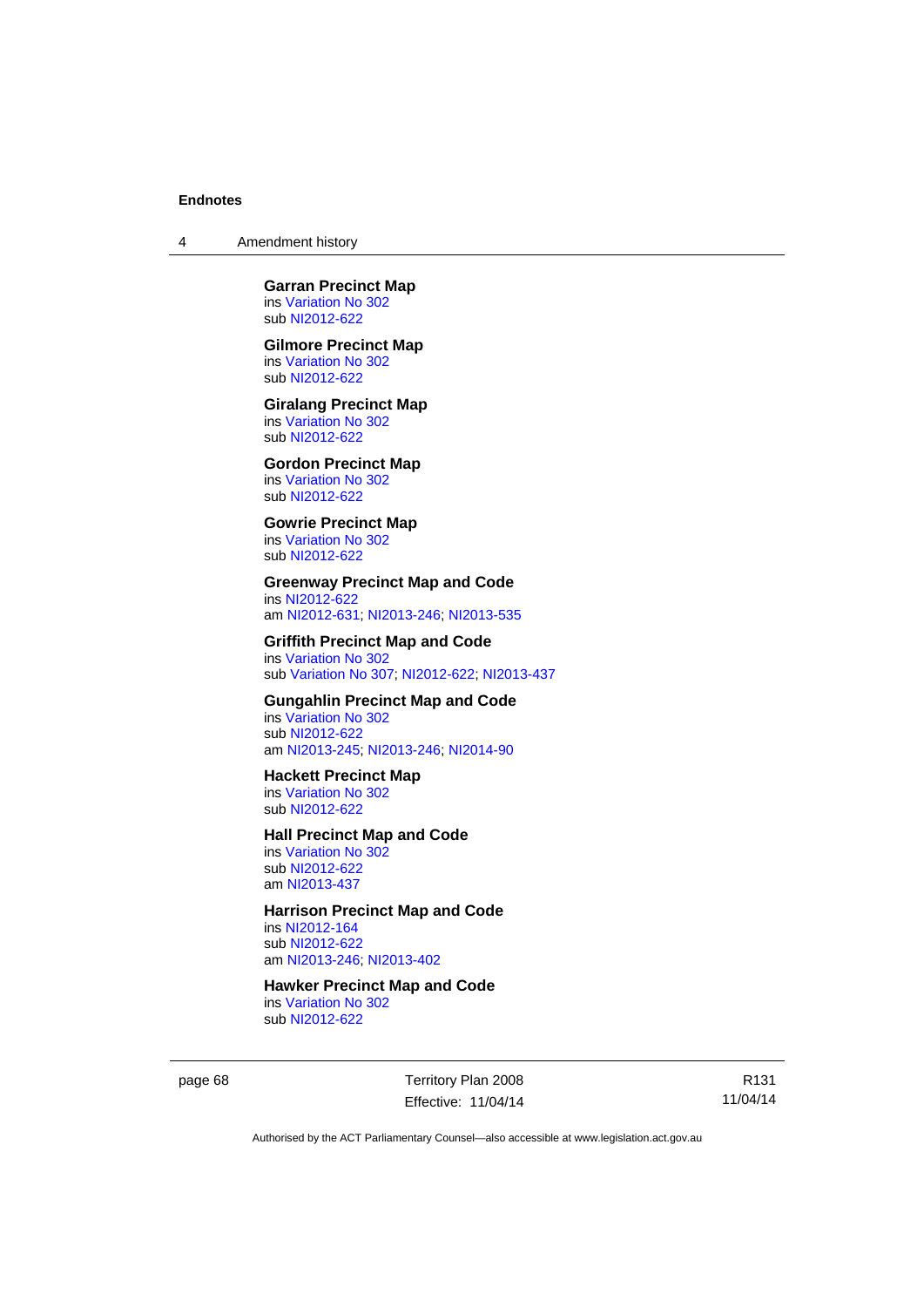Amendment history 4

## **Higgins Precinct Map**

ins [Variation No 302](http://www.legislation.act.gov.au/ni/2011-573/) om [NI2012-410](http://www.legislation.act.gov.au/ni/2012-410/) ins [NI2012-622](http://www.legislation.act.gov.au/ni/2012-622/default.asp)

# **Holder Precinct Map and Code**

ins [Variation No 302](http://www.legislation.act.gov.au/ni/2011-573/) sub [NI2012-622](http://www.legislation.act.gov.au/ni/2012-622/default.asp)

#### **Holt Precinct Map and Code**  ins [Variation No 302](http://www.legislation.act.gov.au/ni/2011-573/)

sub [NI2012-622](http://www.legislation.act.gov.au/ni/2012-622/default.asp)

# **Hughes Precinct Map**

ins [Variation No 302](http://www.legislation.act.gov.au/ni/2011-573/) sub [NI2012-622](http://www.legislation.act.gov.au/ni/2012-622/default.asp)

### **Hume Precinct Map and Code**

ins [NI2012-622](http://www.legislation.act.gov.au/ni/2012-622/default.asp) am [Variation No 305](http://www.legislation.act.gov.au/ni/2013-530/default.asp)

## **Isaacs Precinct Map**

ins [Variation No 302](http://www.legislation.act.gov.au/ni/2011-573/) sub [NI2012-622](http://www.legislation.act.gov.au/ni/2012-622/default.asp)

## **Isabella Plains Precinct Map**

ins [Variation No 302](http://www.legislation.act.gov.au/ni/2011-573/) sub [NI2012-622](http://www.legislation.act.gov.au/ni/2012-622/default.asp)

## **Jacka Precinct Map and Code**

ins [NI2012-611](http://www.legislation.act.gov.au/ni/2012-611/default.asp) sub [NI2012-622](http://www.legislation.act.gov.au/ni/2012-622/default.asp) am [NI2013-109](http://www.legislation.act.gov.au/ni/2013-109/default.asp)

## **Kaleen Precinct Map and Code**

ins [Variation No 302](http://www.legislation.act.gov.au/ni/2011-573/) sub [NI2012-622](http://www.legislation.act.gov.au/ni/2012-622/default.asp)

## **Kambah Precinct Map and Code**

ins [Variation No 302](http://www.legislation.act.gov.au/ni/2011-573/) sub [NI2012-410](http://www.legislation.act.gov.au/ni/2012-410/); [NI2012-622](http://www.legislation.act.gov.au/ni/2012-622/default.asp)

#### **Kingston Precinct Map and Code**  ins [NI2012-622](http://www.legislation.act.gov.au/ni/2012-622/default.asp)

sub [NI2013-53](http://www.legislation.act.gov.au/ni/2013-53/default.asp)

## **Latham Precinct Map**

ins [Variation No 302](http://www.legislation.act.gov.au/ni/2011-573/) sub [NI2012-622](http://www.legislation.act.gov.au/ni/2012-622/default.asp)

R131 11/04/14 Territory Plan 2008 Effective: 11/04/14 page 69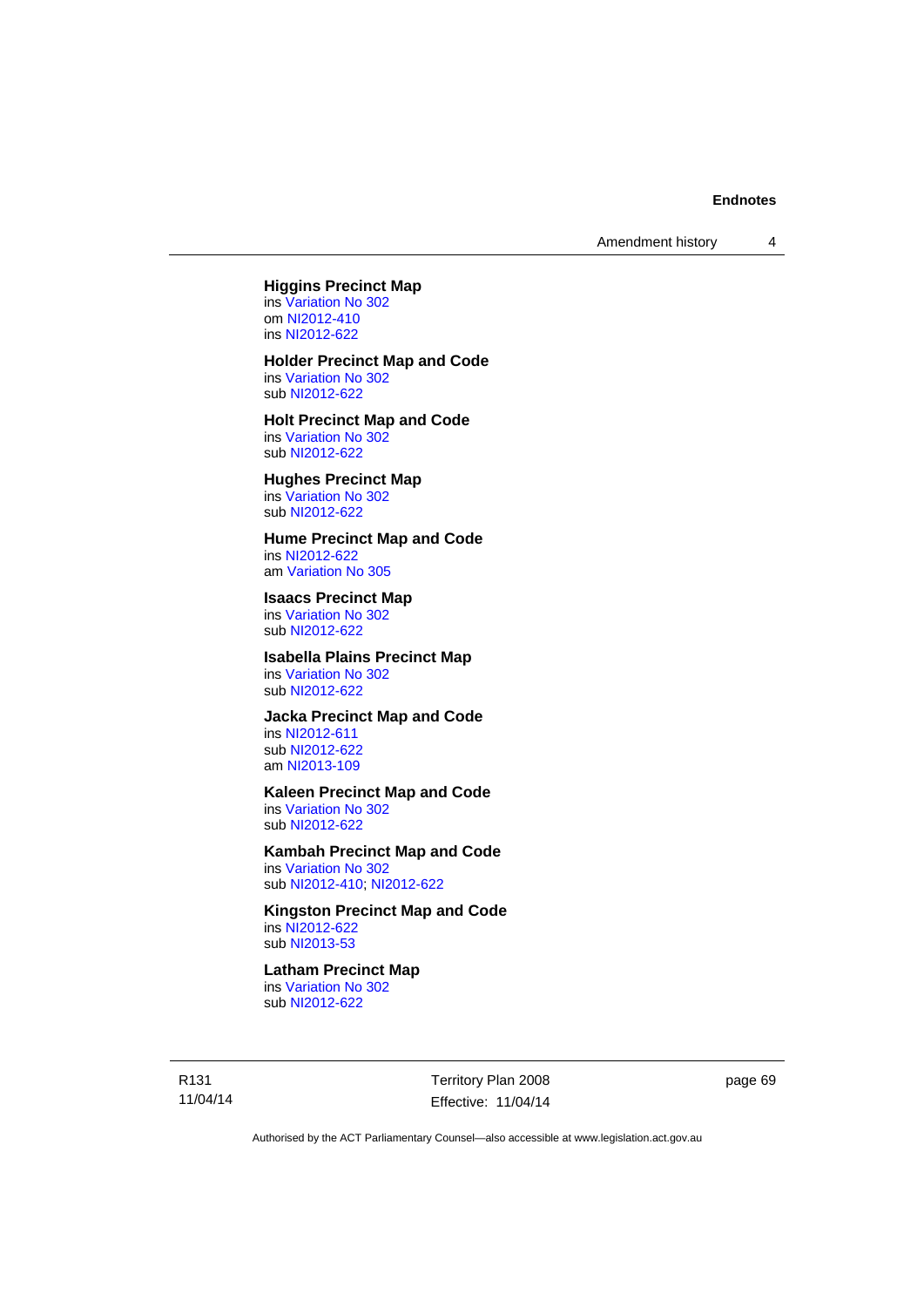4 Amendment history

#### **Lawson Precinct Map and Code**  ins [NI2014-11](http://www.legislation.act.gov.au/ni/2014-11/default.asp)

am [NI2014-149](http://www.legislation.act.gov.au/ni/2014-149/default.asp)

## **Lyneham Precinct Map**

ins [Variation No 302](http://www.legislation.act.gov.au/ni/2011-573/) sub [NI2012-622](http://www.legislation.act.gov.au/ni/2012-622/default.asp) am [NI2013-246](http://www.legislation.act.gov.au/ni/2013-246/default.asp)

### **Lyons Precinct Map and Code**  ins [Variation No 302](http://www.legislation.act.gov.au/ni/2011-573/)

sub [NI2012-622](http://www.legislation.act.gov.au/ni/2012-622/default.asp)

# **Macarthur Precinct Map**

ins [Variation No 302](http://www.legislation.act.gov.au/ni/2011-573/) sub [NI2012-622](http://www.legislation.act.gov.au/ni/2012-622/default.asp)

## **Macgregor Precinct Map and Code**

ins [NI2011-193](http://www.legislation.act.gov.au/ni/2011-193/) am [NI2011-284](http://www.legislation.act.gov.au/ni/2011-284/) sub [Variation No 302](http://www.legislation.act.gov.au/ni/2011-573/) am [NI2011-785](http://www.legislation.act.gov.au/ni/2011-785/); [NI2012-125](http://www.legislation.act.gov.au/ni/2012-125/); [NI2012-194](http://www.legislation.act.gov.au/ni/2012-194/); [NI2012-587](http://www.legislation.act.gov.au/ni/2012-587/default.asp) sub [NI2012-622](http://www.legislation.act.gov.au/ni/2012-622/default.asp) am [NI2013-535](http://www.legislation.act.gov.au/ni/2013-535/) sub [NI2013-576](http://www.legislation.act.gov.au/ni/2013-576/default.asp) am [NI2014-90](http://www.legislation.act.gov.au/ni/2014-90/default.asp)

## **Macquarie Precinct Map and Code**

ins [Variation No 302](http://www.legislation.act.gov.au/ni/2011-573/) sub [NI2012-622](http://www.legislation.act.gov.au/ni/2012-622/default.asp)

## **Mawson Precinct Map and Code**

ins [Variation No 302](http://www.legislation.act.gov.au/ni/2011-573/) sub [NI2012-622](http://www.legislation.act.gov.au/ni/2012-622/default.asp)

## **McKellar Precinct Map**

ins [Variation No 302](http://www.legislation.act.gov.au/ni/2011-573/) sub [NI2012-622](http://www.legislation.act.gov.au/ni/2012-622/default.asp)

# **Melba Precinct Map**

ins [Variation No 302](http://www.legislation.act.gov.au/ni/2011-573/) sub [NI2012-622](http://www.legislation.act.gov.au/ni/2012-622/default.asp)

**Mitchell Precinct Map**  ins [NI2012-622](http://www.legislation.act.gov.au/ni/2012-622/default.asp)

#### **Monash Precinct Map**

ins [Variation No 302](http://www.legislation.act.gov.au/ni/2011-573/) sub [NI2012-622](http://www.legislation.act.gov.au/ni/2012-622/default.asp)

page 70 Territory Plan 2008 Effective: 11/04/14

R131 11/04/14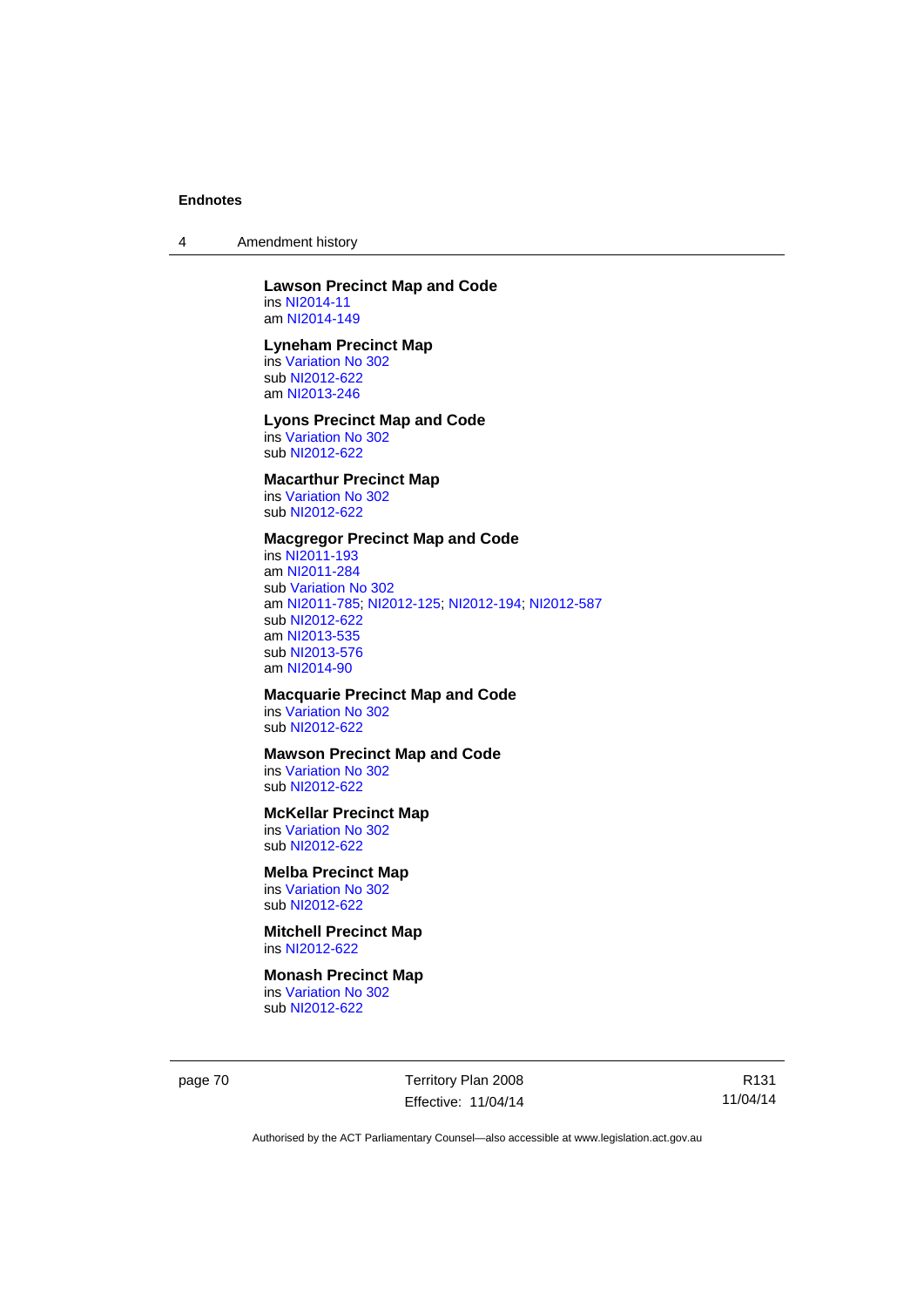Amendment history 4

## **Narrabundah Precinct Map and Code**

ins [Variation No 302](http://www.legislation.act.gov.au/ni/2011-573/) sub [NI2012-622](http://www.legislation.act.gov.au/ni/2012-622/default.asp) am [NI2013-437](http://www.legislation.act.gov.au/ni/2013-437/default.asp)

**Ngunnawal Precinct Map and Code** 

ins [NI2012-622](http://www.legislation.act.gov.au/ni/2012-622/default.asp) sub [NI2013-146](http://www.legislation.act.gov.au/ni/2013-146/default.asp) am [NI2013-435](http://www.legislation.act.gov.au/ni/2013-435/default.asp)

# **Nicholls Precinct Map and Code**

ins [Variation No 302](http://www.legislation.act.gov.au/ni/2011-573/) sub [NI2012-622](http://www.legislation.act.gov.au/ni/2012-622/default.asp)

**Oaks Estate Precinct Map and Code**  ins [NI2012-622](http://www.legislation.act.gov.au/ni/2012-622/default.asp)

**O'Connor Precinct Map**  ins [NI2012-622](http://www.legislation.act.gov.au/ni/2012-622/default.asp)

#### **O'Malley Precinct Map and Code**  ins [Variation No 302](http://www.legislation.act.gov.au/ni/2011-573/) sub [NI2012-622](http://www.legislation.act.gov.au/ni/2012-622/default.asp)

**Oxley Precinct Map**  ins [NI2012-622](http://www.legislation.act.gov.au/ni/2012-622/default.asp)

**Page Precinct Map**  ins [NI2012-622](http://www.legislation.act.gov.au/ni/2012-622/default.asp)

**Palmerston Precinct Map**  ins [NI2012-622](http://www.legislation.act.gov.au/ni/2012-622/default.asp)

**Parkes Precinct Map**  ins [NI2012-622](http://www.legislation.act.gov.au/ni/2012-622/default.asp)

**Pearce Precinct Map**  ins [NI2012-622](http://www.legislation.act.gov.au/ni/2012-622/default.asp)

**Phillip Precinct Map and Code**  ins [NI2012-622](http://www.legislation.act.gov.au/ni/2012-622/default.asp)

#### **Pialligo Precinct Map and Code**  ins [NI2012-622](http://www.legislation.act.gov.au/ni/2012-622/default.asp) am [NI2013-246](http://www.legislation.act.gov.au/ni/2013-246/default.asp)

## **Red Hill Precinct Map**

ins [Variation No 302](http://www.legislation.act.gov.au/ni/2011-573/) sub [NI2012-622](http://www.legislation.act.gov.au/ni/2012-622/default.asp)

R131 11/04/14 Territory Plan 2008 Effective: 11/04/14 page 71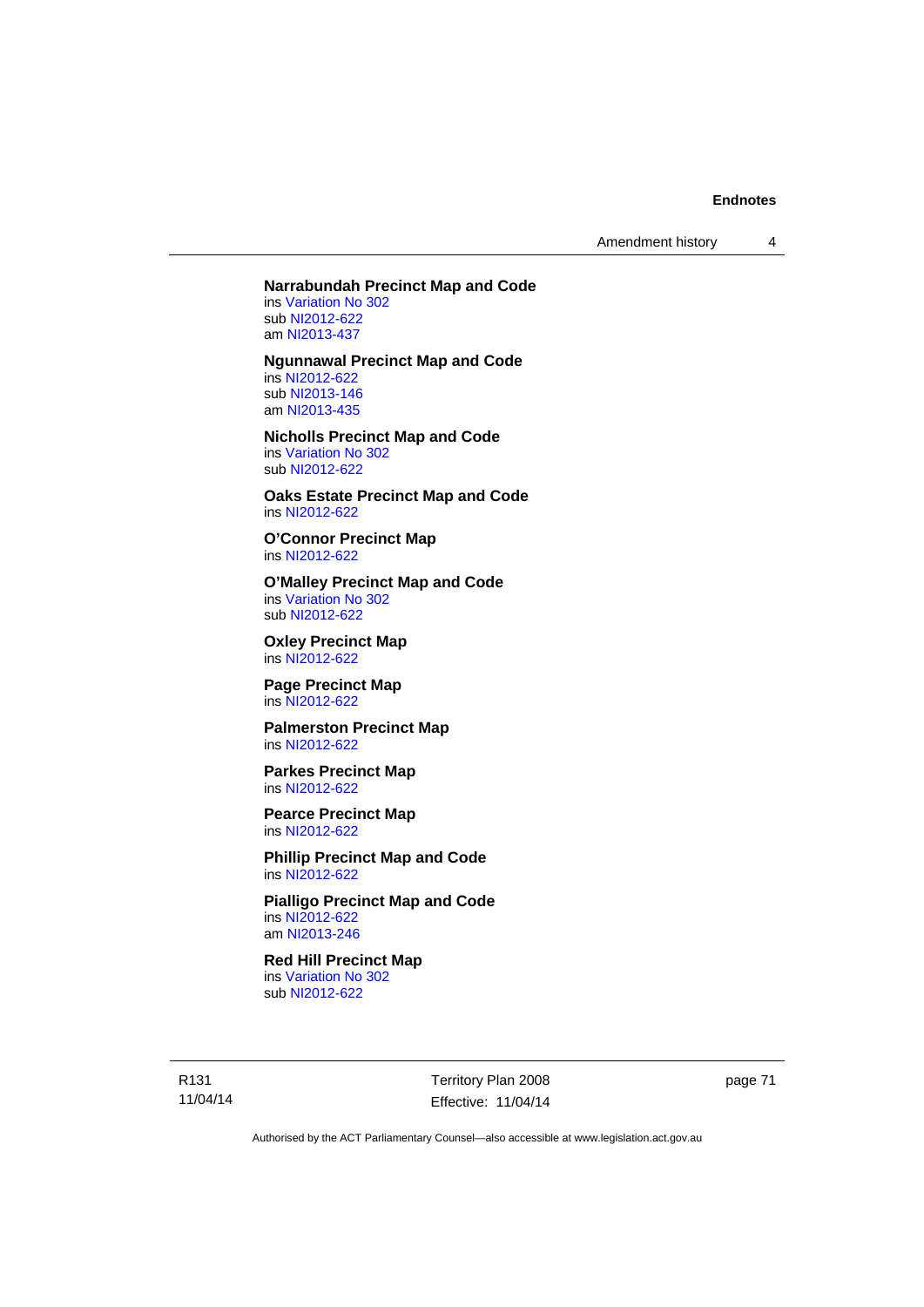4 Amendment history

# **Reid Precinct Map and Code**

ins [NI2012-622](http://www.legislation.act.gov.au/ni/2012-622/default.asp) am [Variation No 308](http://www.legislation.act.gov.au/ni/2014-60/default.asp)

# **Richardson Precinct Map**

ins [Variation No 302](http://www.legislation.act.gov.au/ni/2011-573/) sub [NI2012-622](http://www.legislation.act.gov.au/ni/2012-622/default.asp)

### **Rivett Precinct Map**  ins [Variation No 302](http://www.legislation.act.gov.au/ni/2011-573/) sub [NI2012-622](http://www.legislation.act.gov.au/ni/2012-622/default.asp)

**Russell Precinct Map**  ins [NI2012-622](http://www.legislation.act.gov.au/ni/2012-622/default.asp)

### **Scullin Precinct Map**  ins [Variation No 302](http://www.legislation.act.gov.au/ni/2011-573/)

sub [NI2012-622](http://www.legislation.act.gov.au/ni/2012-622/default.asp)

#### **Spence Precinct Map**  ins [NI2012-622](http://www.legislation.act.gov.au/ni/2012-622/default.asp)

#### **Stirling Precinct Map**  ins [Variation No 302](http://www.legislation.act.gov.au/ni/2011-573/) sub [NI2012-622](http://www.legislation.act.gov.au/ni/2012-622/default.asp)

**Symonston Precinct Map and Code**  ins [NI2012-622](http://www.legislation.act.gov.au/ni/2012-622/default.asp)

## **Tharwa Precinct Map and Code**  ins [NI2012-622](http://www.legislation.act.gov.au/ni/2012-622/default.asp)

**Theodore Precinct Map**  ins [Variation No 302](http://www.legislation.act.gov.au/ni/2011-573/) sub [NI2012-622](http://www.legislation.act.gov.au/ni/2012-622/default.asp)

# **Torrens Precinct Map**

ins [Variation No 302](http://www.legislation.act.gov.au/ni/2011-573/) sub [NI2012-622](http://www.legislation.act.gov.au/ni/2012-622/default.asp)

# **Turner Precinct Map and Code**

ins [Variation No 302](http://www.legislation.act.gov.au/ni/2011-573/) sub [NI2012-622](http://www.legislation.act.gov.au/ni/2012-622/default.asp)

## **Wanniassa Precinct Map and Code**

ins [Variation No 302](http://www.legislation.act.gov.au/ni/2011-573/) sub [NI2012-622](http://www.legislation.act.gov.au/ni/2012-622/default.asp)

## **Waramanga Precinct Map**

ins [Variation No 302](http://www.legislation.act.gov.au/ni/2011-573/) sub [NI2012-622](http://www.legislation.act.gov.au/ni/2012-622/default.asp)

page 72 Territory Plan 2008 Effective: 11/04/14

R131 11/04/14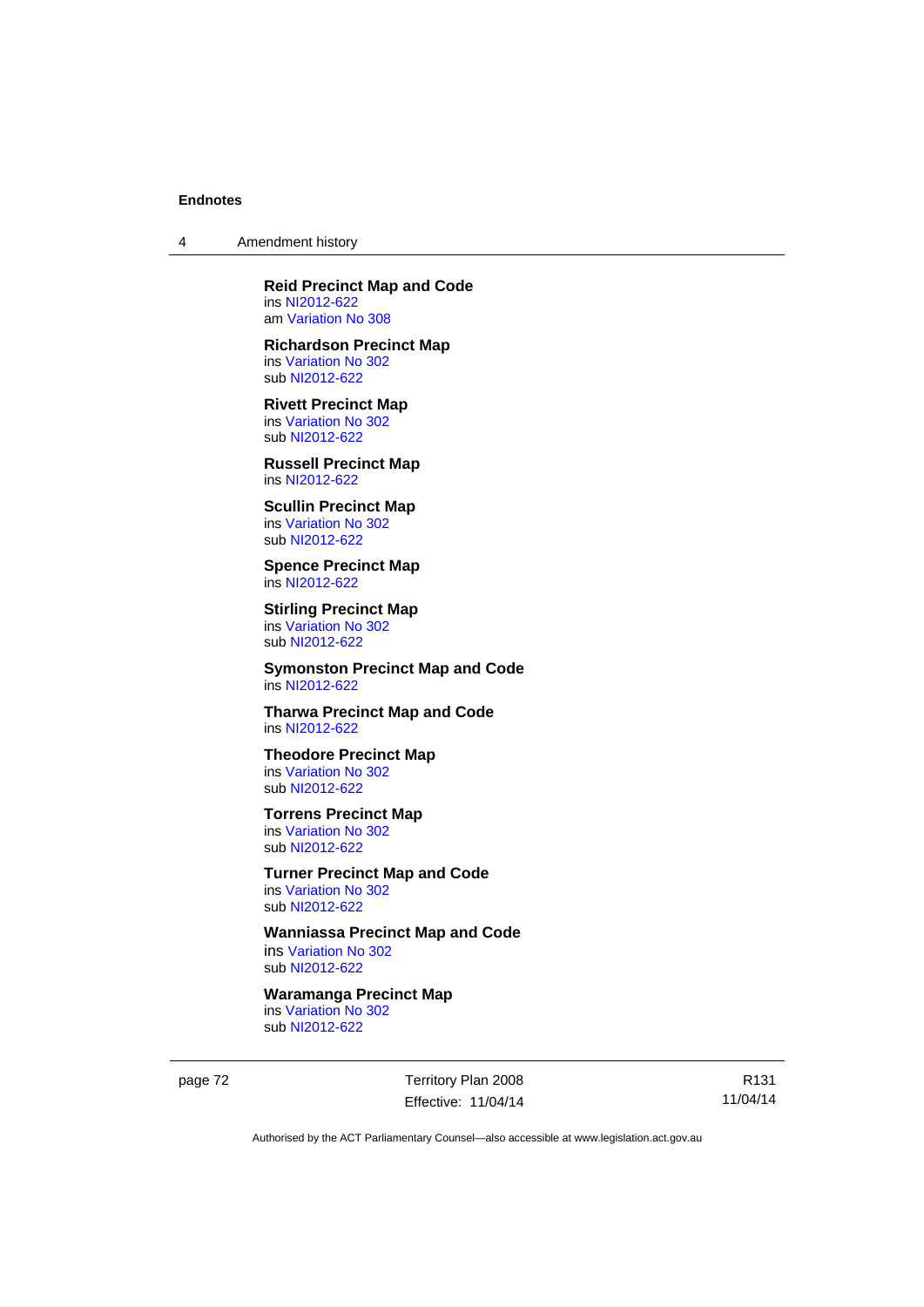Amendment history 4

#### **Watson Precinct Map**  ins [Variation No 302](http://www.legislation.act.gov.au/ni/2011-573/)

sub [NI2012-622](http://www.legislation.act.gov.au/ni/2012-622/default.asp)

#### **Weetangera Precinct Map**

ins [Variation No 302](http://www.legislation.act.gov.au/ni/2011-573/) sub [NI2012-622](http://www.legislation.act.gov.au/ni/2012-622/default.asp)

#### **Weston Precinct Map and Code**

ins [Variation No 302](http://www.legislation.act.gov.au/ni/2011-573/) sub [NI2011-731](http://www.legislation.act.gov.au/ni/2011-731/) am [NI2012-145](http://www.legislation.act.gov.au/ni/2012-145/) sub [NI2012-622](http://www.legislation.act.gov.au/ni/2012-622/default.asp)

**Wright Precinct Map and Code**  ins [NI2012-209](http://www.legislation.act.gov.au/ni/2012-209/) sub [NI2012-314](http://www.legislation.act.gov.au/ni/2012-314/); [NI2012-622](http://www.legislation.act.gov.au/ni/2012-622/default.asp); [NI2014-10](http://www.legislation.act.gov.au/ni/2014-10/default.asp)

**Yarralumla Precinct Map and Code**  ins [Variation No 302](http://www.legislation.act.gov.au/ni/2011-573/)

## **10.2 District Precinct Maps and Codes**

**Belconnen District Precinct Map and Code**  ins [NI2012-622](http://www.legislation.act.gov.au/ni/2012-622/default.asp) am [NI2013-437](http://www.legislation.act.gov.au/ni/2013-437/default.asp)

**Booth District Precinct Map and Code**  ins [NI2012-622](http://www.legislation.act.gov.au/ni/2012-622/default.asp)

**Canberra Central District Precinct Map and Code**  ins [NI2012-622](http://www.legislation.act.gov.au/ni/2012-622/default.asp)

**Coree District Precinct Map and Code**  ins [NI2012-622](http://www.legislation.act.gov.au/ni/2012-622/default.asp)

**Cotter River District Precinct Map and Code**  ins [NI2012-622](http://www.legislation.act.gov.au/ni/2012-622/default.asp) am [NI2013-437](http://www.legislation.act.gov.au/ni/2013-437/default.asp)

**Gungahlin District Precinct Map and Code**  ins [NI2012-622](http://www.legislation.act.gov.au/ni/2012-622/default.asp) am [NI2013-437](http://www.legislation.act.gov.au/ni/2013-437/default.asp)

**Hall District Precinct Map and Code**  ins [NI2012-622](http://www.legislation.act.gov.au/ni/2012-622/default.asp) am [NI2013-437](http://www.legislation.act.gov.au/ni/2013-437/default.asp)

**Jerrabomberra District Precinct Map and Code**  ins [NI2012-622](http://www.legislation.act.gov.au/ni/2012-622/default.asp) am [Variation No 305](http://www.legislation.act.gov.au/ni/2013-530/default.asp)

R131 11/04/14 Territory Plan 2008 Effective: 11/04/14 page 73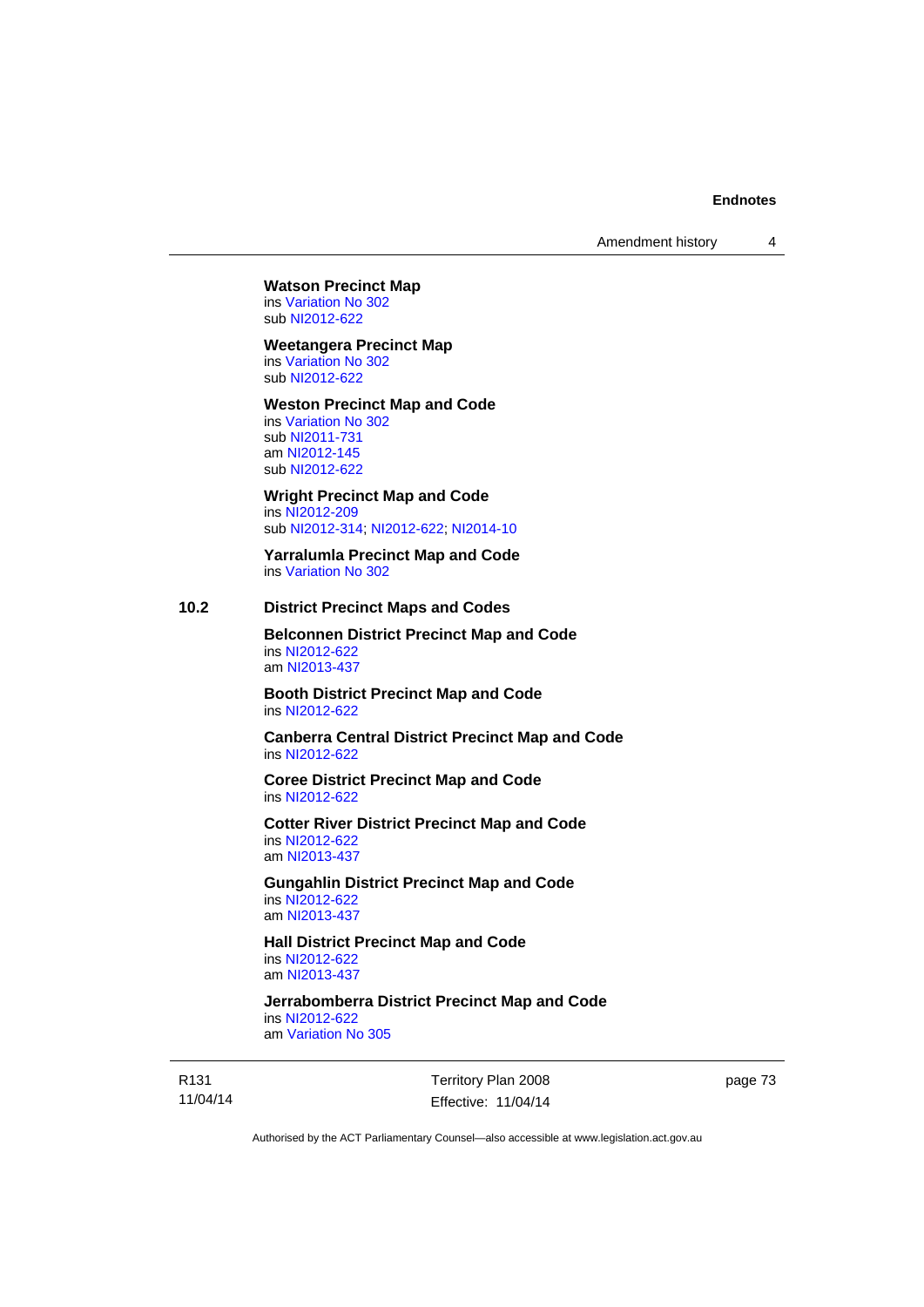| Amendment history<br>4 |  |
|------------------------|--|
|------------------------|--|

**Kowen District Precinct Map and Code**  ins [NI2012-622](http://www.legislation.act.gov.au/ni/2012-622/default.asp) am [NI2013-437](http://www.legislation.act.gov.au/ni/2013-437/default.asp)

**Majura District Precinct Map and Code**  ins [NI2012-622](http://www.legislation.act.gov.au/ni/2012-622/default.asp) am [NI2013-437](http://www.legislation.act.gov.au/ni/2013-437/default.asp)

**Molongo Valley District Precinct Map and Code**  ins [NI2012-622](http://www.legislation.act.gov.au/ni/2012-622/default.asp) am [NI2014-90](http://www.legislation.act.gov.au/ni/2014-90/default.asp)

**Mount Clear District Precinct Map and Code**  ins [NI2012-622](http://www.legislation.act.gov.au/ni/2012-622/default.asp) am [NI2013-437](http://www.legislation.act.gov.au/ni/2013-437/default.asp)

**Paddy's River District Precinct Map and Code**  ins [NI2012-622](http://www.legislation.act.gov.au/ni/2012-622/default.asp) am [NI2013-437](http://www.legislation.act.gov.au/ni/2013-437/default.asp)

**Rendezvous Creek District Precinct Map and Code**  ins [NI2012-622](http://www.legislation.act.gov.au/ni/2012-622/default.asp) am [NI2013-437](http://www.legislation.act.gov.au/ni/2013-437/default.asp)

**Stromlo District Precinct Map and Code**  ins [NI2012-622](http://www.legislation.act.gov.au/ni/2012-622/default.asp) am [NI2013-437](http://www.legislation.act.gov.au/ni/2013-437/default.asp)

**Tennent District Precinct Map and Code**  ins [NI2012-622](http://www.legislation.act.gov.au/ni/2012-622/default.asp)

**Tuggeranong District Precinct Map and Code**  ins [NI2012-622](http://www.legislation.act.gov.au/ni/2012-622/default.asp) am [Variation No 305](http://www.legislation.act.gov.au/ni/2013-530/default.asp)

**Weston District Precinct Map and Code**  ins [NI2012-622](http://www.legislation.act.gov.au/ni/2012-622/default.asp) am [NI2013-437](http://www.legislation.act.gov.au/ni/2013-437/default.asp)

**Woden District Precinct Map and Code**  ins [NI2012-622](http://www.legislation.act.gov.au/ni/2012-622/default.asp)

**10.3 Other Precinct Codes**  renum [NI2012-622](http://www.legislation.act.gov.au/ni/2012-622/default.asp) **Northbourne Avenue Precinct Code**  (prev 10.1) renum and reloc [NI2010-602](http://www.legislation.act.gov.au/ni/2010-602/) renum [NI2012-622](http://www.legislation.act.gov.au/ni/2012-622/default.asp) am [NI2010-22](http://www.legislation.act.gov.au/ni/2010-22/); [NI2010-217](http://www.legislation.act.gov.au/ni/2010-217/)

page 74 Territory Plan 2008 Effective: 11/04/14

R131 11/04/14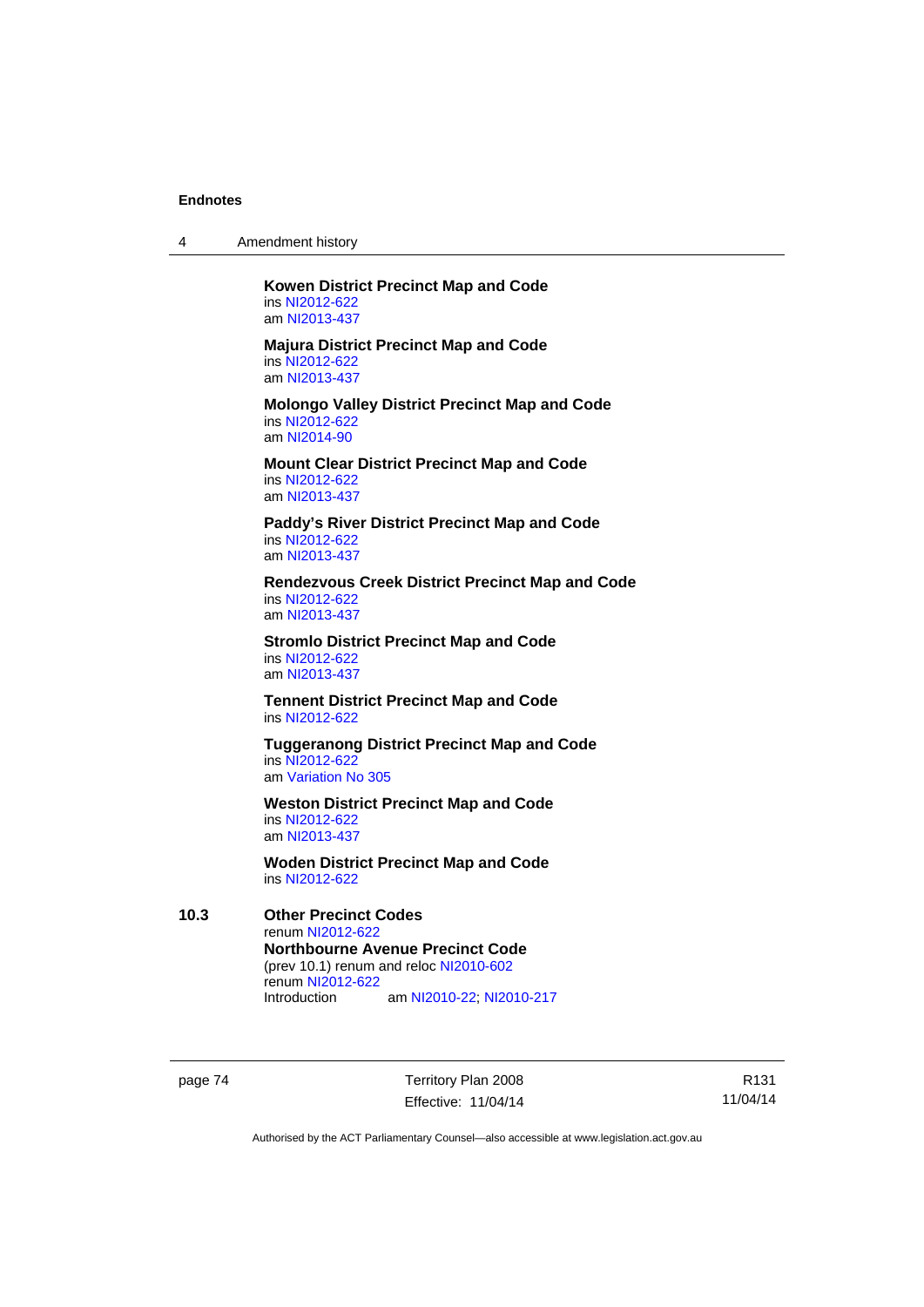Amendment history 4

|                              | Part A(5) - Commercial C5 - Residential Mixed Use |
|------------------------------|---------------------------------------------------|
| Element 2                    |                                                   |
| Item $2.1$                   |                                                   |
| R <sub>10</sub>              | sub NI2012-631                                    |
| <b>R10A</b>                  | ins NI2012-631                                    |
| Item $2.5$                   |                                                   |
| R <sub>15</sub>              | sub NI2012-631                                    |
| R16                          | om NI2012-631                                     |
|                              | <b>Part B - General Development Controls</b>      |
| Element 1                    |                                                   |
| Item $1.1$                   |                                                   |
| R <sub>18</sub>              | sub NI2010-217                                    |
| Element 2                    |                                                   |
| Item $2.1$                   |                                                   |
| R21                          | sub NI2009-487, NI2012-631                        |
| R22                          | sub NI2012-631                                    |
| R22A                         | ins NI2012-631                                    |
| Item 2.4                     |                                                   |
| R26                          | am NI2009-487                                     |
|                              | sub NI2012-631                                    |
| <b>R26A</b>                  | ins NI2012-631                                    |
| R <sub>26</sub> B            | ins NI2012-631                                    |
| Item 2.7                     |                                                   |
| C <sub>29</sub><br>Element 3 | sub NI2009-38                                     |
| Item 3.1                     |                                                   |
| R30                          | am NI2010-217                                     |
| R31                          | am NI2010-217                                     |
| Element 5                    |                                                   |
| Item 5.2                     |                                                   |
| R53                          | am NI2010-217                                     |
| Item 5.4                     |                                                   |
| C <sub>56</sub>              | sub NI2010-22                                     |
| Element 6                    |                                                   |
| Item 6.1                     |                                                   |
| hdg                          | om NI2009-487                                     |
|                              | ins NI2010-217                                    |
| R57                          | am NI2008-541                                     |
|                              | om NI2009-487                                     |
|                              | ins NI2010-217                                    |
| R58                          | om NI2009-487                                     |
| R58, C58                     | ins NI2010-217                                    |
| R59. C59                     | om NI2009-487                                     |
|                              | ins NI2010-217                                    |
| R60                          | om NI2009-487                                     |
| R60, C60                     | ins NI2010-217                                    |
|                              |                                                   |
|                              |                                                   |

R131 11/04/14

Territory Plan 2008 Effective: 11/04/14 page 75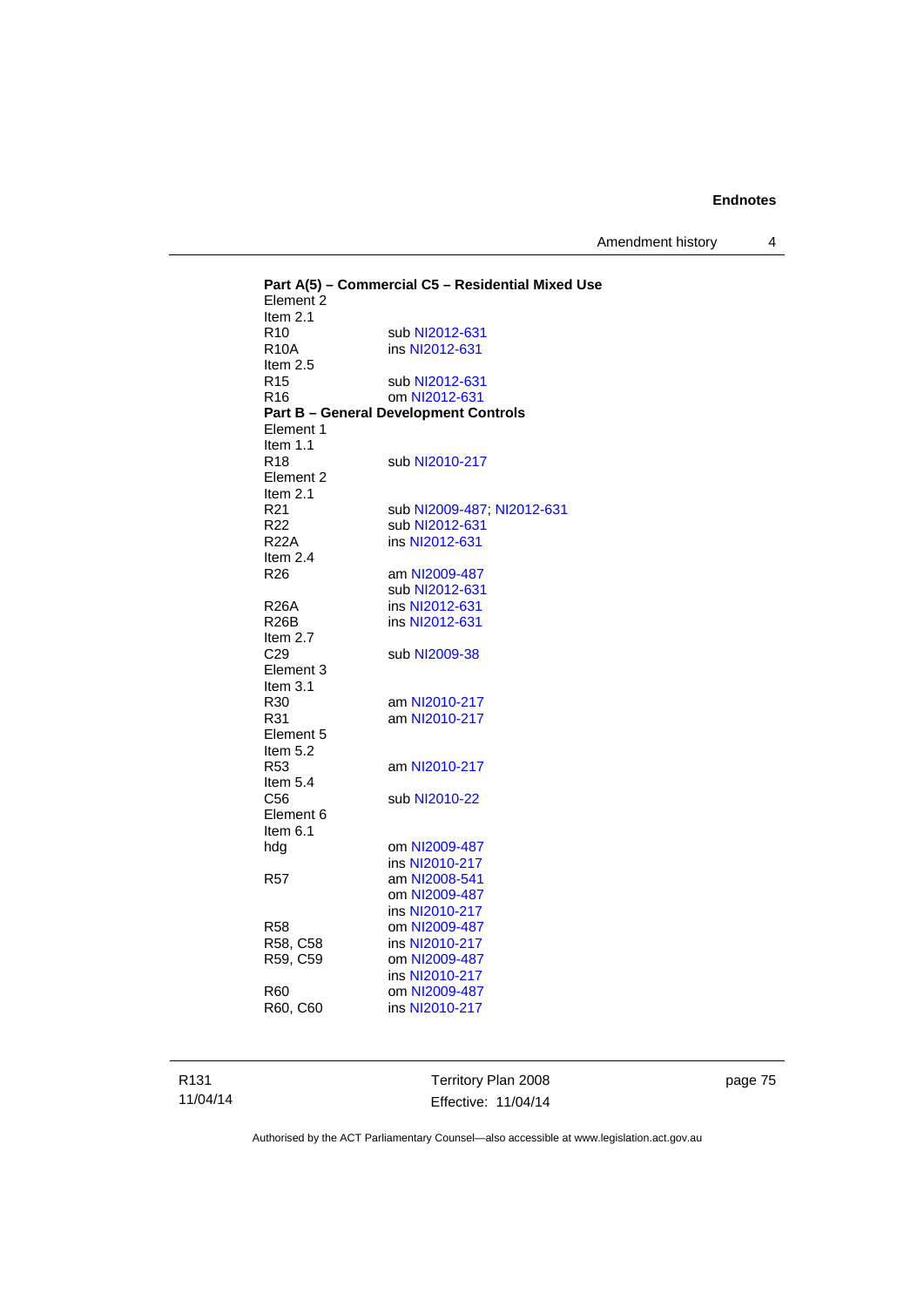4 Amendment history

Item 6.3<br>R62 sub [NI2011-788](http://www.legislation.act.gov.au/ni/2011-788/) Element 7 Item 7.1<br>R73 am [NI2009-38](http://www.legislation.act.gov.au/ni/2009-38/) **Rural Villages Precinct Code**  (prev 10.2) renum and reloc [NI2010-602](http://www.legislation.act.gov.au/ni/2010-602/) Introduction am [NI2010-22](http://www.legislation.act.gov.au/ni/2010-22/) **Part A – Village of Hall**  Figure 1 sub [NI2008-290](http://www.legislation.act.gov.au/ni/2008-290/) **Part B – Stromlo Settlement**  Element 5<br>C33 am NI2028-290 **Part D – Uriarra Village**  Part D(1) hdg sub [NI2010-22](http://www.legislation.act.gov.au/ni/2010-22/) Element<sup>2</sup> Item 2.1 C50 sub [NI2009-38](http://www.legislation.act.gov.au/ni/2009-38/) **Part E – General Controls For All Villages**  Element 1 Item 1.1 C51 sub [NI2010-22](http://www.legislation.act.gov.au/ni/2010-22/) om [NI2012-622](http://www.legislation.act.gov.au/ni/2012-622/default.asp) om [NI2012-622](http://www.legislation.act.gov.au/ni/2012-622/default.asp) **Inner North Precinct Code**  (prev 3.4) renum [NI2010-22](http://www.legislation.act.gov.au/ni/2010-22/) R35 (prev 10.3) renum and reloc [NI2010-602](http://www.legislation.act.gov.au/ni/2010-602/) renum [NI2012-622](http://www.legislation.act.gov.au/ni/2012-622/default.asp) Introduction am [NI2012-190](http://www.legislation.act.gov.au/ni/2012-190/) **Part A – General Development Controls**  Element 2 Item 2.1 hdg sub [NI2008-358](http://www.legislation.act.gov.au/ni/2008-358/) R3 sub [NI2008-358](http://www.legislation.act.gov.au/ni/2008-358/) Item 2.3 hdg sub [NI2008-358](http://www.legislation.act.gov.au/ni/2008-358/) R6 sub [NI2008-358](http://www.legislation.act.gov.au/ni/2008-358/)<br>R7 sub NI2008-358 sub [NI2008-358](http://www.legislation.act.gov.au/ni/2008-358/); [NI2013-535](http://www.legislation.act.gov.au/ni/2013-535/) C11 sub [NI2008-358](http://www.legislation.act.gov.au/ni/2008-358/) Figure 1 sub [NI2008-358](http://www.legislation.act.gov.au/ni/2008-358/)<br>C12 sub NI2011-207 C12 sub [NI2011-207](http://www.legislation.act.gov.au/ni/2011-207/)<br>R13 sub NI2008-358 sub [NI2008-358](http://www.legislation.act.gov.au/ni/2008-358/) am [NI2009-322](http://www.legislation.act.gov.au/ni/2009-322/) sub [NI2012-631](http://www.legislation.act.gov.au/ni/2012-631/default.asp)<br>C13 am NI2013-390 am [NI2013-390](http://www.legislation.act.gov.au/ni/2013-390/default.asp) Item 2.5 hdg sub [NI2008-541](http://www.legislation.act.gov.au/ni/2008-541/)

page 76 Territory Plan 2008 Effective: 11/04/14

R131 11/04/14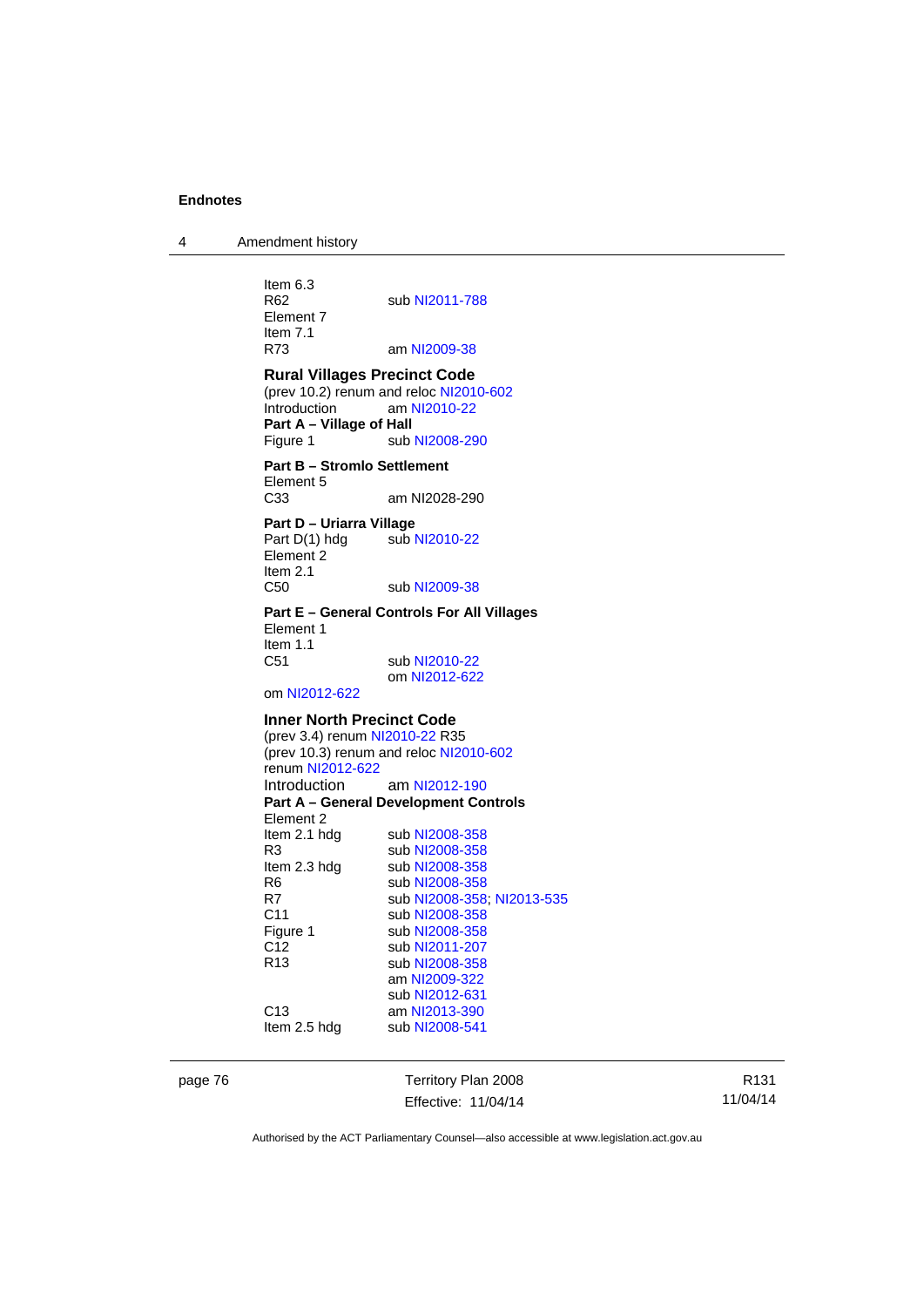Amendment history 4

| Element 3<br>Figure 2<br>Item 3.2 hdg<br>R <sub>18</sub>       | sub NI2008-358<br>sub NI2008-358<br>sub NI2008-358<br>am NI2010-217                                                                                                                                                                                                                                                                                                      |
|----------------------------------------------------------------|--------------------------------------------------------------------------------------------------------------------------------------------------------------------------------------------------------------------------------------------------------------------------------------------------------------------------------------------------------------------------|
| Element 5<br>Item $5.1$<br>C <sub>21</sub>                     | sub NI2010-22                                                                                                                                                                                                                                                                                                                                                            |
|                                                                |                                                                                                                                                                                                                                                                                                                                                                          |
|                                                                |                                                                                                                                                                                                                                                                                                                                                                          |
| <b>Braddon</b>                                                 | sub NI2008-358                                                                                                                                                                                                                                                                                                                                                           |
|                                                                | sub NI2010-217                                                                                                                                                                                                                                                                                                                                                           |
|                                                                |                                                                                                                                                                                                                                                                                                                                                                          |
|                                                                | sub Variation No 310                                                                                                                                                                                                                                                                                                                                                     |
|                                                                | sub Variation No 310                                                                                                                                                                                                                                                                                                                                                     |
| <b>Part C - Site Specific Controls</b><br>Part C (1) - Braddon |                                                                                                                                                                                                                                                                                                                                                                          |
|                                                                | om NI2008-358                                                                                                                                                                                                                                                                                                                                                            |
|                                                                | om NI2008-358                                                                                                                                                                                                                                                                                                                                                            |
|                                                                | om NI2008-358                                                                                                                                                                                                                                                                                                                                                            |
|                                                                | om NI2008-358                                                                                                                                                                                                                                                                                                                                                            |
|                                                                |                                                                                                                                                                                                                                                                                                                                                                          |
|                                                                | am NI2010-411                                                                                                                                                                                                                                                                                                                                                            |
|                                                                | om NI2008-358                                                                                                                                                                                                                                                                                                                                                            |
|                                                                | om NI2008-358                                                                                                                                                                                                                                                                                                                                                            |
|                                                                | om NI2008-358                                                                                                                                                                                                                                                                                                                                                            |
|                                                                | om NI2008-358                                                                                                                                                                                                                                                                                                                                                            |
|                                                                | om NI2008-358                                                                                                                                                                                                                                                                                                                                                            |
|                                                                | om NI2008-358                                                                                                                                                                                                                                                                                                                                                            |
|                                                                | om NI2008-358                                                                                                                                                                                                                                                                                                                                                            |
| R35                                                            | om NI2008-358                                                                                                                                                                                                                                                                                                                                                            |
|                                                                | om NI2008-358                                                                                                                                                                                                                                                                                                                                                            |
| R36                                                            | om NI2008-358                                                                                                                                                                                                                                                                                                                                                            |
|                                                                | om NI2008-358                                                                                                                                                                                                                                                                                                                                                            |
| R37                                                            | om NI2008-358                                                                                                                                                                                                                                                                                                                                                            |
| Item 2.8 hdg                                                   | om NI2008-358                                                                                                                                                                                                                                                                                                                                                            |
| R38                                                            | om NI2008-358                                                                                                                                                                                                                                                                                                                                                            |
|                                                                | om NI2008-358                                                                                                                                                                                                                                                                                                                                                            |
| R39                                                            | om NI2008-358                                                                                                                                                                                                                                                                                                                                                            |
|                                                                | om NI2008-358                                                                                                                                                                                                                                                                                                                                                            |
|                                                                | om NI2008-358                                                                                                                                                                                                                                                                                                                                                            |
| Part C (4) - O'Connor                                          |                                                                                                                                                                                                                                                                                                                                                                          |
|                                                                | <b>Part B - Control Plans</b><br>Lyneham<br>O'Connor and<br><b>Turner North</b><br><b>Turner South</b><br>Item 2.2 hdg<br>R <sub>25</sub><br>Item 2.3 hdg<br>R <sub>26</sub><br>Part C (3) - Lyneham<br>Hdg<br>Item 2.2 hdg<br>R32<br>Item 2.3 hdg<br>R33<br>Item 2.4 hdg<br>R34<br>Item 2.5 hdg<br>Item 2.6 hdg<br>Item 2.7 hdg<br>Item 2.9 hdg<br>Item 2.10 hdg<br>R40 |

hdg am [NI2010-411](http://www.legislation.act.gov.au/ni/2010-411/)

R131 11/04/14

Territory Plan 2008 Effective: 11/04/14 page 77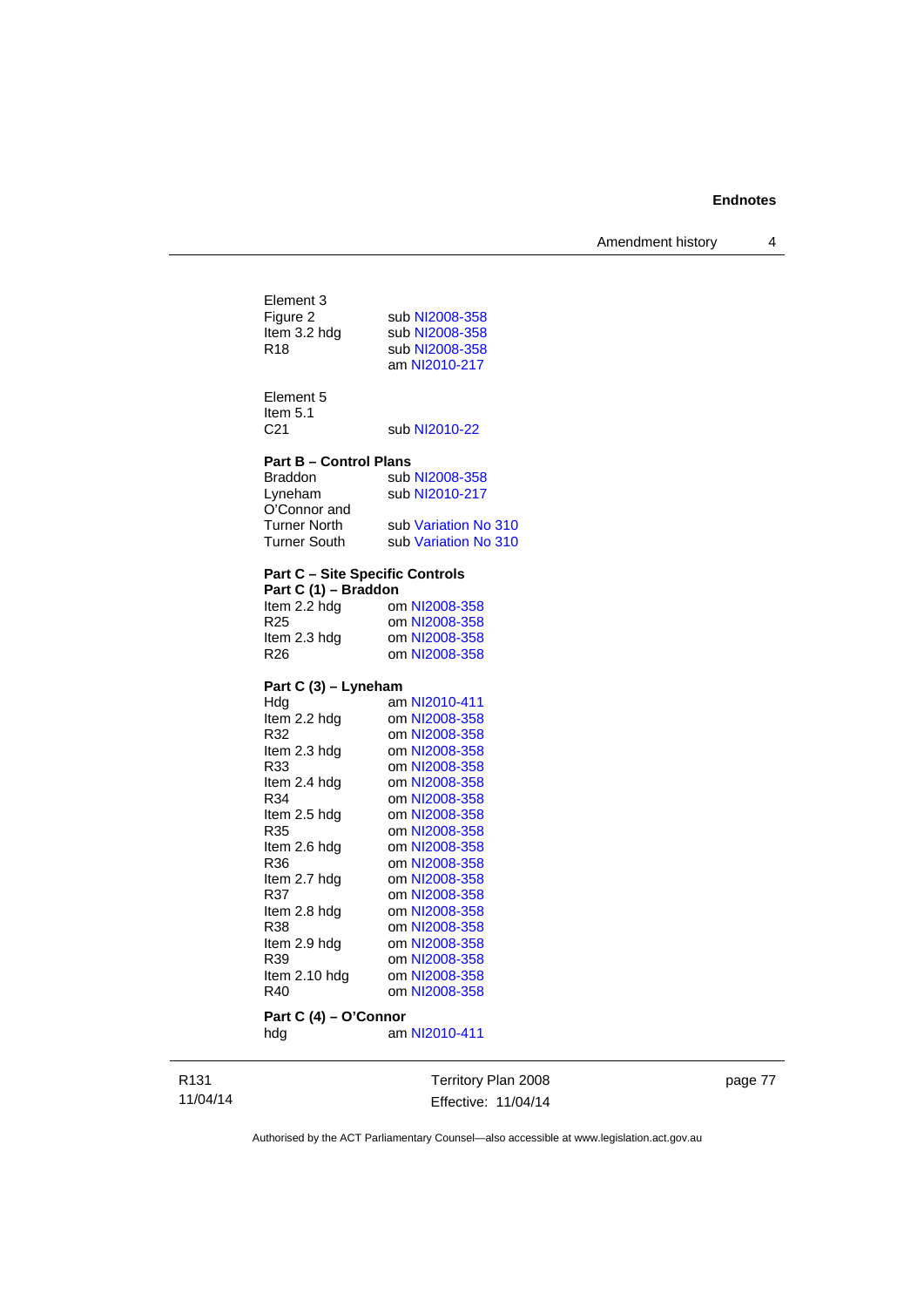4 Amendment history

Element 2 am [NI2012-190](http://www.legislation.act.gov.au/ni/2012-190/)<br>Item 2.1 hdg am NI2012-190 am [NI2012-190](http://www.legislation.act.gov.au/ni/2012-190/) **Part C (5) – Turner**  hdg am [NI2010-411](http://www.legislation.act.gov.au/ni/2010-411/)<br>Element 1 om Variation No om [Variation No 310](http://www.legislation.act.gov.au/ni/2011-688/) Intent om [Variation No 310](http://www.legislation.act.gov.au/ni/2011-688/)<br>Item 1.1 hdg om Variation No 310 Item 1.1 hdg om [Variation No 310](http://www.legislation.act.gov.au/ni/2011-688/)<br>R44. C44 om Variation No 310 om [Variation No 310](http://www.legislation.act.gov.au/ni/2011-688/) Element 2<br>Item 2.1 hdg Item 2.1 hdg sub [NI2008-358](http://www.legislation.act.gov.au/ni/2008-358/)<br>R45 sub NI2008-358 R45 sub [NI2008-358](http://www.legislation.act.gov.au/ni/2008-358/)<br>Figure 3 ins NI2008-358 ins [NI2008-358](http://www.legislation.act.gov.au/ni/2008-358/) **Gungahlin Town Centre Precinct Code**  ins [Variation No 300](http://www.legislation.act.gov.au/ni/2011-691/) Introduction<br>Application am [NI2012-190](http://www.legislation.act.gov.au/ni/2012-190/) **Part A – Land Use and Subdivision**  Element 2 Item 3.4<br>C4 am [NI2012-190](http://www.legislation.act.gov.au/ni/2012-190/) Item 3.5 R5 am [NI2012-190](http://www.legislation.act.gov.au/ni/2012-190/) C5 am [NI2012-190](http://www.legislation.act.gov.au/ni/2012-190/) **Part B – General Development Controls**  Element 3 Item3.2 C9 am [NI2012-190](http://www.legislation.act.gov.au/ni/2012-190/) Element 4 Item  $4.1$ <br>R11 am [NI2012-190](http://www.legislation.act.gov.au/ni/2012-190/) C11 am [NI2012-190](http://www.legislation.act.gov.au/ni/2012-190/) **Part C (1) – Precinct 1a – Retail core**  Element 2 Item  $2.3$ <br>R24 am [NI2012-189](http://www.legislation.act.gov.au/ni/2012-189/) C24 am [NI2012-189](http://www.legislation.act.gov.au/ni/2012-189/) **Part C (2) – Precinct 1b – Retail core mixed use**  Element 2 Item  $2.1$ <br>R31 am [NI2012-189](http://www.legislation.act.gov.au/ni/2012-189/) C31 am [NI2012-189](http://www.legislation.act.gov.au/ni/2012-189/) Element 2 Item 2.1 R41 am [NI2011-788](http://www.legislation.act.gov.au/ni/2011-788/)

page 78 Territory Plan 2008 Effective: 11/04/14

R131 11/04/14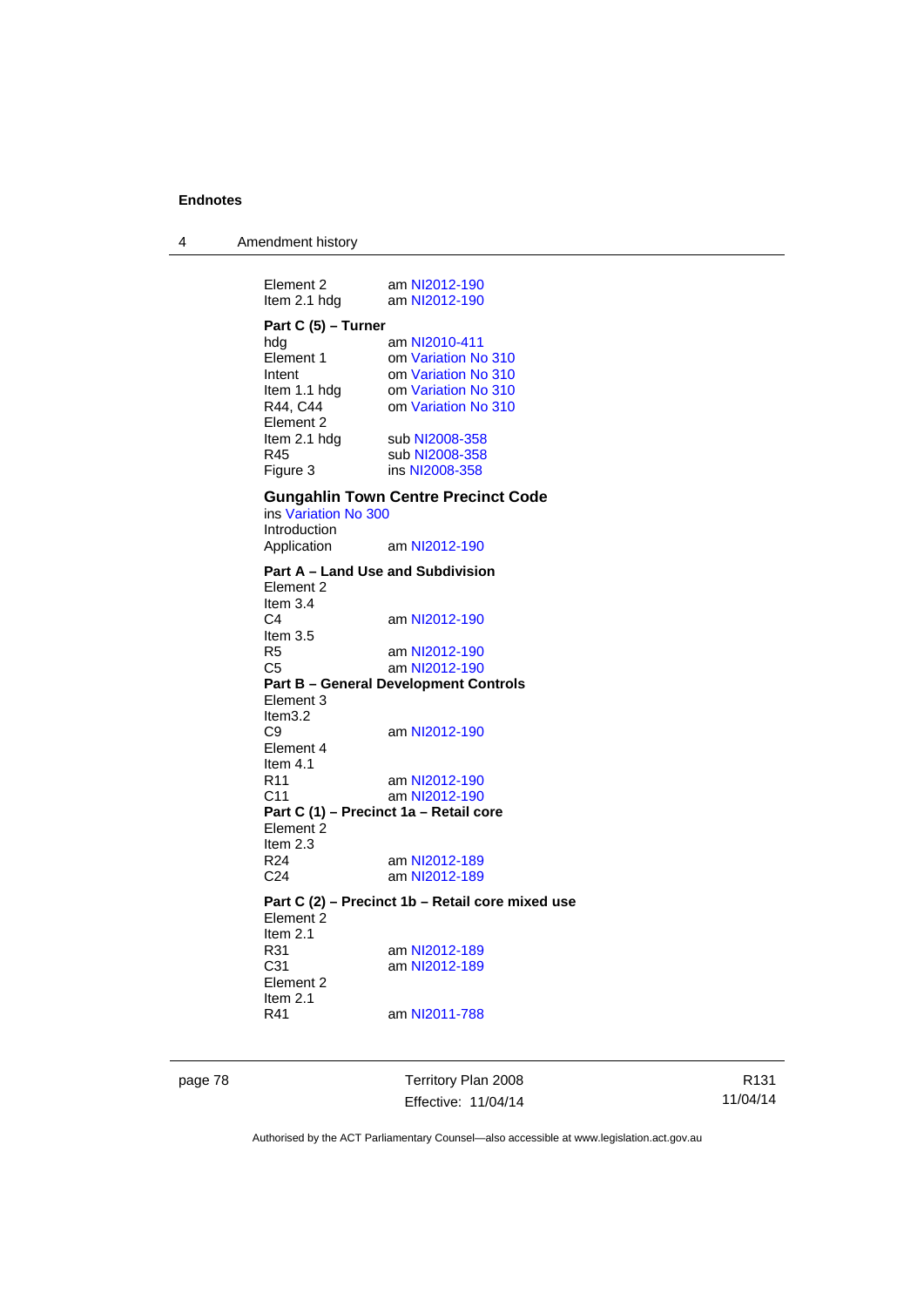Amendment history 4

**Part C (8) – Precinct 4b – Northern Transition**  Element 2 Item 2.1<br>R59 R59 am [NI2012-189](http://www.legislation.act.gov.au/ni/2012-189/)<br>C59 am NI2012-189 am [NI2012-189](http://www.legislation.act.gov.au/ni/2012-189/) om [NI2012-622](http://www.legislation.act.gov.au/ni/2012-622/default.asp) **11.1 Parking and Vehicular Access General Code**  sub [NI2010-410](http://www.legislation.act.gov.au/ni/2010-410/)<br>2.2 sub NI2010-23 2.2 sub [NI2010-23](http://www.legislation.act.gov.au/ni/2010-23/)<br>2.2.4 am NI2011-355 am [NI2011-355](http://www.legislation.act.gov.au/ni/2011-355/) 2.3.2 am [NI2010-23](http://www.legislation.act.gov.au/ni/2010-23/)<br>2.4 hdg ins NI2010-23 2.4 hdg ins [NI2010-23](http://www.legislation.act.gov.au/ni/2010-23/)<br>2.5 (prev 2.4) renu 2.5 (prev 2.4) renum [NI2010-23](http://www.legislation.act.gov.au/ni/2010-23/) R35<br>2.6 (prev 2.5) renum NI2010-23 R35 2.6 (prev 2.5) renum [NI2010-23](http://www.legislation.act.gov.au/ni/2010-23/) R35<br>2.8 am NI2011-589 2.8 am [NI2011-589](http://www.legislation.act.gov.au/ni/2011-589/)<br>3.1.4 sub NI2011-207 sub [NI2011-207](http://www.legislation.act.gov.au/ni/2011-207/) 3.1.5 sch 1 am [NI2011-589;](http://www.legislation.act.gov.au/ni/2011-589/) [NI2011-788;](http://www.legislation.act.gov.au/ni/2011-788/) [NI2012-189](http://www.legislation.act.gov.au/ni/2012-189/) 3.2.2 am [NI2011-207](http://www.legislation.act.gov.au/ni/2011-207/)<br>3.2.4 am NI2010-22: 3.2.4 **am [NI2010-22](http://www.legislation.act.gov.au/ni/2010-22/); [NI2013-245](http://www.legislation.act.gov.au/ni/2013-245/default.asp)**<br>3.2.5 sch 2 **am NI2008-290, NI2008-54** am [NI2008-290](http://www.legislation.act.gov.au/ni/2008-290/), [NI2008-541](http://www.legislation.act.gov.au/ni/2008-541/); [NI2010-22](http://www.legislation.act.gov.au/ni/2010-22/); [NI2010-602](http://www.legislation.act.gov.au/ni/2010-602/); [NI2010-697](http://www.legislation.act.gov.au/ni/2010-697/); [NI2011-788](http://www.legislation.act.gov.au/ni/2011-788/); [NI2012-631](http://www.legislation.act.gov.au/ni/2012-631/default.asp); [NI2013-245](http://www.legislation.act.gov.au/ni/2013-245/default.asp) 3.3.5 sch 3 am [NI2011-788](http://www.legislation.act.gov.au/ni/2011-788/) 3.4.5 sch 4 am [NI2011-788](http://www.legislation.act.gov.au/ni/2011-788/) 3.5.5 sch 5 am [NI2010-22](http://www.legislation.act.gov.au/ni/2010-22/); [NI2011-788](http://www.legislation.act.gov.au/ni/2011-788/)<br>3.6.5 sch 6 am NI2011-788 am [NI2011-788](http://www.legislation.act.gov.au/ni/2011-788/) 3.7.5 sch 7 am [NI2011-788](http://www.legislation.act.gov.au/ni/2011-788/) 3.8.5 sch 8 am [NI2011-788](http://www.legislation.act.gov.au/ni/2011-788/)<br>3.9.5 sch 9 am NI2011-788 am [NI2011-788](http://www.legislation.act.gov.au/ni/2011-788/) **11.2 Bicycle Parking General Code 1 – Planning Context**  Application of this code hdg sub [NI2011-590](http://www.legislation.act.gov.au/ni/2011-590/) 1.3 sub [NI2011-590](http://www.legislation.act.gov.au/ni/2011-590/) Table 1 am [NI2011-788](http://www.legislation.act.gov.au/ni/2011-788/) Table 2 am [NI2011-788](http://www.legislation.act.gov.au/ni/2011-788/); [NI2013-437](http://www.legislation.act.gov.au/ni/2013-437/default.asp) **11.3 Access and Mobility General Code**  sub [NI2009-342](http://www.legislation.act.gov.au/ni/2009-342/)<br>Introduction am NI2008-541 am [NI2008-541](http://www.legislation.act.gov.au/ni/2008-541/) Application of the Code Table 1 am [NI2011-788](http://www.legislation.act.gov.au/ni/2011-788/); [NI2012-632](http://www.legislation.act.gov.au/ni/2012-632/default.asp); [NI2013-437](http://www.legislation.act.gov.au/ni/2013-437/default.asp) **Part A – General Development Controls**  Element 1 Item 1.1 R2 sub [NI2010-23](http://www.legislation.act.gov.au/ni/2010-23/) Figure 1 om [NI2010-23](http://www.legislation.act.gov.au/ni/2010-23/)

R131 11/04/14 Territory Plan 2008 Effective: 11/04/14 page 79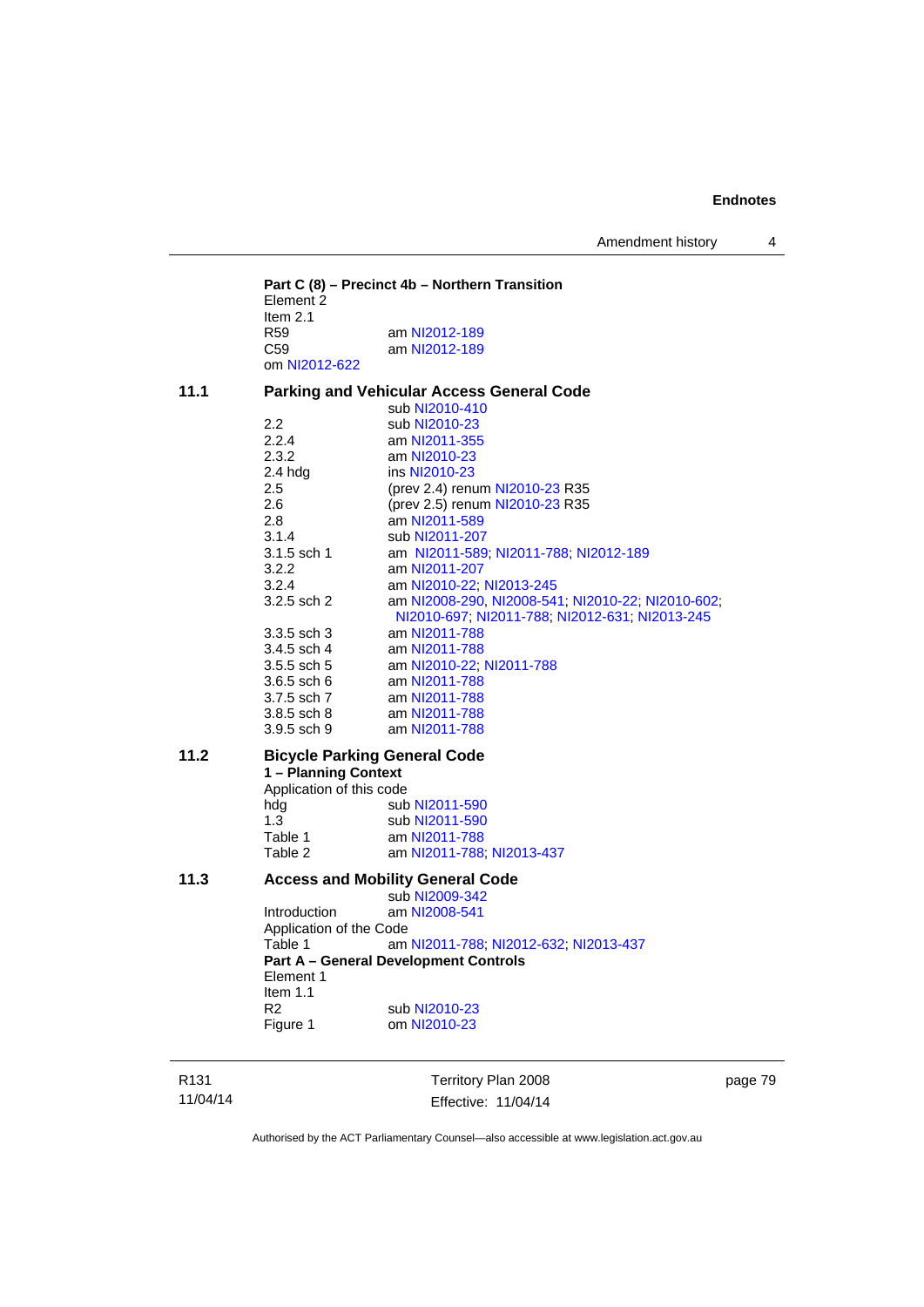| 4 | Amendment history |
|---|-------------------|
|---|-------------------|

| page 80 |                                    | Territory Plan 2008                                                    | R |
|---------|------------------------------------|------------------------------------------------------------------------|---|
|         | C33                                | sub NI2011-590                                                         |   |
|         | Item 2.1<br>R33                    | am NI2010-411<br>sub NI2011-590                                        |   |
|         | Element 2                          | <b>Part B - General Development Controls</b>                           |   |
|         | R <sub>20</sub>                    | am NI2013-246; pars renum R111 LA                                      |   |
|         | hdg                                | sub NI2013-245                                                         |   |
|         | Item 2.2                           |                                                                        |   |
|         | C <sub>19</sub>                    | sub NI2013-245                                                         |   |
|         | C <sub>18</sub>                    | sub NI2013-245                                                         |   |
|         | hdg                                | ins NI2013-245                                                         |   |
|         | R <sub>17</sub><br>Item 2.1A       | sub NI2013-245                                                         |   |
|         | R <sub>16</sub> , C <sub>16</sub>  | omNI2013-245                                                           |   |
|         | hdg                                | sub NI2013-245                                                         |   |
|         | Element 2<br>Item $2.1$            |                                                                        |   |
|         | hdg                                | sub NI2013-245                                                         |   |
|         |                                    | <b>Equipment</b>                                                       |   |
|         | Code                               | Part A (2)- Telecommunications Antenna(e), Towers and Associated       |   |
| 11.6    |                                    | <b>Communications Facilities and Associated Infrastructure General</b> |   |
|         | Element 4<br>Appendix B            | am NI2011-788<br>am NI2011-788                                         |   |
|         | Element 3<br>Item $3.1$            | am NI2011-788                                                          |   |
| 11.5    | Code                               | <b>Community and Recreation Facilities Location Guidelines General</b> |   |
|         | C <sub>10</sub>                    | am NI2008-541; NI2009-324                                              |   |
|         | Table 1<br>Element 3<br>Item $3.3$ | am NI2011-355; NI2011-788                                              |   |
|         |                                    | <b>Part A - General requirements</b>                                   |   |
| 11.4    |                                    | <b>Crime Prevention through Environmental Design General Code</b>      |   |
|         | <b>Appendices</b><br>Appendix A    | am NI2010-23; pars renum R35 (see NI2010-23)                           |   |
|         | Item $2.1$<br>R <sub>12</sub>      | am NI2010-23                                                           |   |
|         | Element 2                          | <b>Part B - Additional Specific Controls</b>                           |   |
|         | R5                                 | am NI2010-217                                                          |   |
|         | Item $2.2$                         |                                                                        |   |
|         | Element 2                          |                                                                        |   |

Effective: 11/04/14

R131 11/04/14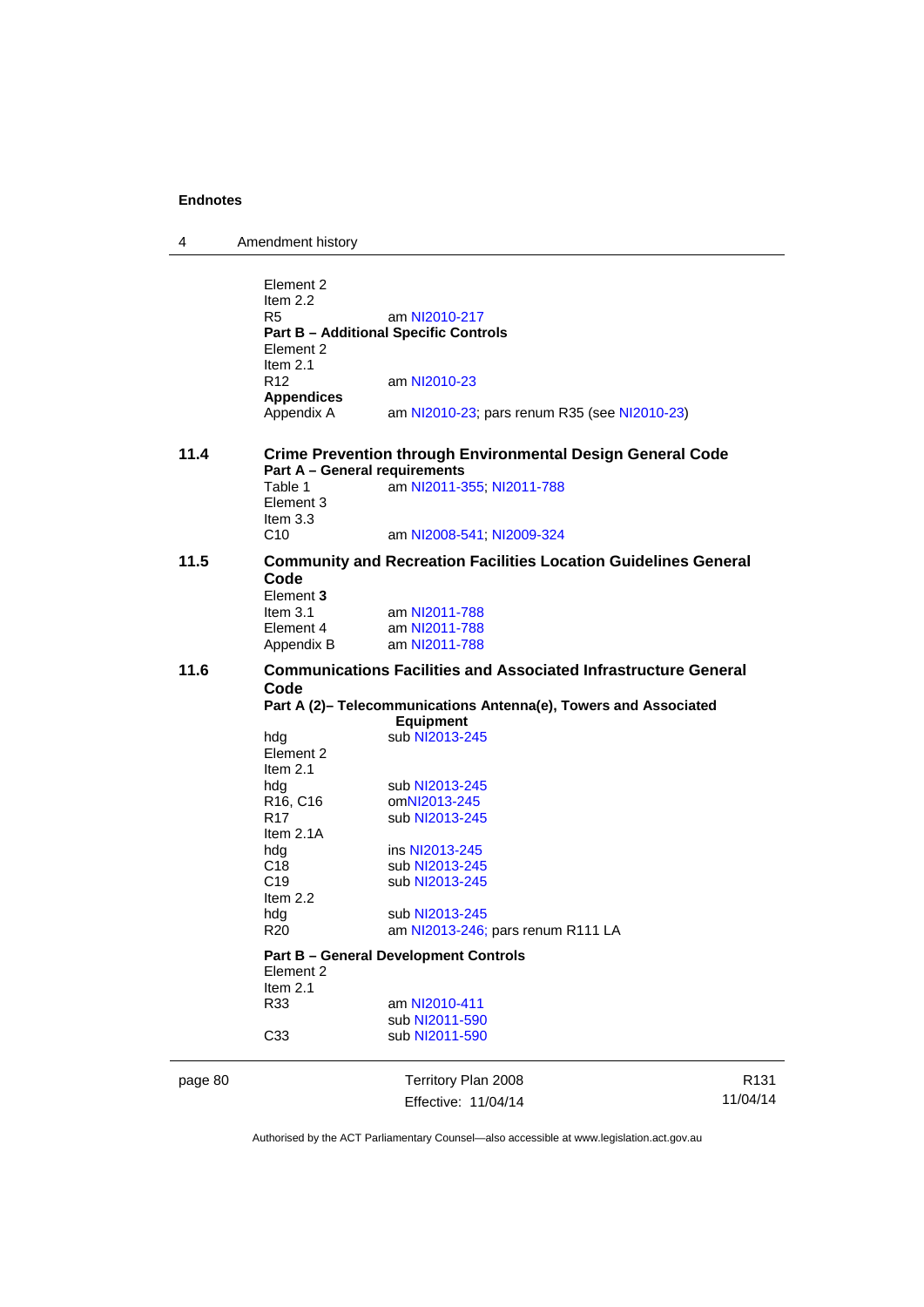Amendment history 4

| 11.8  | <b>Water Use and Catchment General Code</b><br><b>Part A - Conservation Catchments</b><br>Part A(2) - Policies<br>Element 2                  |                                                                                                                                                               |  |
|-------|----------------------------------------------------------------------------------------------------------------------------------------------|---------------------------------------------------------------------------------------------------------------------------------------------------------------|--|
|       | Sch 2                                                                                                                                        | am Variation No 296                                                                                                                                           |  |
|       | <b>Part B - Water Supply Catchments</b><br>Part B(2) – Policies<br>Element 6<br>Sch 4                                                        | am Variation No 296                                                                                                                                           |  |
|       | Part C(2) - Policies<br>Element 11<br>Sch 6                                                                                                  | Part C - Drainage and Open Space Catchments<br>am Variation No 296                                                                                            |  |
| 11.10 | 2.4 - Acceptable solutions<br>Option 2                                                                                                       | WaterWays: Water Sensitive Urban Design General Code                                                                                                          |  |
|       | Greywater system am NI2009-322                                                                                                               |                                                                                                                                                               |  |
|       | Appendix B2<br>Stormwater quality am NI2009-322                                                                                              |                                                                                                                                                               |  |
| 11.12 | <b>Part A - General Controls</b><br>Element 2                                                                                                | <b>Residential Boundary Fences General Code</b>                                                                                                               |  |
|       | R1                                                                                                                                           | am NI2008-290                                                                                                                                                 |  |
| 11.13 | <b>Lease Variation General Code</b><br>ins Variation 306                                                                                     |                                                                                                                                                               |  |
|       | am NI2013-436; NI2013-535                                                                                                                    |                                                                                                                                                               |  |
| 12    | <b>Overlays</b><br>Title<br>Introduction<br>12.1<br><b>Future Urban Areas</b><br>12.2<br>Urban Open Space Zones<br>12.4<br>Precincts<br>12.6 | am NI2008-541<br>am NI2008-541<br>Special Requirements of the National Capital Plan<br>am NI2008-290<br>am NI2008-541<br>om NI2012-622<br>am Variation No 281 |  |
|       |                                                                                                                                              | om NI2012-622                                                                                                                                                 |  |

R131 11/04/14

Territory Plan 2008 Effective: 11/04/14 page 81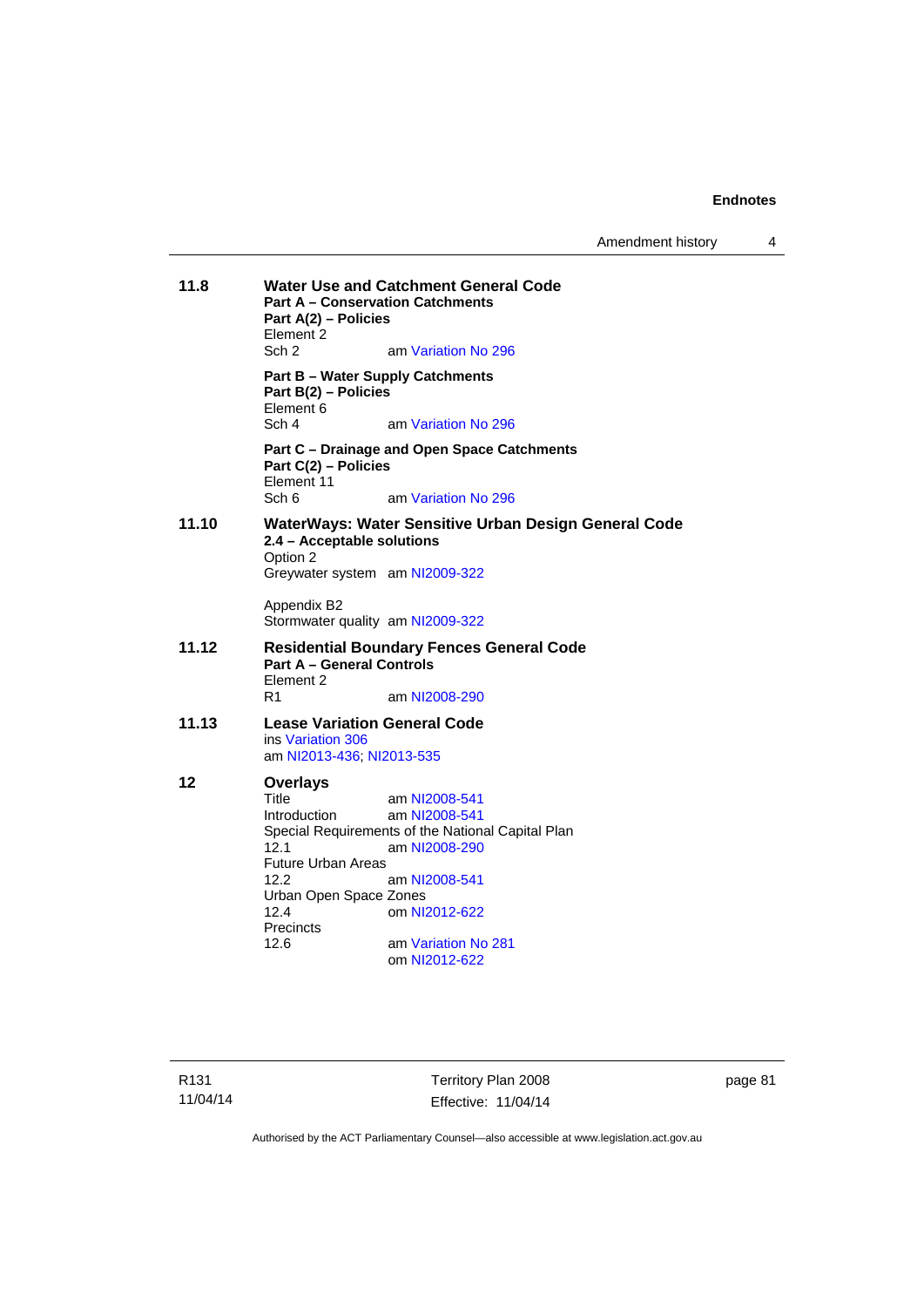| 4  | Amendment history  |                                                                              |
|----|--------------------|------------------------------------------------------------------------------|
|    |                    |                                                                              |
| 13 | <b>Definitions</b> |                                                                              |
|    | Part A             | Umbrella Term Commercial Accommodation Use am                                |
|    |                    | NI2009-37                                                                    |
|    |                    | Umbrella Term Major Utility Installation def Major road<br>om NI2012-631     |
|    |                    | def Animal husbandry ins NI2008-590                                          |
|    |                    | am NI2012-632                                                                |
|    |                    | def Cemetery am NI2009-37                                                    |
|    |                    | def Child care centre am NI2011-206; NI2012-189                              |
|    |                    | sub NI2012-631                                                               |
|    |                    | def <i>Club</i> am NI2011-206                                                |
|    |                    | def <b>Consolidation</b> ins NI2009-37                                       |
|    |                    | def Drink establishment am NI2011-206                                        |
|    |                    | def Freight transport facility am NI2011-355<br>def Guest house am NI2009-37 |
|    |                    | def Habitable suite om Variation 306                                         |
|    |                    | def Health facility am Common Terminology NI2011-355                         |
|    |                    | def Home business sub NI2009-324                                             |
|    |                    | 2nd occurrence om NI2009-324                                                 |
|    |                    | def Hotel am NI2011-206                                                      |
|    |                    | def Major road ins NI2012-631                                                |
|    |                    | def Minor Road ins NI2012-631                                                |
|    |                    | def Minor Use sub NI2008-290                                                 |
|    |                    | am NI2009-99; NI2011-355                                                     |
|    |                    | sub NI2012-631<br>def Mining industry sub NI2012-631                         |
|    |                    | def <i>Motel</i> am NI2011-206                                               |
|    |                    | def <i>Office</i> am NI2011-355                                              |
|    |                    | def Outdoor education establishment ins NI2010-411                           |
|    |                    | am NI2011-355                                                                |
|    |                    | def Outdoor Recreation Facility am NI2008-541; NI2011-589                    |
|    |                    | def Overnight camping area sub NI2011-355                                    |
|    |                    | def Parkland sub NI2011-355                                                  |
|    |                    | def Playing Field am NI2010-217<br>sub NI2011-355                            |
|    |                    | def Power generation station am NI2011-589                                   |
|    |                    | def Religious associated use om NI2008-541                                   |
|    |                    | def <b>Relocatable unit</b> om Variation 306                                 |
|    |                    | def Residential Care Accommodation am NI2009-37                              |
|    |                    | Common Terminology am NI2011-788; NI2012-631                                 |
|    |                    | def Restaurant am NI2011-206                                                 |
|    |                    | def Retirement complex om Variation No 302                                   |
|    |                    | def Retirement village ins Variation No 302                                  |
|    |                    | def Retirement village scheme ins Variation No 302                           |
|    |                    | def Road om NI2012-631<br>def Secondary residence ins Variation 306          |
|    |                    | def Service station sub NI2008-590                                           |
|    |                    |                                                                              |

page 82 Territory Plan 2008 Effective: 11/04/14

R131 11/04/14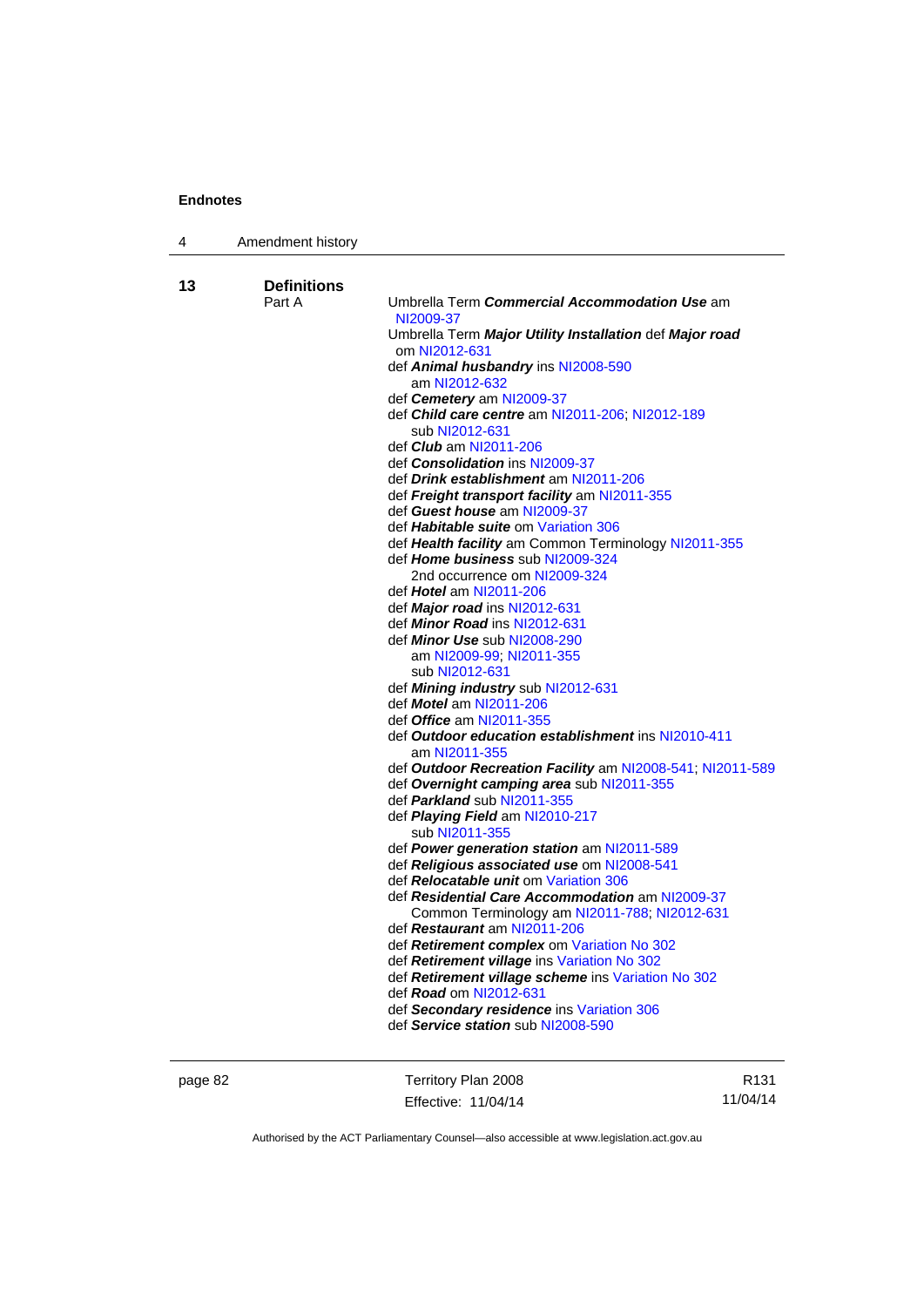|        | Amendment history<br>4                                                        |  |
|--------|-------------------------------------------------------------------------------|--|
|        |                                                                               |  |
|        | def Single dwelling housing reloc NI2009-37                                   |  |
|        | def Store am NI2010-411                                                       |  |
|        | def Subdivision am NI2009-99                                                  |  |
|        | def Supportive housing sub Variation No 302                                   |  |
|        | def Temporary Use sub NI2008-290                                              |  |
|        | def Tourist Resort sub NI2010-22                                              |  |
|        | am NI2011-206                                                                 |  |
|        | def Transport Depot om NI2009-37                                              |  |
|        | def Triple occupancy housing om Variation 306                                 |  |
| Part B | def Veterinary hospital am NI2011-355<br>def Articulation Zone ins NI2008-541 |  |
|        | def Authority sub NI2010-22                                                   |  |
|        | def Basement am NI2012-410                                                    |  |
|        | def Building envelope plan om Variation 306                                   |  |
|        | def Community garden ins NI2011-589                                           |  |
|        | def Compact block ins Variation 306                                           |  |
|        | def Datum ground level ins Variation No 300                                   |  |
|        | def Desired character ins Variation 306                                       |  |
|        | def Dwelling sub NI2010-22                                                    |  |
|        | def External wall ins Variation 306                                           |  |
|        | def Floodplain am NI2013-437                                                  |  |
|        | def Front loading block sub NI2009-99                                         |  |
|        | def Front Zone sub NI2008-290                                                 |  |
|        | am NI2012-189                                                                 |  |
|        | def Height of building am NI2012-410                                          |  |
|        | def Height of wall am NI2012-410                                              |  |
|        | def Integrated housing development parcel ins Variation 306                   |  |
|        | def Integrated housing development plan ins Variation 306                     |  |
|        | def Large block ins Variation 306                                             |  |
|        | def Lower floor level am NI2012-410                                           |  |
|        | def <b>Mid sized block</b> ins Variation 306                                  |  |
|        | def North facing boundary om Variation 306                                    |  |
|        | def Northern boundary ins Variation 306                                       |  |
|        | def Principal private open space ins Variation 306                            |  |
|        | def Rear loading block sub NI2009-99                                          |  |
|        | def <b>Residential block</b> ins Variation 306                                |  |
|        | def <b>Road</b> ins NI2012-631                                                |  |
|        | def Screening device ins Variation 306                                        |  |
|        | def Secondary street frontage ins Variation 306                               |  |
|        | def Single dwelling block ins Variation 306                                   |  |
|        | def Standard block om Variation 306                                           |  |
|        | def Streetscape concept plan om Variation 306                                 |  |
|        | def Unscreened element ins Variation 306                                      |  |
|        | def Upper floor level am NI2012-410                                           |  |
|        |                                                                               |  |

Territory Plan 2008 Effective: 11/04/14 page 83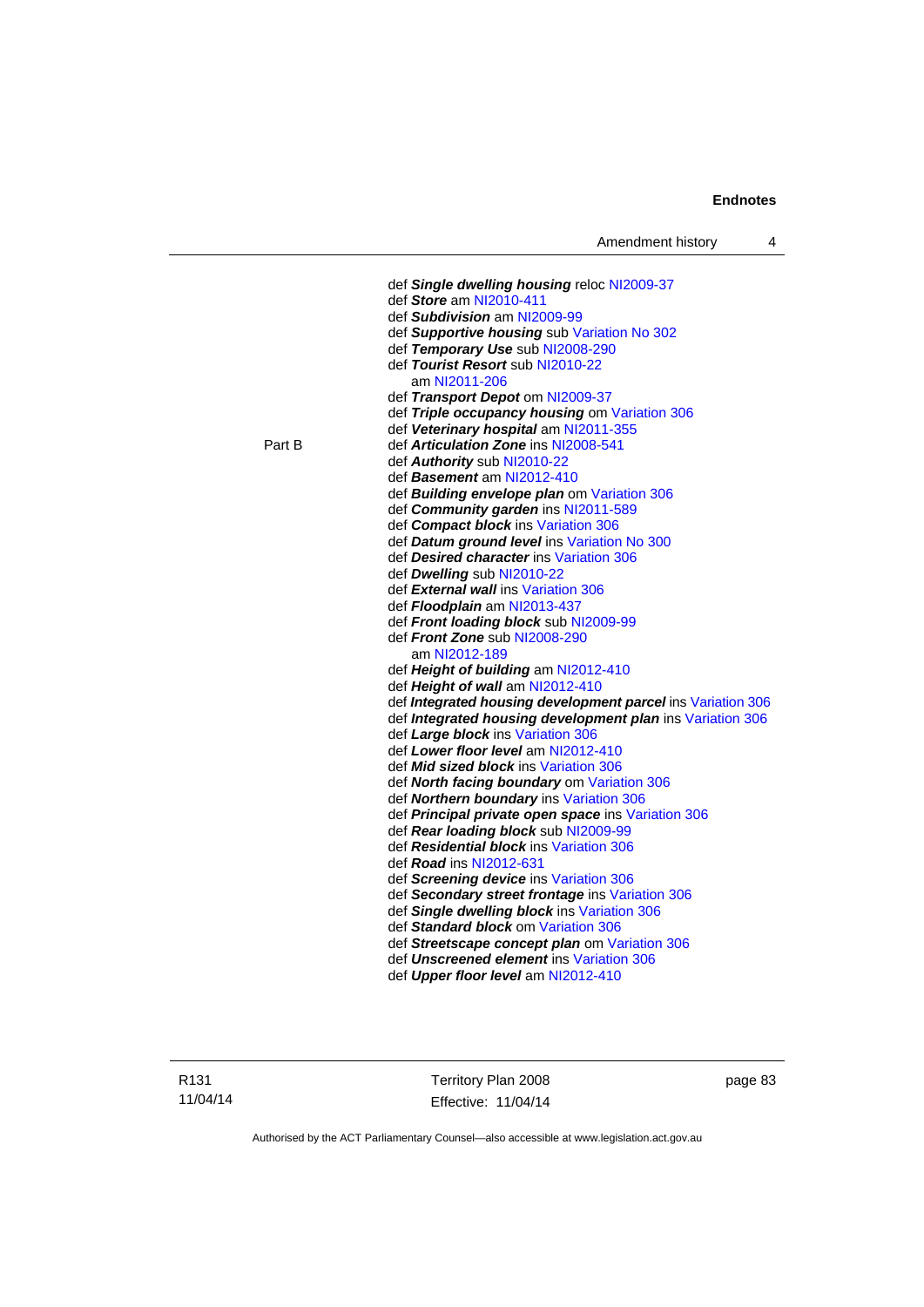| 4    | Amendment history                                                                                                                                                                                                                                                                                               |
|------|-----------------------------------------------------------------------------------------------------------------------------------------------------------------------------------------------------------------------------------------------------------------------------------------------------------------|
| 14   | <b>Structure Plans</b><br>(prev 1) renum NI2008-590 R13                                                                                                                                                                                                                                                         |
| 14.1 | <b>West Belconnen</b><br>(prev 1.1) renum NI2008-590 R13                                                                                                                                                                                                                                                        |
| 14.2 | <b>Bruce Central Precinct</b><br>(prev 1.2) renum NI2008-590 R13<br>om NI2011-788                                                                                                                                                                                                                               |
| 14.3 | Kingston Foreshore<br>(prev 1.3) renum NI2008-590 R13<br><b>General Objectives</b><br>am NI2010-22                                                                                                                                                                                                              |
| 14.4 | <b>North Watson</b><br>(prev 1.4) renum NI2008-590 R13                                                                                                                                                                                                                                                          |
| 14.5 | <b>Gungahlin Central Area</b><br>orig 14.5<br>(prev 1.5) renum NI2008-590 R13<br><b>Urban Structure Principles Central Area</b><br>Central Area Land Use<br>7<br>am NI2010-217<br>Central Area Heritage<br>4<br>am NI2010-217<br>5<br>am NI2010-217<br>om Variation No 300<br>pres 14.5<br>sub Variation No 300 |
| 14.6 | <b>Gungahlin: Part of Nicholls including Gold Creek Tourist Area</b><br>(prev 1.6) renum NI2008-590 R13                                                                                                                                                                                                         |
| 14.7 | <b>North Gungahlin</b><br>(prev 1.7) renum NI2008-590 R13                                                                                                                                                                                                                                                       |
| 14.8 | East Gungahlin - Suburbs of Kenny, Throsby, Part Harrison and<br><b>Goorooyarroo Nature Reserve</b><br>(prev 1.8) renum NI2008-590 R13<br>1.2 Principles and Policies for East Gungahlin<br>1.2.2 Specific<br>Policies 4<br>am NI2010-217<br>1.2.3 Specific<br>Policies 1<br>am NI2010-217                      |
| 14.9 | <b>Gungahlin - Suburb of Crace</b><br>(prev 1.9) renum NI2008-590 R13                                                                                                                                                                                                                                           |

| page 84 |  |
|---------|--|
|---------|--|

e 84 **Territory Plan 2008** Effective: 11/04/14

R131 11/04/14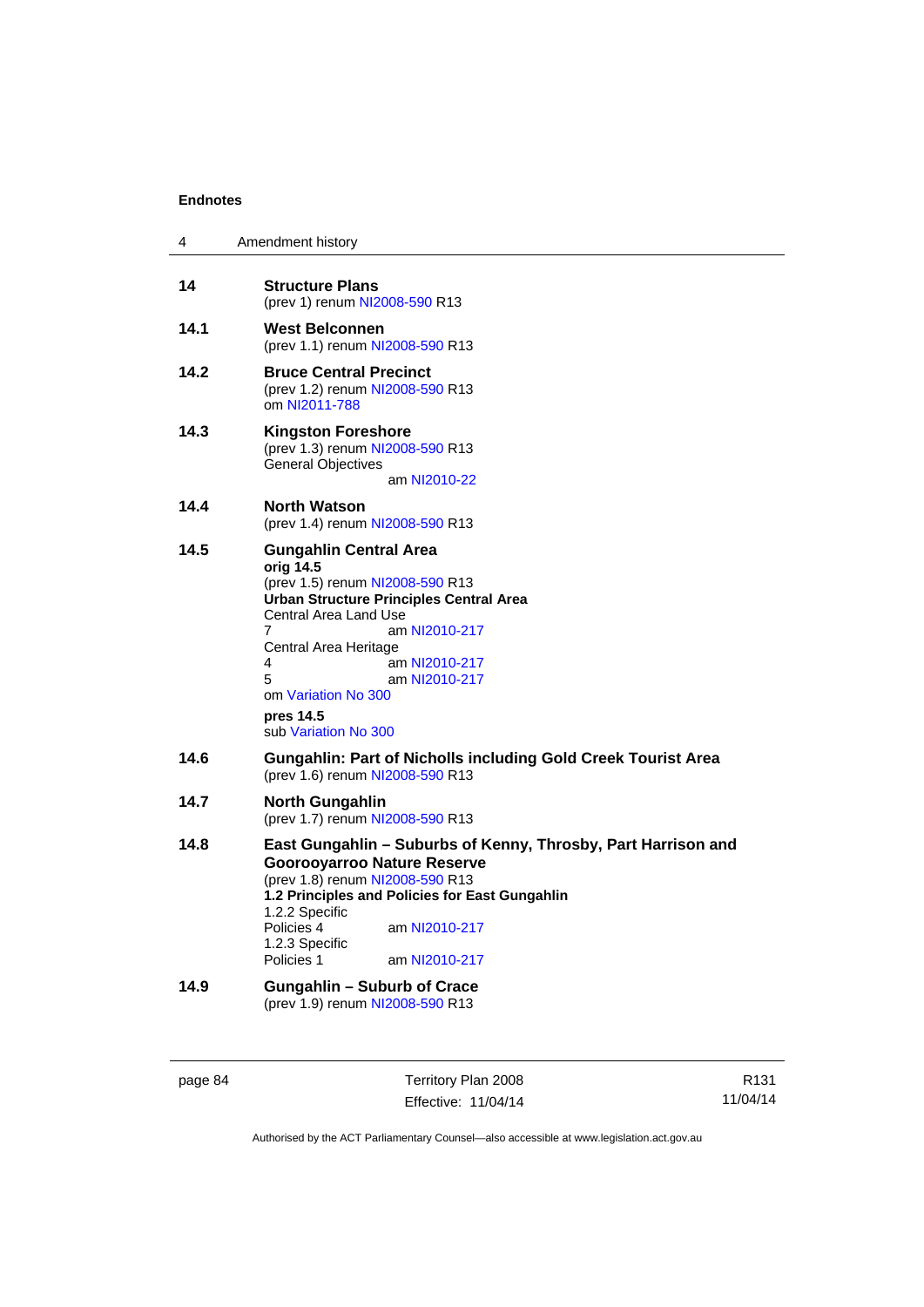| 14.10 | <b>Molonglo and North Weston</b><br>(prev 1.10) renum NI2008-590 R13<br>ins Variation No 281<br>3 - Prohibited Development<br>Fig 1<br>urban area<br>5.2 | sub NI2010-219<br>5 - Policies for the development of the Molonglo and North Weston future<br>am NI2010-218 |  |
|-------|----------------------------------------------------------------------------------------------------------------------------------------------------------|-------------------------------------------------------------------------------------------------------------|--|
| 14.11 | <b>Lawson South</b><br>ins Variation No 299                                                                                                              |                                                                                                             |  |
| 14.12 | ins Variation No 298                                                                                                                                     | Holt section 99 block 11 (Belconnen Golf Course)                                                            |  |
| 14.13 | <b>Gungahlin town Centre</b><br>ins Variation No 300                                                                                                     |                                                                                                             |  |
| 15    | <b>Concept Plans</b><br>(prev 2) renum NI2008-590 R13                                                                                                    |                                                                                                             |  |
| 15.1  | <b>Bonner</b><br>(prev 2.1) renum NI2008-590 R13<br>om NI2012-631                                                                                        |                                                                                                             |  |
| 15.2  | Casey<br>(prev 2.2) renum NI2008-590 R13                                                                                                                 |                                                                                                             |  |
| 15.3  | Crace<br>(prev 2.3) renum NI2008-590 R13<br>Ongoing block-specific provisions<br>7<br>Figure 9<br>Figure 10<br>om NI2013-437                             | ins NI2011-355<br>om NI2011-787<br>ins NI2011-355<br>om NI2011-787<br>ins NI2011-355<br>om NI2011-787       |  |
| 15.4  | Forde<br>(prev 2.4) renum NI2008-590 R13<br>om NI2012-190                                                                                                |                                                                                                             |  |
| 15.5  | <b>Macgregor</b><br>(prev 2.5) renum NI2008-590 R13                                                                                                      |                                                                                                             |  |
|       | <b>Dwelling Numbers</b><br>5.9                                                                                                                           | sub NI2009-321<br>am NI2012-189                                                                             |  |

R131 11/04/14

Territory Plan 2008 Effective: 11/04/14 page 85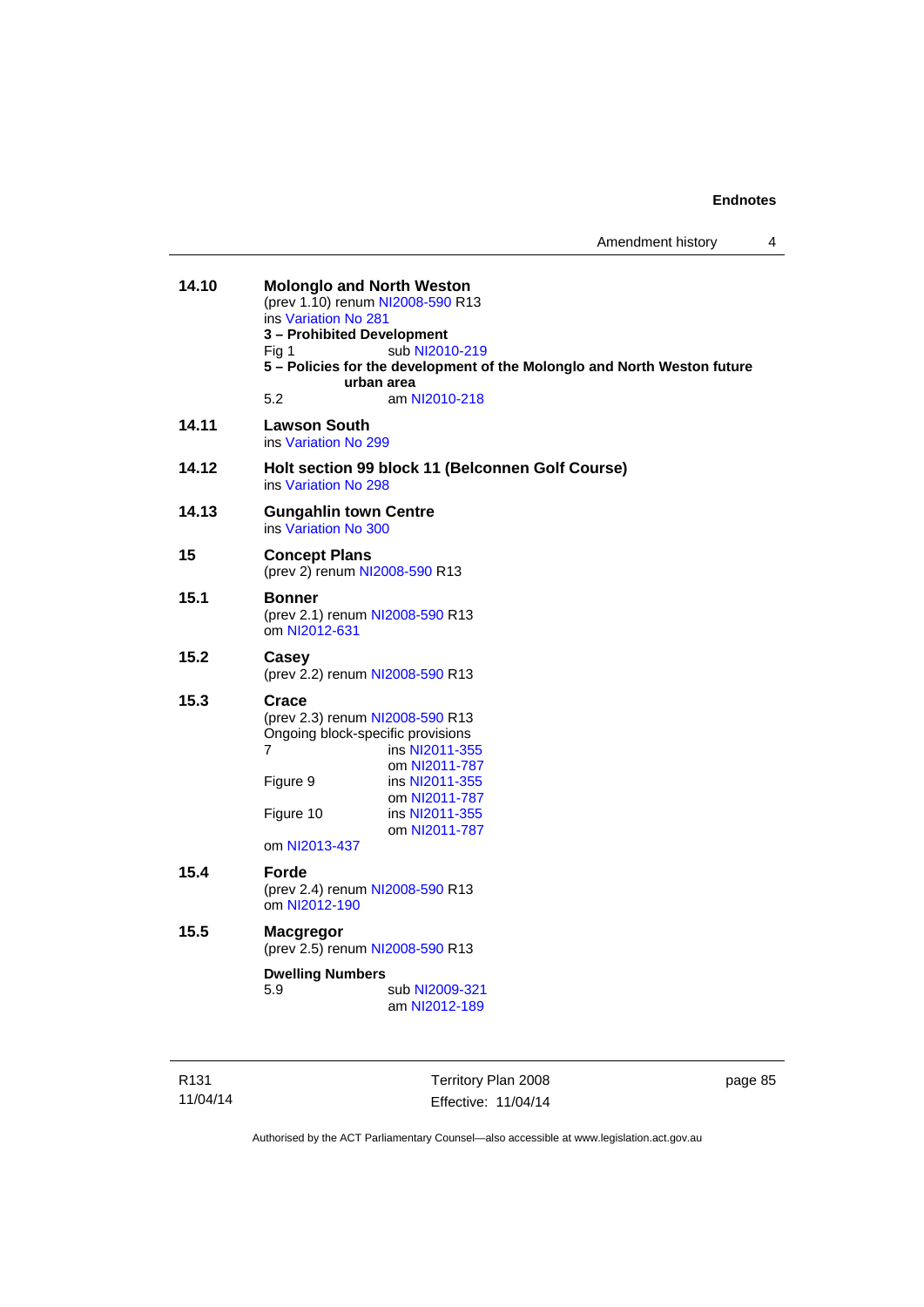4 Amendment history

**15.6 Flemington Road Corridor**  (prev 2.6) renum [NI2008-590](http://www.legislation.act.gov.au/ni/2008-590/default.asp) R13 **2 – Flemington Road Concept Plan**  2.2 Site sub [NI2010-601](http://www.legislation.act.gov.au/ni/2010-601/) 2.4.12 Natural and Cultural Heritage Features am [NI2010-217](http://www.legislation.act.gov.au/ni/2010-217/) 2.4.13 Land Program sub [NI2010-22](http://www.legislation.act.gov.au/ni/2010-22/) om [NI2010-601](http://www.legislation.act.gov.au/ni/2010-601/) 3.1.1 Building Height Controls am [NI2009-272](http://www.legislation.act.gov.au/ni/2009-272/) **3 – Development Control Requirements**  sub [NI2010-22](http://www.legislation.act.gov.au/ni/2010-22/) **Part A – Land Use**  R1, C1 (prev R2, C2) renum [NI2010-601](http://www.legislation.act.gov.au/ni/2010-601/) **Part B – Subdivision**  1 Dwelling Numbers hdg ins [NI2010-601](http://www.legislation.act.gov.au/ni/2010-601/) 2 Subdivision hdg (prev 1) renum [NI2010-601](http://www.legislation.act.gov.au/ni/2010-601/) 3 Density hdg (prev 2) renum [NI2010-601](http://www.legislation.act.gov.au/ni/2010-601/) 4 Bushfire Protection hdg (prev 3) renum [NI2010-601](http://www.legislation.act.gov.au/ni/2010-601/) **Part C – Buildings and Structures**  R11A ins [NI2010-601](http://www.legislation.act.gov.au/ni/2010-601/) R16A ins [NI2010-601](http://www.legislation.act.gov.au/ni/2010-601/) 3 Increase in the Number of Dwellings Permitted by a Crown Lease hdg ins [NI2010-601](http://www.legislation.act.gov.au/ni/2010-601/) R19A ins [NI2010-601](http://www.legislation.act.gov.au/ni/2010-601/) 4 Commercial Gross Floor Area hdg (prev 3) renum [NI2010-601](http://www.legislation.act.gov.au/ni/2010-601/) R20 sub [NI2010-601](http://www.legislation.act.gov.au/ni/2010-601/) 5 Commercial Building Frontages hdg (prev 4) renum [NI2010-601](http://www.legislation.act.gov.au/ni/2010-601/) 6 Floor to Ceiling Heights hdg (prev 5) renum [NI2010-601](http://www.legislation.act.gov.au/ni/2010-601/) 7 Service Entries (prev 6) renum [NI2010-601](http://www.legislation.act.gov.au/ni/2010-601/) 8 Articulation Zone hdg (prev 7) renum [NI2010-601](http://www.legislation.act.gov.au/ni/2010-601/) 9 Materials and Colours hdg (prev 8) renum [NI2010-601](http://www.legislation.act.gov.au/ni/2010-601/) 10 Verges hdg (prev 9) renum [NI2010-601](http://www.legislation.act.gov.au/ni/2010-601/) 11 Street Interface hdg (prev 10) renum [NI2010-601](http://www.legislation.act.gov.au/ni/2010-601/)

page 86 Territory Plan 2008 Effective: 11/04/14

R131 11/04/14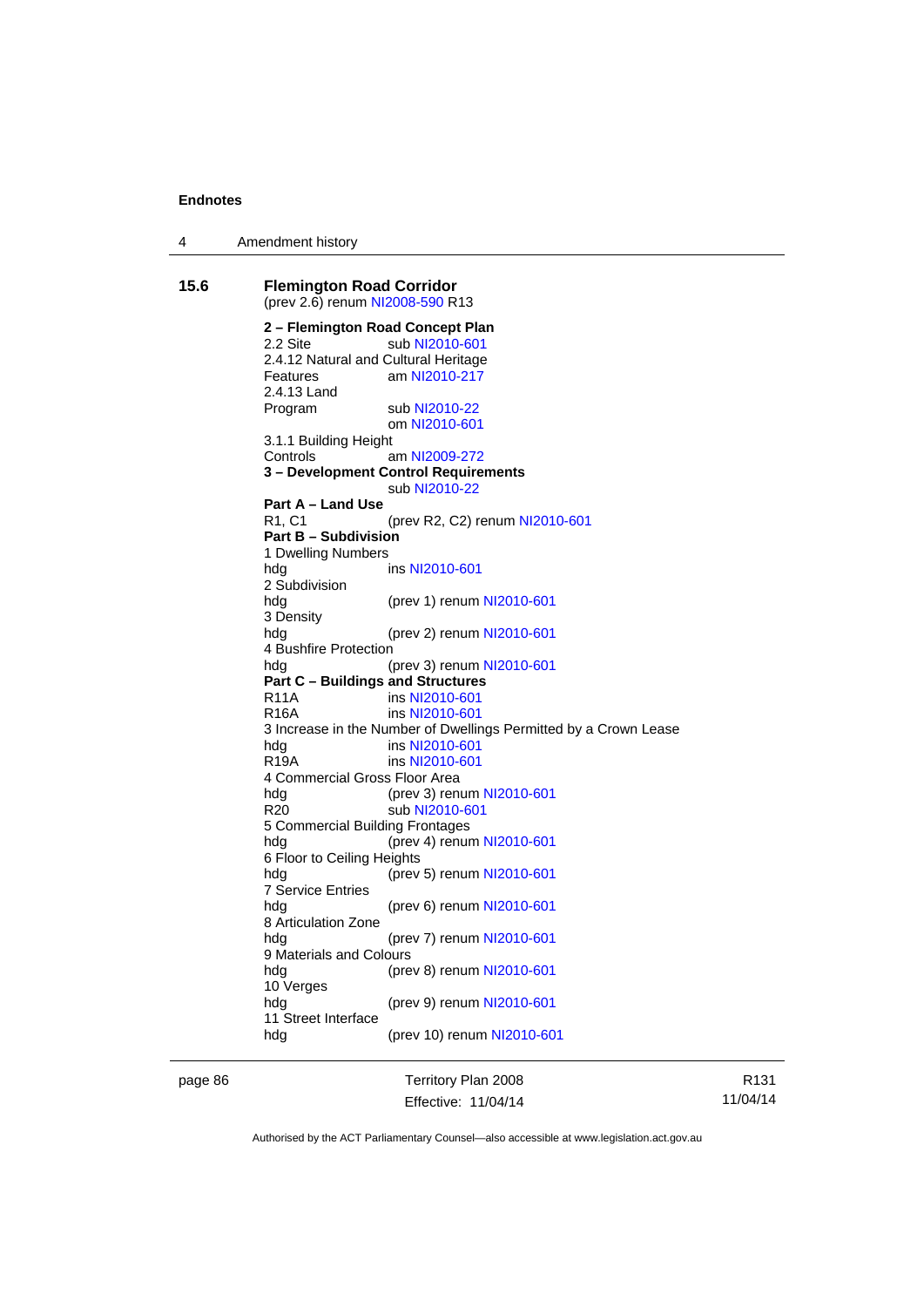Amendment history 4

12 Deep Root Planting Zones<br>hdg (prev 11) hdg (prev 11) renum [NI2010-601](http://www.legislation.act.gov.au/ni/2010-601/)<br>R29 sub NI2010-601 R29 sub [NI2010-601](http://www.legislation.act.gov.au/ni/2010-601/)<br>R30 am NI2010-411 R30 am [NI2010-411](http://www.legislation.act.gov.au/ni/2010-411/)<br>R30A, C30A ins NI2010-601 ins [NI2010-601](http://www.legislation.act.gov.au/ni/2010-601/) 13 Courtyard Walls hdg (prev 12) renum [NI2010-601](http://www.legislation.act.gov.au/ni/2010-601/) 14 Public Art hdg (prev 13) renum [NI2010-601](http://www.legislation.act.gov.au/ni/2010-601/) 15 Communal Open Space hdg (prev 14) renum [NI2010-601](http://www.legislation.act.gov.au/ni/2010-601/) **Concept Plan Drawings**  Flemington Road Concept Plan<br>Study Area sub NI2010-sub [NI2010-601](http://www.legislation.act.gov.au/ni/2010-601/) **15.7 Ngunnawal 2C**  (prev 2.7) renum [NI2008-590](http://www.legislation.act.gov.au/ni/2008-590/default.asp) R13 **15.8 Jacka**  (prev 2.8) renum [NI2008-590](http://www.legislation.act.gov.au/ni/2008-590/default.asp) R13 **15.9 Moncrieff**  (prev 2.9) renum [NI2008-590](http://www.legislation.act.gov.au/ni/2008-590/default.asp) R13 **15.10 North Weston**  (prev 2.10) ins [Variation No 281](http://www.legislation.act.gov.au/ni/2008-352/) renum [NI2008-590](http://www.legislation.act.gov.au/ni/2008-590/default.asp) R13 **15.11 Coombs and Wright**  (prev 2.11) ins [Variation No 281](http://www.legislation.act.gov.au/ni/2008-352/) renum [NI2008-590](http://www.legislation.act.gov.au/ni/2008-590/default.asp) R13 sub [NI2010-22](http://www.legislation.act.gov.au/ni/2010-22/) **Introduction**  am [NI2012-410](http://www.legislation.act.gov.au/ni/2012-410/) Definition of terms am [NI2010-412](http://www.legislation.act.gov.au/ni/2010-412/) **Part A – Land Use**  Element 1 R4, C4 sub [NI2014-10](http://www.legislation.act.gov.au/ni/2014-10/default.asp) am [NI2014-90](http://www.legislation.act.gov.au/ni/2014-90/default.asp) **Part B – Subdivision**  Element 8 R46, C46 sub [NI2011-355](http://www.legislation.act.gov.au/ni/2011-355/)<br>R46A, C46A ins NI2011-355 R46A,C46A ins [NI2011-355](http://www.legislation.act.gov.au/ni/2011-355/)<br>R46B, C46B ins NI2011-355 ins [NI2011-355](http://www.legislation.act.gov.au/ni/2011-355/) Element 9<br>R48 am [NI2010-217](http://www.legislation.act.gov.au/ni/2010-217/)

R131 11/04/14 Territory Plan 2008 Effective: 11/04/14 page 87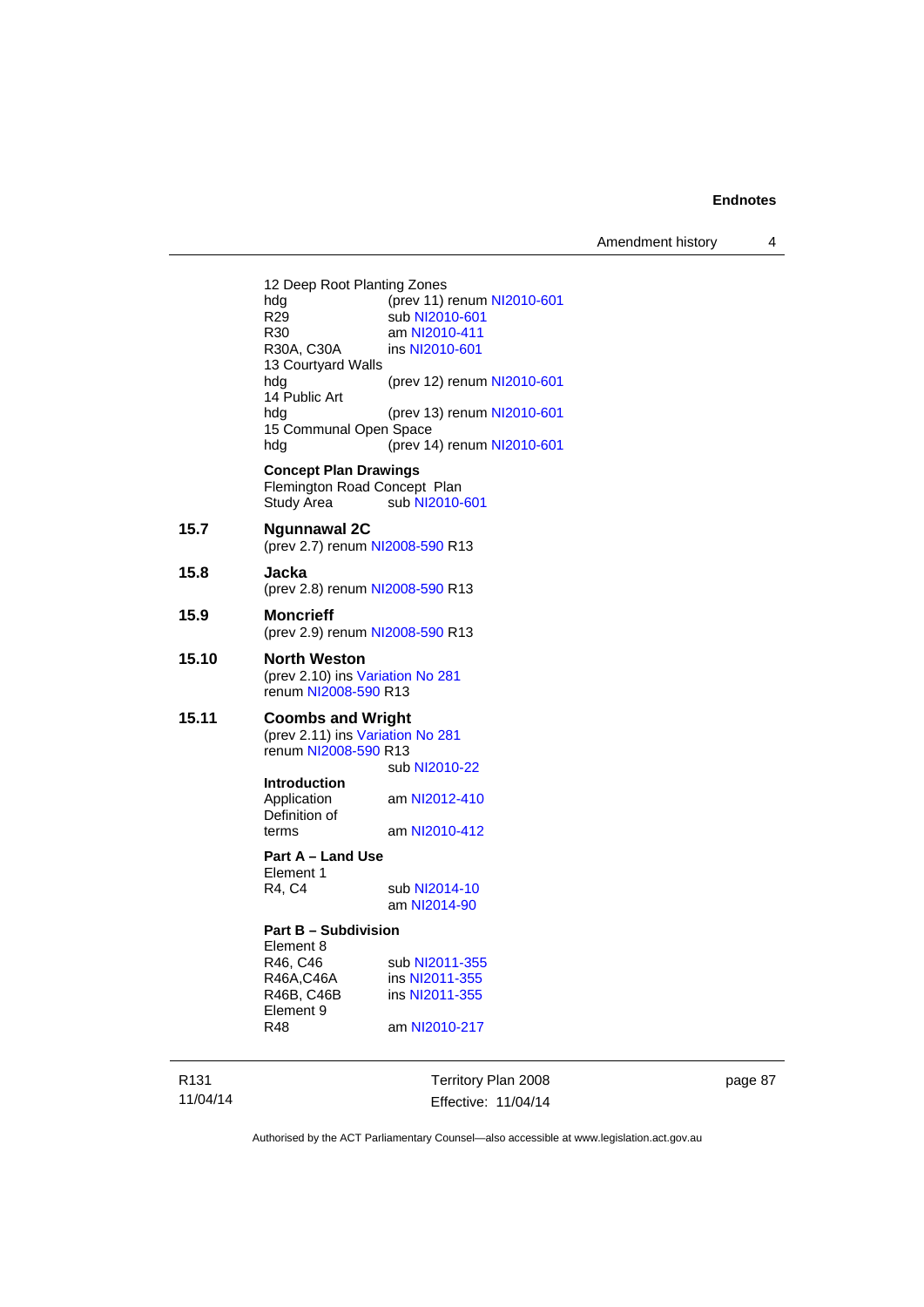| 4 | Amendment history |
|---|-------------------|
|---|-------------------|

|       | <b>Part C - Buildings and Structures</b><br>Element 10                                         |                                                              |
|-------|------------------------------------------------------------------------------------------------|--------------------------------------------------------------|
|       | R49<br>Element 12                                                                              | sub NI2011-355                                               |
|       | R <sub>53</sub>                                                                                | sub NI2014-10                                                |
|       | R <sub>56</sub>                                                                                | sub NI2014-90                                                |
|       | C57                                                                                            | sub NI2014-10                                                |
|       | hdg                                                                                            | ins NI2010-412                                               |
|       | Item $16.1$                                                                                    | ins NI2010-412                                               |
|       | R62, C62                                                                                       | ins NI2010-412                                               |
|       | R63                                                                                            | ins NI2010-412                                               |
|       |                                                                                                | sub NI2014-10                                                |
|       | Table 1                                                                                        | ins NI2010-412                                               |
|       | Figure A1                                                                                      | ins NI2010-412                                               |
|       | <b>Part D - Environment</b>                                                                    |                                                              |
|       | hdg<br>Element 17                                                                              | ins NI2012-410                                               |
|       | hdg                                                                                            | ins NI2012-410                                               |
|       | R64                                                                                            | ins NI2012-410                                               |
|       | Figure 2                                                                                       | sub NI2014-10                                                |
|       | Figure 3                                                                                       | sub NI2014-10                                                |
|       | Figure 4                                                                                       | sub NI2010-217; NI2010-602; NI2014-10                        |
|       | Figure 5                                                                                       | sub NI2010-217                                               |
|       | Figure 6                                                                                       | ins NI2012-410                                               |
| 15.12 | Lawson South<br>(prev 2.12) ins Variation No 281<br>renum NI2008-590 R13                       |                                                              |
|       | om NI2010-22                                                                                   |                                                              |
|       | ins Variation No 299                                                                           |                                                              |
|       |                                                                                                | <b>Part B - Subdivision Development Code</b>                 |
|       | hdg                                                                                            | sub NI2011-589                                               |
|       | 2. Dwelling Yield                                                                              |                                                              |
|       | R6, C6                                                                                         | sub NI2011-589                                               |
| 15.13 | ins Variation No 298                                                                           | Holt section 99 block 11 (Belconnen Golf Course)             |
| 16    | Development codes<br>(prev 3) renum NI2008-590 R13                                             |                                                              |
|       |                                                                                                |                                                              |
| 16.1  | <b>Estate Development Code</b><br>orig 16.1<br>(prev 3.1) renum NI2008-590 R13<br>am NI2009-38 |                                                              |
|       | <b>Introduction</b>                                                                            | <b>Part B - Subdivision Development Code</b><br>am NI2009-38 |

page 88 Territory Plan 2008 Effective: 11/04/14

R131 11/04/14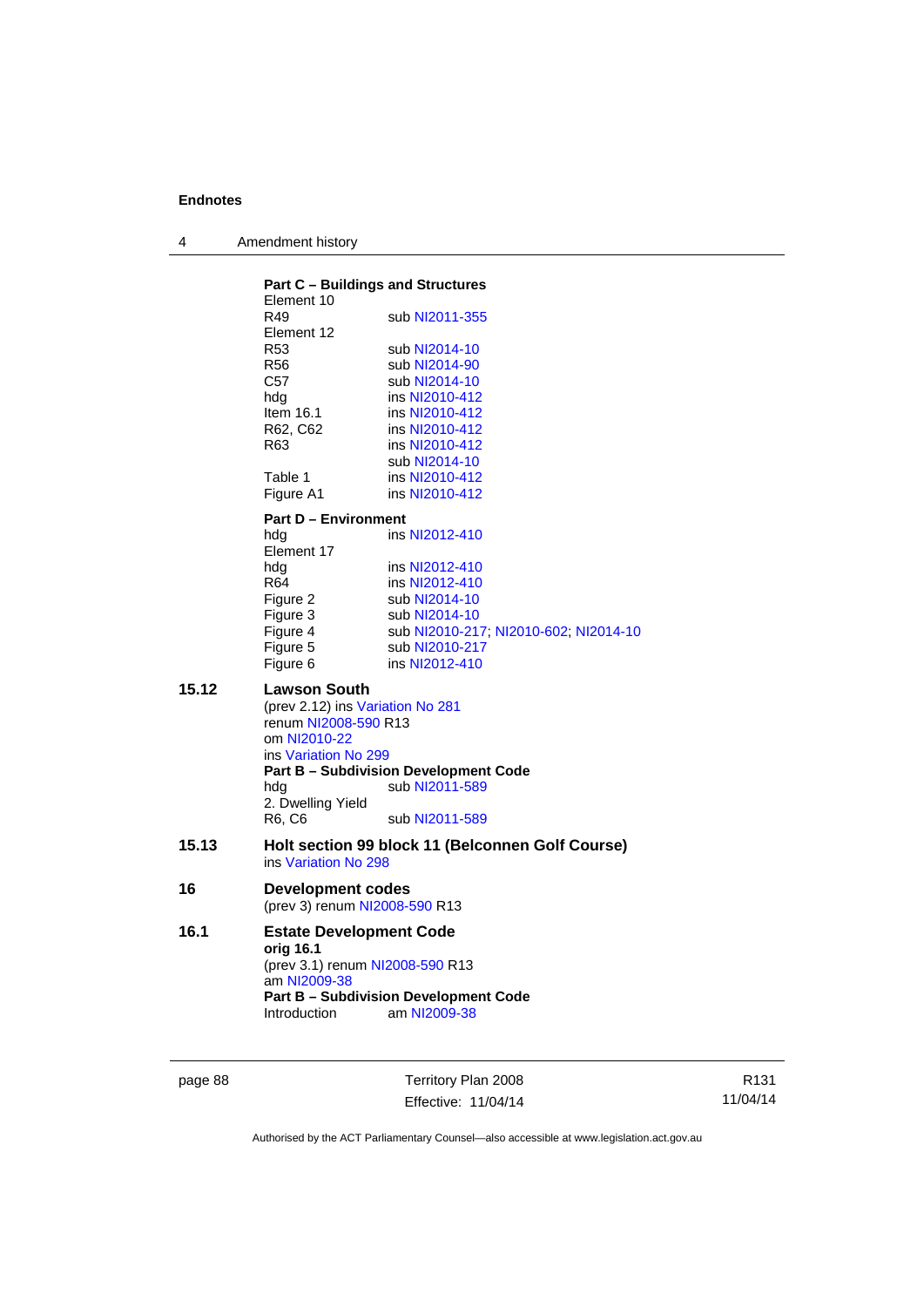Earlier republications 5

```
Part B(1) – Estate Development Plans supported by a Precinct Code 
Element 2 
 NI2009-324<br>R26, C26 am NI2009-324
 NI2009-324<br>R27, C27 am NI2009-324
                   NI2009-324
Element 6 
Item 6.5 hdg am NI2009-324
Part B(2) – Additional requirements that apply when an Estate 
Element 1 
Item 1.4<br>C109
                   NI2008-541
Element 2 
Item 2.1 am NI2009-487
Element 5 
Item 5.3 
 NI2008-541<br>C131 am NI2008-541
                   NI2008-541
om Variation 306
pres 16.1
ins Variation 306
am NI2013-436; NI2013-437
```
#### **5 Earlier republications**

Some earlier republications were not numbered. The number in column 1 refers to the publication order.

Since 12 September 2001 every authorised republication has been published in electronic pdf format on the ACT legislation register. A selection of authorised republications have also been published in printed format. These republications are marked with an asterisk (\*) in column 1. Electronic and printed versions of an authorised republication are identical.

| <b>Republication</b><br>No and date | <b>Effective</b>             | Last<br>amendment<br>made by | <b>Republication</b><br>for                                         |
|-------------------------------------|------------------------------|------------------------------|---------------------------------------------------------------------|
| R <sub>1</sub><br>31 Mar 2008       | 31 Mar 2008-<br>17 Apr 2008  | not amended                  | new instrument                                                      |
| R <sub>2</sub><br>18 Apr 2008       | 18 Apr 2008-<br>5 June 2008  | NI2008-123                   | variations by<br>Variation No 285<br>(as notified in<br>NI2008-123) |
| R <sub>3</sub><br>6 June 2008       | 6 June 2008-<br>10 July 2008 | NI2008-201                   | variations by<br>NI2008-201                                         |
|                                     |                              |                              |                                                                     |

| R131     |
|----------|
| 11/04/14 |

Territory Plan 2008 Effective: 11/04/14 page 89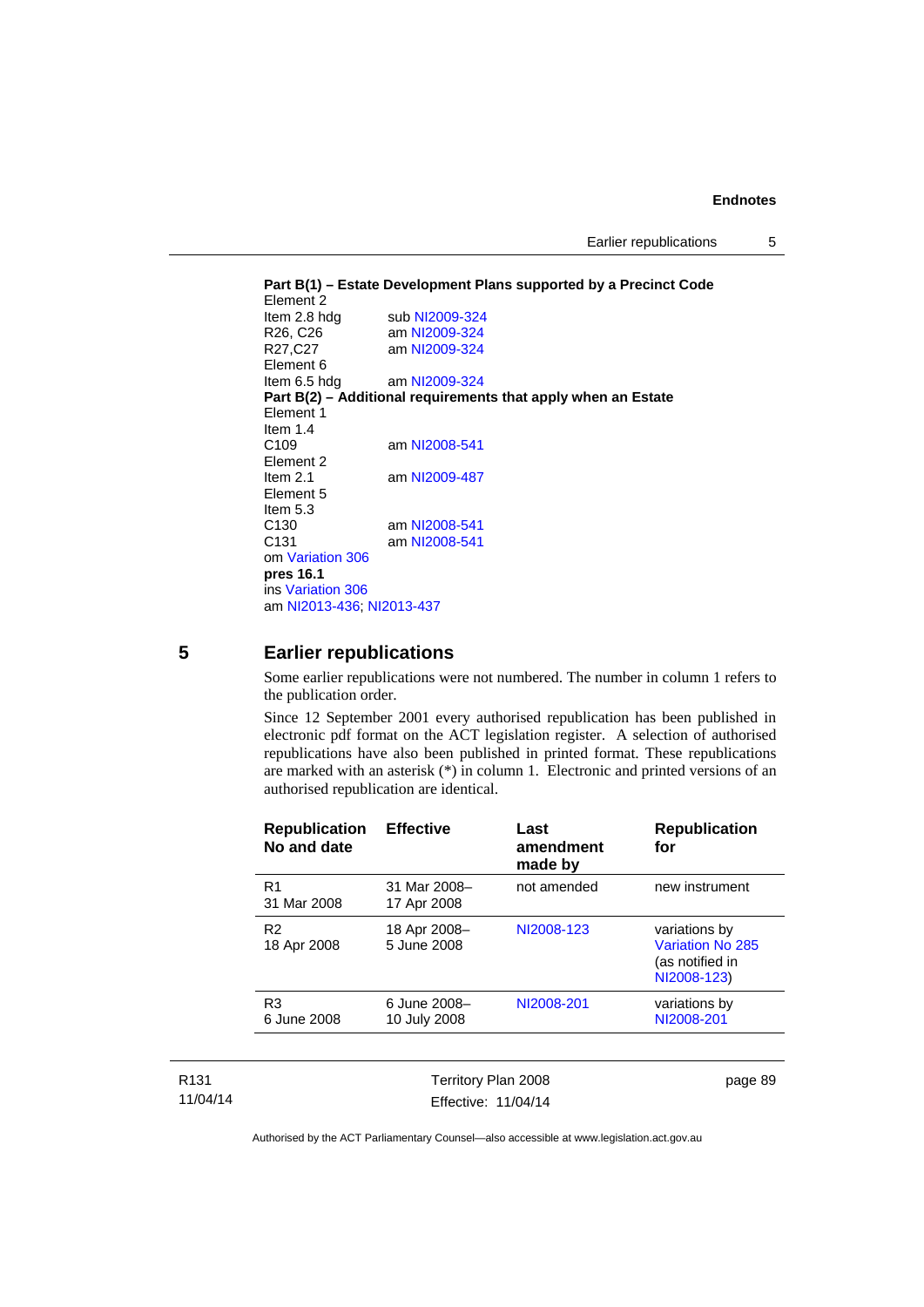| <b>Republication</b>           | <b>Effective</b>              | Last                 | <b>Republication</b>                                                                                        |
|--------------------------------|-------------------------------|----------------------|-------------------------------------------------------------------------------------------------------------|
| No and date                    |                               | amendment<br>made by | for                                                                                                         |
| R4<br>11 July 2008             | 11 July 2008-<br>31 July 2008 | NI2008-290           | variations by<br>NI2008-289 and<br>NI2008-290                                                               |
| R <sub>5</sub>                 | 1 Aug 2008-                   | NI2008-298           | variations by                                                                                               |
| 1 Aug 2008                     | 14 Aug 2008                   |                      | NI2008-298                                                                                                  |
| R <sub>6</sub><br>15 Aug 2008  | 15 Aug 2008-<br>28 Aug 2008   | NI2008-336           | variations by<br><b>Variation No 293</b><br>(as notified in<br>NI2008-219),<br>NI2008-328 and<br>NI2008-336 |
| R7                             | 29 Aug 2008-                  | NI2008-358           | variations by                                                                                               |
| 29 Aug 2008                    | 4 Sept 2008                   |                      | NI2008-358                                                                                                  |
| R8<br>5 Sept 2008              | 5 Sept 2008-<br>30 Oct 2008   | NI2008-358           | variations by<br><b>Variation No 289</b><br>(as notified in<br>NI2008-339)                                  |
| R <sub>9</sub>                 | 31 Oct 2008-                  | NI2008-499           | variations by                                                                                               |
| 31 Oct 2008                    | 6 Nov 2008                    |                      | NI2008-499                                                                                                  |
| R <sub>10</sub>                | 7 Nov 2008-                   | NI2008-516           | variations by                                                                                               |
| 7 Nov 2008                     | 20 Nov 2008                   |                      | NI2008-516                                                                                                  |
| R <sub>11</sub><br>21 Nov 2008 | 21 Nov 2008-<br>11 Dec 2008   | NI2008-542           | variations by<br>NI2008-541 and<br>NI2008-542                                                               |
| R <sub>12</sub><br>12 Dec 2008 | 12 Dec 2008-<br>18 Dec 2008   | NI2008-542           | variations by<br><b>Variation No 281</b><br>(as notified in<br>NI2008-352)                                  |
| R <sub>13</sub>                | 19 Dec 2008-                  | NI2008-590           | variations by                                                                                               |
| 19 Dec 2008                    | 8 Jan 2009                    |                      | NI2008-590                                                                                                  |
| R <sub>14</sub>                | 9 Jan 2009-                   | NI2009-6             | variations by                                                                                               |
| 9 Jan 2009                     | 15 Jan 2009                   |                      | NI2009-6                                                                                                    |
| R <sub>15</sub>                | 16 Jan 2009-                  | NI2009-17            | variations by                                                                                               |
| 16 Jan 2009                    | 5 Feb 2009                    |                      | NI2009-17                                                                                                   |

## 5 Earlier republications

page 90 Territory Plan 2008 Effective: 11/04/14

R131 11/04/14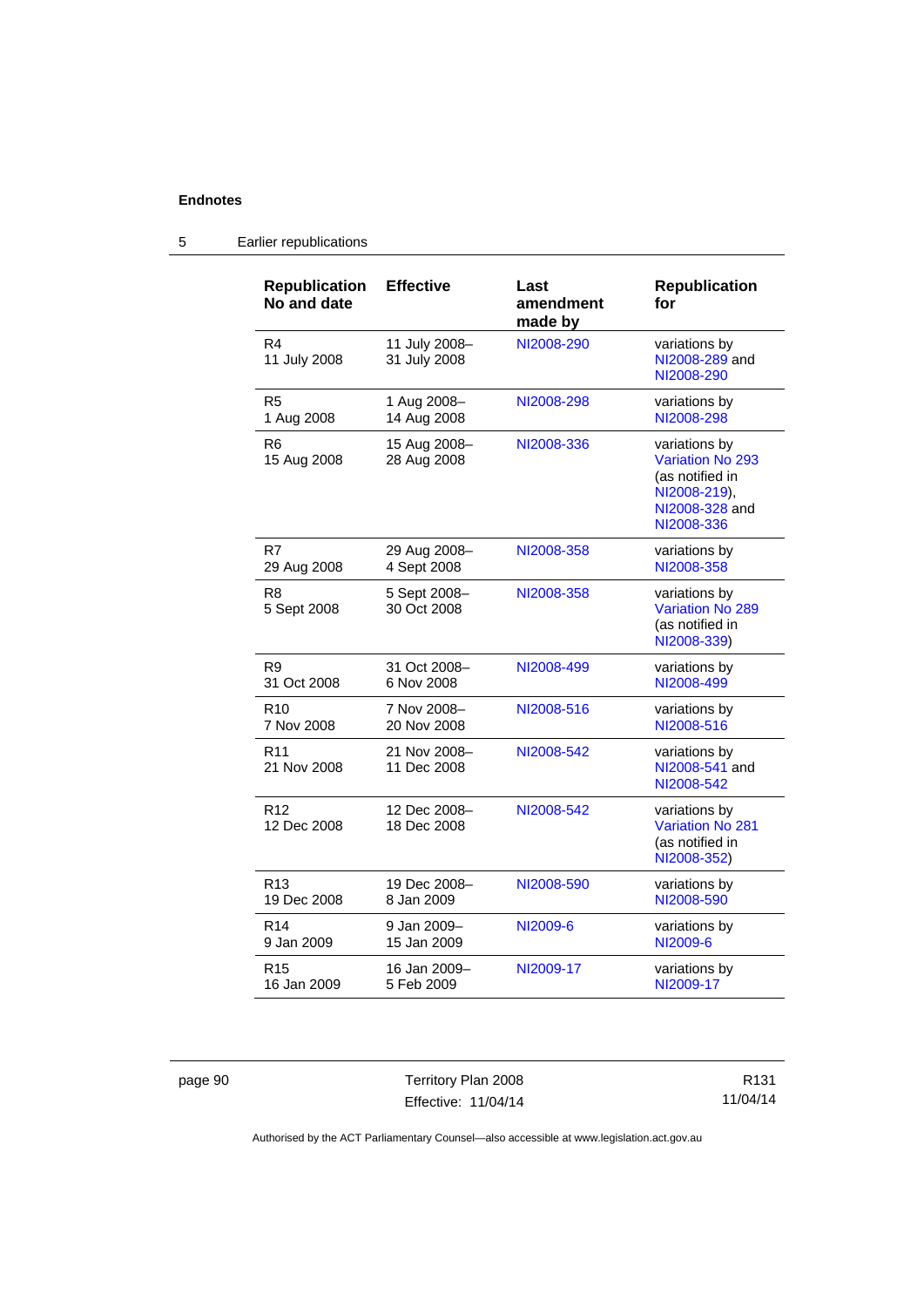| R <sub>19</sub><br>20 Mar 2009  | 20 Mar 2009-<br>16 Apr 2009   | NI2009-99  | variations by<br>NI2009-99                                                                                                             |
|---------------------------------|-------------------------------|------------|----------------------------------------------------------------------------------------------------------------------------------------|
| R <sub>20</sub><br>17 Apr 2009  | 17 Apr 2009-<br>30 Apr 2009   | NI2009-181 | variations by<br><b>Variation No 261</b><br>(as notified in<br>NI2009-107),<br>No 296 (as notified<br>in NI2009-108) and<br>NI2009-181 |
| R <sub>21</sub><br>1 May 2009   | 1 May 2009-<br>14 May 2009    | NI2009-200 | variations by<br>NI2009-199 and<br>NI2009-200                                                                                          |
| R <sub>22</sub><br>15 May 2009  | 15 May 2009-<br>21 May 2009   | NI2009-217 | variations by<br>NI2009-216 and<br>NI2009-217                                                                                          |
| R <sub>23</sub><br>22 May 2009  | 22 May 2009-<br>4 June 2009   | NI2009-238 | variations by<br>NI2009-237 and<br>NI2009-238                                                                                          |
| R <sub>24</sub><br>5 June 2009  | 5 June 2009-<br>18 June 2009  | NI2009-256 | variations by<br>NI2009-254,<br>NI2009-255 and<br>NI2009-256                                                                           |
| R <sub>25</sub><br>19 June 2009 | 19 June 2009-<br>9 July 2009  | NI2009-272 | variations by<br>NI2009-272                                                                                                            |
| R <sub>26</sub><br>10 July 2009 | 10 July 2009-<br>16 July 2009 | NI2009-324 | variations by<br>NI2009-321,<br>NI2009-322 and<br>NI2009-324                                                                           |

**Republication Effective Last** 

6 Feb 2009– 12 Feb 2009

13 Feb2009– 26 Feb 2009

27 Feb 2009– 19 Mar 2009

**No and date** 

13 Feb 2009

27 Feb 2009

R16 6 Feb 2009

R17

R18

Earlier republications 5

**for** 

[NI2009-38](http://www.legislation.act.gov.au/ni/2009-38/) variations by

[NI2009-59](http://www.legislation.act.gov.au/ni/2009-59/) variations by

[NI2009-70](http://www.legislation.act.gov.au/ni/2009-70/) variations by

**Republication** 

[NI2009-37](http://www.legislation.act.gov.au/ni/2009-37/) and [NI2009-38](http://www.legislation.act.gov.au/ni/2009-38/)

[NI2009-59](http://www.legislation.act.gov.au/ni/2009-59/)

[NI2009-70](http://www.legislation.act.gov.au/ni/2009-70/)

**amendment made by** 

R131 11/04/14 Territory Plan 2008 Effective: 11/04/14 page 91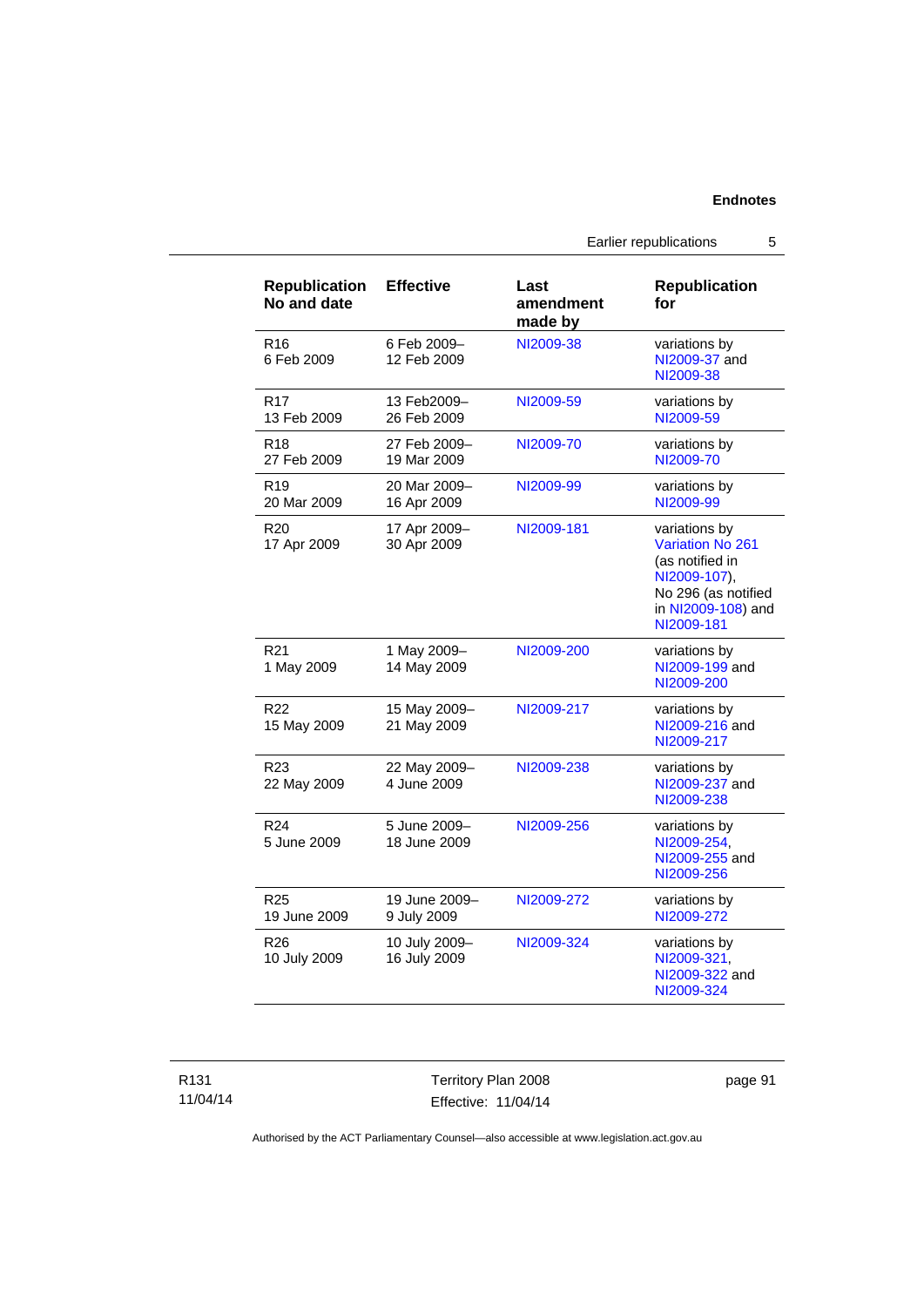| <b>Republication</b><br>No and date | <b>Effective</b>             | Last<br>amendment<br>made by | <b>Republication</b><br>for                                                                  |
|-------------------------------------|------------------------------|------------------------------|----------------------------------------------------------------------------------------------|
| R <sub>27</sub><br>17 July 2009     | 17July 2009-<br>23 July 2009 | NI2009-338                   | variations by<br>NI2009-323 and<br>NI2009-338                                                |
| <b>R28</b><br>24 July 2009          | 24 July 2009-<br>20 Aug 2009 | NI2009-342                   | variations by<br>NI2009-342                                                                  |
| R <sub>29</sub><br>21 Aug 2009      | 21 Aug 2009-<br>27 Aug 2009  | NI2009-392                   | variations by<br>NI2009-392                                                                  |
| R <sub>30</sub><br>28 Aug 2009      | 28 Aug 2009-<br>3 Sept 2009  | NI2009-410                   | variations by<br>NI2009-409 and<br>NI2009-410                                                |
| R31<br>4 Sept 2009                  | 4 Sept 2009-<br>1 Oct 2009   | NI2009-418                   | variations by<br><b>Variation No 288</b><br>(as notified in<br>NI2009-391) and<br>NI2009-418 |
| R32<br>2 Oct 2009                   | 2 Oct 2009-<br>12 Nov 2009   | NI2009-488                   | variations by<br>NI2009-487 and<br>NI2009-488                                                |
| R33<br>13 Nov 2009                  | 13 Nov 2009-<br>3 Dec 2009   | NI2009-570                   | variations by<br>NI2009-570                                                                  |
| R34<br>4 Dec 2009                   | 4 Dec 2009-<br>21 Jan 2010   | NI2009-619                   | variations by<br>NI2009-617.<br>NI2009-618 and<br>NI2009-619                                 |
| R35<br>22 Jan 2010                  | 22 Jan 2010-<br>4 Feb 2010   | NI2010-23                    | variations by<br>NI2010-21,<br>NI2010-22 and<br>NI2010-23                                    |
| R36<br>5 Feb 2010                   | 5 Feb 2010-<br>25 Feb 2010   | NI2010-45                    | variations by<br>NI2010-45                                                                   |
| R37<br>26 Feb 2010                  | 26 Feb 2010-<br>18 Mar 2010  | NI2010-84                    | variations by<br>NI2010-82,<br>NI2010-83 and<br>NI2010-84                                    |

## 5 Earlier republications

page 92 Territory Plan 2008 Effective: 11/04/14

R131 11/04/14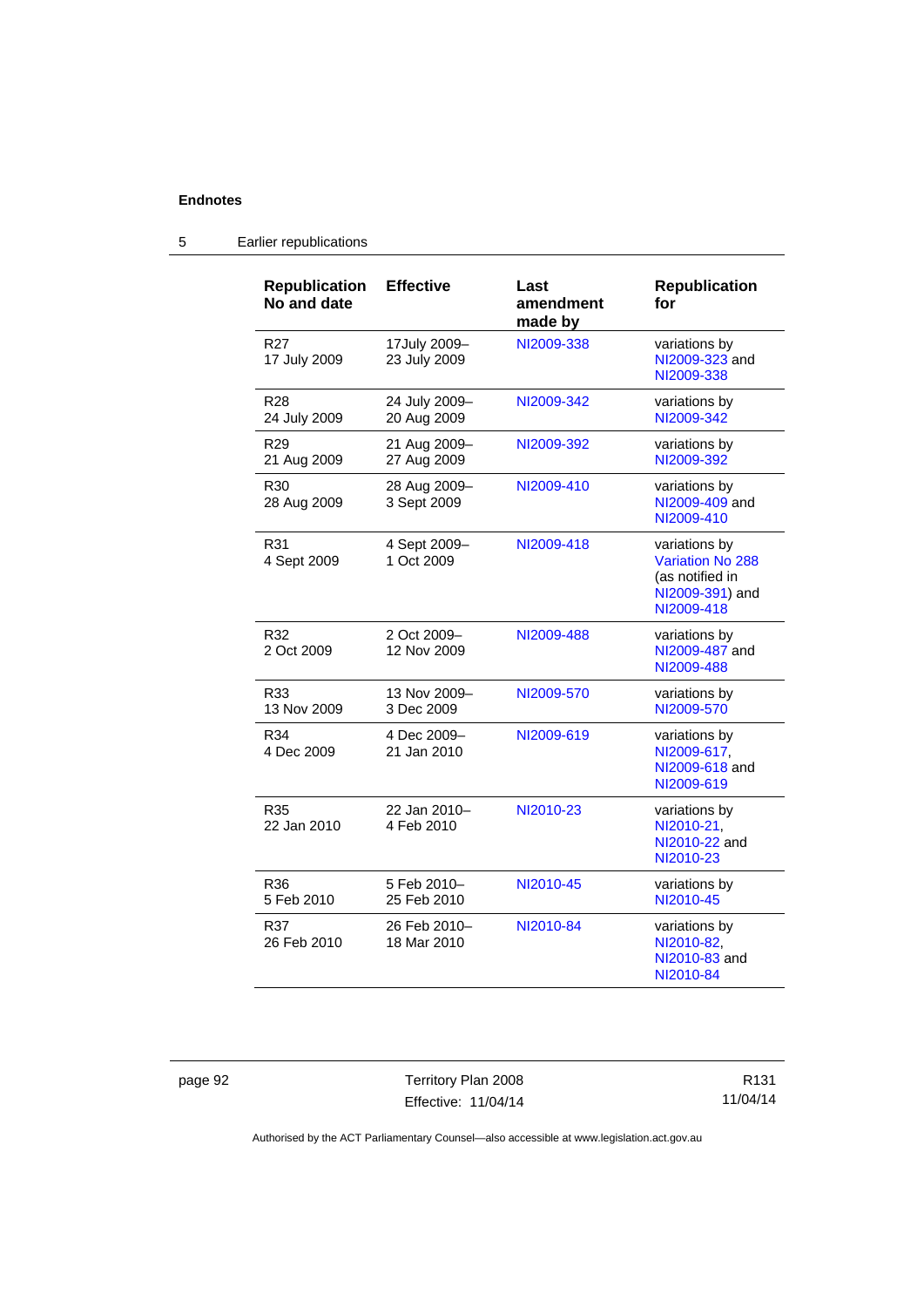Earlier republications 5

| <b>Republication</b><br>No and date | <b>Effective</b>              | Last<br>amendment<br>made by | <b>Republication</b><br>for                                                 |
|-------------------------------------|-------------------------------|------------------------------|-----------------------------------------------------------------------------|
| R38<br>19 Mar 2010                  | 19 Mar 2010-<br>6 May 2010    | NI2010-125                   | variations by<br>NI2010-123.<br>NI2010-124 and<br>NI2010-125                |
| R <sub>39</sub><br>7 May 2010       | 7 May 2010-<br>27 May 2010    | NI2010-219                   | variations by<br>NI2010-217,<br>NI2010-218 and<br>NI2010-219                |
| R40<br>28 May 2010                  | 28 May 2010-<br>3 June 2010   | NI2010-258                   | variations by<br>NI2010-243.<br>NI2010-244 and<br>NI2010-258                |
| R41<br>4 June 2010                  | 4 June 2010-<br>24 June 2010  | NI2010-258                   | variations by<br>NI2010-246                                                 |
| R42<br>25 June 2010                 | 25 June 2010-<br>8 July 2010  | NI2010-321                   | variations by<br>NI2010-321                                                 |
| R43<br>9 July 2010                  | 9 July 2010-<br>15 July 2010  | NI2010-371                   | variations by<br>NI2010-370 and<br>NI2010-371                               |
| R44<br>16 July 2010                 | 16 July 2010-<br>22 July 2010 | NI2010-382                   | variations by<br>NI2010-382                                                 |
| R45<br>23 July 2010                 | 23 July 2010-<br>29 July 2010 | NI2010-409                   | variations by<br>NI2010-409                                                 |
| R46<br>30 July 2010                 | 30 July 2010-<br>12 Aug 2010  | NI2010-426                   | variations by<br>NI2010-410,<br>NI2010-411,<br>NI2010-412 and<br>NI2010-426 |
| R47<br>13 Aug 2010                  | 13 Aug 2010-<br>23 Sept 2010  | NI2010-441                   | variations by<br>NI2010-440 and<br>NI2010-441                               |
| R48<br>24 Sept 2010                 | 24 Sept 2010-<br>7 Oct 2010   | NI2010-540                   | variations by<br>NI2010-538.<br>NI2010-539 and<br>NI2010-540                |

R131 11/04/14

Territory Plan 2008 Effective: 11/04/14 page 93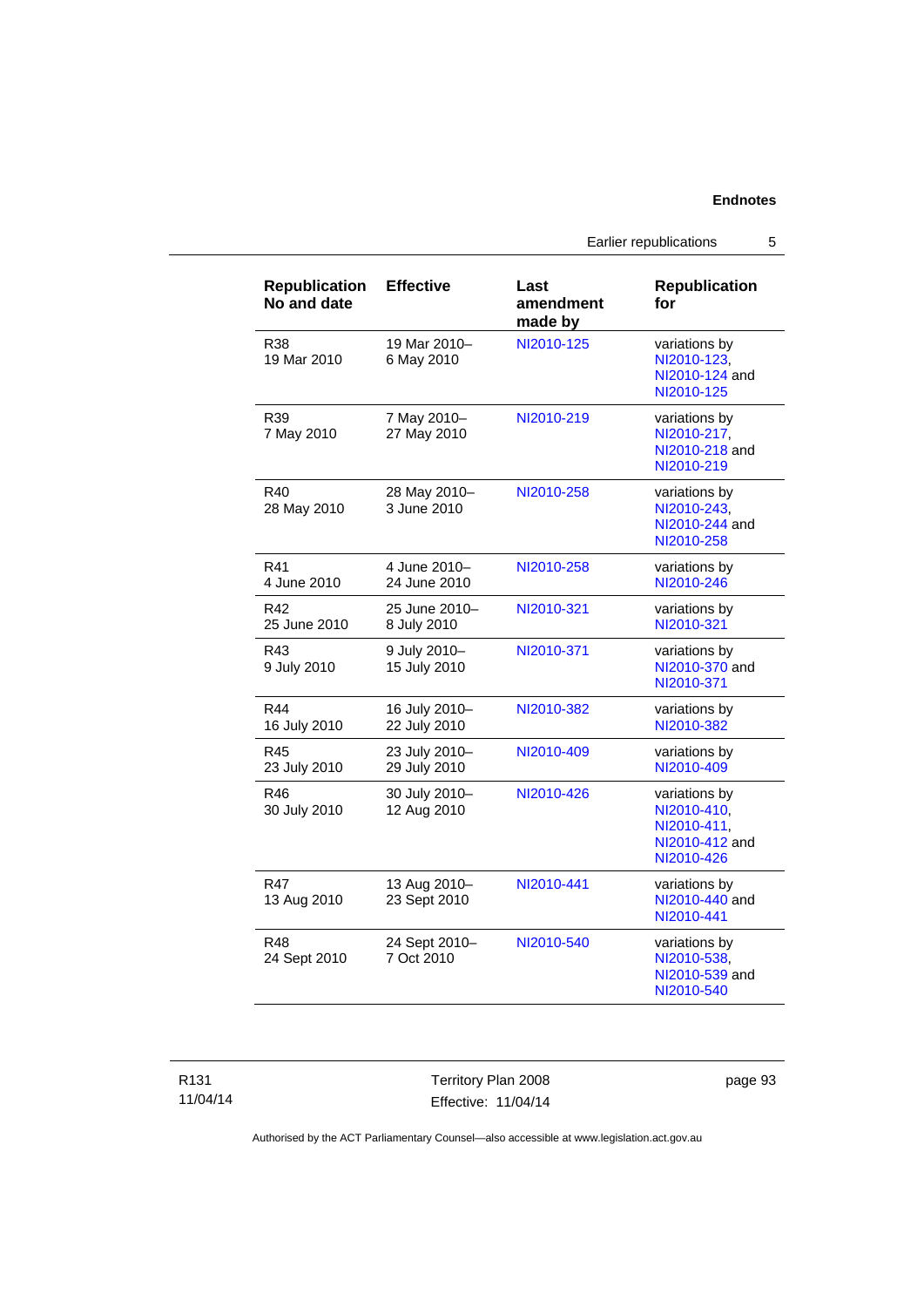| <b>Republication</b><br>No and date | <b>Effective</b>            | Last<br>amendment<br>made by | <b>Republication</b><br>for                                                           |
|-------------------------------------|-----------------------------|------------------------------|---------------------------------------------------------------------------------------|
| R49                                 | 8 Oct 2010-                 | NI2010-566                   | variations by                                                                         |
| 8 Oct                               | 28 Oct 2010                 |                              | NI2010-566                                                                            |
| <b>R50</b><br>29 Oct 2010           | 29 Oct 2010-<br>4 Nov 2010  | NI2010-602                   | variations by<br>NI2010-601 and<br>NI2010-602                                         |
| R <sub>51</sub><br>5 Nov 2010       | 5 Nov 2010-<br>21 Dec 2010  | NI2010-602                   | variations by<br><b>Variation No 299</b><br>(as notified in<br>NI2010-575)            |
| R <sub>52</sub>                     | 22 Dec 2010-                | NI2010-697                   | variations by                                                                         |
| 22 Dec 2010                         | 1 Feb 2011                  |                              | NI2010-697                                                                            |
| R <sub>53</sub>                     | 2 Feb 2011-                 | NI2011-23                    | variations by                                                                         |
| 2 Feb 2011                          | 3 Feb 2011                  |                              | NI2011-23                                                                             |
| <b>R54</b>                          | 4 Feb 2011-                 | NI2011-30                    | variations by                                                                         |
| 4 Feb 2011                          | 10 Feb 2011                 |                              | NI2011-30                                                                             |
| <b>R55</b>                          | 11 Feb 2011-                | NI2011-42                    | variations by                                                                         |
| 11 Feb 2011                         | 3 Mar 2011                  |                              | NI2011-42                                                                             |
| <b>R56</b>                          | 4 Mar 2011-                 | NI2011-81                    | variations by                                                                         |
| 4 Mar 2011                          | 10 Mar 2011                 |                              | NI2011-81                                                                             |
| R57                                 | 11 Mar 2011-                | NI2011-126                   | variations by                                                                         |
| 11 Mar 2011                         | 17 Mar 2011                 |                              | NI2011-126                                                                            |
| <b>R58</b><br>18 Mar 2011           | 18 Mar 2011-<br>14 Apr 2011 | NI2011-153                   | variations by<br>Variation No 298<br>(as notified in<br>NI2011-152) and<br>NI2011-153 |
| R <sub>59</sub><br>15 Apr 2011      | 15 Apr 2011-<br>20 Apr 2011 | NI2011-194                   | variations by<br>NI2011-193 and<br>NI2011-194                                         |
| R <sub>60</sub>                     | 21 Apr 2011-                | NI2011-204                   | variations by                                                                         |
| 21 Apr 2011                         | 28 Apr 2011                 |                              | NI2011-204                                                                            |
| R <sub>61</sub><br>29 Apr 2011      | 29 Apr 2011-<br>11 May 2011 | NI2011-207                   | variations by<br>NI2011-206 and<br>NI2011-207                                         |

## 5 Earlier republications

page 94 Territory Plan 2008 Effective: 11/04/14

R131 11/04/14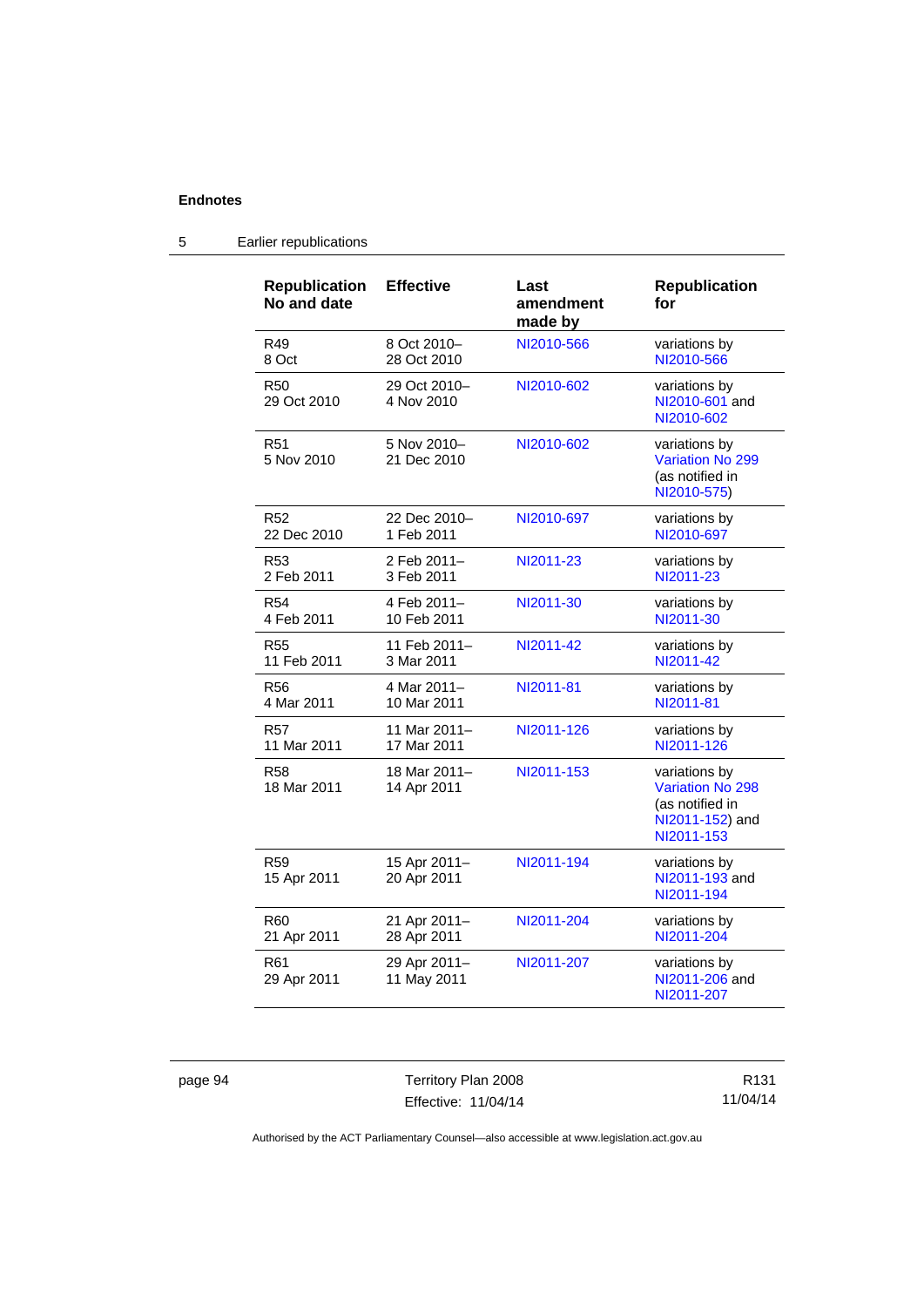Earlier republications 5

| <b>Republication</b><br>No and date | <b>Effective</b>             | Last<br>amendment<br>made by | <b>Republication</b><br>for                                                 |
|-------------------------------------|------------------------------|------------------------------|-----------------------------------------------------------------------------|
| R62<br>12 May 2011                  | 12 May 2011-<br>18 May 2011  | NI2011-226                   | variations by<br>NI2011-226                                                 |
| R <sub>63</sub><br>19 May 2011      | 19 May 2011-<br>26 May 2011  | NI2011-238                   | variations by<br>NI2011-237 and<br>NI2011-238                               |
| R64<br>27 May 2011                  | 27 May 2011-<br>9 June 2011  | NI2011-258                   | variations by<br>NI2011-255,<br>NI2011-256,<br>NI2011-257 and<br>NI2011-258 |
| R65<br>10 June 2011                 | 10June 2011-<br>23 June 2011 | NI2011-284                   | variations by<br>NI2011-283 and<br>NI2011-284                               |
| R66<br>24 June 2011                 | 24 June 2011-<br>7 July 2011 | NI2011-309                   | variations by<br>NI2011-309                                                 |
| R67<br>8 July 2011                  | 8 July 2011-<br>26 Aug 2011  | NI2011-355                   | variations by<br>NI2011-353,<br>NI2011-354 and<br>NI2011-355                |
| R68<br>27 Aug 2011                  | 27 Aug 2011-<br>1 Sept 2011  | NI2011-481                   | variations by<br>NI2011-481                                                 |
| R69<br>2 Sept 2011                  | 2 Sept 2011-<br>15 Sept 2011 | NI2011-481                   | variations by<br>NI2011-478,<br>NI2011-479 and<br>NI2011-480                |
| R70<br>16 Sept 2011                 | 16 Sept 2011-<br>6 Oct 2011  | NI2011-541                   | variations by<br>NI2011-541                                                 |
| R71<br>7 Oct 2011                   | 7 Oct 2011-<br>27 Oct 2011   | NI2011-590                   | variations by<br>NI2011-589 and<br>NI2011-590                               |
| R72<br>28 Oct 2011                  | 28 Oct 2011-<br>3 Nov 2011   | NI2011-652                   | variations by<br>NI2011-650,<br>NI2011-651 and<br>NI2011-652                |

Territory Plan 2008 Effective: 11/04/14 page 95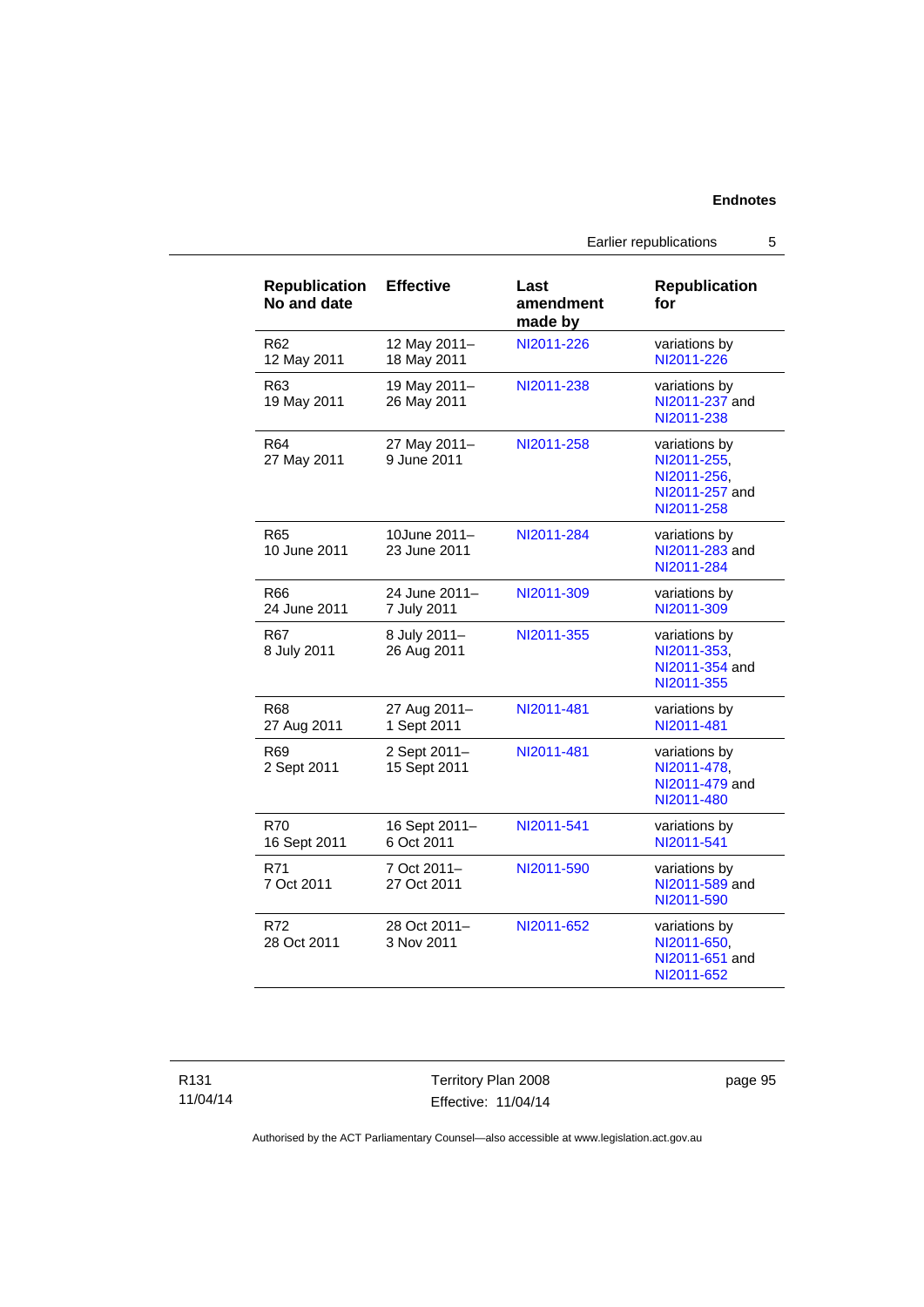|         | <b>Republication</b><br>No and date | <b>Effective</b>            | Last<br>amendment<br>made by | <b>Republication</b><br>for                                                                                                                                                                      |
|---------|-------------------------------------|-----------------------------|------------------------------|--------------------------------------------------------------------------------------------------------------------------------------------------------------------------------------------------|
|         | R73<br>4 Nov 2011                   | 4 Nov 2011-<br>30 Nov 2011  | NI2011-668                   | variations by<br>Variation No 302<br>(as notified in<br>NI2011-573),<br>NI2011-667 and<br>NI2011-668)                                                                                            |
|         | R74<br>1 Dec 2011                   | 1 Dec 2011-<br>15 Dec 2011  | NI2011-731                   | variations by<br>NI2011-728.<br>NI2011-729,<br>NI2011-730 and<br>NI2011-731                                                                                                                      |
|         | R75<br>16 Dec 2011                  | 16 Dec 2011-<br>27 Jan 2012 | NI2011-788                   | variations by<br>Variation No 300<br>(as notified in<br>NI2011-691),<br><b>Variation No 310</b><br>(as notified in<br>NI2011-688),<br>NI2011-785.<br>NI2011-786,<br>NI2011-787 and<br>NI2011-788 |
|         | R76<br>28 Jan 2012                  | 28 Jan 2012-<br>23 Feb 2012 | NI2012-32                    | variations by<br>NI2012-26,<br>NI2012-28.<br>NI2012-29,<br>NI2012-30,<br>NI2012-31 and<br>NI2012-32                                                                                              |
|         | R77<br>24 Feb 2012                  | 24 Feb 2012-<br>27 Feb 2012 | NI2012-83                    | variations by<br>NI2012-82 and<br>NI2012-83                                                                                                                                                      |
|         | R78<br>28 Feb 2012                  | 28 Feb 2012-<br>13 Mar 2012 | NI2012-87                    | variations by<br>NI2012-86 and<br>NI2012-87                                                                                                                                                      |
|         | R79<br>14 Mar 2012                  | 14 Mar 2012-<br>19 Mar 2012 | NI2012-125                   | variations by<br>NI2012-125                                                                                                                                                                      |
|         | R80<br>20 Mar 2012                  | 20 Mar 2012-<br>20 Mar 2012 | NI2012-145                   | variations by<br>NI2012-145                                                                                                                                                                      |
| page 96 |                                     | Territory Plan 2008         |                              | R131                                                                                                                                                                                             |

## 5 Earlier republications

Authorised by the ACT Parliamentary Counsel—also accessible at www.legislation.act.gov.au

11/04/14

Effective: 11/04/14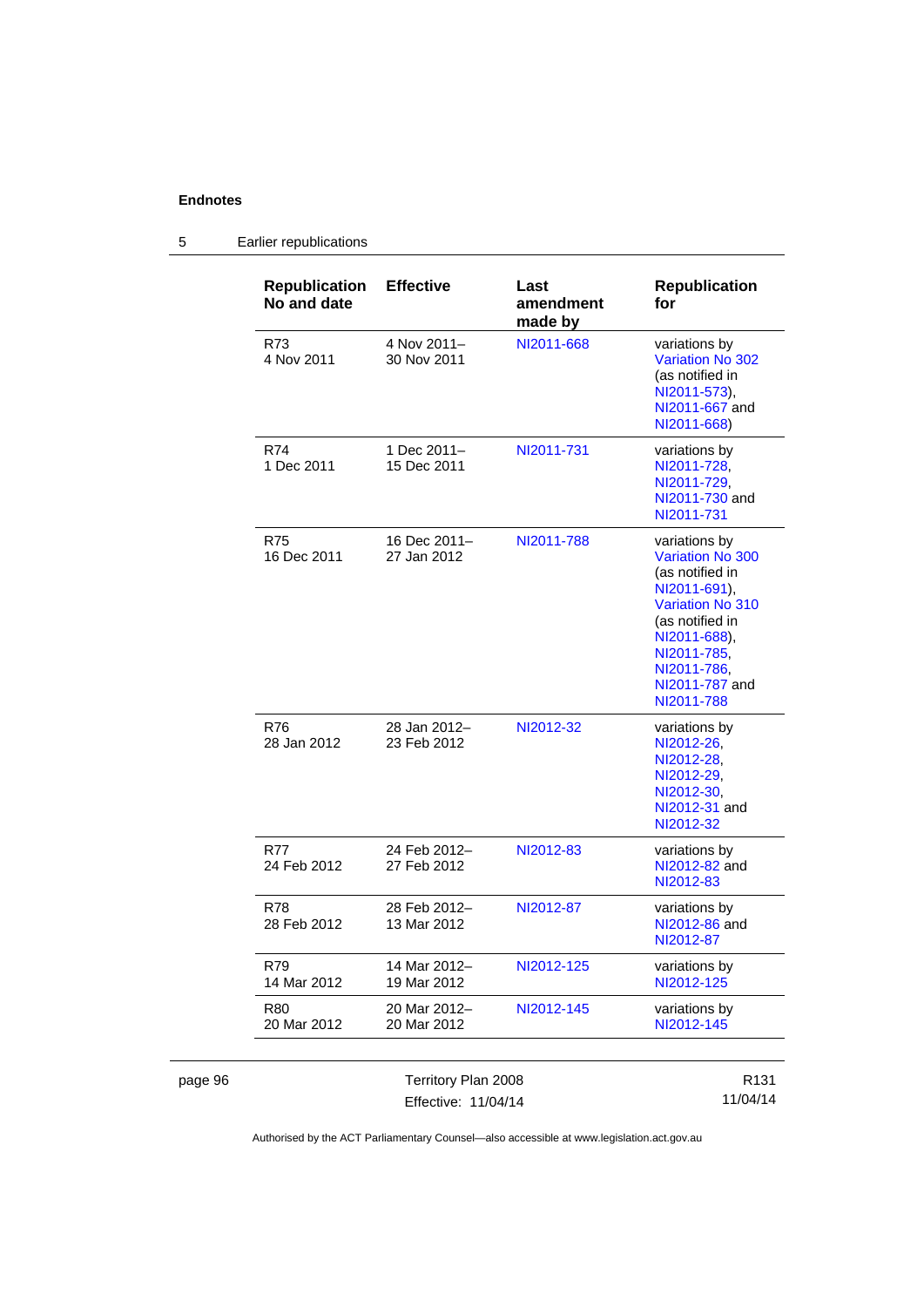| <b>Republication</b><br>No and date | <b>Effective</b>             | Last<br>amendment<br>made by | <b>Republication</b><br>for                                                |
|-------------------------------------|------------------------------|------------------------------|----------------------------------------------------------------------------|
| <b>R81</b>                          | 21 Mar 2012-                 | NI2012-146                   | variations by                                                              |
| 21 Mar 2012                         | 27 Mar 2012                  |                              | NI2012-146                                                                 |
| R <sub>82</sub><br>28 Mar 2012      | 28 Mar 2012-<br>12 Apr 2012  | NI2012-164                   | variations by<br>NI2012-162 and<br>NI2012-164                              |
| R83<br>13 Apr 2012                  | 13 Apr 2012-<br>18 Apr 2012  | NI2012-190                   | variations by<br>NI2012-189 and<br>NI2012-190                              |
| R84                                 | 19 Apr 2012-                 | NI2012-194                   | variations by                                                              |
| 19 Apr 2012                         | 30 Apr 2012                  |                              | NI2012-194                                                                 |
| R <sub>85</sub>                     | 1 May 2012-                  | NI2012-209                   | variations by                                                              |
| 1 May 2012                          | 7 May 2012                   |                              | NI2012-209                                                                 |
| R86<br>8 May 2012                   | 8 May 2012-<br>17 May 2012   | NI2012-224                   | variations by<br>NI2012-223 and<br>NI2012-224                              |
| R87<br>18 May 2012                  | 18 May 2012-<br>23 May 2012  | NI2012-224                   | variations by<br><b>Variation No 307</b><br>(as notified in<br>NI2012-201) |
| R88<br>24 May 2012                  | 24 May 2012-<br>19 June 2012 | NI2012-265                   | variations by<br>NI2012-243 and<br>NI2012-265                              |
| R89                                 | 20 June 2012-                | NI2012-304                   | variations by                                                              |
| 20 June 2012                        | 25 June 2012                 |                              | NI2012-304                                                                 |
| R <sub>90</sub>                     | 26 June 2012-                | NI2012-314                   | variations by                                                              |
| 26 June 2012                        | 10 July 2012                 |                              | NI2012-314                                                                 |
| R91                                 | 11 July 2012-                | NI2012-352                   | variations by                                                              |
| 11 July 2012                        | 19 July 2012                 |                              | NI2012-352                                                                 |
| R92                                 | 20 July 2012-                | NI2012-374                   | variations by                                                              |
| 20 July 2012                        | 31 July 2012                 |                              | NI2012-374                                                                 |
| R93                                 | 1 Aug 2012-                  | NI2012-394                   | variations by                                                              |
| 1 Aug 2012                          | 9 Aug 2012                   |                              | NI2012-394                                                                 |

R131 11/04/14

Territory Plan 2008 Effective: 11/04/14 page 97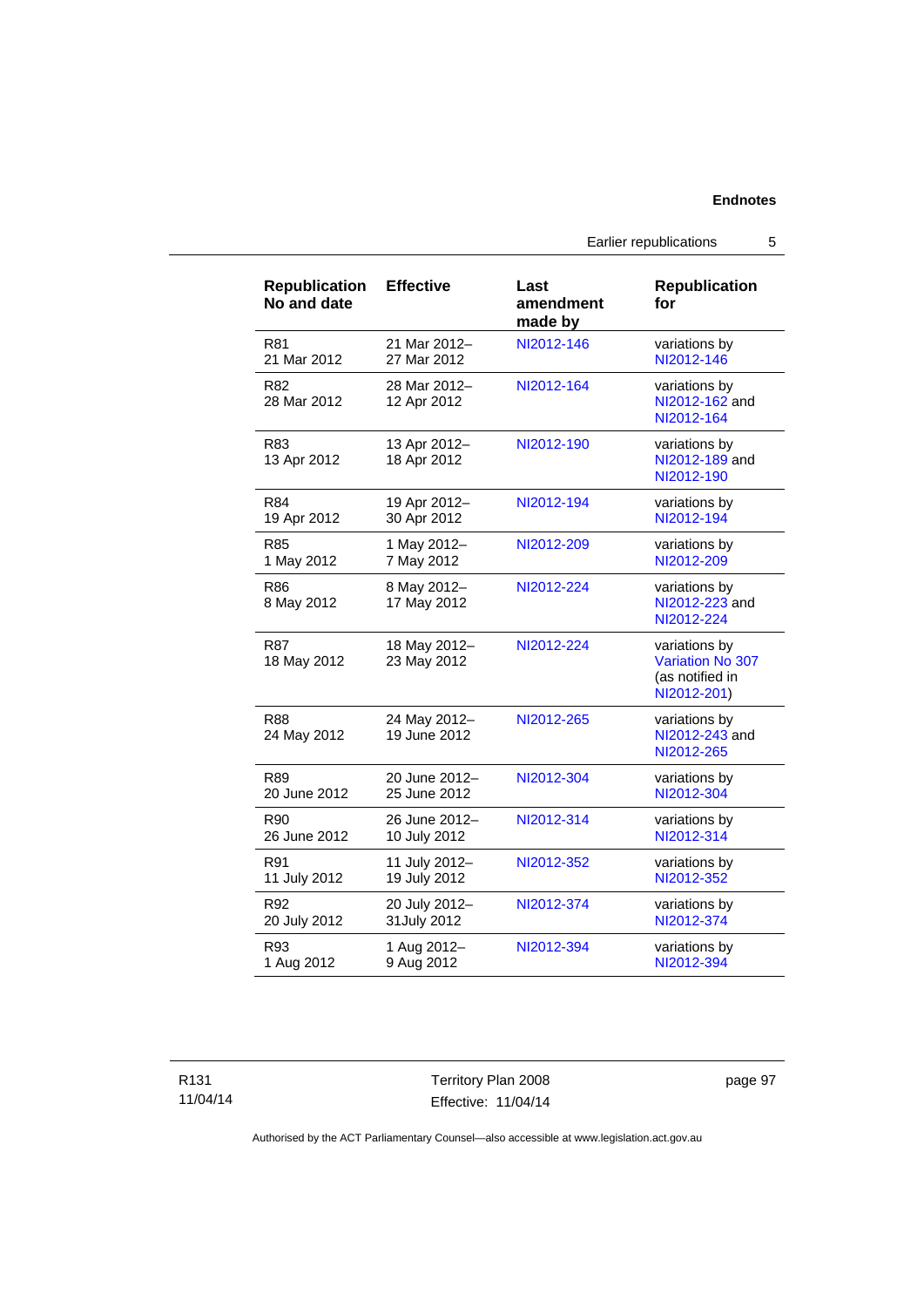| <b>Republication</b><br>No and date  | <b>Effective</b>              | Last<br>amendment<br>made by | Republication<br>for                                                                                                                 |
|--------------------------------------|-------------------------------|------------------------------|--------------------------------------------------------------------------------------------------------------------------------------|
| R94<br>10 Aug 2012                   | 10 Aug 2012-<br>11 Sept 2012  | NI2012-412                   | variations by<br>NI2012-410,<br>NI2012-411 and<br>NI2012-412                                                                         |
| R95<br>12 Sept 2012                  | 12 Sept 2012-<br>20 Sept 2012 | NI2012-476                   | variations by<br>NI2012-476                                                                                                          |
| R96<br>21 Sept 2012                  | 21 Sept 2012-<br>8 Nov 2012   | NI2012-507                   | variations by<br>NI2012-507                                                                                                          |
| R97<br>9 Nov 2012                    | 9 Nov 2012-<br>19 Nov 2012    | NI2012-568                   | variations by<br>NI2012-568                                                                                                          |
| R98<br>20 Nov 2012                   | 20 Nov 2012-<br>4 Dec 2012    | NI2012-588                   | variations by<br>NI2012-587 and<br>NI2012-588                                                                                        |
| R99<br>5 Dec 2012                    | 5 Dec 2012-<br>6 Dec 2012     | NI2012-612                   | variations by<br>NI2012-611 and<br>NI2012-612                                                                                        |
| R <sub>100</sub><br>7 Dec 2012       | 7 Dec 2012-<br>13 Dec 2012    | NI2012-612                   | variations by<br>Variation No 312<br>(as notified in<br>NI2012-366) and<br><b>Variation No 313</b><br>(as notified in<br>NI2012-287) |
| R <sub>101</sub><br>14 Dec 2012      | 14 Dec 2012-<br>17 Dec 2012   | NI2012-622                   | variations by<br>NI2012-622                                                                                                          |
| R102 (RI)<br>28 May 2013             | 18 Dec 2012-<br>20 Dec 2012   | NI2012-632                   | variations by<br>NI2012-631 and<br>NI2012-632<br>reissue for textual<br>correction in 10.1<br>Crace                                  |
| R <sub>103</sub> (RI)<br>28 May 2013 | 21 Dec 2012-<br>10 Jan 2013   | NI2012-645                   | variations by<br>NI2012-645<br>reissue for textual<br>correction in 10.1<br>Crace                                                    |

## 5 Earlier republications

page 98 Territory Plan 2008 Effective: 11/04/14

R131 11/04/14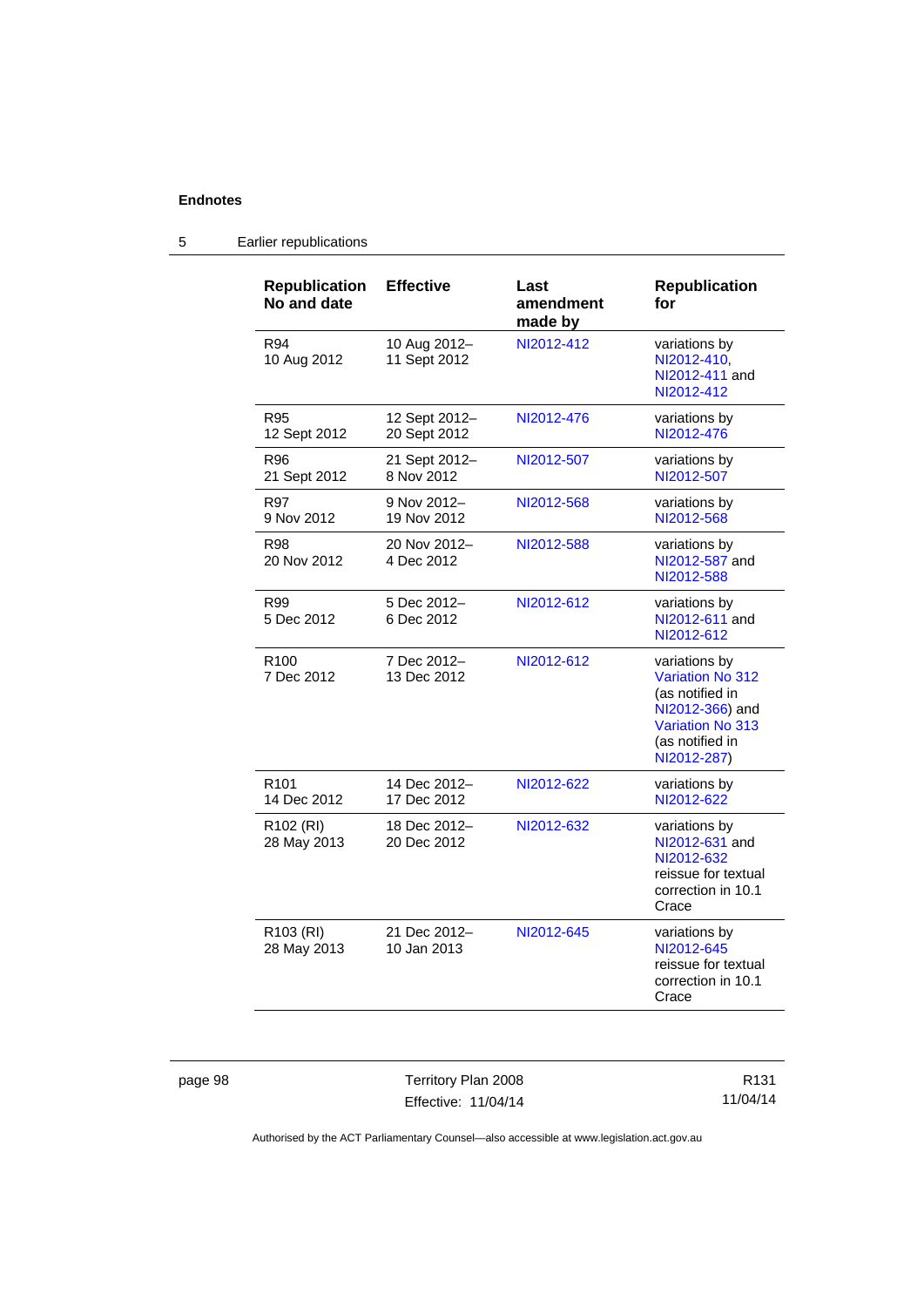Earlier republications 5

| <b>Republication</b><br>No and date  | <b>Effective</b>           | Last<br>amendment<br>made by | <b>Republication</b><br>for                                                                                                                               |
|--------------------------------------|----------------------------|------------------------------|-----------------------------------------------------------------------------------------------------------------------------------------------------------|
| R104 (RI)<br>28 May 2013             | 11 Jan 2013-<br>5 Feb 2013 | NI2013-5                     | variations by<br>NI2013-5<br>reissue for textual<br>correction in 10.1<br>Crace                                                                           |
| R <sub>105</sub> (RI)<br>28 May 2013 | 6 Feb 2013-<br>5 Mar 2013  | NI2013-53                    | variations by<br>NI2013-53<br>reissue for textual<br>correction in 10.1<br>Crace                                                                          |
| R <sub>106</sub> (RI)<br>28 May 2013 | 6 Mar 2013-<br>19 Mar 2013 | NI2013-109                   | variations by<br>NI2013-109<br>reissue for textual<br>correction in 10.1<br>Crace                                                                         |
| R <sub>107</sub> (RI)<br>28 May 2013 | 20 Mar 2013-<br>3 Apr 2013 | NI2013-127                   | variations by<br>NI2013-124 and<br>NI2013-127<br>reissue for textual<br>correction in 10.1<br>Crace                                                       |
| R108 (RI)<br>28 May 2013             | 4 Apr 2013-<br>3 May 2013  | NI2013-147                   | variations by<br>NI2013-146 and<br>NI2013-147<br>reissue for textual<br>correction in 10.1<br>Crace<br>reissue for textual<br>correction in 10.1<br>Crace |
| R109 (RI)<br>28 May 2013             | 3 May 2013-<br>16 May 2013 | NI2013-207                   | variations by<br>NI2013-207<br>reissue for textual<br>correction in 10.1<br>Crace                                                                         |

Territory Plan 2008 Effective: 11/04/14 page 99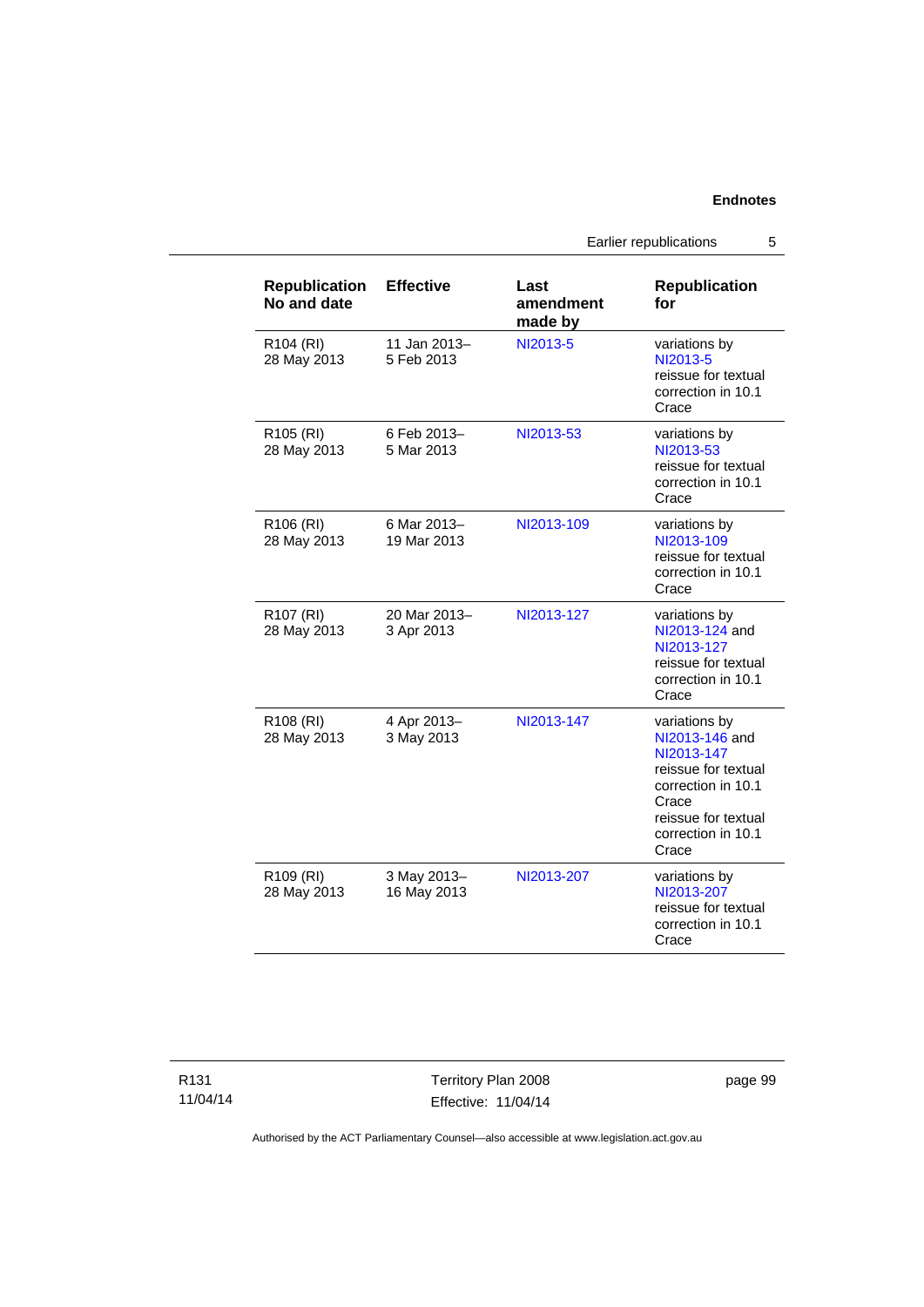## 5 Earlier republications

| <b>Republication</b><br>No and date | <b>Effective</b>             | Last<br>amendment<br>made by | <b>Republication</b><br>for                                                                                                                                                                       |
|-------------------------------------|------------------------------|------------------------------|---------------------------------------------------------------------------------------------------------------------------------------------------------------------------------------------------|
| R110 (RI)<br>28 May 2013            | 17 May 2013-<br>30 May 2013  | NI2013-207                   | variations by<br><b>Variation No 315</b><br>(as notified in<br>NI2013-112) and<br><b>Variation No 316</b><br>(as notified in<br>NI2013-114)<br>reissue for textual<br>correction in 10.1<br>Crace |
| R <sub>111</sub><br>31 May 2013     | 31 May 2013-<br>4 June 2013  | NI2013-246                   | variations by<br>NI2013-245 and<br>NI2013-246                                                                                                                                                     |
| R <sub>112</sub>                    | 5 June 2013-                 | NI2013-249                   | variations by                                                                                                                                                                                     |
| 5 June 2013                         | 20 June 2013                 |                              | NI2013-249                                                                                                                                                                                        |
| R <sub>113</sub><br>21 June 2013    | 21 June 2013-<br>4 July 2013 | NI2013-249                   | variations by<br>Variation No 311<br>(as notified in<br>NI2013-208)                                                                                                                               |
| R <sub>114</sub><br>5 July 2013     | 5 July 2013-<br>20 Aug 2013  | NI2013-249                   | variations by<br>Variation No 306<br>(as notified in<br>NI2013-93)                                                                                                                                |
| R <sub>115</sub>                    | 21 Aug 2013-                 | NI2013-358                   | variations by                                                                                                                                                                                     |
| 21 Aug 2013                         | 5 Sept 2013                  |                              | NI2013-358                                                                                                                                                                                        |
| R <sub>116</sub>                    | 6 Sept 2013-                 | NI2013-390                   | variations by                                                                                                                                                                                     |
| 6 Sept 2013                         | 17 Sept 2013                 |                              | NI2013-390                                                                                                                                                                                        |
| R <sub>117</sub>                    | 18 Sept 2013-                | NI2013-402                   | variations by                                                                                                                                                                                     |
| 18 Sept 2013                        | 1 Oct 2013                   |                              | NI2013-402                                                                                                                                                                                        |
| R <sub>118</sub>                    | 2 Oct 2013-                  | NI2013-435                   | variations by                                                                                                                                                                                     |
| 2 Oct 2013                          | 3 Oct 2013                   |                              | NI2013-435                                                                                                                                                                                        |
| R <sub>119</sub><br>4 Oct 2013      | 4 Oct 2013-<br>29 Oct 2013   | NI2013-437                   | variations by<br>NI2013-436 and<br>NI2013-437                                                                                                                                                     |
| R <sub>120</sub>                    | 30 Oct 2013-                 | NI2013-484                   | variations by                                                                                                                                                                                     |
| 30 Oct 2013                         | 28 Nov 2013                  |                              | NI2013-484                                                                                                                                                                                        |

page 100 Territory Plan 2008 Effective: 11/04/14

R131 11/04/14